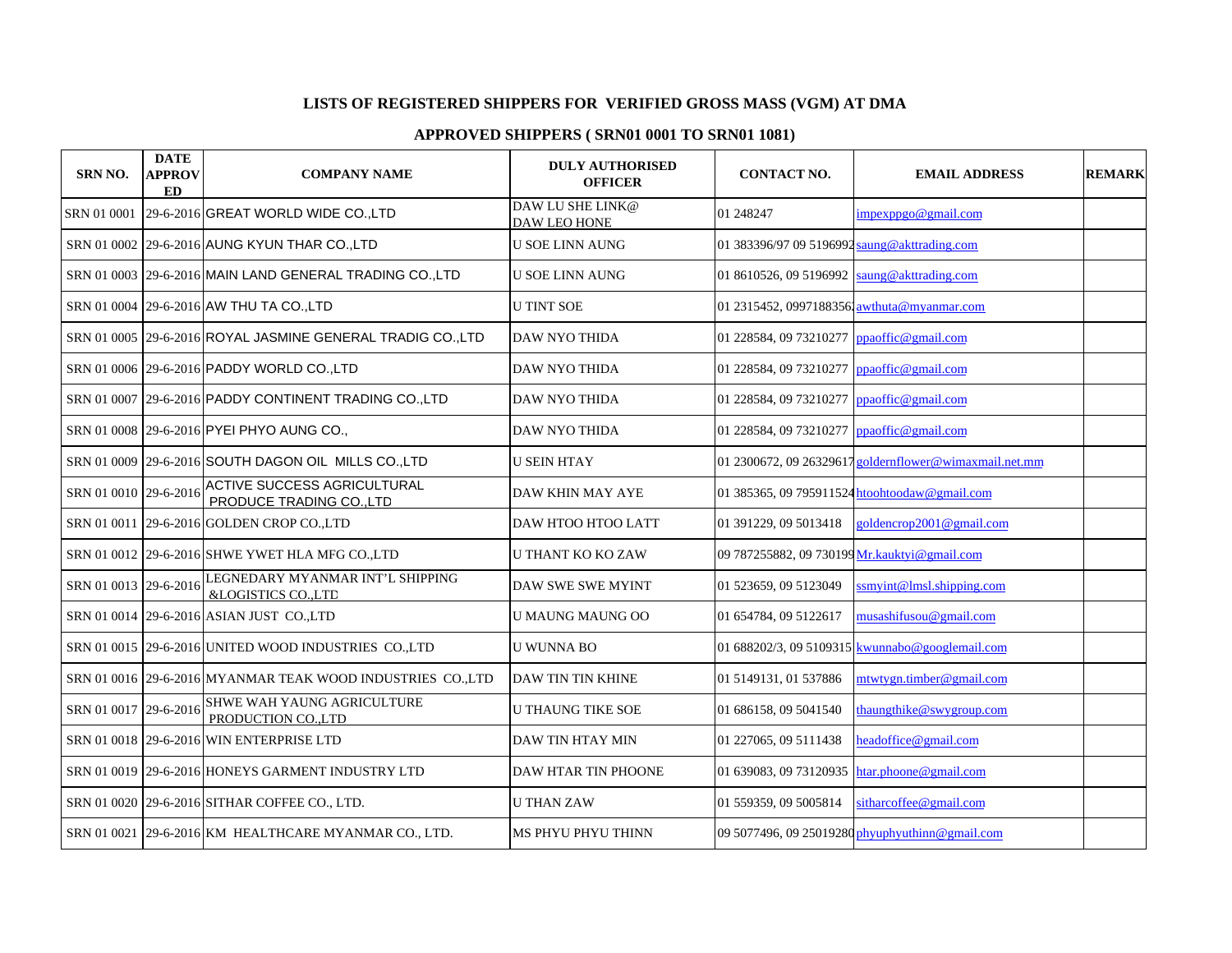| <b>SRN NO.</b>        | <b>DATE</b><br><b>APPROV</b><br>ED | <b>COMPANY NAME</b>                                       | <b>DULY AUTHORISED</b><br><b>OFFICER</b> | <b>CONTACT NO.</b>                             | <b>EMAIL ADDRESS</b>                                         | <b>REMARK</b> |
|-----------------------|------------------------------------|-----------------------------------------------------------|------------------------------------------|------------------------------------------------|--------------------------------------------------------------|---------------|
|                       |                                    | SRN 01 0022 29-6-2016 BURST TRANSMISSION CO., LTD.        | <b>DAW HLA HLA WIN</b>                   | 02 5178133, 09 5185847                         | btcimex03@gmail.com                                          |               |
| SRN 01 0023 29-6-2016 |                                    | OCEAN GATE INT'L FREIGHT<br>FORWARDING CO., LTD.          | U KYAW SHWE                              | 01 524600, 095171017                           | kyaw.freight@gmail.com                                       |               |
|                       |                                    | SRN 01 0024 29-6-2016 SEAMONT MYANMAR CO.,LTD             | <b>U NAY MOE</b>                         | 01 551260, 09 450052241                        | seamont@mptmail.com                                          |               |
|                       |                                    | SRN 01 0025 29-6-2016 NILAR PULP AND PAPER CO.,LTD        | DAW NILAR YU                             | 09 5024808, 09 97721202 nilaryu@nilargroup.com |                                                              |               |
|                       |                                    | SRN 01 0026 29-6-2016 CASICO GARMENT LTD.                 | <b>NAW K'NYAW PAW</b>                    | 01 685167, 09 43065840                         | info.casico@myanmar.com.mm                                   |               |
|                       |                                    | SRN 01 0027 29-6-2016 AYS MFG CO., LTD                    | DAW MAY THAZIN KHINE                     | 01 684888, 09 799838792 ar@ar.com.sg           |                                                              |               |
|                       |                                    | SRN 01 0028 29-6-2016 TI GARMENT CO.,LTD                  | <b>U HLA PE</b>                          | 01 639028, 09 422205766 sheinwin@gmail.com     |                                                              |               |
| SRN 01 0029 29-6-2016 |                                    | HTUN INTERNATIONAL MANUFACTURING<br>CO.LTD                | U MYO MYINT AUNG                         | 01 685527, 09 5183952                          | advan.htun.exim@gmail.com                                    |               |
|                       |                                    | SRN 01 0030 29-6-2016 KYARLAY APPAREL CO., LTD            | <b>U ZAW MOE AUNG</b>                    | 01 685900, 09 8615709                          | zaw21171moe@gmail.com                                        |               |
| SRN 01 0031 29-6-2016 |                                    | DIAMOND ARROW GENERAL<br><b>TRADING CO., LTD</b>          | <b>U HAN WIN</b>                         | 01 224811, 09 5013189                          | toetetlinn@myanmar.com.mm                                    |               |
|                       |                                    | SRN 01 0032  29-6-2016 TOE TET LINN CO., LTD              | <b>U HAN WIN</b>                         | 01 224811, 09 5013189                          | toetetlinn@myanmar.com.mm                                    |               |
|                       |                                    | SRN 01 0033   29-6-2016 SHWE YEE LIN CO., LTD             | DAW KHIN MU MU KHAING                    | 01 381267, 0973120467                          | khin@dawnsg.com                                              |               |
| SRN 01 0034 29-6-2016 |                                    | UNIVERSAL COLD STORE(YANGON)INDUSTRIAL<br>CO.LTD          | <b>U MAUNG MAUNG</b>                     | 01 398213, 09 5124039                          | universalcoldstoreygn@gmail.com                              |               |
|                       |                                    | SRN 01 0035  29-6-2016 WORID JIN GARMENT CO.,LTD          | <b>U AUNG ZIN PHYO</b>                   |                                                | 09 250932363, 09 974782 worldjin2014@gmail.com               |               |
|                       |                                    | SRN 01 0036 29-6-2016 YJ CO. LTD                          | DAW ZAR ZAR LIN                          | 09 420248100                                   | zarzarflower@gmail.com                                       |               |
| SRN 01 0037 29-6-2016 |                                    | <b>GARMENT &amp;PROCESS GLOBAL</b><br>CO.LTD              | DAW SANDAR WIN                           | 01 610234, 09 450052849 zarmani82@gmail.com    |                                                              |               |
|                       |                                    | SRN 01 0038 29-6-2016 FAMOSO CLOTHING CO.,LTD             | DAW EI EI SAN                            | 01 639025, 09 5129095                          | eiei7.famoso@gmail.com                                       |               |
| SRN 01 0039 29-6-2016 |                                    | EXCEL GARMENT MANUFACTURING<br>CO.LTD                     | DAW WIN THANDAR SAN                      | 01 611440, 09 73073252                         | bobohan1986@gmail.com                                        |               |
|                       |                                    | SRN 01 0040 29-6-2016 INLAY SHOES MANUFACTURING CO.,LTD   | <b>U NAING TUN KYAW</b>                  | 09 5029203                                     | chophone.chan@gmail.com                                      |               |
| SRN 01 0041 29-6-2016 |                                    | WENG HONG HUNG GARMENT<br>MANUFACTURING(YGN) CO.,LTL      | U YE' NAING @ YE' KHOUNG                 | 01 684826, 09 421072348 whbygn333@gmail.com    |                                                              |               |
|                       |                                    | SRN 01 0042 29-6-2016 MANUFACTURER GFT ENTERPRISE CO.,LTD | MR. YOON- SUNG JANG                      | 09 73220280                                    | mgft2khinmyothant@gmail.com                                  |               |
|                       |                                    | SRN 01 0043 29-6-2016 MYANMAR HA HAE CO.,LTD              | DAW KHAING MIE MIE WIN                   |                                                | 01 592030/31, 09 2603811 myanmarhahae@myanmarhahae.com       |               |
|                       |                                    | SRN 01 0044 29-6-2016 AMARAPURA MARITIME SERVICES CO.,LTD | <b>U PYAE MAUNG</b>                      |                                                | 01 9010371, 09 5144374 $\vert$ pyaemaung.amarapura@gmail.com |               |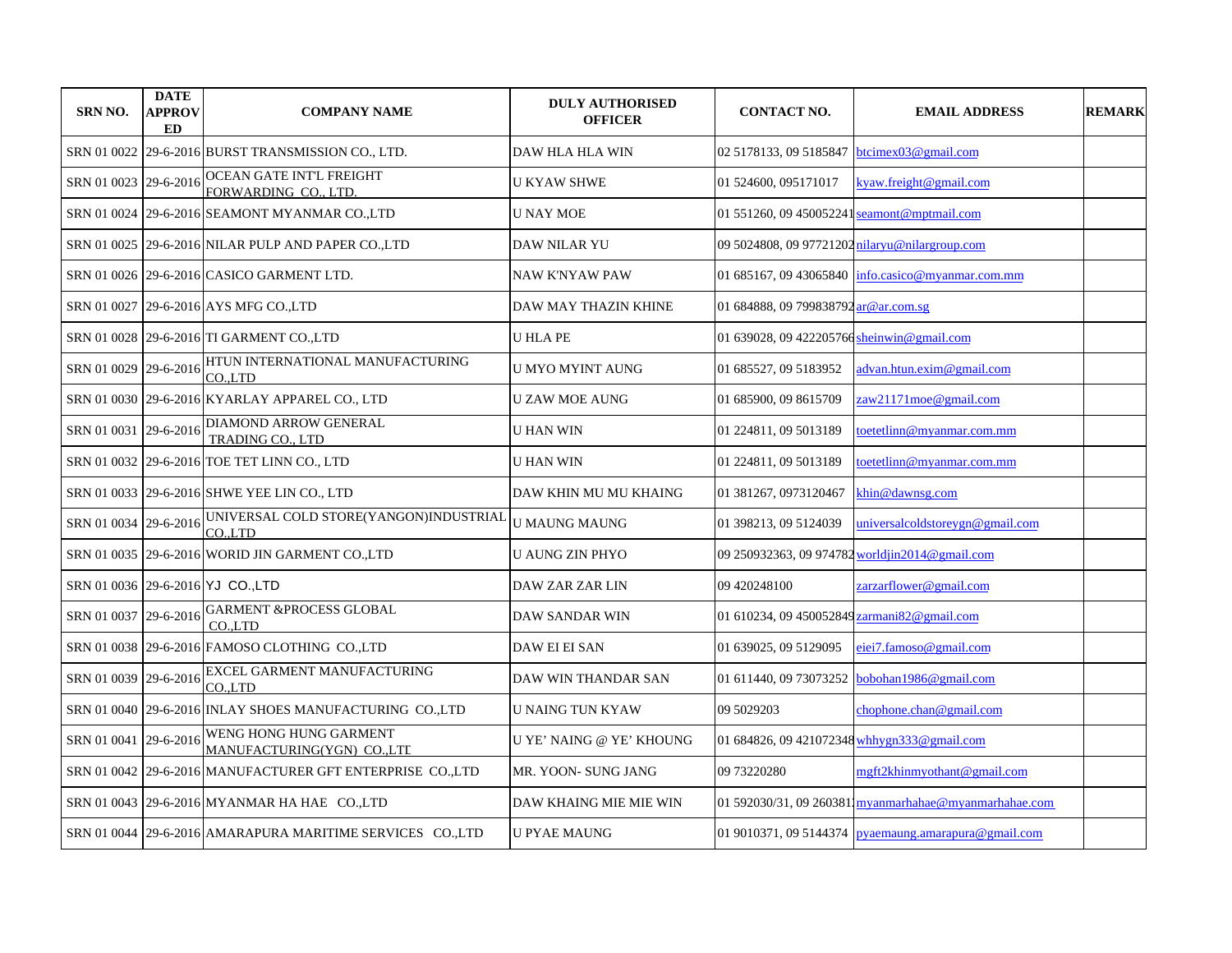| SRN NO.     | <b>DATE</b><br><b>APPROV</b><br>ED | <b>COMPANY NAME</b>                                     | <b>DULY AUTHORISED</b><br><b>OFFICER</b> | <b>CONTACT NO.</b>                            | <b>EMAIL ADDRESS</b>                           | <b>REMARK</b> |
|-------------|------------------------------------|---------------------------------------------------------|------------------------------------------|-----------------------------------------------|------------------------------------------------|---------------|
|             |                                    | SRN 01 0045 29-6-2016 GREEN MOUNT COMMERCIAL CO., LTD   | <b>U SOE KYI</b>                         | 01 222401, 09 5104080                         | gmccl.1995@gmail.com                           |               |
|             |                                    | SRN 01 0046 29-6-2016 GOLDEN SUPER KEY TRADING CO.,LTD  | U SOE LWIN                               | 01 293063, 09 5133755                         | ss.supersoe@hotmail.com                        |               |
| SRN 01 0047 |                                    | 29-6-2016 MAHURA ENERGY (MAGWAY)MINING CO.,LTD          | DAW HNIN YU HLAING                       | 09 5171413                                    | hninyu227@gmail.com                            |               |
|             |                                    | SRN 01 0048 29-6-2016 VARIETY TRADING CO.,LTD           | DAW HNIN YU HLAING                       | 09 5171413                                    | hninyu227@gmail.com                            |               |
| SRN 01 0049 |                                    | 29-6-2016 UNI-LINK LOGISTICS CO.,LTD                    | <b>UNAY OO</b>                           | 09 51 61 410                                  | kiranletter@gmail.com                          |               |
| SRN 01 0050 | 29-6-2016                          | STYLE FASHION ACCESSORIES (MYANMAR) CO.<br>LTD.         | MRS. LI YUAN                             | 09 799734788, 09 421163 zinwint.zwt@gmail.com |                                                |               |
| SRN 01 0051 |                                    | 29-6-2016 LAT WAR TRADING CO.,LTD                       | U ZAR NI NAING                           |                                               | 09 250079211, 09 732051 lighhouse 90@gmail.com |               |
|             |                                    | SRN 01 0052 29-6-2016 THIDA GROUP LTD.                  | <b>U KYAW TUN</b>                        | 01 229018, 09 73205143                        | lighhouse90@gmail.com                          |               |
|             |                                    | SRN 01 0053 29-6-2016 LIGHTHOUSE ENTERPRISES LTD.       | <b>U KYAW TUN</b>                        | 01 229018, 0973205143                         | lighhouse90@gmail.com                          |               |
| SRN 01 0054 |                                    | 29-6-2016 LIGHTHOUSE MANUFACTURING LTD.                 | <b>U KYAW TUN</b>                        | 01 229018, 0973205143                         | lighhouse90@gmail.com                          |               |
| SRN 01 0055 | 29-6-2016                          | <b>GOLDENBERG MYANMAR</b><br><b>INTERNATIONAL COLTD</b> | LU KING PHI @ U MYINT HTUN               | 09 420094976                                  | goldenbergliujinhui@gmail.com                  |               |
|             |                                    | SRN 01 0056 29-6-2016 GOLDEN TRI-LIGHT MYANMAR CO.,LTD  | LU KING PHI @ U MYINT TUN                | 09 975992129                                  | myinthtun82@gmail.com                          |               |
|             |                                    | SRN 01 0057 29-6-2016 VERY IMPRESSIVE PROSPECT CO.,LTD  | LU KING PHI @ U MYINT TUN                | 09 975992129                                  | myinthtun $82@$ gmail.com                      |               |
|             |                                    | SRN 01 0058 29-6-2016 NEW GOLDEN GATE (1991)CO., LTD    | <b>U OHN SAING</b>                       | 01 382320, 09 5011918                         | nwegoldengate1991@gmail.com                    |               |
|             |                                    | SRN 01 0059 29-6-2016 STAR UNION INVESTMENT LTD.        | <b>U OHN SAING</b>                       | 01 382320, 09 5011918                         | starunion@gmail.com                            |               |
| SRN 01 0060 |                                    | 29-6-2016 MYANMAR PAPUA CO.,LTD.                        | U THET KO KO GYI                         | 01 515303, 09 795398643 thetkokogyi@gmail.com |                                                |               |
| SRN 01 0061 |                                    | 29-6-2016 YN WOOD CO., LTD.                             | U HAN ZAW LIN                            | 01 656698, 09 5016673                         | hanzaw36@gmail.com                             |               |
|             |                                    | SRN 01 0062 29-6-2016 TIAN CI TRADING CO., LTD          | DAW HINN EI KHAING                       | 01 610235, 09 49601059                        | lishitong8136689@163.com                       |               |
|             |                                    | SRN 01 0063 29-6-2016 MUSUNG GARMENT CO.,LTD            | U MYO MIN KYI                            | 01 639316, 09 5163097                         | boboaone@gmail.com                             |               |
| SRN 01 0064 |                                    | 29-6-2016 SAN DARA AUNG CO.,LTD                         | <b>U CHIT THEIN</b>                      | 01 241994, 09 5005553                         | sandaraaunh71@gmail.com                        |               |
| SRN 01 0065 |                                    | 29-6-2016 BAY-LINE SHIPPING PTE.LTD                     | <b>DAW MAR LAR</b>                       | 01 8603371, 09 5098607                        | maladutta@baylineshipping.org                  |               |
| SRN 01 0066 |                                    | 29-6-2016 YANGON PAN- PACIFIC ABSOLON CO., LTD          | DAW MYA SANDAR AUNG                      | 01 572126, 09 5051401                         | myasandar@gmail.com                            |               |
|             |                                    | SRN 01 0067 29-6-2016 ULITIMATE TREASURE CO.,LTD        | <b>U MYAT THANT SIN</b>                  | 01 572865, 09 5034740                         | mthsin@gmail.com                               |               |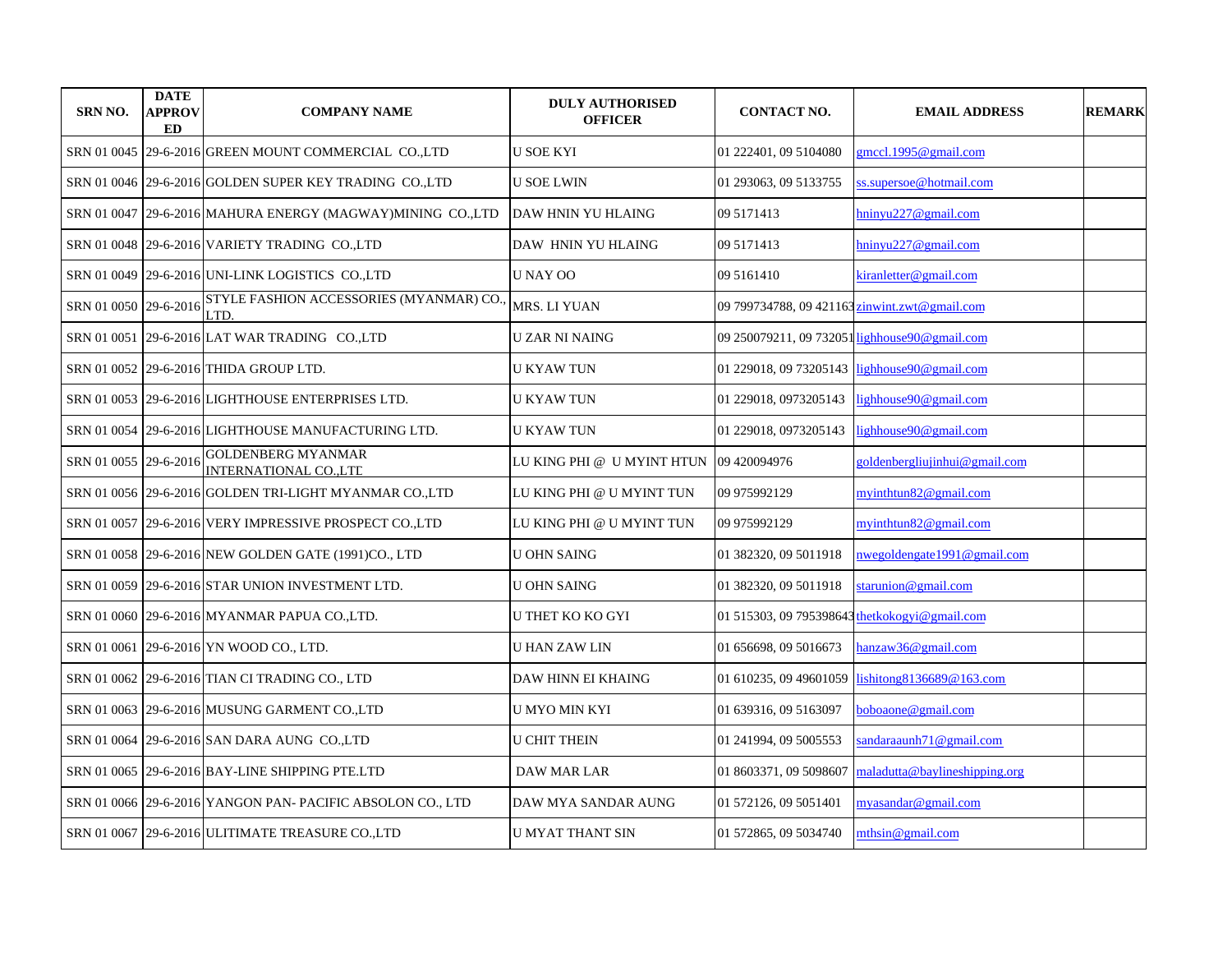| <b>SRN NO.</b>        | <b>DATE</b><br>APPROV<br>ED | <b>COMPANY NAME</b>                                       | <b>DULY AUTHORISED</b><br><b>OFFICER</b> | <b>CONTACT NO.</b>                           | <b>EMAIL ADDRESS</b>                                     | <b>REMARK</b> |
|-----------------------|-----------------------------|-----------------------------------------------------------|------------------------------------------|----------------------------------------------|----------------------------------------------------------|---------------|
| SRN 01 0068           | 29-6-2016                   | MYANMAR WISE-PACIFIC APPAREL BAGO<br>CO.,LTD              | DAW AYE CHAW LATT                        | 09 253680623, 09 301725 sybaek.mwb@gmail.com |                                                          |               |
|                       |                             | SRN 01 0069 29-6-2016 PEARL GARMENT CO., LTD              | DAW SANDAR                               |                                              | 01 514845, 09 254061943 ystexport 123@gmail.com          |               |
|                       |                             | SRN 01 0070 29-6-2016 YST CO., LTD                        | DAW SANDAR                               |                                              | 01 514845, 09 254061943 ystexport 123@gmail.com          |               |
|                       |                             | SRN 01 0071 29-6-2016 JEWELLERY LUCKY PRODUCTION CO.,LTD. | <b>U TIN NYUNT</b>                       | 01 243131                                    | info@nttmynamar.com                                      |               |
|                       |                             | SRN 01 0072 29-6-2016 BELLA INTERIORS CO., LTD.           | DAW ZIN MAR LWIN                         |                                              | 01 590213, 09 261992696 nainglinmyint@bellainteriors.big |               |
|                       |                             | SRN 01 0073 29-6-2016 TAI YI INTERNATIONAL CO., LTD.      | <b>DAW SANDAR AYE</b>                    | 01 8610548, 09 5015294                       | taiyi-ygn@myanmar.com.mm                                 |               |
|                       |                             | SRN 01 0074 29-6-2016 ALL STATES INTERNATIONAL CO.,LTD.   | <b>DAW YEE YEE</b>                       | 01 211362, 09 73038788                       | allstates 1991@gmail.com                                 |               |
|                       |                             | SRN 01 0075 29-6-2016 GREAT LUCK CO., LTD.                | <b>DAW THUZAR AUNG</b>                   | 01 2315589, 09 5009766                       | great luck@gmail.com                                     |               |
|                       |                             | SRN 01 0076 29-6-2016 BOOMING LUCK CO.,LTD.               | DAW THUZAR AUNG                          |                                              | 01 2315589, 09 5009766 boomingluck@gmail.com             |               |
|                       |                             | SRN 01 0077 29-6-2016 MYANMAR UNIQUE GARMENTS MFG CO.,LTD | <b>U TIN PE</b>                          | 01 537610, 09 250420423                      | salamon.myanmar.trading1944@gmail.com                    |               |
|                       |                             | SRN 01 0078 29-6-2016 KORACE LTD.                         | U NAING LIN TUN                          | 01 571255, 09 43121588                       | ninenine81@gmail.com                                     |               |
|                       |                             | SRN 01 0079 29-6-2016 MYANMAR IXORA CO., LTD.             | <b>U MIN MIN HTWE</b>                    |                                              | 09 420033323, 09 250057 minminhtwe9@gmail.com            |               |
| SRN 01 0080 29-6-2016 |                             | SHWE TAW WIN INTERNATIONAL TRADING CO.,<br>LTD.           | <b>U OHN SAING</b>                       | 01 382320, 09 5011918                        | shwetawwin2000@gmail.com                                 |               |
|                       |                             | SRN 01 0081 29-6-2016 THITSAR TUN TRADING CO.,LTD         | DAW KYI KYI                              | 01 530040, 09 5112626                        | thitsartuntrading@gmail.com                              |               |
|                       |                             | SRN 01 0082  29-6-2016 HSL GROUP JV CO.,LTD               | U ZAR NI AUNG                            |                                              | 09 250079211, 09 260070 zarnishipping.lw@gmail.com       |               |
|                       |                             | SRN 01 0083 29-6-2016 PWR FASHION CO.,LTD                 | <b>UZAR NI AUNG</b>                      |                                              | 09 250079211, 09 779087 zarnishipping.lw@gmail.com       |               |
|                       |                             | SRN 01 0084   29-6-2016   LEADER ONE( MYANMAR) LTD.       | U ZAR NI AUNG                            |                                              | 09 250079211, 09 779087 zarnishipping.lw@gmail.com       |               |
|                       |                             | SRN 01 0085 29-6-2016 A1 GARMENT CO.,LTD                  | U MYO MIN KYI                            | 01 639316, 09 5163097                        | boboaone@gmail.com                                       |               |
|                       |                             | SRN 01 0086  29-6-2016 YANGON PAN-PACIFIC INT'L CO.,LTD   | DAW MYA SANDAR AUNG                      | 01 572126, 09 5051401                        | myasandar@gmail.com                                      |               |
| SRN 01 0087 29-6-2016 |                             | MYANMAR WISE-PACIFIC APPAREL YANGON<br>CO.LTD             | DAW AYE AYE CHIT                         | 01 9437205                                   | aye2chit@mwy.com.mm                                      |               |
|                       |                             | SRN 01 0088 29-6-2016 WARTAYAR VENEER INDUSTIES PVT LTD.  | MR. UMASHANKAR CHOUBEY                   | 09 261026843                                 | eiphuangler@gmail.com                                    |               |
|                       |                             | SRN 01 0089 29-6-2016 PIVOT TRADING CO., LTD.             | <b>U NIZAM SHERAZEE</b>                  |                                              | 01 8603371/2, 09 451142 contact@baylineshipping.org      |               |
|                       |                             | SRN 01 0090 29-6-2016 BRIGHT JUAN CO.,LTD                 | <b>U YE THI HA</b>                       | 09 43087959                                  | 99brightlight@gmail.com                                  |               |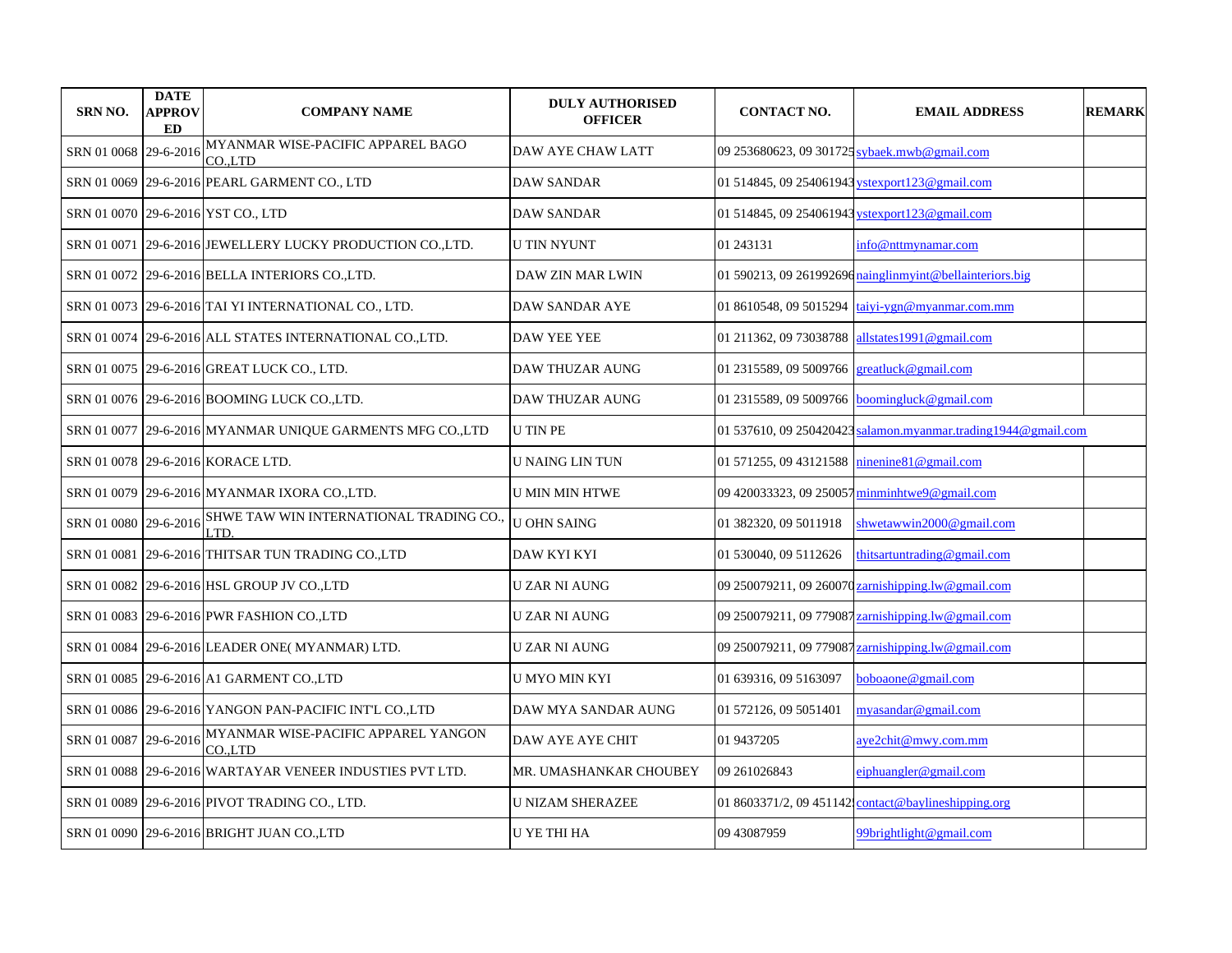| <b>SRN NO.</b>        | <b>DATE</b><br><b>APPROV</b><br>ED | <b>COMPANY NAME</b>                                       | <b>DULY AUTHORISED</b><br><b>OFFICER</b> | <b>CONTACT NO.</b>                            | <b>EMAIL ADDRESS</b>                                       | <b>REMARK</b> |
|-----------------------|------------------------------------|-----------------------------------------------------------|------------------------------------------|-----------------------------------------------|------------------------------------------------------------|---------------|
| SRN 01 0091           |                                    | 29-6-2016 NATURE TIMBER TRADING CO., LTD.                 | <b>U TIN NYUNT</b>                       | 01 243130-5                                   | info@nttmynamar.com                                        |               |
|                       |                                    | SRN 01 0092 29-6-2016 JINHO TRADING CO.,LTD.              | DAW HKAWING NYOI                         | 09 425324263                                  | sengaung 6686@gmail.com                                    |               |
|                       |                                    | SRN 01 0093 29-6-2016 CO2 SOLUTIONS COLTD.                | <b>DAW NILAR SU</b>                      | 09 977223244, 09 793420 admin@solutionco2.com |                                                            |               |
|                       |                                    | SRN 01 0094 29-6-2016 COSTEC INTERNATIONAL CO., LTD.      | <b>U AUNG KO WIN</b>                     | 01 618192, 09 43070861                        | koaungkowin76@gmail.com                                    |               |
|                       |                                    | SRN 01 0095   29-6-2016 LINDA FASHION (MYANMAR) CO.,LTD   | U KYAW ZAWL WAI                          | 09 43134018                                   | kyawzawlapril@gmail.com                                    |               |
| SRN 01 0096 29-6-2016 |                                    | THIRD GENERATION TRADING<br>CO., LTD                      | <b>U AH HOKE</b>                         | 01 229018, 09 73205143                        | lighhouse90@gmail.com                                      |               |
| SRN 01 0097           |                                    | 29-6-2016 MYANMAR AYEYAR WADDY MFG CO., LTD.              | DAW THU ZAR AUNG                         |                                               | 01 611158, 09 250050569 mathuzar@mm.hansae.com             |               |
|                       |                                    | SRN 01 0098 29-6-2016 DRAGON STATE LTD.                   | <b>MR. NAM KIMOON</b>                    | 01 638043, 01 705659                          | dsl@dsl.com.mm                                             |               |
|                       |                                    | SRN 01 0099 29-6-2016 MEGA ONE GARMENT CO., LTD.          | U NANDA ZAW                              |                                               | 01 639314, 09 254749813 aungkyawmoe.e.new@gmail.com        |               |
|                       |                                    | SRN 01 0100 29-6-2016 DELTA WORLD TRADING CO., LTD.       | <b>U AUNG SEIN</b>                       | 01 242065, 09 5114540                         | deltaworld1992@gmail.com                                   |               |
|                       |                                    | SRN 01 0101 29-6-2016 THANKS AND GRACE CO., LTD.          | U CHO AYE                                | 09 8590813                                    | choaye007@gmail.com                                        |               |
|                       |                                    | SRN 01 0102 29-6-2016 YANGON LOTUS GARMENT CO., LTD.      | U HTUN HLAING                            | 01 685861, 09 5010995                         | morningsun.garment12@gmail.com                             |               |
|                       |                                    | SRN 01 0103   29-6-2016  MST UNDERWEAR CO., LTD.          | MA SANDAR AYE                            | 09 250433059, 09 503038 srkim1959g@gmail.com  |                                                            |               |
|                       |                                    | SRN 01 0104 29-6-2016 GREAT WINDOW CO., LTD               | U LIN ZAW WIN                            | 09 254723767, 09 730166 ulinzawwin@gmail.com  |                                                            |               |
|                       |                                    | SRN 01 0105  29-6-2016 MOGOK PRIDE TRADING CO., LTD       | U AUNG MYO                               | 09 5173758, 09 5111370 pmoh2510@gmail.com     |                                                            |               |
|                       |                                    | SRN 01 0106 29-6-2016 BEST VISION TRADING CO., LTD        | U MYO MIN AUNG                           | 09 5311173, 09 45002421 bestyision@gmail.com  |                                                            |               |
|                       |                                    | SRN 01 0107   29-6-2016 SHWE SAKAR COMPANY LIMITED        | DAW OHMAR MYINT                          | 09 420243632                                  | myatsoechindwing@gmail.com                                 |               |
|                       |                                    | SRN 01 0108  29-6-2016 MAPLE TRADING CO., LTD             | DR. AUNG WIN                             | 01 638550, 09 73254911                        | garmentmaple1996@gmail.com                                 |               |
|                       |                                    | SRN 01 0109   29-6-2016 BOGART LINGERIE (YANGON) LTD.     | U THEIN ZAW AUNG                         |                                               | 01 685257, 09 799801364 theinzawaung@yg.bogartlingerie.com |               |
|                       |                                    | SRN 01 0110 29-6-2016 NORTH WOOD INDUSTRY LTD.            | U HAN ZAW LIN                            | 01 656698, 09 5016673                         | rbhygnhq@gmail.com                                         |               |
| SRN 01 0111 29-6-2016 |                                    | PACIFIC TIMBER ENTERPRISE<br>CO., LTD.                    | U HAN ZAW LIN                            | 01 656698, 09 5016673                         | rbhygnhq@gmail.com                                         |               |
|                       |                                    | SRN 01 0112 30-6-2016 KAUNG SU CO., LTD.                  | <b>DAW SABEI</b>                         |                                               | 01 397154, 09 420005283 kaungsu2015@gmail.com              |               |
|                       |                                    | SRN 01 0113 30-6-2016 MYANMAR BLUE OCEAN AGENCY CO., LTD. | <b>U ZAYAR LINN</b>                      | 01 8610423, 09 5070629 zayar.17@gmail.com     |                                                            |               |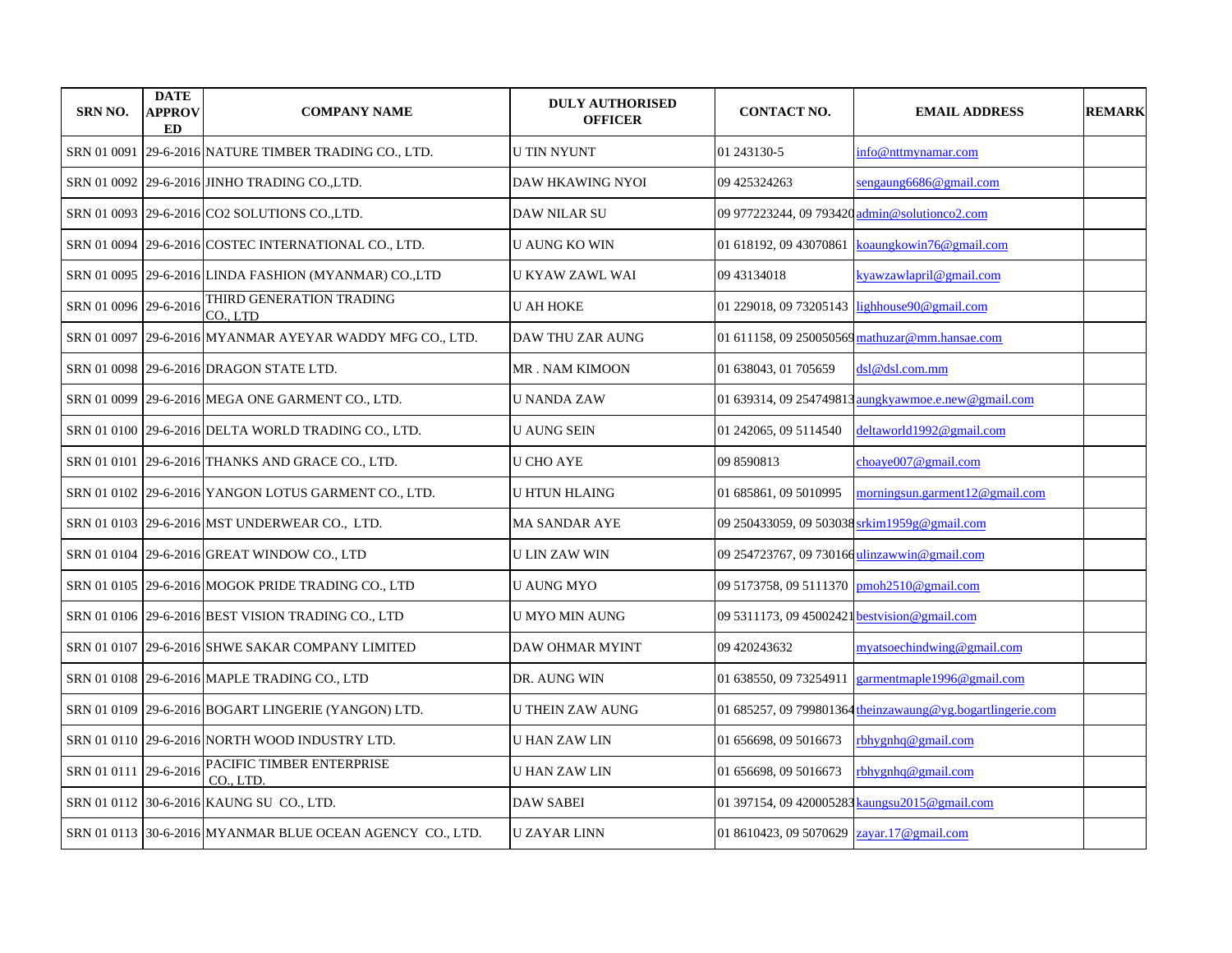| SRN NO.               | <b>DATE</b><br><b>APPROV</b><br>ED | <b>COMPANY NAME</b>                                         | <b>DULY AUTHORISED</b><br><b>OFFICER</b> | <b>CONTACT NO.</b>        | <b>EMAIL ADDRESS</b>                                | <b>REMARK</b> |
|-----------------------|------------------------------------|-------------------------------------------------------------|------------------------------------------|---------------------------|-----------------------------------------------------|---------------|
|                       |                                    | SRN 01 0114 30-6-2016 MYANMAR LONGSHENG FASHION CO., LTD.   | DAW YEE YEE MYINT                        | 09 5037353                | yeeyee@myanmarlongsheng.com                         |               |
|                       |                                    | SRN 01 0115 30-6-2016 KYAY 'O' KYEE TRADING CO., LTD.       | <b>U MYO THAN</b>                        |                           | 09 5159907, 09 45003005 kyayokyeetrading@gmail.com  |               |
| SRN 01 0116 30-6-2016 |                                    | KYAY 'O' KYEE CONSTRUCTION<br>CO., LTD.                     | <b>U MYO THAN</b>                        |                           | 09 5159907, 09 45003005 kvavokveetrading@gmail.com  |               |
|                       |                                    | SRN 01 0117 30-6-2016 ZWE AND YOON CO., LTD.                | <b>U THAUNG DAN</b>                      | 09 5119760, 09 42117920 - |                                                     |               |
|                       |                                    | SRN 01 0118 30-6-2016 SUPER SOE CO., LTD.                   | <b>U SOE LWIN</b>                        | 01 293063, 09 5133755     | ss.supersoe@hotmail.com                             |               |
| SRN 01 0119           |                                    | 30-6-2016 NIPPON EXPRESS (MYANMAR) CO., LTD.                | <b>MR.HIROSHI NOJIRI</b>                 |                           | 01 375651, 09 260414773 nittsu.myanmar.06@gmail.com |               |
| SRN 01 0120           |                                    | 30-6-2016 GOLDEN SHINE CO., LTD.                            | <b>U HEIN ZAR AUNG</b>                   | 01 639380, 09 25267560    | heinzaraung88@gmail.com                             |               |
| SRN 01 0121           | 30-6-2016                          | SHINING ACCESS GARMENT MFG<br>CO., LTD.                     | MR.OKUYAMA                               | 09 258920526              | kaykay2014aung@gmail.com                            |               |
| SRN 01 0122           |                                    | 30-6-2016 DAGON TALENT GARMENT CO., LTD.                    | MR.CHO KWONG WONG                        | 09 5412805                | aprilthant04@goglemail.com                          |               |
| SRN 01 0123           | 30-6-2016                          | HANG KEI MYANMAR GARMENT<br>FACTORY LTD.                    | MR.HUANG KUO CHIANG                      |                           | 09 250259820, 09 301496 kenhuang@yahoo.com.hk       |               |
|                       |                                    | SRN 01 0124 30-6-2016 ANNARWAR TUN CO., LTD.                | U WIN MYINT                              |                           | 01 540742, 09 263443404 yuzana.exim@gmail.com       |               |
|                       |                                    | SRN 01 0125 30-6-2016 GOLDEN MYINT MANUFACTURING CO., LTD.  | U AUNG MIN                               | 01 590556, 095506617      | aungmin.goldenmyint@gmail.com                       |               |
|                       |                                    | SRN 01 0126 30-6-2016 PINNACLE DEVELOPMENT CO., LTD.        | DAW HLA HLA AYE                          |                           | 09 73251298, 09 2539397 irelyn@pinnaclemyanmar.com  |               |
|                       |                                    | SRN 01 0127 30-6-2016 AYEYAR HINTHAR TRADING CO., LTD.      | URYUDH                                   | 01 508070, 09 5119331     | ryudh@ayeyarhinthar.com                             |               |
|                       |                                    | SRN 01 0128 30-6-2016 SHWE SIN OO TRADING LIMITED CO., LTD. | U AUNG HLAING                            | 01 225837                 | shweinoodoc@gmail.com                               |               |
|                       |                                    | SRN 01 0129 30-6-2016 LIVING SPRING CO., LTD.               | <b>U TIN KO KO</b>                       | 01 201472, 095138362      | livingspring.pol@hotmail.com                        |               |
|                       |                                    | SRN 01 0130 30-6-2016 ASIA GENERAL ELECRTIC CO., LTD.       | DAW MI MI SAN                            | 01 551896, 09 5506712     | logistics@age-electric.com                          |               |
| SRN 01 0131           |                                    | 30-6-2016 PULSES TOP TRADING CO., LTD.                      | DAW TIN NWET                             | 01 523369, 09 5117331     | hsumyathet.hmh@gmail.com                            |               |
| SRN 01 0132 30-6-2016 |                                    | Z M M INTERNATIONAL TRADING<br>CO., LTD.                    | <b>U ZAW MOE</b>                         | 01 523369, 09 5117331     | theinhsu.tlm@gmail.com                              |               |
|                       |                                    | SRN 01 0133 30-6-2016 HUS MYANMAR CO., LTD.                 | DAW SU MYAT THET                         | 01 523369, 09 5117331     | hsumyathet.hmh@gmail.com                            |               |
|                       |                                    | SRN 01 0134 30-6-2016 THANLAR MON TRADING CO., LTD.         | <b>U THEIN HSU</b>                       | 01 523369, 09 5117331     | theinhsu.tlm@gmail.com                              |               |
| SRN 01 0135           | 30-6-2016                          | NYI PAUNG EXPORT & IMPORT<br>CO LTD.                        | <b>DAW SANDAR AYE</b>                    | 09 5014770                | nyipaung $2016@$ gmail.com                          |               |
|                       |                                    | SRN 01 0136 30-6-2016 M E F INTERNATIONAL CO., LTD.         | U KYAW LIN TUN                           | 09 5043893                | myominhlaing73@gmail.com                            |               |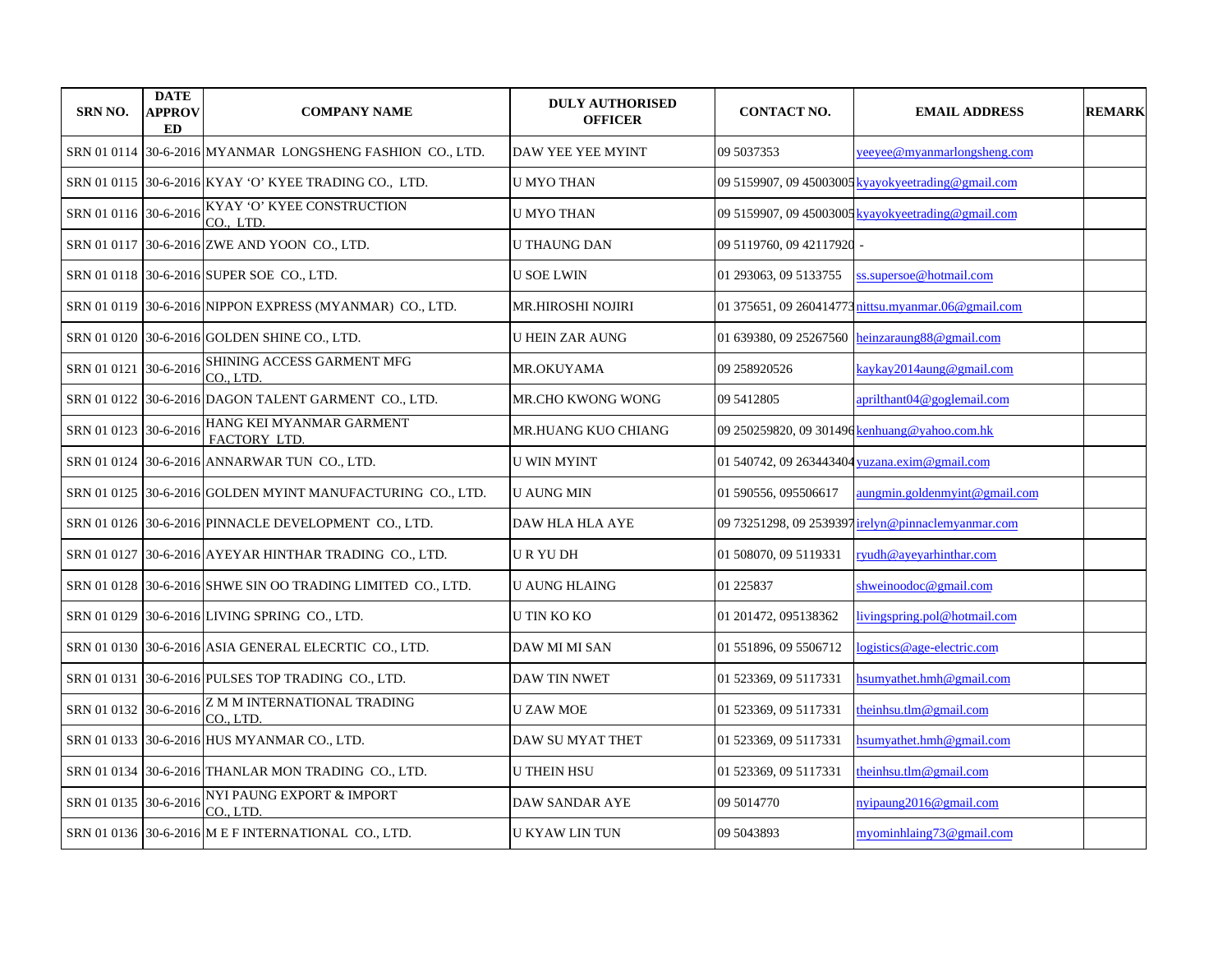| <b>SRN NO.</b>        | <b>DATE</b><br><b>APPROV</b><br>ED | <b>COMPANY NAME</b>                                            | <b>DULY AUTHORISED</b><br><b>OFFICER</b> | <b>CONTACT NO.</b>                           | <b>EMAIL ADDRESS</b>                               | <b>REMARK</b> |
|-----------------------|------------------------------------|----------------------------------------------------------------|------------------------------------------|----------------------------------------------|----------------------------------------------------|---------------|
|                       |                                    | SRN 01 0137 30-6-2016 LEO SHIPPING CO., LTD.                   | U AUNG MYAT HTUT                         | 01 9010766, 095185001                        | $a$ ung@leoshippingmyr.com                         |               |
|                       |                                    | SRN 01 0138 30-6-2016 INNOVO SHIPPING & LOGISTICS CO., LTD.    | U AUNG MYAT HTUT                         | 01 9010766, 095185001                        | aung@innovologistics.com                           |               |
| SRN 01 0139 30-6-2016 |                                    | SHWE MYANMAR INVESTMENT AND<br>COMMERCIAL CO., LTD.            | U MOHAMED ESOOF                          | 01 383816, 09 250449700                      | $\sh$ wemyanmar $02@$ gmail.com                    |               |
| SRN 01 0140 30-6-2016 |                                    | SEA ROAD GLOBAL LOGISTICS<br>CO., LTD.                         | <b>U WIN MYINT</b>                       | 01 2305563, 09 5025095                       | searoadmm@gmail.com                                |               |
| SRN 01 0141           |                                    | 30-6-2016 EUROGATE SPORTWEAR LTD.                              | U MOE NAING WIN                          |                                              | 01 595515, 09 799658060 moenaingwinn@gmail.com     |               |
|                       |                                    | SRN 01 0142 30-6-2016 COTECK (MYANMAR) INDUSTRY CO.,LTD.       | MR. YANG, YING -TANG                     |                                              | 01 2585189, 09 25035073 coteck.myanmar@gmail.com   |               |
| SRN 01 0143 30-6-2016 |                                    | LANDSON (MYANMAR) GARMENT<br>CO., LTD.                         | MR. SHEN YONG HUAN                       |                                              | 09 974960775, 09 967339 steven@selectgarment.com   |               |
|                       |                                    | SRN 01 0144  30-6-2016 KHAING HTAIK HTAR CO., LTD              | DAW MAY SU NWE WIN                       | 01 9010509, 09 5120526                       | png@minologistics.com                              |               |
| SRN 01 0145 30-6-2016 |                                    | DELTA MARKETING INTERNATIONAL<br>CO., LTD                      | U KYAW LINN                              | 01 252510, 09 511347                         | deltamark08@gmail.com                              |               |
|                       |                                    | SRN 01 0146 30-6-2016 DOE SAN DA TRADING CO., LTD              | U MOE MOE KYAW @ U MIN THU09 5102626     |                                              | moekyawdsd@gmail.com                               |               |
|                       |                                    | SRN 01 0147 30-6-2016 CENTURYPLY MYANMAR PVT.LTD.              | MR. RAM PRAKASH KEJRIWAL                 | 01 2585278, 09 31700901 subhamtcpl@gmail.com |                                                    |               |
|                       |                                    | SRN 01 0148 30-6-2016 GREAT WELL INTERNATIONAL CO., LTD.       | <b>U AUNG THAN</b>                       | 01 682621, 09 5119760                        | tycoon.588@gmail.com                               |               |
|                       |                                    | SRN 01 0149   30-6-2016   INDIGO SEA MYANMAR TRADING CO., LTD. | <b>U THURA</b>                           | 09 448009005, 09 683300 mgthura87@gmail.com  |                                                    |               |
|                       |                                    | SRN 01 0150 30-6-2016 UNLIMITED EXPRESS (MYANMAR) CO., LTD.    | DAW CHO CHO MAY                          | 01 558660, 09 5106130                        | uecrgn.com.mm                                      |               |
|                       |                                    | SRN 01 0151 30-6-2016 LUCKY GOLDEN DRAGON TRADING CO., LTD.    | DAW NAN CHAN MYAE MON                    | 01 544124, 095170732                         | mr.hlawinl@gmail.com                               |               |
|                       |                                    | SRN 01 0152 30-6-2016 INNOCENT CHERRY CO.,LTD.                 | U SAI KHUN HSAY                          | 01 385338, 09 73183588                       | greatestalpha99@gmail.com                          |               |
|                       |                                    | SRN 01 0153 30-6-2016 PROSPEROUS FREIGHT SVCS LTD.             | U SAW VICTOR                             |                                              | 01 8610427, 09 43161624 prosper@mptmail.net.mm     |               |
|                       |                                    | SRN 01 0154 30-6-2016 WORTH SERVICES CO., LTD.                 | U YE MYAT OO                             | 01 392763, 09 5185462                        | worth.doc@gmail.com                                |               |
|                       |                                    | SRN 01 0155 30-6-2016 NAN MYINT AUNG SI CO., LTD.              | <b>U HAN LIN LWIN</b>                    | 09 5027069, 09 5112625                       | hanmyintlwin@gmail.com                             |               |
|                       |                                    | SRN 01 0156 30-6-2016 MATSUYA R&D (MYANMAR) CO.,LTD.           | MR. MASAYUKI MIZOI                       | 01 639110, 09 972128211 mizoi@matsuyard.com  |                                                    |               |
|                       |                                    | SRN 01 0157 30-6-2016 HAN YADANAR TIN CO., LTD.                | U MYO THANT TIN                          | 09 974902788, 09 513624                      |                                                    |               |
|                       |                                    | SRN 01 0158 30-6-2016 HAN MYANMAR CO., LTD.                    | U ZAW MYO MIN                            |                                              | 09 974902788, 09 513629 hanmyanmar.coltd@gmail.com |               |
|                       |                                    | SRN 01 0159 30-6-2016 NGWE KYEI OO CO., LTD.                   | U MYO THANT TIN                          | 09 974902788, 09 513624                      |                                                    |               |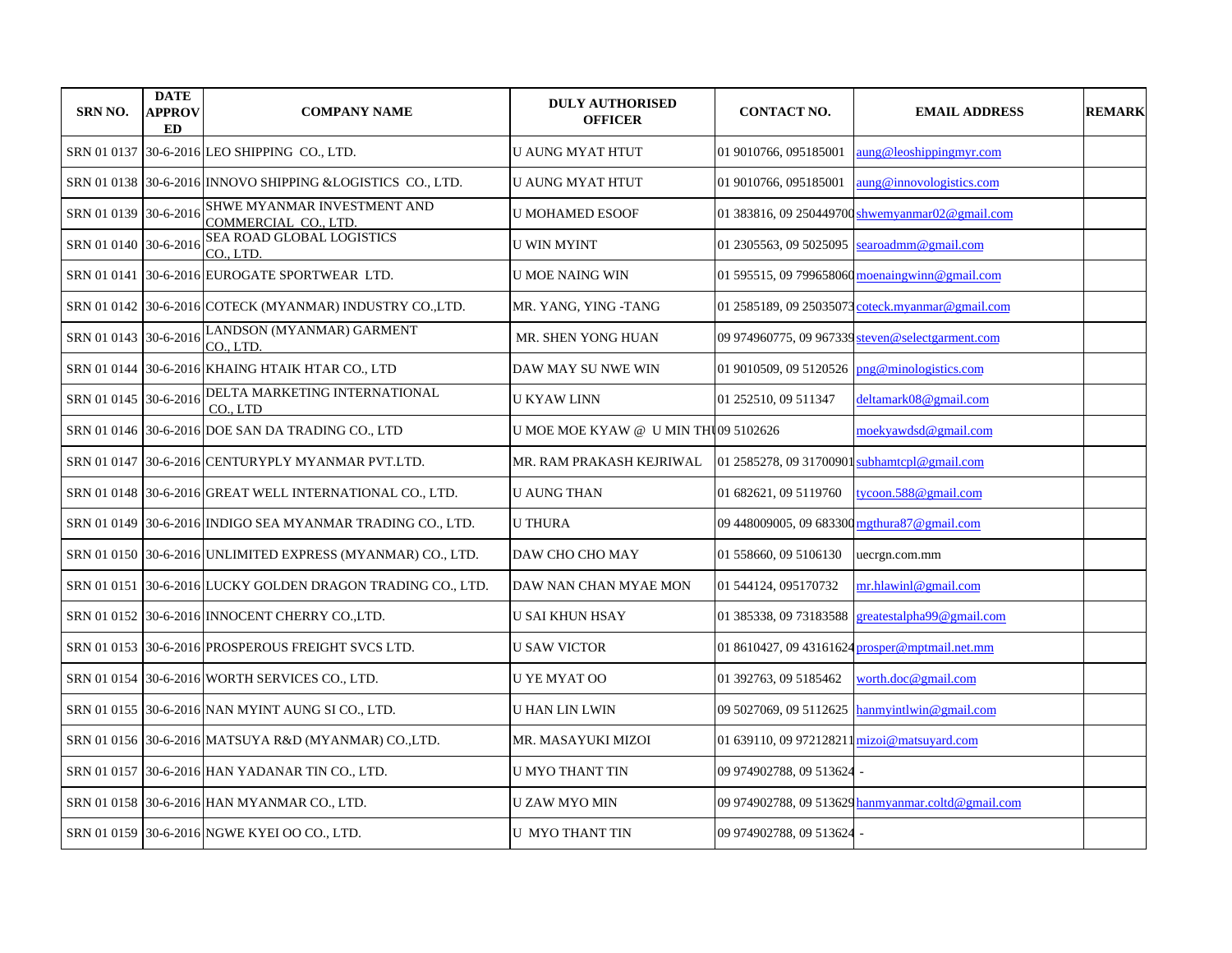| <b>SRN NO.</b>                 | <b>DATE</b><br><b>APPROV</b><br>ED | <b>COMPANY NAME</b>                                                           | <b>DULY AUTHORISED</b><br><b>OFFICER</b> | <b>CONTACT NO.</b>                           | <b>EMAIL ADDRESS</b>                                 | <b>REMARK</b> |
|--------------------------------|------------------------------------|-------------------------------------------------------------------------------|------------------------------------------|----------------------------------------------|------------------------------------------------------|---------------|
| SRN 01 0160 30-6-2016          |                                    | CHINADAWN GARMENT MYANMAR<br>CO.J.TD.                                         | DAW TIN TIN NI                           |                                              | 09 425330868, 09 730040 tintinnimoemoe@gmail.com     |               |
| SRN 01 0161                    |                                    | 30-6-2016 KOREA LINK INDUSTRIAL CO., LTD.                                     | DAW TIN TIN NI                           | 01 687939, 09 73004050                       | tintinnimoemoe@gmail.com                             |               |
|                                |                                    | SRN 01 0162 30-6-2016 OPAL INTERNATIONAL CO.,LTD                              | DAW CHO CHO ZIN                          | 01 684584, 09 30198734                       | opalsusu@gmail.com                                   |               |
|                                |                                    | SRN 01 0163 30-6-2016 CHIN DWIN BANNNER CO.,LTD                               | DAW KHIN MAR SEIN                        | 09 420243632                                 | myatsoechindwing@gmail.com                           |               |
|                                |                                    | SRN 01 0164 30-6-2016 MYANMAR APPAREL CO.,LTD                                 | MYANMAR APPAREL CO.,LTD                  |                                              | 01 514845, 09254061943 vstexport123@gmail.com        |               |
|                                |                                    | SRN 01 0165 30-6-2016 FORWARD ENGINEERING TRADING CO.,LTD                     | <b>U SAW SNOW CHIT KYAW</b>              | 09 5199750                                   |                                                      |               |
| SRN 01 0166 30-6-2016 MACO LTD |                                    |                                                                               | DAW KHINE CHO THINN                      | 01 202926, 09 5012001                        | admin@macorattan.com                                 |               |
|                                |                                    | SRN 01 0167 30-6-2016 YANGON GLOBAL STAR CO.,LTD                              | DAW PHYU PHYU THINN                      |                                              | 09 73120103, 092501928 (phyuphyuthinn23@gmail.com    |               |
|                                |                                    | SRN 01 0168 30-6-2016 SUITSTAR GARMENT CO., LTD                               | DAW KADAE SEINE CHO CHO                  | 01 505572, 09 263802194 makadae@gmail.com    |                                                      |               |
|                                |                                    | SRN 01 0169   30-6-2016   THIRI J INTERNATIONAL TRADING CO.,LTD               | DAW CHO CHO MAY                          | 01 558660, 09 5106130                        | uecrgn.com.mm                                        |               |
|                                |                                    | SRN 01 0170 30-6-2016 NEW WORLD TRADING CO., LTD                              | DAW TIN TIN MYINT                        | 01 226277, 09 5011221                        | newworld@newworld.com.mm                             |               |
| SRN 01 0171 30-6-2016          |                                    | GLOBAL MULTIMODAL TRANSPORT<br>& SERVICES COLTD                               | U KYAW KHINE OO                          | 01 377520, 09 250023713 kyawkhineu@gmail.com |                                                      |               |
|                                |                                    | SRN 01 0172  30-6-2016 AGRI TRADE INTERNATIONAL LTD                           | U MYINT OO                               | 01 397097, 09 5166909                        | sales@asia-winner.com                                |               |
|                                |                                    | SRN 01 0173 30-6-2016 MAY YU MARINE PRODUCTS CO.,LTD                          | <b>U MYINT OO</b>                        | 01 397097, 09 5166909                        | sales@asia-winner.com                                |               |
|                                |                                    | SRN 01 0174 30-6-2016 AIG CO.,LTD                                             | DAW KHIN SOE SOE WIN                     | 01 566897, 09 5045169                        | info@mvanmaraig.com                                  |               |
|                                |                                    | SRN 01 0175 30-6-2016 GREAT MOUNT SILVER TRADING CO.,LTD                      | U ZAW MIN TUN                            | 01 246028, 09 31649589                       | premierdrangon244@gmail.com                          |               |
|                                |                                    | SRN 01 0176 30-6-2016 GREAT FOREVER GARMENT CO.,LTD                           | U AUNG THAN                              | 01 682621, 09 5119760                        | tycoon.588@gmail.com                                 |               |
|                                |                                    | SRN 01 0177  30-6-2016 MINGTEX(MYANMAR) INDUSTRIAL CO.,LTD                    | <b>U AUNG THAN</b>                       | 01 688004, 09 5119760                        | jingmin688@gmail.com                                 |               |
|                                |                                    | SRN 01 0178 30-6-2016 MYANMAR GOLDEN PRODUCE CO.,LTD                          | DAW KYU KYU THAN                         | 01 501352, 09 5120304                        | win@myanmargp.com                                    |               |
|                                |                                    | SRN 01 0179 30-6-2016 MOUNT VEBHARA TRADING CO.,LTD                           | <b>U YE THURA AUNG</b>                   |                                              | 01 246028, 09 780644900 premierdrangon244@gmail.com  |               |
|                                |                                    | SRN 01 0180 30-6-2016 U SEINN CO.,LTD                                         | <b>U THEIN WIN</b>                       |                                              | 09 5104116, 09 73226535 office.useinncoltd@gmail.com |               |
| SRN 01 0181                    | $30 - 6 - 2016$                    | THIRI SANDAR GARMENT & GENERAL TRADING DAW HTAY HTAY AYE<br>CO-OP SOCIETY LTD |                                          | 01 645730, 095148761                         | thirisandar117@gmail.com                             |               |
|                                |                                    | SRN 01 0182 30-6-2016 MYANMAR POSTARION CO.,LTD                               | MR.TERUAKI TODA                          |                                              | 01 639024, 09 43163758 exportimport@matsuoka.com.mm  |               |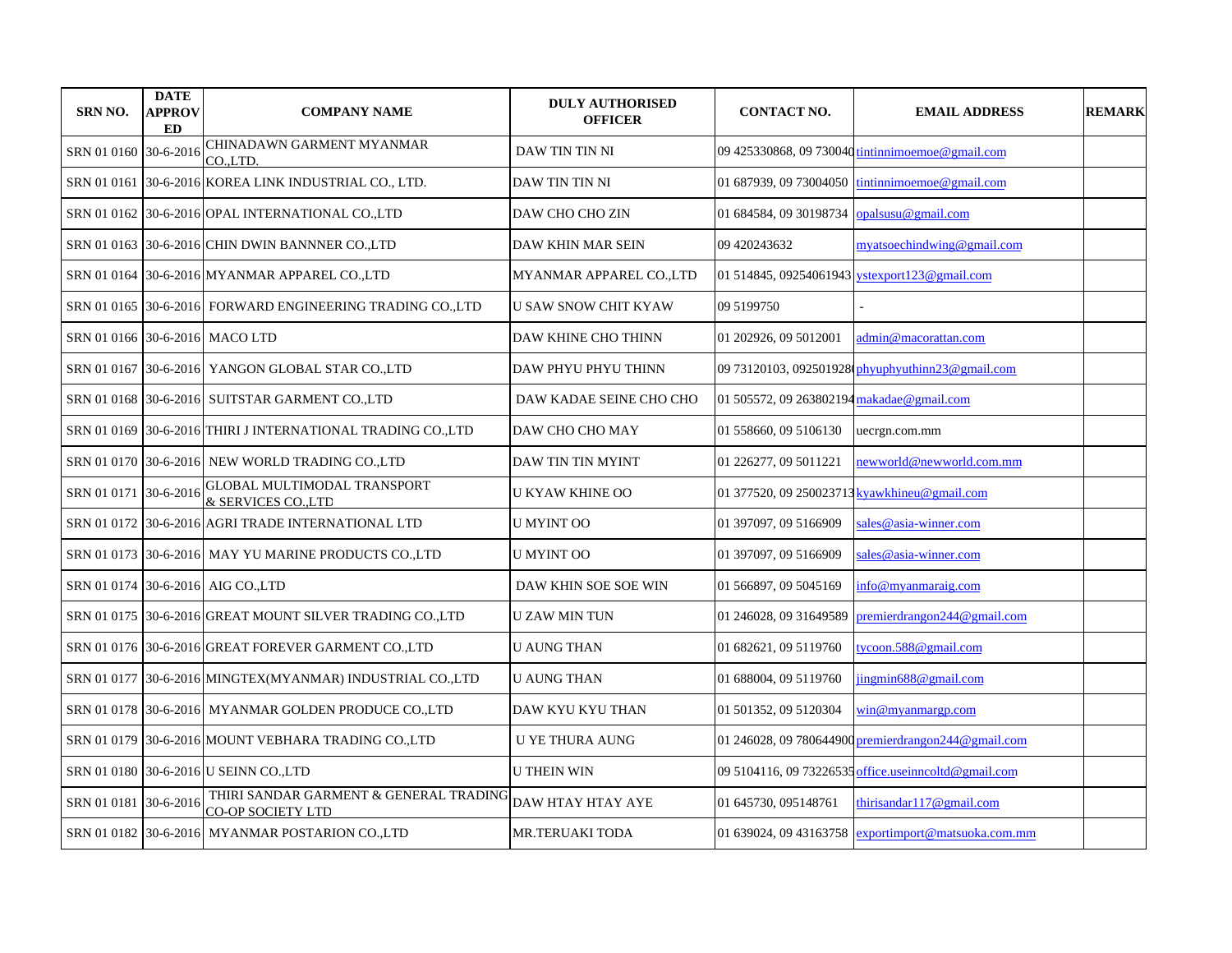| <b>SRN NO.</b>        | <b>DATE</b><br>APPROV<br><b>ED</b> | <b>COMPANY NAME</b>                                         | <b>DULY AUTHORISED</b><br><b>OFFICER</b> | <b>CONTACT NO.</b>                        | <b>EMAIL ADDRESS</b>                                       | <b>REMARK</b> |
|-----------------------|------------------------------------|-------------------------------------------------------------|------------------------------------------|-------------------------------------------|------------------------------------------------------------|---------------|
|                       |                                    | SRN 01 0183 30-6-2016 YANG TZEKAING INDUSTRIES MYANMAR LTD. | MR SUH SEUNG CHUL                        | 052 30225, 0943139851                     | ohnmarone@gmail.com                                        |               |
| SRN 01 0184 30-6-2016 |                                    | SHINSUNG TONGSANG INTERNATIONAL CO.,<br>LTD.                | MR SUH SEUNG CHUL                        | 01 645624, 0943139851                     | ohnmarone@gmail.com                                        |               |
|                       |                                    | SRN 01 0185 30-6-2016 SOUTH BAY MANUFACTURING CO., LTD.     | U HAN HTOO AUNG                          | 01 685263, 09 254339435 hnin.hc@gmail.com |                                                            |               |
| SRN 01 0186 30-6-2016 |                                    | <b>GLORY OCEAN INTERNATIONAL</b><br>LOGISTICS CO., LTD.     | DAW EI THANDAR PHYU                      | 01 2304648, 09 5091348                    | gloryocean.kitty@gmail.com                                 |               |
| SRN 01 0187           |                                    | 30-6-2016 THREE CHERRY BLOSSOMS CO., LTD.                   | <b>U MIN KYI ZAW</b>                     |                                           | 01 2316568, 09 5041136 kkmkzaw@gmail.com                   |               |
|                       |                                    | SRN 01 0188 30-6-2016 SHWE PAN CO., LTD.                    | <b>DAW EI ZIN AUNG</b>                   |                                           | 09 43065973, 09 7304896 eizinaung 1984@gmail.com           |               |
|                       |                                    | SRN 01 0189 30-6-2016 NINE LION TRADING CO., LTD.           | U KYAW KYAW TUN                          |                                           | 01 685735, 09448535410 ninelion9@gmail.com                 |               |
|                       |                                    | SRN 01 0190 30-6-2016 MYANSTAR GARMENT CO., LTD.            | DAW KADAE SEINE CHO CHO                  |                                           | 01 505572, 09 263802194 makadae@gmail.com                  |               |
| SRN 01 0191           |                                    | 30-6-2016 TK- INTERIORS CO., LTD.                           | DAW KHINE THINZAR OO                     | 09 43040524                               | marketing@tkhomecollection.com                             |               |
|                       |                                    | SRN 01 0192 30-6-2016 SKY LEGEND GARMENT CO.,LTD.           | MR. HIN LEUNG CHAN                       | 01 618219, 0973073251                     | skylegend2014@gmail.com                                    |               |
|                       |                                    | SRN 01 0193  30-6-2016 MYINT THUKHA NADI LOGISTICS CO.,LTD. | DAW THIN THIN MYINT                      |                                           | 01 651049, 09 977221671 thinthin.myintthukhanadi@gmail.com |               |
|                       |                                    | SRN 01 0194 30-6-2016 ASIA ZONE UNITED TRADING CO.,LTD.     | DAW KHIN NWE NWE OO                      | 09 250135277                              | khinnwenweoo2013@gmail.com                                 |               |
|                       |                                    | SRN 01 0195 30-6-2016 HTUN NAY LINN CO., LTD.               | U MIN THEIN                              | 01 210342, 09 5151213                     | tphkopauk@gmail.com                                        |               |
|                       |                                    | SRN 01 0196  30-6-2016 TOKYO IN MYANMAR CO., LTD            | U WAI YAN AUNG                           |                                           | 01 639041, 09 256384668 waivantrade@gmail.com              |               |
|                       |                                    | SRN 01 0197 30-6-2016 INFINITY SPEED LUCKY CO.,LTD.         | U TUN TUN NAING                          |                                           | 01 201658, 09 425328236 avethandaraung 78 @ gmail.com      |               |
|                       |                                    | SRN 01 0198 30-6-2016 LUCKY MASCOT LOGISTICS CO.,LTD.       | <b>U TUN LIN AUNG</b>                    | 01 374232, 09 5194887                     | luckymascot2014@gmail.com                                  |               |
|                       |                                    | SRN 01 0199   30-6-2016  NAWARAT SWAN AUNG CO., LTD.        | U KYAW ZAY YA                            |                                           | 09 254178148, 09 511786 superroseoo 1 @ gmail.com          |               |
|                       |                                    | SRN 01 0200 30-6-2016 KKN ENTERPRISE CO., LTD.              | U KO KO NAING                            |                                           | 09 5114923, 09 79632637 nwmyanmar@gmail.com                |               |
| SRN 01 0201           |                                    | 30-6-2016 MYANMAR PULSES ZONE CO.,LTD.                      | U HIRDAYA NAND (a) U SEIN<br>WIN         |                                           | 09 974040740, 09 950555 80.sanbhu@gmail.com                |               |
|                       |                                    | SRN 01 0202 30-6-2016 ASIA MYINT GROUP CO.,LTD.             | U SAI AUNG MIN LATT                      |                                           | 01 682939, 09 73567890 asiamyintgroup@gmail.com            |               |
|                       |                                    | SRN 01 0203 30-6-2016 UNITY SPORTS CO.,LTD.                 | <b>MA THAN THAN MOE</b>                  | 09 421073236                              | ship1@unitysportsmm.com                                    |               |
|                       |                                    | SRN 01 0204 30-6-2016 OCEAN CROWN SERVICES CO.,LTD.         | DAW MAY OO KHAING                        | 01 222081, 09 5003478                     | oceancrown.mgmt@oceancrownservices.com                     |               |
|                       |                                    | SRN 01 0205 30-6-2016 DHL GLOBAL FORWARDING MYANMAR LTD.    | DAW PHYO THINZAR NAING                   |                                           | 01 371375, 09 420045488 phyothinzar.naing@dhl.com          |               |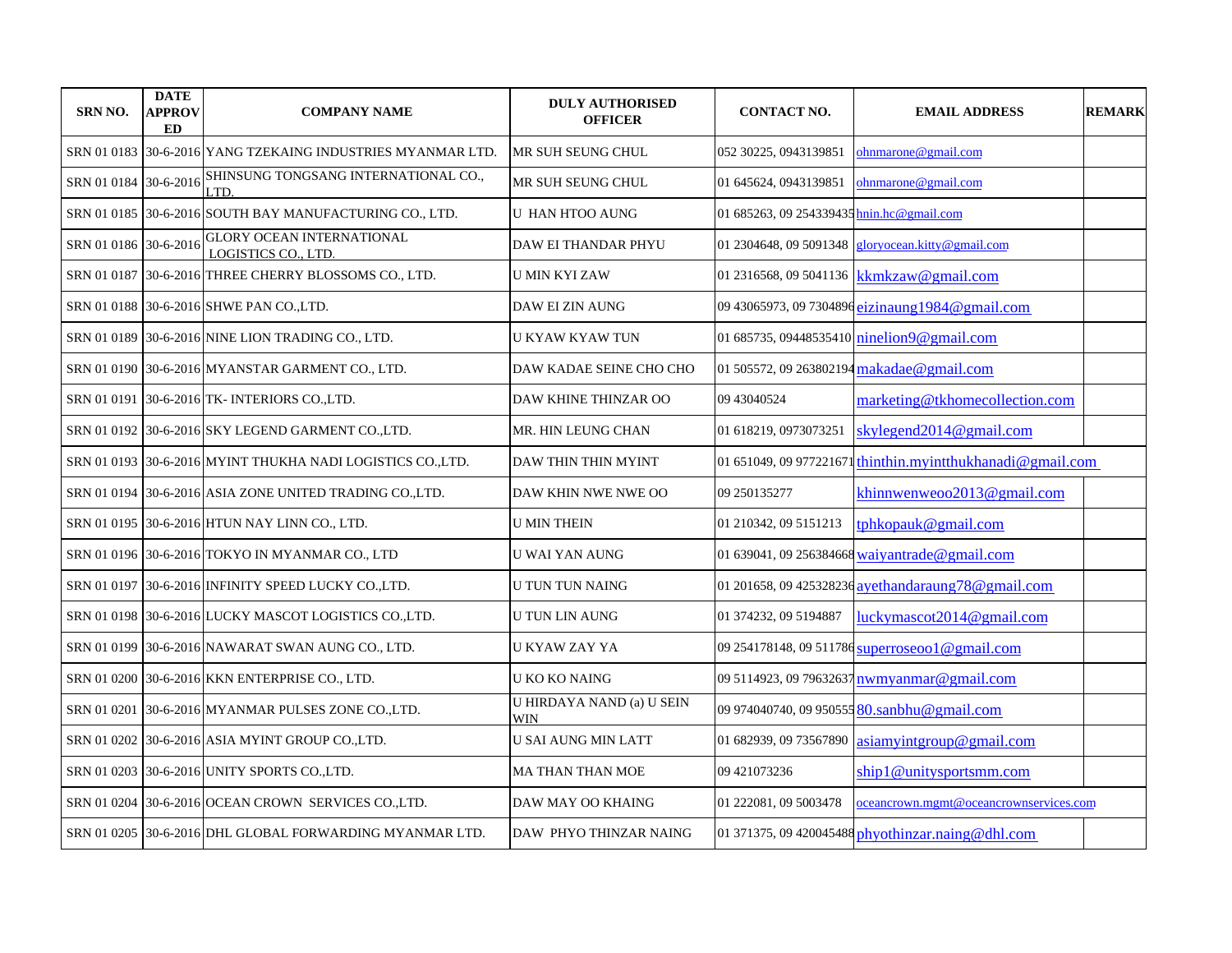| <b>SRN NO.</b>        | <b>DATE</b><br>APPROV<br><b>ED</b> | <b>COMPANY NAME</b>                                                                 | <b>DULY AUTHORISED</b><br><b>OFFICER</b> | <b>CONTACT NO.</b>                        | <b>EMAIL ADDRESS</b>                                     | <b>REMARK</b> |
|-----------------------|------------------------------------|-------------------------------------------------------------------------------------|------------------------------------------|-------------------------------------------|----------------------------------------------------------|---------------|
|                       |                                    | SRN 01 0206 30-6-2016 MYA KYOE KYAR (LEADER TRADING) CO., LTD. DAW THET HTAR HLAING |                                          |                                           | 01 535571, 09 421164666 mkkwhalelogestics 2012@gmail.com |               |
| SRN 01 0207           |                                    | 30-6-2016 WAR SO OO COMPANY LTD.                                                    | U KYAW SOE                               | 01 531466, 09 5092445                     | wsokks@gmail.com                                         |               |
|                       |                                    | SRN 01 0208 30-6-2016 MILA GARDEN CO., LTD.                                         | MA ZIN MAR WIN                           | 01 629336, 0943025404                     | mar41901@gmail.com                                       |               |
|                       |                                    | SRN 01 0209 30-6-2016 TRAKNLINK TRADING CO., LTD.                                   | <b>U AIK MAUNG</b>                       | 09 5036611, 0978503661                    | $pi$ iaoyi0423@gmail.com                                 |               |
| SRN 01 0210 30-6-2016 |                                    | LAW KA THIT BAGAN ART AND HANDICRAFTS<br>$CO-OP$                                    | <b>U YE LIN WAI</b>                      | 09 250079490                              | lcl.pfsl@gmail.com                                       |               |
| SRN 01 0211           |                                    | 30-6-2016 MEGA MARINE FROZEN SEAFOOD CO., LTD.                                      | <b>U THEIN MYINT</b>                     |                                           | 01 685782, 09 254889188 megamarine@myanmar.com.mm        |               |
|                       |                                    | SRN 01 0212   30-6-2016  ASIA PIVOTAL INTERNATIONAL GROUP CO.,LTD  DAW KHIN SAN YEE |                                          |                                           | 09 975559797, 09 975777 shiyan9miles@gmail.com           |               |
|                       |                                    | SRN 01 0213 30-6-2016 THUKHA STEEL WORLD CO.,LTD                                    | <b>U ARRIF</b>                           | 09 42108483,                              | thukasteelword@gmail.com                                 |               |
|                       |                                    | SRN 01 0214 30-6-2016 THY GARMENT CO.,LTD                                           | MR.TAKAO HIRAI                           | 09 5405409                                | takao 1015 hirai@gmail.com                               |               |
|                       |                                    | SRN 01 0215 30-6-2016 MYANMAR VENEER & PLYWOOD PRIVATE LTD.                         | MR SHIV KUMAR DHANUKA                    | 01 373630, 09 530914                      | shiv.dhanuka@gmail.com                                   |               |
|                       |                                    | SRN 01 0216 30-6-2016 CARGO PORT WORLD CO.,LTD                                      | <b>U PYIE PHYOE AUNG</b>                 | 01 255915, 095131346                      | kophyogyi@gmail.com                                      |               |
|                       |                                    | SRN 01 0217 30-6-2016 ONE WORLD LOGISTICS CO.,LTD                                   | DAW WIN WIN CHO                          | 01 255973, 09 5129545                     | misswinwincho@gmail.com                                  |               |
|                       |                                    | SRN 01 0218 30-6-2016 MYANMAR BELLE SHIN- SHIN FOODS CO.,LTD                        | DAW SAN SAN MAW                          | 09 262493259                              | h.q@mbellegroup.com                                      |               |
| SRN 01 0219 30-6-2016 |                                    | MYANMAR KOREA TIMBER INTERNATIONAL<br>LTD                                           | U KHIN MG MIN                            |                                           | 01 2133200, 09 42001158 kathy.mkti@gmail.com             |               |
| SRN 01 0220 30-6-2016 |                                    | LUCKY BAG & SWALLOW PLASTIC TRADING<br>CO.,LTD                                      | DAW NAN SAING SAR                        | 01 544124, 09 5148621                     | mr.hlawn1@gmail.com                                      |               |
|                       |                                    | SRN 01 0221 30-6-2016 ALLIANCE SHIPPING AGENCIES LTD.                               | DAW MOE SANDAR KYAW                      | 01 374155, 09 5142459                     | mgmt@allianceshipping.com                                |               |
|                       |                                    | SRN 01 0222 30-6-2016 SILVER SEA SHIPPING AGENCIES LTD.                             | DAW MOE SANDAR KYAW                      | 01 374155, 09 5142459                     | mgmt@silverseashipping.com                               |               |
|                       |                                    | SRN 01 0223  30-6-2016 ROO SHING GARMENT MANUFATURING CO.,LTD  U  HAN HTOO AUNG     |                                          | 01 685263, 09 254339435 hnin.hc@gmail.com |                                                          |               |
|                       |                                    | SRN 01 0224  30-6-2016 REAL STAR MFG CO.,LTD                                        | DAW THINZAR SWE                          |                                           | 01 592059, 09 450044322 realstar@myanmar.com.mm          |               |
|                       |                                    | SRN 01 0225 30-6-2016 GOLDEN OCEAN GLORY CO.,LTD                                    | <b>U THURA SOE</b>                       |                                           | 01 291492, 09 421019783 thomas 84.gog@gmail.com          |               |
|                       |                                    | SRN 01 0226 30-6-2016 ASIAN TIGERS MOBILITY LTD                                     | DAW ZIN WAI WAI PHYU                     |                                           | 01 250290, 09 254407617 phyuphyu@asiantigers-myanmar.com |               |
| SRN 01 0227           |                                    | 30-6-2016 SHOWA GLOVE MYANMAR CO.,LTD                                               | U KHAING ZAR MINN                        |                                           | 01 2309013-5, 09 978646 kz.minn@showaglovemm.com         |               |
| SRN 01 0228 30-6-2016 |                                    | TRIP ZONE TRAVEL & TOURS<br><b>COMPANY LIMITED</b>                                  | U MYAT KHAING                            | 01 504860, 095157619                      | tripzone.ygn@gmail.com                                   |               |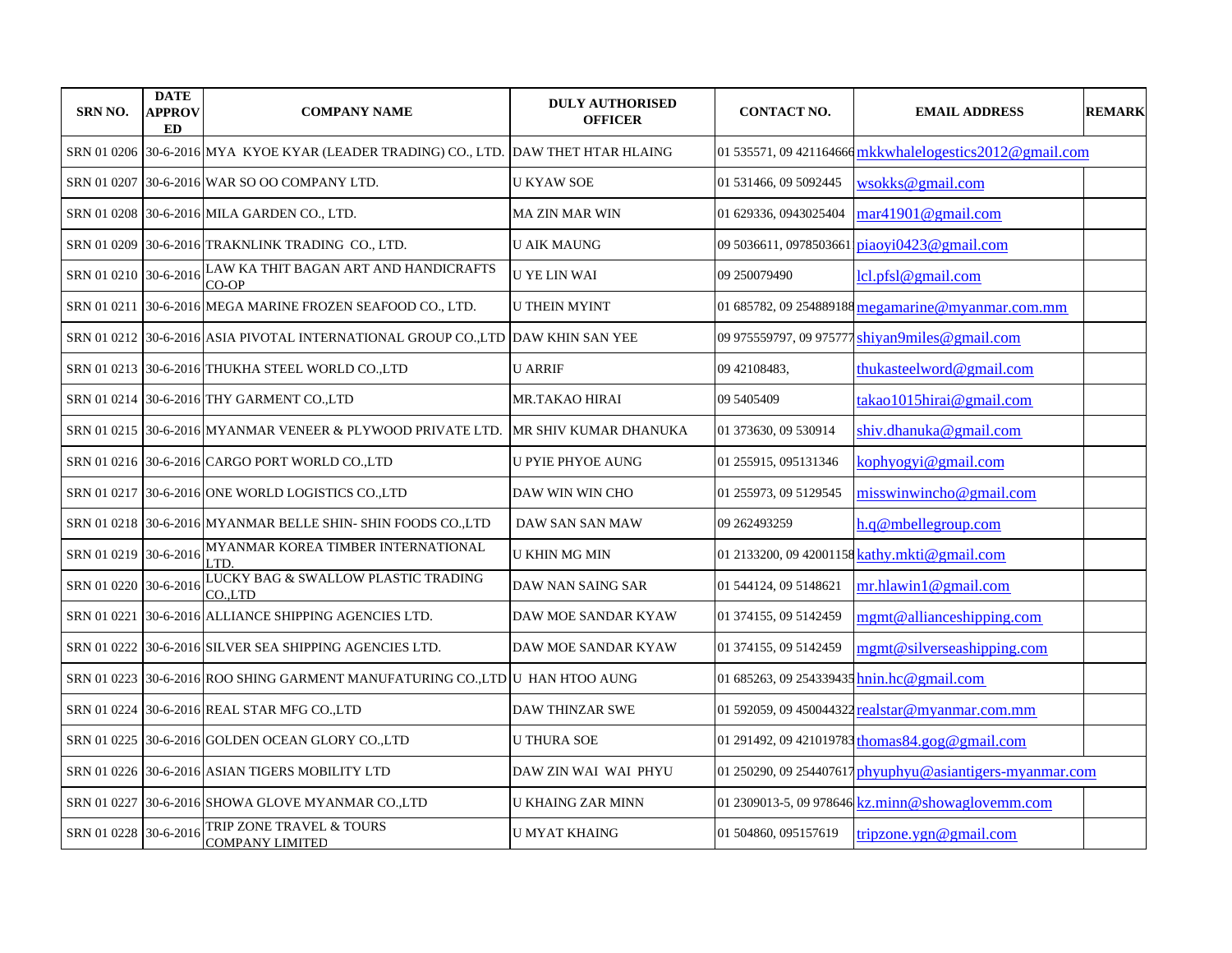| <b>SRN NO.</b>        | <b>DATE</b><br>APPROV<br><b>ED</b> | <b>COMPANY NAME</b>                                                           | <b>DULY AUTHORISED</b><br><b>OFFICER</b> | <b>CONTACT NO.</b>      | <b>EMAIL ADDRESS</b>                                | <b>REMARK</b> |
|-----------------------|------------------------------------|-------------------------------------------------------------------------------|------------------------------------------|-------------------------|-----------------------------------------------------|---------------|
|                       |                                    | SRN 01 0229 30-6-2016 KONOIKE ASIA (MYANMAR) CO.,LTD                          | <b>U MYO THAN</b>                        |                         | 09 421002072, 09 261182 myo-than@konoike.com.mm     |               |
|                       |                                    | SRN 01 0230 30-6-2016 GOLDEN EVEREST CO.,LTD                                  | U MAUNG SEIN                             | 01 248189, 09 73154197  | goldeneverest@gmail.com                             |               |
| SRN 01 0231           |                                    | 30-6-2016 GREAT DEAL CO., LTD                                                 | U MAUNG SEIN                             | 01 248189, 097 3154197  | greatdealyangon@gmail.com                           |               |
|                       |                                    | SRN 01 0232 30-6-2016 U MAUNG SEIN & FAMILY CO.,LTD                           | DAW TIN TIN HLA                          | 01 248189, 09 5007003   | goldeneverest@gmail.com                             |               |
|                       |                                    | SRN 01 0233 30-6-2016 HUASHENG INTERNATIONAL LTD.                             | U KYAW MYO HAN                           |                         | 09 420106887, 09 784046 huashengshipping @gmail.com |               |
|                       |                                    | SRN 01 0234 30-6-2016 M. DAEYOUNG ELECTRONIC CO.,LTD                          | <b>MR.OH JUPIL</b>                       | 09 795813291            | m-daeyoung1008@gmail.com                            |               |
|                       |                                    | SRN 01 0235 30-6-2016 MYANMAR U-KNOWN CO.,LTD                                 | DAW KHIN SAN YEE                         |                         | 09 254083123, 09 975559 nyx@uknowmm.com             |               |
|                       |                                    | SRN 01 0236 30-6-2016 LAT WAR CO.,LTD                                         | DAW AYE AYE MIN                          |                         | 09 795828990, 09 255866 dawayeayemin.ygn@gmail.com  |               |
| SRN 01 0237           |                                    | 30-6-2016 GOLD EMPIRE (MYANMAR) CO., LTD                                      | <b>MA KHIN SAN YEE</b>                   |                         | 09 795772046, 09795559 jiamei.ge@vanguardworld.com  |               |
|                       |                                    | SRN 01 0238 30-6-2016 XIANG YI INDUSTRIAL MANUFACTORY CO.,LTDDAW KHIN SAN YEE |                                          | 09 260134899, 09555979' | custommy1@gmail.com                                 |               |
| SRN 01 0239 30-6-2016 |                                    | PACK ZONE INTERNATIONAL MOVING SERVICE<br>CO.LTD                              | <b>DAW EI THIRI KHAING</b>               |                         | 01 504860, 09 420163595 packzone.ygn@gmail.com      |               |
|                       |                                    | SRN 01 0240 30-6-2016 MYANMAR TAHHSIN INDUSTRIAL CO.,LTD                      | <b>U SAI MYO HTWE</b>                    |                         | 09 421126646, 09 79995 mth1.tahhsin@gmail.com       |               |
| SRN 01 0241           |                                    | 30-6-2016 Y & K TRADING CO., LTD                                              | <b>DAW AYE AYE KHIN</b>                  | 01 500603, 0973224609   | goldcrane2012@gmail.com                             |               |
|                       |                                    | SRN 01 0242 30-6-2016 CHIN SU (MYANMAR) CO.,LTD                               | MA KYI KYI HTWE                          | 09 5004054, 052230441   | aanyunt7@gmail.com                                  |               |
|                       |                                    | SRN 01 0243 30-6-2016 PACIFIC CARGO SERVICES CO.,LTD                          | U THAN HTAY                              |                         | 01 558243, 09421171275 haung 07 @gmail.com          |               |
|                       |                                    | SRN 01 0244 30-6-2016 KHIT LIKE CO., LTD                                      | U ZAW ZAW MIN                            | 01 266431, 095134525    | thitlike@gmail.com                                  |               |
|                       |                                    | SRN 01 0245 30-6-2016 SUN-FLOWER LACE COMPANY LIMITED                         | U AUNG THAN                              | 01 688344, 09 5119760   | jingmin688@gmail.com                                |               |
|                       |                                    | SRN 01 0246 30-6-2016 WEDTEX FASHION (MYANMAR) CO.,LTD                        | <b>U AUNG THAN</b>                       | 01 688004, 09 5119760   | jingmin688@gmail.com                                |               |
|                       |                                    | SRN 01 0247 30-6-2016 T-TEAM STARS CO.,LTD                                    | U YE LWIN                                | 01 680297, 09 73203485  | goldeneverest@gmail.com                             |               |
|                       |                                    | SRN 01 0248 30-6-2016 PROSPERITY KNITWEAR LTD.                                | DAW KHINE SWE OO                         |                         | 056 25969, 09 799576374 khinesweoo72@gmail.com      |               |
|                       |                                    | SRN 01 0249 30-6-2016 CMF MYANMAR CO.,LTD                                     | DAW THU ZAR                              |                         | 01 687935, 09 976055647 jessica@neobags.com.mm      |               |
|                       |                                    | SRN 01 0250 30-6-2016 NOBLE SKY CO.,LTD                                       | DAW TIN TIN AYE                          | 01 225010, 09 5128204   | noblesky@gmail.com                                  |               |
| SRN 01 0251           | $30-6-2016$                        | MYANMAR CENTURY LIAOYUAN<br>KNITTED WEAR CO.,LTD                              | <b>U SHEIN MON</b>                       | 09 420035004            | mcenturyshipping@gmail.com                          |               |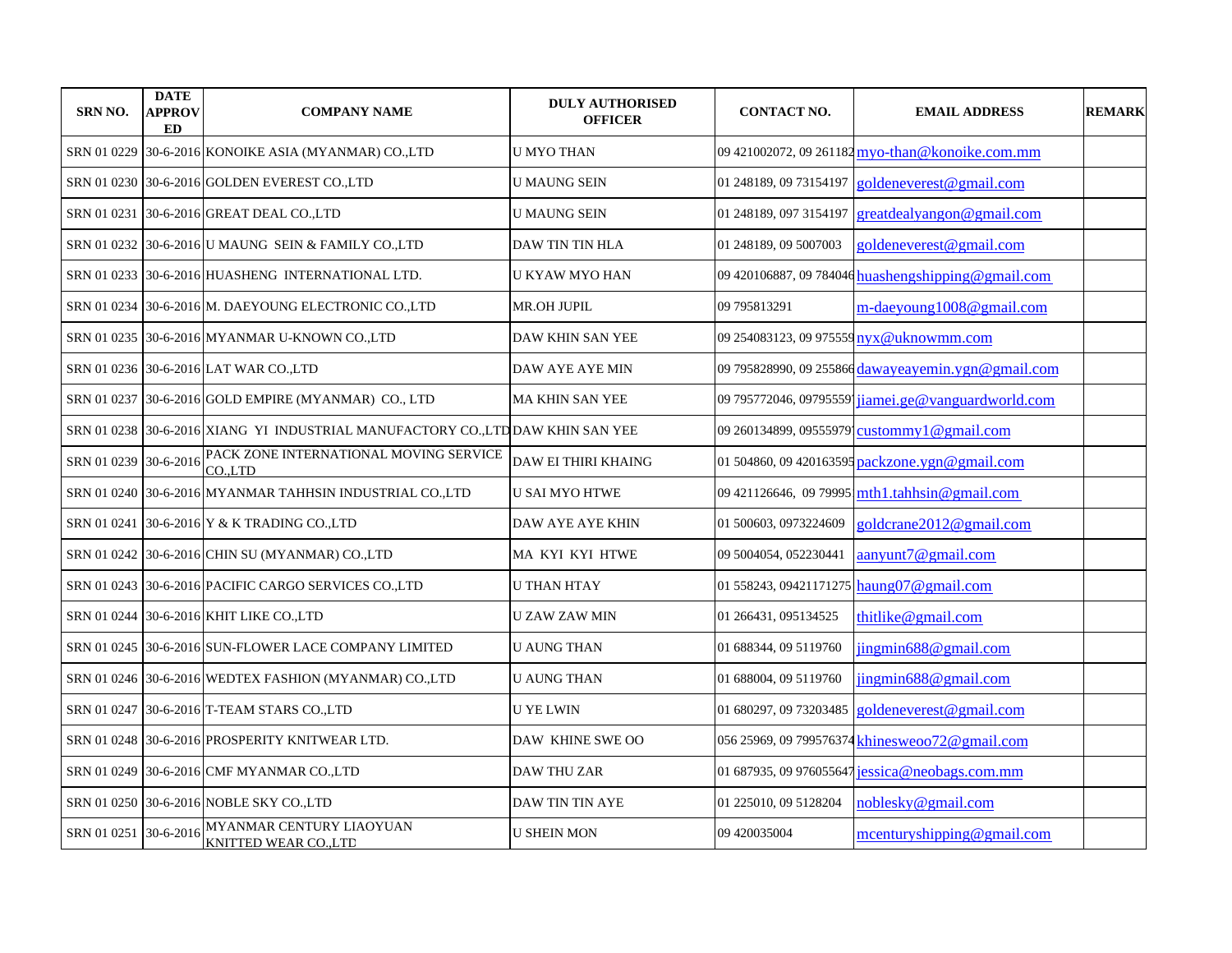| <b>SRN NO.</b>        | <b>DATE</b><br>APPROV<br>ED | <b>COMPANY NAME</b>                                        | <b>DULY AUTHORISED</b><br><b>OFFICER</b> | <b>CONTACT NO.</b>                        | <b>EMAIL ADDRESS</b>                                | <b>REMARK</b> |
|-----------------------|-----------------------------|------------------------------------------------------------|------------------------------------------|-------------------------------------------|-----------------------------------------------------|---------------|
|                       |                             | SRN 01 0252 30-6-2016 ATSUMI MYANMAR CO.,LTD               | U MAUNG MAUNG KYI                        | 01 2309070, 09 5009753                    | mgmgkyi@gmail.com                                   |               |
|                       |                             | SRN 01 0253 30-6-2016 MYAT NOE OO CO.,LTD                  | DAW KAY THI SOE                          | 01 722232, 09 5110957                     | mgwemoemin@gmail.com                                |               |
|                       |                             | SRN 01 0254 30-6-2016 JEWOO MANUFACTURING CO.,LTD          | DAW YEE YEE CHO                          | 01 547006, 09 250144489 yee2cho@gmail.com |                                                     |               |
|                       |                             | SRN 01 0255 30-6-2016 SOE HTET TUN CO.,LTD                 | <b>U MG KYAING</b>                       | 01 595475, 09 5113474                     | sht@mptmail.net.mm                                  |               |
|                       |                             | SRN 01 0256 30-6-2016 GREAT GLOWING INVESTMENT CO.,LTD     | <b>U TUN LIN</b>                         | 01 639360, 09 73032502                    | tunlin.atkglobal16@gmail.com                        |               |
| SRN 01 0257           |                             | 30-6-2016 REE BLUE MYANMAR LTD.                            | <b>DAW AYE THIDAR</b>                    | 01 618887, 01 421136737                   | chanmyatethe@reeblue.com                            |               |
|                       |                             | SRN 01 0258 30-6-2016 MYAN SHWE PYI TRACTORS LTD.          | <b>U MYAT THU</b>                        | 01 706150, 095192994                      | unt@msptl.com.mm                                    |               |
|                       |                             | SRN 01 0259 30-6-2016 TEK NAY WUNN NI MFG CO., LTD.        | <b>U NAING WIN AUNG</b>                  |                                           | 01 613758, 09 975465793 naingwinaung 14@gmail.com   |               |
|                       |                             | SRN 01 0260 30-6-2016 NGWE MOE FAMILY CO., LTD.            | DAW KAY THI SOE                          | 01 722232, 09 5110957                     | ngwemoemin@gmail.com                                |               |
| SRN 01 0261           |                             | 30-6-2016 OAK THAR OO BEAN SPECIALIZE CO., LTD.            | DAW KAY THI SOE                          | 01 722232, 095110957                      | ngwemoemin@gmail.com                                |               |
| SRN 01 0262 30-6-2016 |                             | TAN CHONG MOTOR (MYANMAR)<br>CO., LTD.                     | <b>U MYINT THWIN</b>                     | 01 683359, 095150175                      | myint.thwil@tanchonggroup.com                       |               |
|                       |                             | SRN 01 0263 30-6-2016 ASIA VISTA MANUFACTURING CO., LTD.   | MAUNG MAUNG NAING WINT                   | 01 2585219,                               | take@okuda-sewin.co.jp                              |               |
| SRN 01 0264 30-6-2016 |                             | HTET MYAT HLAING INTERNATIONAL<br>CO., LTD.                | <b>U BO MYINT</b>                        | 01 240866, 0973207329                     | htetml@gmail.com                                    |               |
|                       |                             | SRN 01 0265 30-6-2016 KYAW ELEVEN TRADING CO.,LTD.         | <b>U THET TIN OO</b>                     | 01 222549, 09 5184839                     | kyaweleven@gmail.com                                |               |
|                       |                             | SRN 01 0266 30-6-2016 EUSEBIO SPORTING (MYANMAR) CO., LTD. | DAW HNIN THAE EAIN HMUE                  |                                           | 01 514845, 09 254061943 ystexport123@gmail.com      |               |
| SRN 01 0267           | 30-6-2016                   | SUZHOU SILK FASHION (MYANMAR)<br>CO., LTD.                 | DAW HNIN THAE EAIN HUME                  |                                           | 01 514845, 09 254061943 ystexport123@gmail.com      |               |
|                       |                             | SRN 01 0268 30-6-2016 HANDA (YANGON) GARMENT CO., LTD.     | MA HNIN THAE EAIN HUME                   |                                           | 01 514845, 09 254061943 ystexport123@gmail.com      |               |
|                       |                             | SRN 01 0269 30-6-2016 PAK CHUN INDUSTRIAL LTD.             | MA HNIN THAE EAIN HUME                   |                                           | 01 514845, 09 254061943 ystexport 123@ gmail.com    |               |
|                       |                             | SRN 01 0270 30-6-2016 SOE HTET TUN TRADING CO., LTD.       | <b>UMAUNG KYAING</b>                     | 01 295475, 09 5113474                     | sht@mptmail.net.mm                                  |               |
| SRN 01 0271           |                             | $30-6-2016$ GMT CO., LTD.                                  | U SAI MYINT AUNG THEIN                   |                                           | 01 212403, 09 261288879 kake981.kk@gmail.com        |               |
|                       |                             | SRN 01 0272 30-6-2016 SAWBWA VT LTD.                       | U WAI LIN SAW                            | 01 639386, 09 41114099                    | uwl.saw@gmail.com                                   |               |
|                       |                             | SRN 01 0273 30-6-2016 MANN CHAUNG CO., LTD                 | U YE THURA AUNG                          |                                           | 01 246028, 09 780644900 premierdrangon244@gmail.com |               |
|                       |                             | SRN 01 0274 30-6-2016 LAY AND NYI CO., LTD.                | U TINT MON AUNG                          | 01 534686, 09 5404210                     | laynyi.co. Itd@gmail.com                            |               |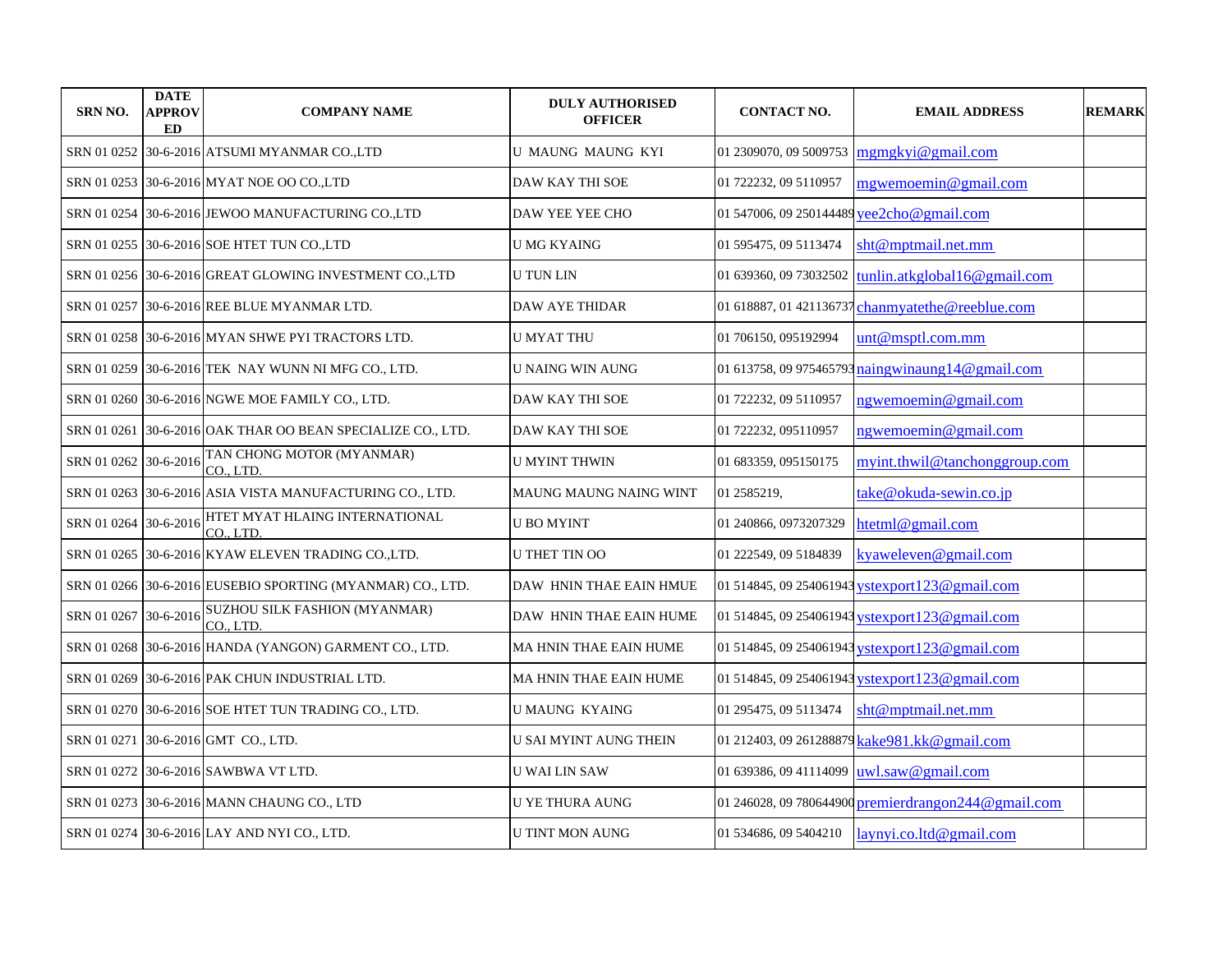| <b>SRN NO.</b>        | <b>DATE</b><br><b>APPROV</b><br>ED | <b>COMPANY NAME</b>                                      | <b>DULY AUTHORISED</b><br><b>OFFICER</b>              | <b>CONTACT NO.</b>     | <b>EMAIL ADDRESS</b>                                | <b>REMARK</b> |
|-----------------------|------------------------------------|----------------------------------------------------------|-------------------------------------------------------|------------------------|-----------------------------------------------------|---------------|
|                       |                                    | SRN 01 0275 30-6-2016 U KYU FAMILY TRADING CO., LTD.     | <b>U AUNG THAN</b>                                    | 01 226108, 095012025   | okgroup@okgroup.com.mm                              |               |
| SRN 01 0276 30-6-2016 |                                    | <b>U KYU FAMILY GRAINS AND</b><br>MANUFACTURING CO., LTD | <b>U AUNG THAN</b>                                    | 01 226108 ,09 5012025  | okgroup@okgroup.com.mm                              |               |
|                       |                                    | SRN 01 0277 30-6-2016 GOLDEN LACE CO., LTD               | <b>U PHYO THAUNG WIN</b>                              | 01 523309, 09 5031002  | goldenlace.gl@gmail.com                             |               |
|                       |                                    | SRN 01 0278 30-6-2016 DIAMOND CENTURY CO., LTD.          | <b>U YE MYINT</b>                                     |                        | 01 375891, 09 785248012 diamondcentury@gmail.com    |               |
|                       |                                    | SRN 01 0279 30-6-2016 BEST JEWELS CO., LTD.              | <b>U THEIN LWIN</b>                                   | 01 513335              | atti@bestjewelsmyanmar.com                          |               |
|                       |                                    | SRN 01 0280 30-6-2016 SHWE MYA THAR TRADING CO., LTD.    | <b>U SAI WIN HLAING @</b><br><b>U AUNG KAUNG MYAT</b> | 09 5115624             |                                                     |               |
|                       |                                    | SRN 01 0281 30-6-2016 CEKAP VENTURE TRADING CO., LTD.    | DAW HLAING HLAING OO                                  | 01 552671, 09 5133964  | operations.cekap@gmail.com                          |               |
|                       |                                    | SRN 01 0282 30-6-2016 SDI MANUFACTURING CO., LTD.        | <b>U YAN NAING LIN</b>                                |                        | 09 257274807, 09 730199 vannainglin@gmail.com       |               |
|                       |                                    | SRN 01 0283 30-6-2016 TEXCHEM FOOD (MYANMAR) LTD.        | <b>U MAUNG SITT</b>                                   |                        | 01 8500850, 09 5123535 uns @texchem-aska.com.mm     |               |
| SRN 01 0284 30-6-2016 |                                    | WORLDWIDE VALUE MANUFACTURE<br>CO., LTD.                 | DAW MYINT MYINT KHIN                                  | 01 613737, 09 31125197 | allen@eastsport.21cn.com                            |               |
|                       |                                    | SRN 01 0285 30-6-2016 MASCOT INDUSTRIES CO., LTD.        | U MAUNG SITT                                          | 01 8500850, 095123535  | uns@texchem-aska.com.mm                             |               |
|                       |                                    | SRN 01 0286 30-6-2016 LITA MYANMAR CO., LTD.             | DAW HNIN THAE EAIN HMUE                               |                        | 01 514845, 09 254061943 ystexport123@gmail.com      |               |
|                       |                                    | SRN 01 0287 30-6-2016 HOPE ONE CO., LTD.                 | DAW HNIN THAE EAIN HMUE                               |                        | 01 514845, 09 254061943 ystexport123@gmail.com      |               |
|                       |                                    | SRN 01 0288 30-6-2016 WEDGE GARMENT CO.,LTD.             | DAW LU SHE LINK @<br>DAW LEO HONE                     | 01 645725              | impexppgo@gmail.com                                 |               |
|                       |                                    | SRN 01 0289 30-6-2016 HALLMARK MANUFACTURING CO.,LTD.    | <b>U MG MG KHAING</b>                                 |                        | 01 684033, 09 420281124 mgmgkhine 198@gmail.com     |               |
|                       |                                    | SRN 01 0290 30-6-2016 ARKAR OO CO., LTD.                 | <b>U MYO LWIN</b>                                     | 01 685099, 09 5013869  | meme.arkararoo@gmail.com                            |               |
| SRN 01 0291 30-6-2016 |                                    | MAK (MYANMAR) PLYWOOD INDUSTRIAL PVT<br>LTD.             | DAW OHNMAR MYINT                                      |                        | 01 685262, 09 448542388 kkmindki@gmail.com          |               |
|                       |                                    | SRN 01 0292 30-6-2016 S.M.K GARMENT CO., LTD             | U THAN LWIN                                           |                        | 09 777905371, 09 448542 kkmindki@gmail.com          |               |
|                       |                                    | SRN 01 0293 30-6-2016 MYUE & SUE GMT MFG CO., LTD.       | <b>UTHAN LWIN</b>                                     |                        | 01 382533, 09 250013840 moehtetmyintmoh95@gmail.com |               |
|                       |                                    | SRN 01 0294 30-6-2016 GRAND WYNN ENTERPRISES LTD.        | <b>U HLA WYNN</b>                                     |                        | 01 617023, 09 786533517 manceinewha@gmail.com       |               |
|                       |                                    | SRN 01 0295 30-6-2016 TOE MYINT AUNG AGENCY CO.,LTD.     | DAW TIN MAY YEE                                       |                        | 09 254011594, 09 782460 lian.yi@watz-ltd.com        |               |
|                       |                                    | SRN 01 0296 30-6-2016 YANGON FUKUYAMA APPAREL CO., LTD.  | DAW CHO CHO WIN                                       | 01 653299, 09 5072728  | $t$ inmayyee@gmail.com                              |               |
|                       |                                    | SRN 01 0297 30-6-2016 EWHA KNIT CO., LTD.                | <b>DAW NYEIN AYE</b>                                  | 01 294685, 09 5100936  | grandwynnexport@gmail.com                           |               |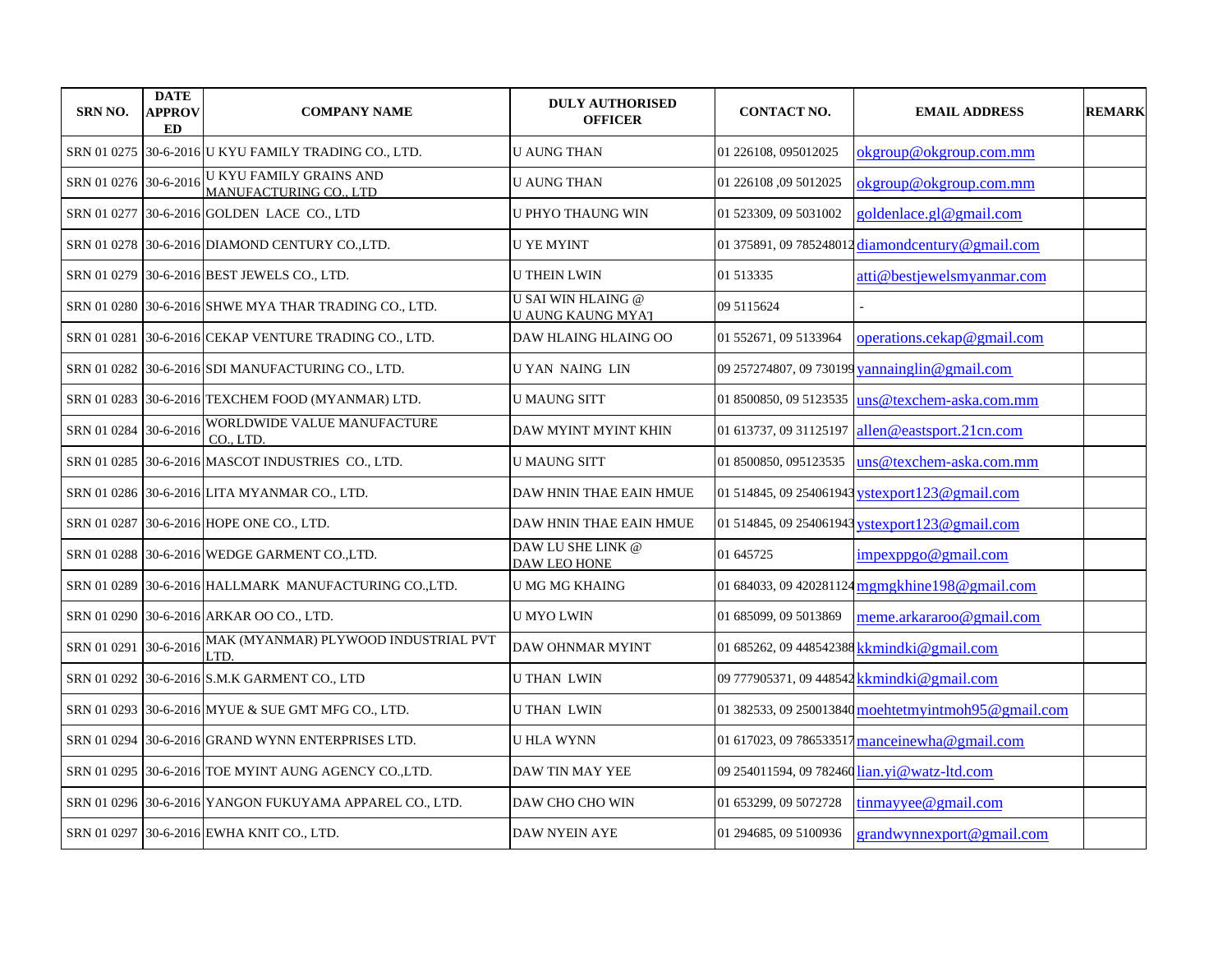| <b>SRN NO.</b>        | <b>DATE</b><br><b>APPROV</b><br><b>ED</b> | <b>COMPANY NAME</b>                                        | <b>DULY AUTHORISED</b><br><b>OFFICER</b> | <b>CONTACT NO.</b>                               | <b>EMAIL ADDRESS</b>                                    | <b>REMARK</b> |
|-----------------------|-------------------------------------------|------------------------------------------------------------|------------------------------------------|--------------------------------------------------|---------------------------------------------------------|---------------|
| SRN 01 0298           |                                           | 30-6-2016 MOE HTET MYINT MOH CO.,LTD.                      | <b>U KYAW ZIN LATT</b>                   |                                                  | 01 705514, 09 43174309 hyun-smk@myanmar.com.mm          |               |
|                       |                                           | SRN 01 0299 30-6-2016 JMKS CO., LTD.                       | <b>U KYAW MIN</b>                        | 01 705514, 09 5078031                            | hyun-smk@myanmar.com.mm                                 |               |
| SRN 01 0300           |                                           | 30-6-2016 DAE KWANG INTERNATIONAL CO.,LTD                  | <b>U KYAW MIN</b>                        |                                                  | 09 975128766, 09 450034 mohnmar1970@gmail.com           |               |
| SRN 01 0301           |                                           | 30-6-2016 HEIN HTET SAN TRADING CO., LTD.                  | <b>U AUNG KYAW NYUNT</b>                 | 01 394280, 09 5148200                            | ayeayenyein.hhs.@gmail.com                              |               |
| SRN 01 0302           |                                           | 30-6-2016 MELODY GLOBAL CO., LTD.                          | DAW CHO ZIN OO                           |                                                  | 09 250072568, 09 331620 shipping@sundeckco.com          |               |
| SRN 01 0303           |                                           | 30-6-2016 GREEN PEAK TRADING CO., LTD.                     | <b>U SOE KYI</b>                         | 01 222401, 09 5104080                            | gmccl.1995@gmail.com                                    |               |
| SRN 01 0304           | 30-6-2016                                 | INTERNATIONAL BEST MANUFACTURING<br>CO.LTD.                | <b>DAW TIN MOE MYINT</b>                 | 01 9669031, 09 79551375 <i>ibsibbg@gmail.com</i> |                                                         |               |
|                       |                                           | SRN 01 0305 30-6-2016 INTERNATIONAL BEST SERVICE CO., LTD. | DAW TIN MOE MYINT                        |                                                  | 01 9669031, 0979551375 ibsmyanmar@gmail.com             |               |
|                       |                                           | SRN 01 0306 30-6-2016 SHWE MIN SHIN CO.,LTD.               | <b>U KYAW SAN</b>                        | 09 5161021, 09 73029446 shwe, shin@gmail.com     |                                                         |               |
| SRN 01 0307           | 30-6-2016                                 | INTERNATIONAL BEST BUSINESS<br><b>GROUP CO., LTD.</b>      | DAW KHIN MYO WAI                         |                                                  | 01 650339, 09 401604431 ibbgmyanmar@gmail.com           |               |
|                       |                                           | SRN 01 0308 30-6-2016 ROYAL RIVER TRADING CO., LTD         | <b>U AYE MIN KYAW</b>                    | 01 591336, 09 5505855                            | theinthanmining@gmail.com                               |               |
| SRN 01 0309           | 30-6-2016                                 | <b>GLOBAL FOOTWEAR MANUFACTURING</b><br>CO., LTD.          | DAW WAI WAI TOE                          |                                                  | 01 688445, 09 421017911 sky.wai4@gmail.com              |               |
|                       |                                           | SRN 01 0310 30-6-2016 ZAMBUYADANA CO., LTD.                | <b>U AYE MIN KYAW</b>                    | 01 591336, 09 5505855                            | theinthanmining@gmail.com                               |               |
| SRN 01 0311 30-6-2016 |                                           | LIN AUNG INDUSTRIAL & PRODUCTION<br>CO.LTD                 | DAW THU ZAR HLAING                       |                                                  | 01 706578, 09 254501694 mathuthu12@gmail.com            |               |
|                       |                                           | SRN 01 0312 30-6-2016 PHYO TEAK INTERNATIONAL CO.,LTD      | DAW KHIN NI NI MYINT                     |                                                  | 01 9660911, 09 42102080 phyoteakinternational@gmail.com |               |
|                       |                                           | SRN 01 0313 30-6-2016 MYANMAR DABEE CO.,LTD                | DAW EI EI SWE                            |                                                  | 01 688216, 09 420018687 ejeiswemdb@gmail.com            |               |
|                       |                                           | SRN 01 0314 30-6-2016 ESQUIRE INTERNATIONAL CO.,LTD        | DAW MYAT MYAT WIN                        | 01 684950                                        | myatmwin@gmail.com                                      |               |
|                       |                                           | SRN 01 0315 30-6-2016 LIN DAGON GARMENT CO., LTD           | <b>U AYE WIN</b>                         | 01 401288, 09 5087096                            |                                                         |               |
|                       |                                           | SRN 01 0316  30-6-2016 CROWN WORLDWIDE MOVERS LTD.         | DAW SU HTWAY WIN                         | 09 5018602                                       | swin@crownww.com                                        |               |
| SRN 01 0317           |                                           | 30-6-2016 GRAND WYNN MANUFACTURING LTD.                    | <b>U HLA WYNN</b>                        | 01 294658, 09 5100936                            | grandwynnexport@gmail.com                               |               |
|                       |                                           | SRN 01 0318 30-6-2016 FORCE CO.,LTD                        | MR.TSAI CHEN SHENG                       |                                                  | 01 613874, 09 420318761 force@jinforceshoes.com         |               |
|                       |                                           | SRN 01 0319 30-6-2016 M.BUWON ELECTRONIC CO.,LTD           | DAW ZAR ZAR MYO                          |                                                  | 01 585449, 09 420072195 ns.zarzarmyo@gmail.com          |               |
|                       |                                           | SRN 01 0320 30-6-2016 GOLDEN THEPARERG CO., LTD            | <b>U AUNG MIN</b>                        |                                                  | 01 8100762, 09 78942537 goldentheparerg@hotgmail.com    |               |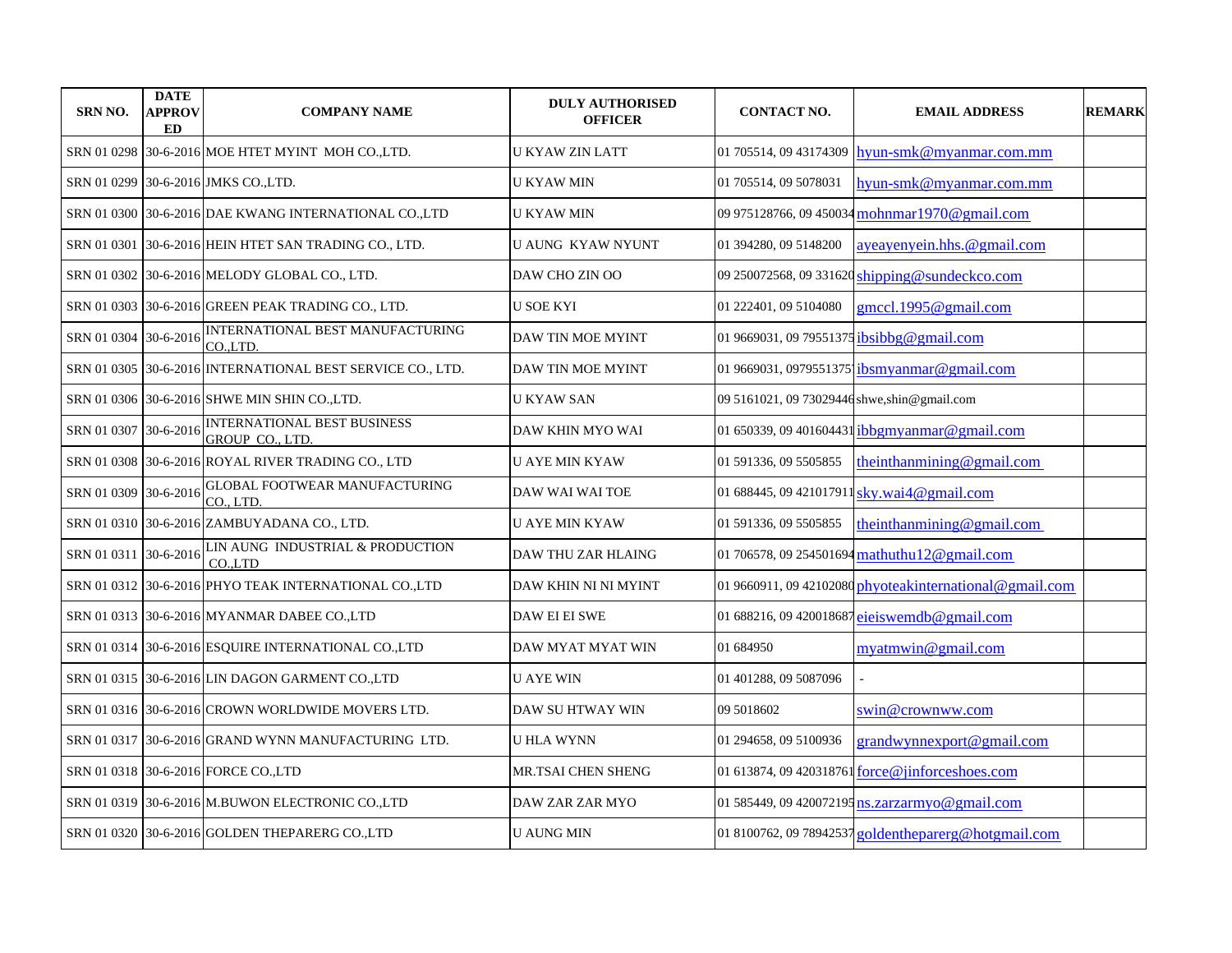| <b>SRN NO.</b>        | <b>DATE</b><br>APPROV<br>ED | <b>COMPANY NAME</b>                                         | <b>DULY AUTHORISED</b><br><b>OFFICER</b> | <b>CONTACT NO.</b>     | <b>EMAIL ADDRESS</b>                                | <b>REMARK</b> |
|-----------------------|-----------------------------|-------------------------------------------------------------|------------------------------------------|------------------------|-----------------------------------------------------|---------------|
| SRN 01 0321           |                             | 30-6-2016 A.S.K ANDAMAN LTD                                 | <b>U MAUNG SITT</b>                      |                        | 09 95123535, 09 9501997 uns @texchem-aska.com.mm    |               |
|                       |                             | SRN 01 0322 30-6-2016 TEXCHEM MARINE LABUTTA LTD            | <b>U MAUNG SITT</b>                      |                        | 09 95123535, 0995019974 uns @texchem-aska.com.mm    |               |
|                       |                             | SRN 01 0323 30-6-2016 KITTENISH KNITTING CO., LTD           | U TIN AUNG HEIN                          |                        | 09 421038303, 01618212 kittenishknitting @gmail.com |               |
|                       |                             | SRN 01 0324 30-6-2016 PRAISE INTERNATIONAL MINING CO., LTD  | DAW SAN SAN WIN                          |                        | 09 799111117, 09 79965 praisemining@gmail.com       |               |
|                       |                             | SRN 01 0325 30-6-2016 MOE MYA CHAI CO.,LTD                  | <b>DAW THUZAR CHAI</b>                   |                        | 09 43142727, 097305668 thuzarchai@gmail.com         |               |
|                       |                             | SRN 01 0326 30-6-2016 MOS LUMBER PRODUCTS CO., LTD          | <b>DAW THUZAR CHAI</b>                   |                        | 09 43142727, 09 7868446 thuzarchai@gmail.com        |               |
| SRN 01 0327           |                             | 30-6-2016 KSK MOVING SERVICES LTD.                          | DAW KHIN SOE KHANT                       | 09 5125877, 01 662821  | khinsoe.khant@gmail.com                             |               |
|                       |                             | SRN 01 0328 30-6-2016 J&J (MYANMAR) GARMENT FACTORY LTD     | MA HNINTHAE EAINHUME                     |                        | 09 254061943, 09254068 ystexport123@gmail.com       |               |
|                       |                             | SRN 01 0329 30-6-2016 GOLDEN CIRCLE CO., LTD.               | <b>U SHI YOE CHEN</b>                    | 01 501675, 01 512945   | goldencircle@myanmar.com.mm                         |               |
|                       |                             | SRN 01 0330 30-6-2016 NEWE LAMINN CO., LTD                  | <b>U SHI YOE CHEN</b>                    | 01 513041, 01501675    | goldencircle@myanmar.com.mm                         |               |
|                       |                             | SRN 01 0331 30-6-2016 E.F.R -G LINK EXPRESS SERVICES LTD.   | U KYAW THU MAW                           |                        | 09 5005696, 09 99771962 info@ygnefr.com.mm          |               |
|                       |                             | SRN 01 0332 30-6-2016 LIN SHING CO. PO LTD.                 | DAW NAW SAY KHU                          | 09 5126451, 01, 610927 | alanmandept@gmail.com                               |               |
| SRN 01 0333 30-6-2016 |                             | NEXSTAR GARMENT MANUFACTURING<br>CO.LTD                     | MR. CAO HAIDONG                          |                        | 01 684107, 09 455300721 nexstar127@gmail.com        |               |
|                       |                             | SRN 01 0334   30-6-2016   WORLD BEST CARGO CO., LTD         | U JOHN NYI NYI KYAW                      | 09 250071315           | account@world.co.kr                                 |               |
|                       |                             | SRN 01 0335 30-6-2016 TV APPAREL CO., LTD.                  | <b>U AUNG MOE WIN</b>                    |                        | 01 610860, 09 254079200 khin@wei-hong-textile.com   |               |
|                       |                             | SRN 01 0336 30-6-2016 DONG LONG (PATHEIN) GARMENT CO., LTD. | MR. QIAN HAO                             |                        | 09 786676681, 09 731316 yangjlali 981@gmail.com     |               |
|                       |                             | SRN 01 0337 30-6-2016 MYANMAR HANDSOME GARMENTS CO., LTD.   | <b>DAW AYE THIDAR</b>                    |                        | 09 421157654, 09 788817 zhu09421157654@163.com      |               |
|                       |                             | SRN 01 0338 30-6-2016 BRIGHT LIGHT CO., LTD.                | <b>U AUNG PHYO</b>                       | 01 682246, 09 5022779  | brightlight.co.ltd@gmail.com                        |               |
|                       |                             | SRN 01 0339 30-6-2016 MIN ZAR NI CO., LTD.                  | U AUNG PHONE MYAT MIN                    |                        | 01 684220, 09 252865066 business@minzarnigroup.com  |               |
|                       |                             | SRN 01 0340 30-6-2016 MIN ZAR NI FISHERIES CO., LTD         | U AUNG PHONE MYAT MIN                    |                        | 01 684220, 09 252865066 business@minzarnigroup.com  |               |
| SRN 01 0341           | $30 - 6 - 2016$             | HANKYU HANSHIN EXPRESS (MYANMAR)<br>CO., LTD.               | <b>DAW THIRI ME KAN</b>                  |                        | 01 8603240, 09 97515358 hhergn@mm.hh-express.com    |               |
|                       |                             | SRN 01 0342 30-6-2016 PAING THUKHA TRADING CO., LTD         | DAW SU YEE WIN                           | 01 220078              | paingthukhatrading@gmail.com                        |               |
|                       |                             | SRN 01 0343 30-6-2016 UNIVERSAL APPAREL CO.,LTD             | <b>U MYAT ZAW WIN</b>                    | 01 613588, 09 5137633  | chungrange on @ gmail.com                           |               |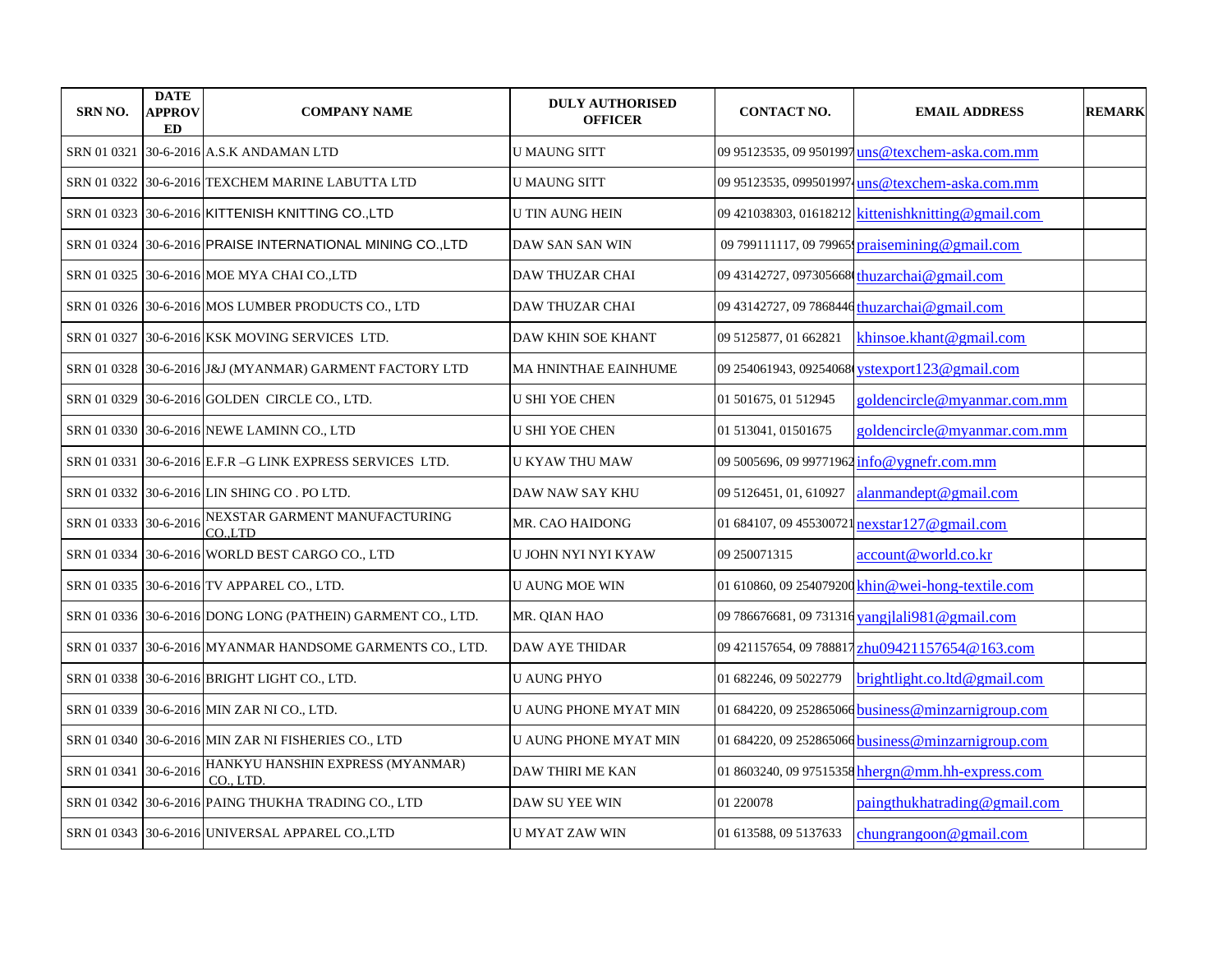| <b>SRN NO.</b>        | <b>DATE</b><br><b>APPROV</b><br>ED | <b>COMPANY NAME</b>                                     | <b>DULY AUTHORISED</b><br><b>OFFICER</b> | <b>CONTACT NO.</b>      | <b>EMAIL ADDRESS</b>                               | <b>REMARK</b> |
|-----------------------|------------------------------------|---------------------------------------------------------|------------------------------------------|-------------------------|----------------------------------------------------|---------------|
|                       |                                    | SRN 01 0344 30-6-2016 ASIA HLINE KYAW FAMILY CO., LTD.  | <b>DAW HNIN CHWE</b>                     |                         | 01 398941, 09 450038553 thanaung.ahk@gmail.com     |               |
|                       |                                    | SRN 01 0345 30-6-2016 MYAWADDY TRADING LTD.             | U TUN ZAN AUNG                           | 01 373296, 09 5024923   | mtltrading@goldenland.com.mm                       |               |
|                       |                                    | SRN 01 0346 30-6-2016 KAKADO MYANMAR CO., LTD           | DAW THIDA MYINT                          |                         | 01 514845, 09 254061943 ystexport123@gmail.com     |               |
| SRN 01 0347           |                                    | 30-6-2016 EMC MANUFACTURING LTD                         | DAW THIDA MYINT                          |                         | 01 514845, 09254061943 vstexport123@gmail.com      |               |
|                       |                                    | SRN 01 0348 30-6-2016 SUNTIME JCK CO.,LTD.              | <b>DAW THIDA MYINT</b>                   | 01 514845, 09 4061943   | ystexport123@gmail.com                             |               |
| SRN 01 0349           | 30-6-2016                          | DAWOOD WORLDWIDE MOVING SERVICES<br>CO.LTD              | DAW THAN THAN AYE                        | 01 203329, 09 5104462   | dawoodmovers@gmail.com                             |               |
| SRN 01 0350 30-6-2016 |                                    | HECNY TRANSPORTATION (MYANMAR)<br>LIMITED               | DAW KHIN MYINT MYAT                      |                         | 01 254802, 09262397438 kmmyat@ovclmyanmar.com      |               |
| SRN 01 0351           | 30-6-2016                          | KAMCAINE MANUFACTURING<br>(MYANMAR) CO.,LTD             | MR.WEN BINGXIANG                         |                         | 01 684565, 09 250044658 zawhein.zh82@gmail.com     |               |
|                       |                                    | SRN 01 0352 30-6-2016 GLOBAL ELECRIC TECHNOLOGY CO.,LTD | DAW AYE THIDA SAN                        |                         | 01 685939, 09251089948 ayethida406@gmail.com       |               |
|                       |                                    | SRN 01 0353 30-6-2016 HTOO YADANAR TRADING CO.,LTD      | U HTAY OO                                | 09 420221121, 09 430426 |                                                    |               |
|                       |                                    | SRN 01 0354 30-6-2016 HTAY WINGABAR TRADING CO.,LTD     | <b>U HTAY OO</b>                         | 09 420221121, 09 430426 |                                                    |               |
| SRN 01 0355 30-6-2016 |                                    | GENERAL FOOD TECHNOLOGY INDUSTRY<br>CO.LTD              | MRS. YEE KYWE SOE                        |                         | 09 421112400, 09 421033 generalfood@myanmar.com.mm |               |
|                       |                                    | SRN 01 0356 30-6-2016 THE K WORLD CO., LTD              | DAW AYE MYA THU                          |                         | 01 648034, 09 253514633 ayemyathu3030@gmail.com    |               |
|                       |                                    | SRN 01 0357 30-6-2016 MYANMAR D SYSTEM CO., LTD         | MR.SIM JUNG SUP                          | 09 88648919             | myndsystem2014@gmail.com                           |               |
|                       |                                    | SRN 01 0358 30-6-2016 AUNG NAING YOMA THITSAR CO.,LTD   | DAW KYAY HMONE MYINT                     | 01 216304, 09 5045921   | azo@aungnaingthitsar.com.mm                        |               |
|                       |                                    | SRN 01 0359 30-6-2016 WIN SHWE SIN CO.,LTD              | DAW WIN WIN MAR                          |                         | 09 977325379, 09 507638 wwmar2008@gmail.com        |               |
|                       |                                    | SRN 01 0360 30-6-2016 BOIN MA WA DI CO.,LTD             | DAW WIN WIN MAR                          |                         | 09 977325379, 09507638 wwmar2008@gmail.com         |               |
| SRN 01 0361           |                                    | 30-6-2016 SCHENKER (THAI) LTD, YANGON BRANCH            | U AUNG KYAW SOE THU                      | 01 651250, 01 667686    | aung-kyaw.seethu@dbsehnker.com                     |               |
|                       |                                    | SRN 01 0362 30-6-2016 RAHUL TRADING CO., LTD            | <b>U RAJESH KUMAR</b>                    | 01 254810, 09 5017280   | rajenderprasad.ygn@gmail.com                       |               |
|                       |                                    | SRN 01 0363 30-6-2016 SHWE PIN LE TRADING CO.,LTD       | DAW NANG HNIN WAI                        |                         | 01 521506, 09 250031179 Zhaowai45@gmail.com        |               |
|                       |                                    | SRN 01 0364   30-6-2016 JK GARMENTS COMPANY LIMITED     | U ZARNI AUNG                             | 09 421013516            | mbmyanmar777@gmail.com                             |               |
|                       |                                    | SRN 01 0365 30-6-2016 S.M.A.S CO.,LTD                   | U SOE LIN MAUNG                          | 01 683370, 09 5117965   | smasyangon@gmail.com                               |               |
|                       |                                    | SRN 01 0366 30-6-2016 MIRAE MYANMAR CO.,LTD             | <b>U MIN ZAW TUN</b>                     |                         | 09 420203207, 09 261769 miraemyanmar2015@gmail.com |               |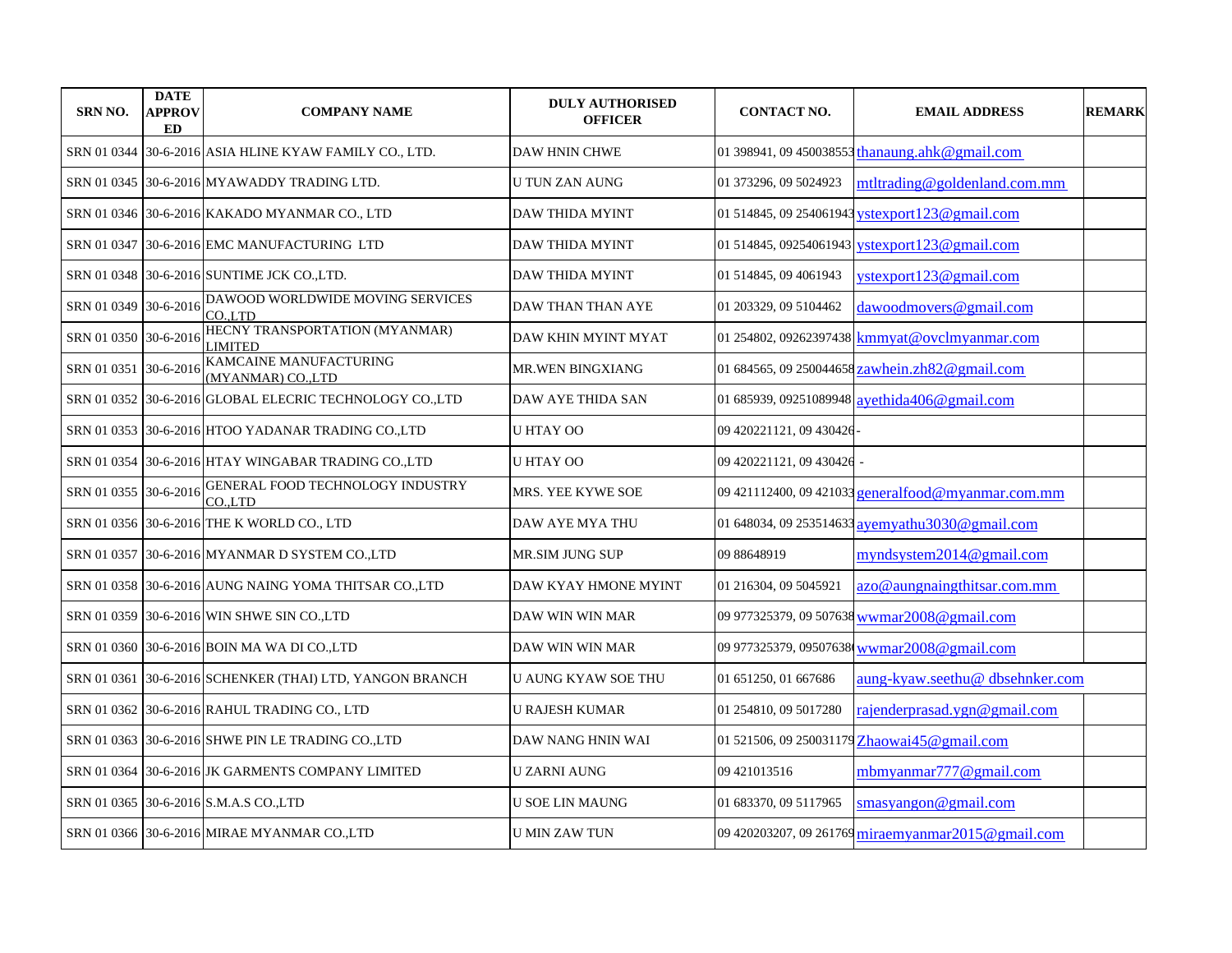| <b>SRN NO.</b>        | <b>DATE</b><br>APPROV<br>ED | <b>COMPANY NAME</b>                                     | <b>DULY AUTHORISED</b><br><b>OFFICER</b>                 | <b>CONTACT NO.</b>     | <b>EMAIL ADDRESS</b>                            | <b>REMARK</b> |
|-----------------------|-----------------------------|---------------------------------------------------------|----------------------------------------------------------|------------------------|-------------------------------------------------|---------------|
| SRN 01 0367           | 30-6-2016                   | SAIFORM INTERNATIONAL GARMENT<br>(MYANMAR) CO.,LTD      | <b>DAW THIDA MYINT</b>                                   |                        | 01 514845, 09 254061943 ystexport123@gmail.com  |               |
|                       |                             | SRN 01 0368 30-6-2016 LIAN CHENG CO., LTD.              | DAW THIDA MYINT                                          |                        | 01 514845, 09 254061943 vstexport 123@gmail.com |               |
| SRN 01 0369           |                             | 30-6-2016 YOO WIN MANUFACTURING CO., LTD.               | <b>DAW THIDA MYINT</b>                                   |                        | 01 514845, 09 254061943 ystexport 123@gmail.com |               |
|                       |                             | SRN 01 0370 30-6-2016 YONGAN (MYANMAR) FASHION CO., LTD | <b>DAW THIDA MYINT</b>                                   |                        | 01 514845, 09 254061943 ystexport123@gmail.com  |               |
| SRN 01 0371           |                             | 30-6-2016 ESLITE GARMENT CO., LTD                       | <b>DAW THIDA MYINT</b>                                   |                        | 01 514845, 09 254061943 ystexport123@gmail.com  |               |
| SRN 01 0372 30-6-2016 |                             | HUNG KIU (MYANMAR) GARMENT<br><b>MANUFACTURING LTD</b>  | <b>DAW THIDA MYINT</b>                                   |                        | 01 514845, 09 254061943 ystexport 123@gmail.com |               |
| SRN 01 0373           |                             | 30-6-2016 VENT D'EST (MYANMAR) CO., LTD.                | MS ZHAO JIE                                              |                        | 09 450515681, 09 261288 zhaojie@ventdest.com.cn |               |
|                       |                             | SRN 01 0374 30-6-2016 MYANMAR HUAYI CO., LTD            | DAW THEINGI MYINT                                        |                        | 09 73903453, 094250296 81.orchidlay@gmail.com   |               |
|                       |                             | SRN 01 0375 30-6-2016 ZMTT LOGISTICS CO., LTD           | DAW ZIN MAR TUN                                          | 01 537334, 09 5170363  | zmtjunel@gmail.com                              |               |
| SRN 01 0376 30-6-2016 |                             | DONG LONG (MYANMAR) GARMENT<br>CO., LTD                 | MR. QIAN HAO                                             |                        | 09 786676681, 09731316 vangjlali 981@gmail.com  |               |
|                       |                             | SRN 01 0377 30-6-2016 GOLDEN COLD HEIN CO., LTD         | <b>U NYEIN CHAN THAR</b>                                 | 09 5044526, 095158990  |                                                 |               |
|                       |                             | SRN 01 0378 30-6-2016 OKZWE SU CO., LTD.                | <b>U OKKAR</b>                                           | 01 391539, 09 73135913 |                                                 |               |
|                       |                             | SRN 01 0379 30-6-2016 WAC LOGISTICS (MYANMAR) CO., LTD  | MR ZUBAIR SAAD                                           | 01 398515, 09420297851 | opscsc@wacmyanmar.com                           |               |
|                       |                             | SRN 01 0380 30-6-2016 PRASAD & CO., LTD                 | <b>U RAJESH KUMAR</b>                                    | 01 254810, 09 5017280  | raienderprasad.vgn@gmail.com                    |               |
| SRN 01 0381           |                             | 30-6-2016 PHYO KYAW CO., LTD                            | <b>U RAGUNATHAN</b> @<br><b>U CHANDRAN @ U SOE MYINT</b> | 01 202780, 09 5501955  | info@oalmyanmar.com                             |               |
|                       |                             | SRN 01 0382 30-6-2016 KALIMA TRADING CO., LTD.          | <b>U CHANDRA</b>                                         | 01 202780 ,09 5006544  | info@oalmyanmar.com                             |               |
|                       |                             | SRN 01 0383   30-6-2016 MYAT MYITTAR MON CO., LTD       | U HTUT KHINE WIN                                         | 01 519638, 09 5063064  | myatmyittarmonygn@gmail.com                     |               |
|                       |                             | SRN 01 0384 30-6-2016 ORGANIC AGRO LAND CO., LTD        | U KYAW MIN TUN                                           | 01 202780, 09 51017927 | info@oalmyanmar.com                             |               |
|                       |                             | SRN 01 0385 30-6-2016 AGRI MASTER CO.,LTD.              | DAW KYU KYU NAING                                        | 01 382568, 09 5104301  | agrimaster450@gmail.com                         |               |
|                       |                             | SRN 01 0386 30-6-2016 UNIQUE HTT CO., LTD               | DAW SOE SOE AUNG                                         | 01 392006, 09 5096267  | khinewar@uniquehtt.com                          |               |
|                       |                             | SRN 01 0387 30-6-2016 VENTURE MYANMAR CO., LTD          | DAW KHIN NAN MYINT                                       |                        | 09 259265064, 09 512819 khinnanmyint@gmail.com  |               |
|                       |                             | SRN 01 0388 30-6-2016 CLEAN FISHERIES CO., LTD.         | DAW KHIN MOE AYE                                         | 01 293352, 09 43206932 | khinmoeaye124@gmail.com                         |               |
|                       |                             | SRN 01 0389 30-6-2016 WORLD APPAREL MFG CO., LTD.       | <b>U NYEIN HAN WIN</b>                                   |                        | 01 618325, 09 425309014 $n$ hanwin @gmail.com   |               |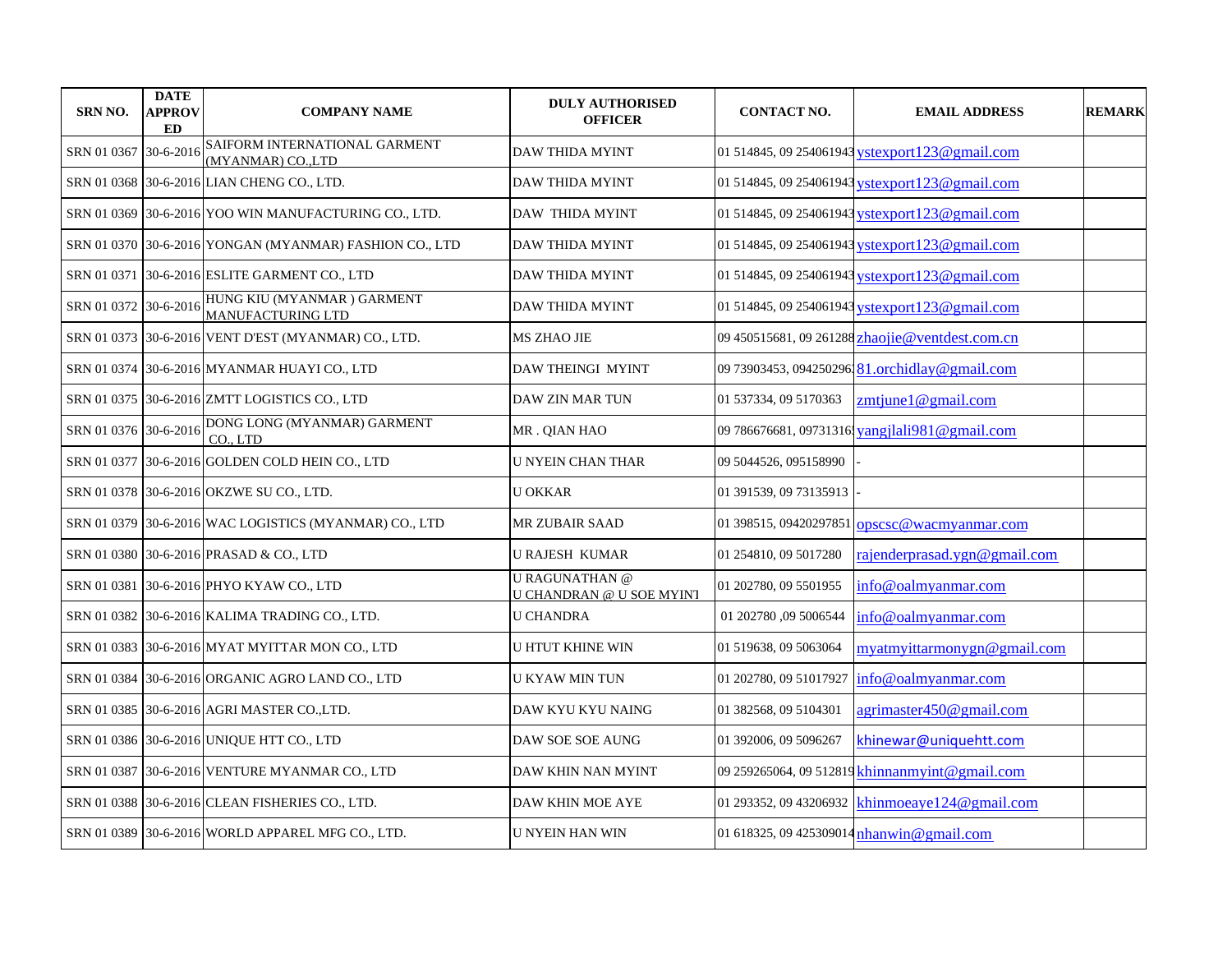| <b>SRN NO.</b>        | <b>DATE</b><br>APPROV<br><b>ED</b> | <b>COMPANY NAME</b>                                          | <b>DULY AUTHORISED</b><br><b>OFFICER</b> | <b>CONTACT NO.</b>     | <b>EMAIL ADDRESS</b>                             | <b>REMARK</b> |
|-----------------------|------------------------------------|--------------------------------------------------------------|------------------------------------------|------------------------|--------------------------------------------------|---------------|
|                       |                                    | SRN 01 0390 30-6-2016 HLAING MYITTAR CO., LTD                | U KYAW CHIT HLAING                       |                        | 09 259265064, 09 514200 khinnanmyint@gmail.com   |               |
| SRN 01 0391           |                                    | 30-6-2016 COSMOS SEA & AIR CO., LTD.                         | DAW MYA KYU KYU THIN                     |                        | 09 9791662739, 09 51608 krhschun@gmail.com       |               |
|                       |                                    | SRN 01 0392 30-6-2016 VINCO INT'L SHIPPING SERVICES CO., LTD | DAW MOE MOE KYAW                         |                        | 01 2301579, 09 43032996 moemoe@vincoshipping.com |               |
|                       |                                    | SRN 01 0393 30-6-2016 PEACH GARDEN GARMENTS CO., LTD.        | DAW HAN THI TUN                          |                        | 01 618129, 09 254254453 hanthitun1989@gmail.com  |               |
| SRN 01 0394 30-6-2016 |                                    | BROOKSTONE GLOBAL HOLDINGS<br>(MYANMAR) LTD                  | <b>U ZAW MIN TUN</b>                     | 09 421114264           |                                                  |               |
|                       |                                    | SRN 01 0395 30-6-2016 NEW WAY INDUSTRIES LTD                 | DAW EI EI CHAW                           |                        | 01 685114, 09 799667411 eieichaww11@gmail.com    |               |
|                       |                                    | SRN 01 0396 30-6-2016 YUZANA FISHERIES LTD                   | <b>U BON HWAP</b>                        | 01 2333912, 09 5009287 | bonhwap@gmail.com                                |               |
| SRN 01 0397           |                                    | 30-6-2016 PARAMI GREEN MOUNTAIN CO., LTD                     | DAW HLA HLA HTWE                         | 09 2037261, 09 5119685 | ukhkyawhtwe@gmail.com                            |               |
|                       |                                    | SRN 01 0398 30-6-2016 LAKABAR CO., LTD                       | <b>DAW KYIN HTWE</b>                     | 01 220071, 09 5001297  | lakabar@mptmail.net.mm                           |               |
| SRN 01 0399           |                                    | 30-6-2016 TOTAL LOGISTICS SERVICES CO.,LTD                   | U KYAW KYAW HTOO                         | 01 651006, 09 5096598  | kkhtoo@uclfreight.com.mm                         |               |
| SRN 01 0400 30-6-2016 |                                    | KAUNG MIN KHANT IMPORT & EXPORT<br>CO., LTD                  | <b>U AYE KO KO</b>                       | 01 399019, 09 73111617 | ayekoko.kmk@gmail.com                            |               |
| SRN 01 0401           |                                    | 30-6-2016 MAY PYONE KHINE CO., LTD                           | DAW TIN YI                               | 09 43201859            | mpk.co.ltd@gmail.com                             |               |
| SRN 01 0402           |                                    | 1-7-2016 MYA THIRI TRADING CO., LTD                          | U MG MG                                  | 09 5178479             | myatthiritrading@gmail.com                       |               |
| SRN 01 0403           |                                    | 1-7-2016 U KAUNG TRADING CO., LTD.                           | DAW THIDAR MOE                           | 09 43111023            | aungkaungzay2@gmail.com                          |               |
| SRN 01 0404           |                                    | 1-7-2016 DAILY STAR CO., LTD                                 | DAW PYAE PHYO WIN                        |                        | 01 395520, 09 252582682 htunpauk@gmail.com       |               |
| SRN 01 0405           |                                    | 1-7-2016 TUN LIN THIT CO., LTD                               | U TIN KO KO                              | 01 381982,09 5138362   | tunlinthitco@gmail.com                           |               |
| SRN 01 0406           |                                    | 1-7-2016 ONE NINE MANAGEMENT TRADING CO., LTD.               | DAW MYINT MYINT AYE                      | 01 381982, 095133241   | thitsaronenine@gmail.com                         |               |
| SRN 01 0407           |                                    | 1-7-2016 ZIN YADANAR TRADING CO., LTD.                       | DAW KHIN SI SI LAY                       |                        | 09 5101300,09 78510130 newhightide@gmail.com     |               |
| SRN 01 0408           |                                    | 1-7-2016 NEW HIGH TIDE INT'L TRADING CO., LTD.               | U MYO BO BO ZIN                          |                        | 09 5101300, 09 78510130 newhightide@gmail.com    |               |
| SRN 01 0409           |                                    | 1-7-2016 ZEYAR HTET CO., LTD                                 | <b>UZAW MIN OO</b>                       | 09 5144565             | zawminoo85@gmail.com                             |               |
| SRN 01 0410           |                                    | 1-7-2016 KYAW KHINE & BROTHER'S CO., LTD.                    | U ZAW MIN OO                             | 95144565               | zawminoo85@gmail.com                             |               |
| SRN 01 0411           |                                    | 1-7-2016 OV LOGISTICS (MYANMAR)LTD                           | DAW KHIN MYINT MYAT                      |                        | 01 254802, 09 262397438 kmmyat@ovclmyanmar.com   |               |
| SRN 01 0412           | $1 - 7 - 2016$                     | TOUGH WAY GARMENT<br>MANUFACTURING CO., LTE                  | <b>U HEIN MIN TUN</b>                    |                        | 01 612554, 09 43030126 mimihtoon@gmail.com       |               |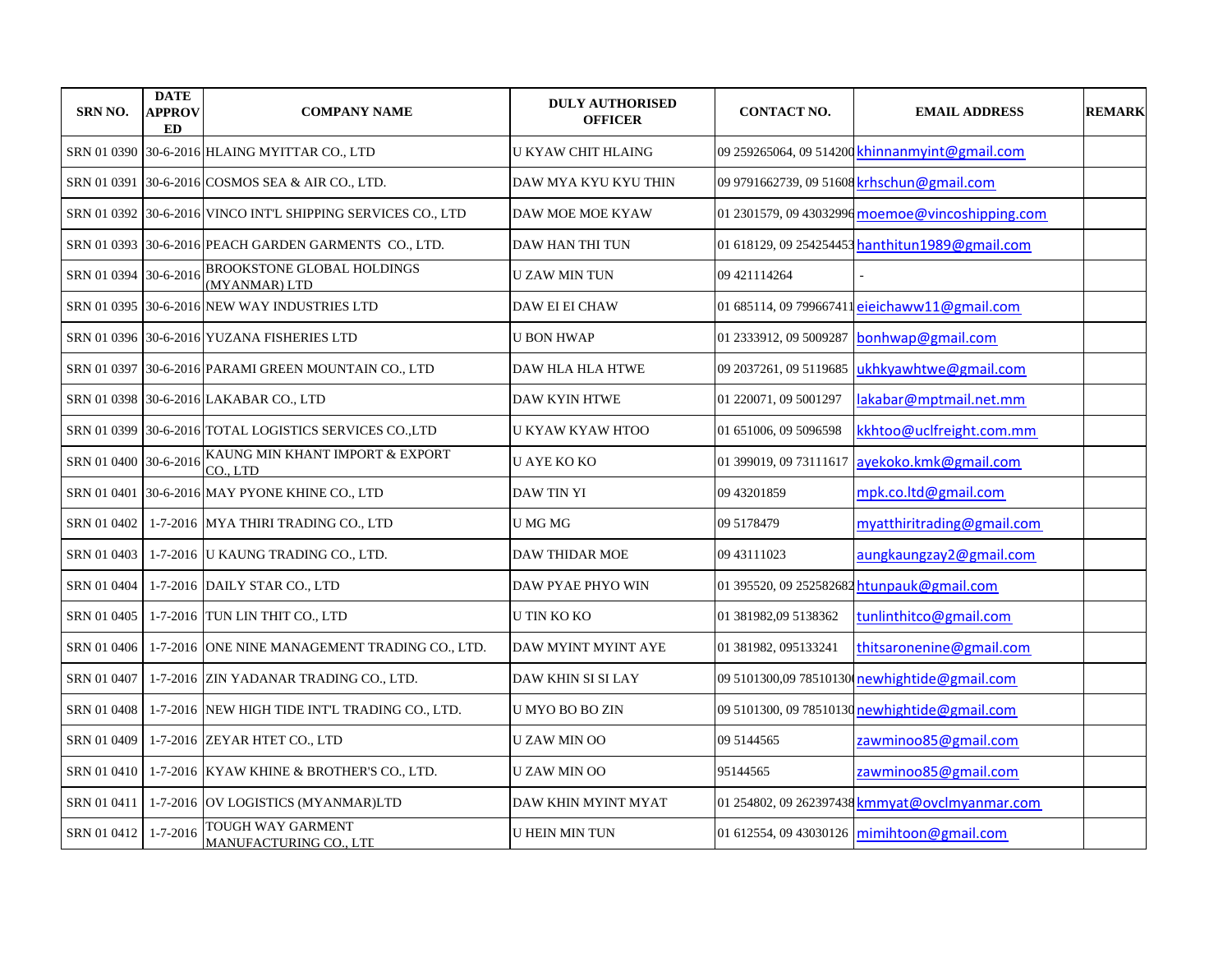| <b>SRN NO.</b> | <b>DATE</b><br><b>APPROV</b><br>ED | <b>COMPANY NAME</b>                                      | <b>DULY AUTHORISED</b><br><b>OFFICER</b>    | <b>CONTACT NO.</b>     | <b>EMAIL ADDRESS</b>                                       | <b>REMARK</b> |
|----------------|------------------------------------|----------------------------------------------------------|---------------------------------------------|------------------------|------------------------------------------------------------|---------------|
| SRN 01 0413    |                                    | 1-7-2016 AYEYARWADY FISHERIES LTD                        | DAW EVE EVE HTAY MYINT                      | 01 543195, 095009218   | yuzanabestpacker@gmail.com                                 |               |
| SRN 01 0414    |                                    | 1-7-2016 GLOBAL MOVING & STORAGE LTD                     | <b>U AUNG NAING @</b><br><b>RUDRA KUMAR</b> | 01 202987, 09 5002869  | info@globalmovingstorage.com                               |               |
| SRN 01 0415    |                                    | 1-7-2016 SUN APPAREL MYANMAR CO.,LTD.                    | <b>U WIN BO</b>                             |                        | 09 5041203, 09 42018220 winpapa@gmail.com                  |               |
| SRN 01 0416    |                                    | 1-7-2016 GREEN HARDWOOD ENTERPRISE LTD.                  | <b>U KHIN MAUNG LAY</b>                     |                        | 01 372219, 09 254279113 wbt.simla@gmail.com                |               |
| SRN 01 0417    |                                    | 1-7-2016 MYANMAR RICE TRADING CO., LTD.                  | DAW AYE THANDA                              |                        | 01 546921, 09 965463230 maykyusaw05@gmail.com              |               |
| SRN 01 0418    |                                    | 1-7-2016 VINCE (MYANMAR) COMPANY LIMITED                 | DAW KHIN KYAY HMONE WIN                     |                        | 09 257251274, 09 420310 jessica@vincebase.com              |               |
| SRN 01 0419    |                                    | 1-7-2016 MYANMAR POSCO C & C CO., LTD                    | DAW THEINK THEINK HTUN                      |                        | 09 252265161-3, 09 4315 mpcnc.marketing@gmail.com          |               |
| SRN 01 0420    |                                    | 1-7-2016 THEIN WA GARMENT COMPANY CO.,LTD                | DAW NWE NWE HTAY                            |                        | 09 5126109, 09 42022605 khinsawthi@gmail.com               |               |
| SRN 01 0421    |                                    | 1-7-2016 HOLLY MYANMAR GARMENT CO.,LTD                   | <b>U AUNG KYAW HTAY</b>                     | 01 613880, 09 5126109  | khinsawthi@gmail.com                                       |               |
| SRN 01 0422    |                                    | 1-7-2016 MYANMAR PARFUN CO.,LTD                          | <b>DAW KYIN HTWE</b>                        |                        | 01 613871, 09 420253026 y-yanagi@parfun.co.jp              |               |
| SRN 01 0423    |                                    | 1-7-2016 SHIPMAX FREIGHT SOLUTION CO.,LTD                | <b>U NAY WIN</b>                            |                        | 01 2315203, 09 97692769 naywin@shipmaxfreight.com          |               |
| SRN 01 0424    |                                    | 1-7-2016 SEA KING FREIGHT & TRADING CO.,LTD              | <b>U YE WIN HTUN</b>                        |                        | 09 5070237, 09 79526619 swakingfreightforwarding@gmail.com |               |
| SRN 01 0425    |                                    | 1-7-2016 INTERNATIONAL FORWARDING CO.,LTD                | DAW PHOO THET PAING                         |                        | 09 51253942, 09 9732001 varhan@ifcmyanmar.com              |               |
| SRN 01 0426    |                                    | 1-7-2016 MYANMAR KNITTING FACTORY LIMITED                | DAW HNINTHAE EAINHUME                       |                        | 01 514845, 09 254061943 ystexport123@gmail.com             |               |
| SRN 01 0427    |                                    | 1-7-2016 B & N GARMENT (MYANMAR) CO.,LTD                 | DAW HNIN THAE EAIN HUME                     |                        | 01 514845, 09 254061943 ystexport123@gmail.com             |               |
| SRN 01 0428    |                                    | 1-7-2016 BEST A GARMENT CO.,LTD                          | MS. PARK YOON SUN                           |                        | 01 613727, 09 961586766 kelly@bestashanghai.com            |               |
| SRN 01 0429    |                                    | 1-7-2016 LEAD FASHION INDUSTRY CO.,LTD                   | U KYAW THURA WIN                            | 01 684103, 09 5052651  | soeoowin@gmail.com                                         |               |
| SRN 01 0430    |                                    | 1-7-2016 POLAR NORTH GARMENT CO.,LTD                     | DAW THIDA MYINT                             |                        | 01 514845, 09 254061943 ystexport123@gmail.com             |               |
| SRN 01 0431    |                                    | 1-7-2016 MAHA NADI MARITIME SERVICE CO.,LTD              | U KYAW THET LWIN                            |                        | 01 541338, 09 420183523 thanmyint 2009@gmail.com           |               |
| SRN 01 0432    |                                    | 1-7-2016 FUDAK ENTERPRISES CO.,LTD.                      | U KYIN KHIN                                 | 01 682908, 09 511861   | fudak.1995@gmail.com                                       |               |
| SRN 01 0433    | $1 - 7 - 2016$                     | UNILITE INDUSTRIAL & GENERAL<br>SERVICE CO-OPERATIVE LTD | U KYIN KHIN                                 | 01 682908, 09 5111861  | unilite.oyan@gmail.com                                     |               |
| SRN 01 0434    |                                    | 1-7-2016 PATHEIN THAR SERVICES CO., LTD.                 | <b>U HEIN ZAR NI</b>                        | 01 685331, 09 73123622 | export@shweyamone.com                                      |               |
| SRN 01 0435    | $1 - 7 - 2016$                     | MYANMAR CONFIDENT GROUP<br><b>COMPANY LIMITED</b>        | <b>U RAMMUNI</b>                            |                        | 09 448014338, 09 420186 rammuni.ygn@gmail.com              |               |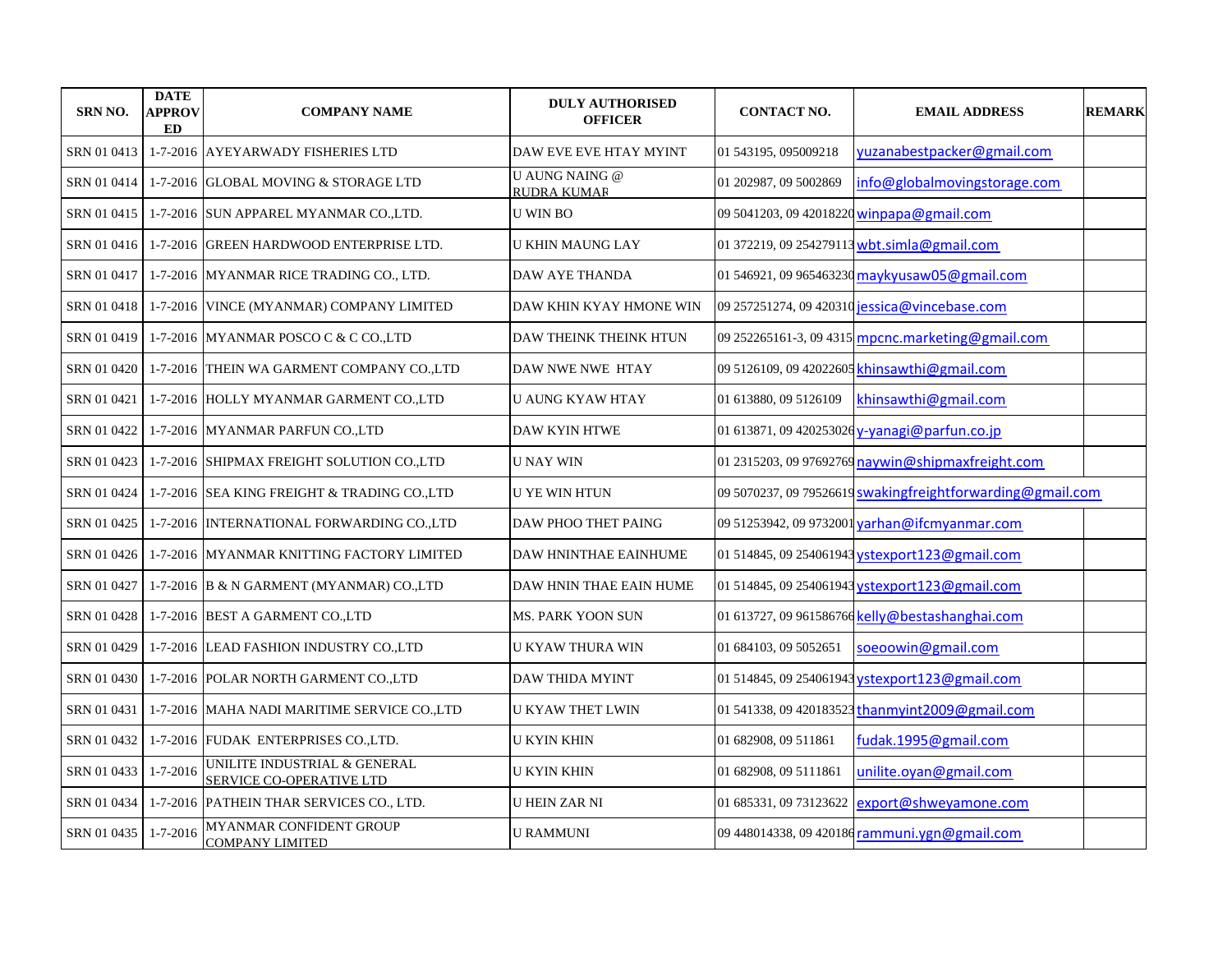| <b>SRN NO.</b> | <b>DATE</b><br><b>APPROV</b><br><b>ED</b> | <b>COMPANY NAME</b>                           | <b>DULY AUTHORISED</b><br><b>OFFICER</b> | <b>CONTACT NO.</b>       | <b>EMAIL ADDRESS</b>                              | <b>REMARK</b> |
|----------------|-------------------------------------------|-----------------------------------------------|------------------------------------------|--------------------------|---------------------------------------------------|---------------|
| SRN 01 0436    |                                           | 1-7-2016 MIDAS INDUSTRY CO., LTD              | DAW MYINT ZU THIN                        |                          | 01 685914, 09 421745154 bestmidas@gmail.com       |               |
| SRN 01 0437    |                                           | 1-7-2016 MYANMAR C& N CO., LTD.               | DAW ZIN MIN KHAING                       | 01 688041, 09 73188755   | sheep.lay@gmail.com                               |               |
| SRN 01 0438    |                                           | 1-7-2016 TRANSPORT TEAM MYANMAR LTD.          | DAW THANT THANT SIN AUNG                 | 01 249403, 09 5014554    | mamu@ttx-group.com                                |               |
| SRN 01 0439    |                                           | 1-7-2016 ESSENCE CO., LTD.                    | DAW MOE MOE THAN                         | 01 384935, 09 5032392    | essence.co,ltd2008@gmail.com                      |               |
| SRN 01 0440    | $1 - 7 - 2016$                            | ANNAWA TRADE PARK MARINE<br>PRODUCTS LTD      | <b>U YE NAING</b>                        | 01 645232, 09 420212934  | annawar777@gmail.com                              |               |
| SRN 01 0441    |                                           | 1-7-2016 MN & SONS TRADING CO.,LTD            | <b>U MIN NAING</b>                       | 01 380374, 09 5183062    | hafzu08@gmail.com                                 |               |
| SRN 01 0442    |                                           | 1-7-2016 LAY PYAY HNYIN TRADING CO., LTD      | DAW MAR MAR SAN                          | 01 610396, 09 5012005    | marmarsan969@gmail.com                            |               |
| SRN 01 0443    |                                           | 1-7-2016 WELL BEING CO., LTD                  | <b>U TUN LWIN</b>                        | 09 254241335             | ygntunlwin@gmail.com                              |               |
| SRN 01 0444    |                                           | 1-7-2016 SUNGSAN MYANMAR CO.,LTD.             | DAW MI MI WAI                            | 09 254012891             | mimiwai554@gmail.com                              |               |
| SRN 01 0445    |                                           | 1-7-2016 GRACE HORTICULTURE FARMING CO., LTD. | <b>U TUN LWIN</b>                        | 09 254241335             | ygntunlwin@gmail.com                              |               |
| SRN 01 0446    |                                           | 1-7-2016 AYE CHAN WIN CO., LTD                | <b>U AYE CHO</b>                         | 09 5008845               | ayechanwincoltd2611@gmail.com                     |               |
| SRN 01 0447    |                                           | 1-7-2016 AYE NYEIN THAR CO., LTD              | U NYI NYI LIN                            | 09 5108291, 09 8640095   | nnlkst@gmail.com                                  |               |
| SRN 01 0448    |                                           | 1-7-2016 HEAVEN WORLD TRADING CO., LTD        | U NYI NYI LIN                            | 09 5108291, 09 8640095   | nnlkst@gmail.com                                  |               |
| SRN 01 0449    |                                           | 1-7-2016 HTET EKARI CO., LTD                  | U NYI NYI LIN                            | 09 5108291, 09 8640095   | nnlkst@gmail.com                                  |               |
| SRN 01 0450    |                                           | 1-7-2016 EVE RICH SEA LAND AIR CO.,LD         | DAW NAW EH KHU                           |                          | 01 401453, 09 965190597 e-ygn-exp@myanmar.com.mm  |               |
| SRN 01 0451    | $1 - 7 - 2016$                            | AUNG MOE KHINE MANUFACTURING<br>CO.LTD.       | <b>U THAN TUN AUNG</b>                   | 09 5101514, 795101514    | amk.thanaung@gmail.com                            |               |
| SRN 01 0452    |                                           | 1-7-2016 UNISON CHOICE SERVICES LTD           | U AUNG MIN HAN                           | 01 210674(701), 09 51886 |                                                   |               |
| SRN 01 0453    |                                           | 1-7-2016 SEIN HTAN PIN CO., LTD               | <b>U AUNG NAING</b>                      | 01 683136, 09 5013361    | shpbyn@gmail.com                                  |               |
| SRN 01 0454    |                                           | 1-7-2016 STONE GATE EMPIRE CO., LTD           | <b>U AUNG NAING</b>                      | 01 6815902, 09 5013361   | shpbyn@gmail.com                                  |               |
| SRN 01 0455    |                                           | 1-7-2016 DIAMOND PRIZE CO., LTD               | <b>U AUNG NAING</b>                      | 01 683136, 09 5010133    | shpbyn@gmail.com                                  |               |
| SRN 01 0456    |                                           | 1-7-2016 MARINE TRANSPORT SERVICES CO., LTD   | <b>U KYAW SWAR MIN</b>                   | 01 256658, 09 5015288    | mtslcl@gmail.com                                  |               |
| SRN 01 0457    |                                           | 1-7-2016 MYANMAR SAMMIN LOGISTICS CO., LTD    | DAW ZIN KHINE MYINT                      |                          | 01 378046, 09 450049518 samminexportygn@gmail.com |               |
| SRN 01 0458    |                                           | 1-7-2016 CUPID STAR CO.,LTD                   | <b>U THEIN HAN</b>                       | 01 246015, 09 5007049    | gzarmani@gmail.com                                |               |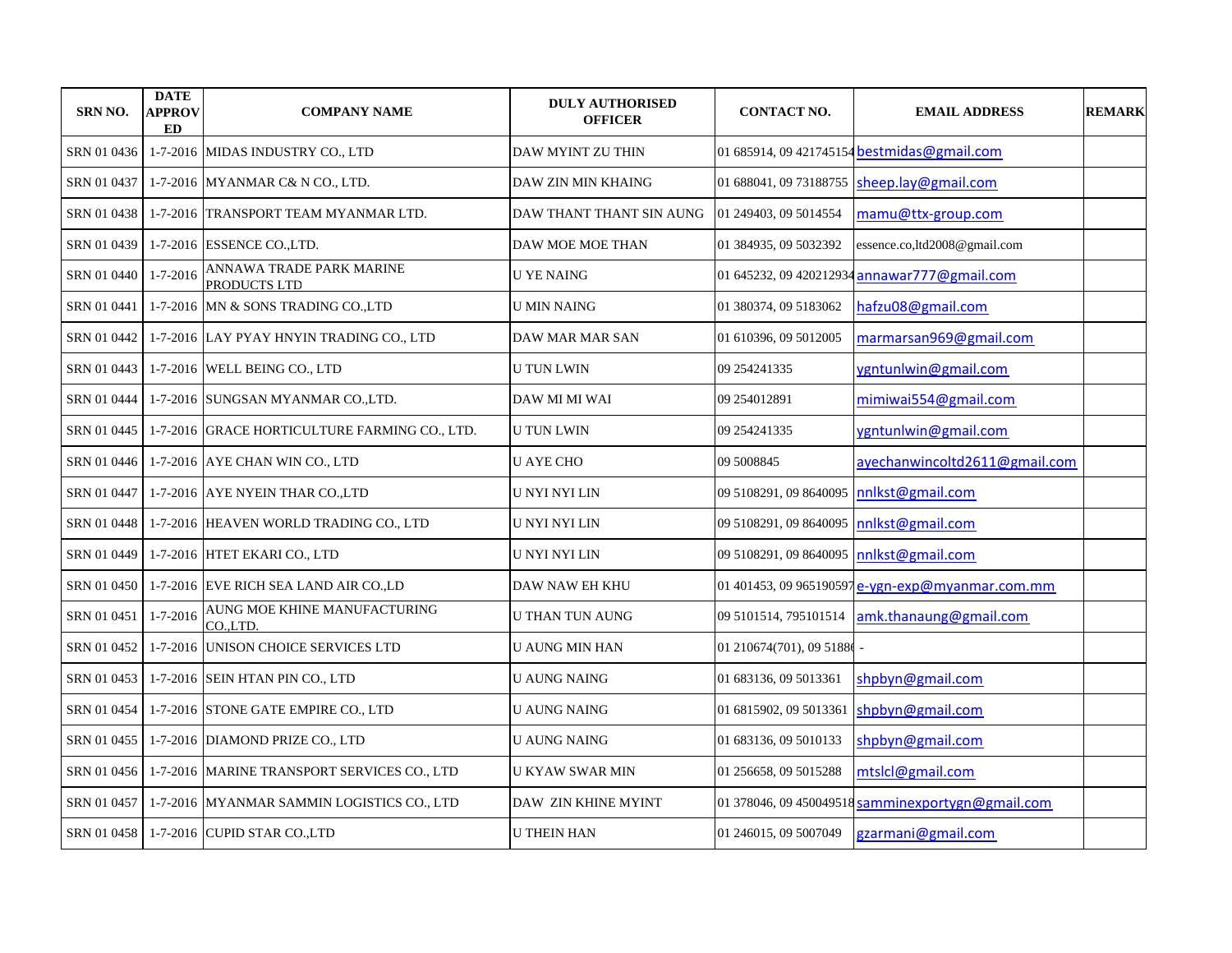| <b>SRN NO.</b> | <b>DATE</b><br>APPROV<br>ED | <b>COMPANY NAME</b>                                    | <b>DULY AUTHORISED</b><br><b>OFFICER</b> | <b>CONTACT NO.</b>                         | <b>EMAIL ADDRESS</b>                                | <b>REMARK</b> |
|----------------|-----------------------------|--------------------------------------------------------|------------------------------------------|--------------------------------------------|-----------------------------------------------------|---------------|
| SRN 01 0459    |                             | 1-7-2016 GOLDEN ZARMANI CO., LTD                       | <b>U THEIN HAN</b>                       | 01 246015, 09 5007049                      | gzarmani@gmail.com                                  |               |
| SRN 01 0460    |                             | 1-7-2016 PEP OVERSEAS TRADING CO., LTD.                | <b>U THEIN HAN</b>                       | 01 246015, 09 5007049                      | gzarmani@gmail.com                                  |               |
| SRN 01 0461    |                             | 1-7-2016 DIAMOND EYE CO., LTD.                         | <b>U CHIT SHWE</b>                       |                                            | 01 681021, 09 73122186 chitshweshwekyar@gmail.com   |               |
| SRN 01 0462    |                             | 1-7-2016 KING LEAD IND CO.,LTD                         | <b>U MYINT WIN</b>                       |                                            | 01 261597951, 09 261597 coldplaywin@gmail.com       |               |
| SRN 01 0463    |                             | 1-7-2016 YUAN RONG SHOES CO.,LTD                       | DAW MYINT MYINT AYE                      |                                            | 01 685859, 09 778001306 yuanrong05@gmail.com        |               |
| SRN 01 0464    |                             | 1-7-2016 MYANMAR GLOBAL SERVICES LTD                   | <b>DAW KALYAR SANN</b>                   | 01 2301345, 09 5002591                     | rose.lim@ygn.global-gp.com                          |               |
| SRN 01 0465    | $1 - 7 - 2016$              | ZUYUAN EDENWEISS SANWA INDUSTRY<br>COLTD.              | DAW SAN MYA THIDAR                       | 01 684694, 09 5002812                      | sanmyathidar.ccl@gmail.com                          |               |
| SRN 01 0466    |                             | 1-7-2016 MYANMAR HUIYANG INDUSTRIAL CO.,LTD            | <b>DAW EI THINZAR OO</b>                 |                                            | 09 786792039, 09 265785 myanmar.hui.yang2@gmail.com |               |
| SRN 01 0467    |                             | 1-7-2016 HESHAN (MYANMAR) GARMENTS CO.,LTD             | <b>MR.YANG LIANFENG</b>                  | 09 450054556, 09 261288 ahlin 83@gmail.com |                                                     |               |
| SRN 01 0468    |                             | 1-7-2016 NATIONAL NETWORK & CO.,LTD                    | <b>U KHIN MG SOE</b>                     | 01 388841, 09 5004151                      | kmsoe2007@gmail.com                                 |               |
| SRN 01 0469    |                             | 1-7-2016 AUNG HINNTHA TRADING CO.,LTD                  | U THAN KYAW LAY                          |                                            | 01 644369, 09 420092532 y2k.kyaw@gmail.com          |               |
| SRN 01 0470    |                             | 1-7-2016 APL LOGISTICS (MYANMAR) CO.,LTD               | U KYAW KHINE OO                          |                                            | 01 377502. 09 250023713 kyawkhineu@gmail.com        |               |
| SRN 01 0471    | $1 - 7 - 2016$              | TRUSTY FRIEND INTERNATIONAL<br>TRADING CO.,LTD         | U ZAW MIN HTIKE                          | 01 680807                                  |                                                     |               |
| SRN 01 0472    | $1 - 7 - 2016$              | KAN LYNN INTERNATIONAL TRADING<br>COLTD                | <b>U ZAW MIN HTIKE</b>                   | 01 225339, 09 5018801                      | zawwinh@gmail.com                                   |               |
| SRN 01 0473    |                             | 1-7-2016 HORIZON STAR CO.,LTD.                         | DAW MAR WAI KHAING                       |                                            | 09 260901600, 09 795176 horizonstar009@gmail.com    |               |
| SRN 01 0474    | $1 - 7 - 2016$              | THEIN THAN HTUN MANUFACTURING<br>CO.,LTD.              | <b>U THAUNG MYINT</b>                    |                                            | 01 645202, 09 43042217 ayenaungtwentyone@gmail.com  |               |
| SRN 01 0475    |                             | 1-7-2016   MERRY TIME FOODS MYANMAR CO.,LTD            | DAW THIDA THANT ZIN                      | 01 571971, 09 5028507                      | naung.san@merrytime.jp                              |               |
| SRN 01 0476    | $1 - 7 - 2016$              | POPULAR INTERNATIONAL GARMENT<br>MANUFACTURING CO.,LTD | U THAN NAING OO                          |                                            | 01 685061, 09 420037525 aathet 1984@gmail.com       |               |
| SRN 01 0477    |                             | 1-7-2016 HTAT YEE MON TRADING CO., LTD                 | U THAN NAING OO                          |                                            | 09 73903358, 09 7390335 kknaing 24@gmail.com        |               |
| SRN 01 0478    |                             | 1-7-2016 WCL LTD.                                      | <b>U SOE THET</b>                        | 01 398472                                  | pheeinfo@pheegroup.com                              |               |
| SRN 01 0479    |                             | 1-7-2016 KANAAN INTERNATIONAL CO., LTD.                | <b>MR.KIM YONGMAN</b>                    |                                            | 09 421045734, 09 420153 khaingflower@gmail.com      |               |
| SRN 01 0480    |                             | 1-7-2016 RAF INTERNATIONAL CO.,LTD                     | DAW HTET MOE MYINT                       |                                            | 01 8560104, 09 25222175 htetmoemyint@rafmyanmar.com |               |
| SRN 01 0481    |                             | 1-7-2016 MYANMAR AIR TIGER EXPRESS LTD                 | DAW HTET MOE MYINT                       |                                            | 01 8560104, 0925222175 htetmoemyint@rafmyanmar.com  |               |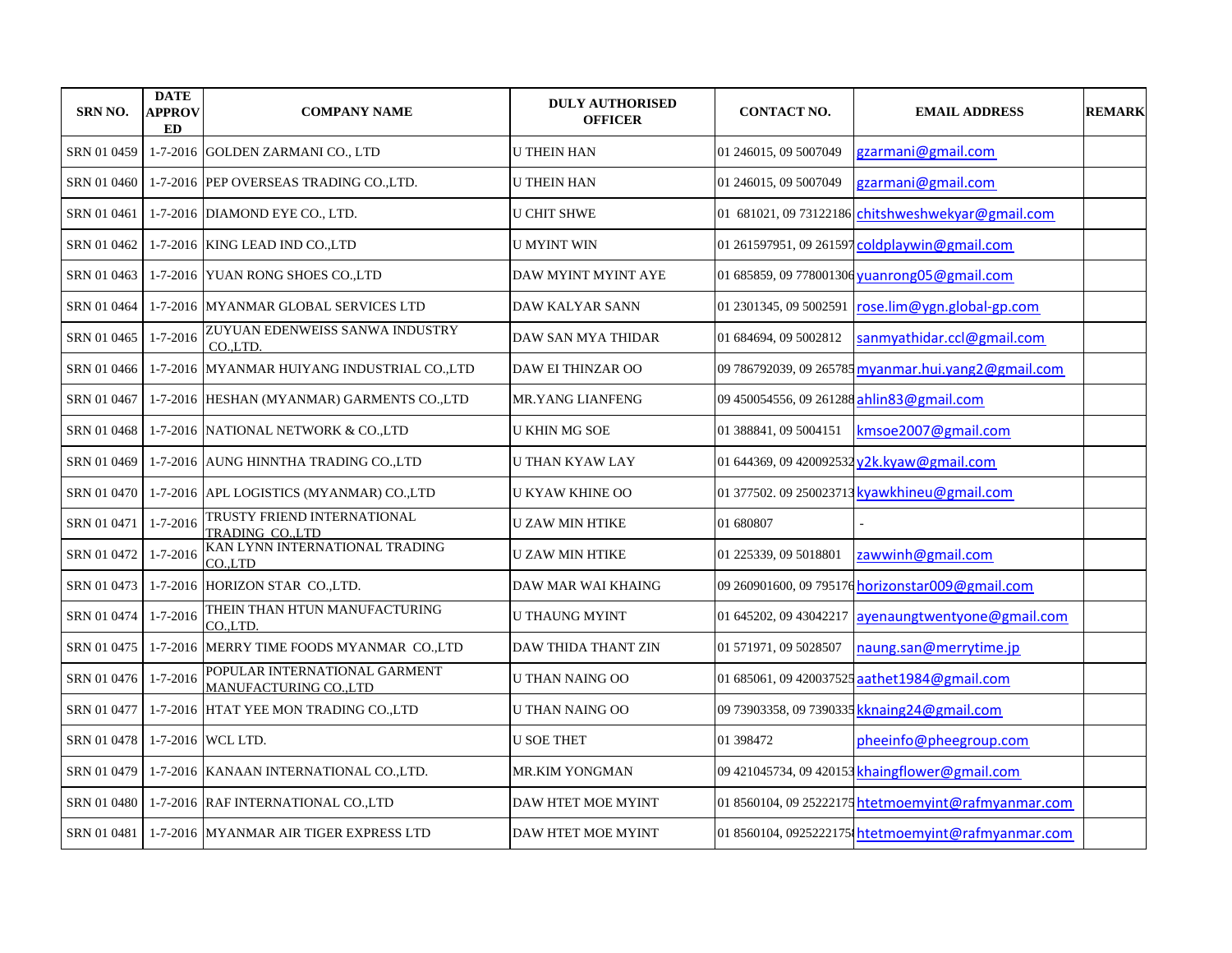| <b>SRN NO.</b> | <b>DATE</b><br><b>APPROV</b><br>ED | <b>COMPANY NAME</b>                                        | <b>DULY AUTHORISED</b><br><b>OFFICER</b>                                 | <b>CONTACT NO.</b>      | <b>EMAIL ADDRESS</b>                              | <b>REMARK</b> |
|----------------|------------------------------------|------------------------------------------------------------|--------------------------------------------------------------------------|-------------------------|---------------------------------------------------|---------------|
| SRN 01 0482    | $1 - 7 - 2016$                     | TAILOR GARMENT MANUFACTURING<br>CO.LTD.                    | DAW MOE MOE SAN                                                          |                         | 01 685020, 09 420216110 liuwenbiao4@gmail.com     |               |
| SRN 01 0483    |                                    | $1-7-2016$ T.C.L TRADING CO., LTD.                         | <b>U ZIN LIN TUN</b>                                                     |                         | 09 5083591, 09 79559872 zayaar.kss2014@gmail.com  |               |
| SRN 01 0484    |                                    | 1-7-2016 FULL MOON TRADING CO.,LTD.                        | DAW THIT THIT HTET                                                       | 01 661140, 09 5155063   | tthtet@fullmoon.com.mm                            |               |
|                |                                    | SRN 01 0485   1-7-2016   FULL MOON SERVICES LTD.           | DAW THIT THIT HTET                                                       | 01 661140, 09 5155063   | tthtet@fullmoon.com.mm                            |               |
| SRN 01 0486    |                                    | 1-7-2016 LUTHAI MYANMAR CO.,LTD.                           | MR.DONG HONG WEI                                                         | 09 799616044, 09 973861 | zhengbaoying6@gmail.com                           |               |
| SRN 01 0487    |                                    | 1-7-2016 SUPREME ASIA GARMENT FACTORY LTD                  | <b>U WIN HTUT KYU</b>                                                    | 01 610812, 09 250365227 | shipping.sagmt@gmail.com                          |               |
| SRN 01 0488    |                                    | 1-7-2016 HONG TEX CO., LTD                                 | DAW NAING NAING LWIN                                                     | 09 792879753            | lwin.naingnaing@gmail.com                         |               |
| SRN 01 0489    |                                    | 1-7-2016 HANJEN MANUFACTURING CO., LTD                     | <b>DAW KYIN AYE</b>                                                      |                         | 09 263662919, 09 421181 kyinaye1210@gmail.com     |               |
| SRN 01 0490    |                                    | 1-7-2016 ZKG(MYM) LTD                                      | <b>U SOE ZAW LWIN</b>                                                    |                         | 01 613842, 09 975545743 zkgasia.timothy@gmail.com |               |
| SRN 01 0491    |                                    | 1-7-2016 ZKG ASIA LTD                                      | <b>U SOE ZAW LWIN</b>                                                    |                         | 01 639353, 09 975545743 zkgasia.timothy@gmail.com |               |
| SRN 01 0492    | $1 - 7 - 2016$                     | SHWE YAMONE VALUE ADDED SEA<br>FOOD CO., LTD.              | <b>U HEIN ZAR NI</b>                                                     |                         | 01 685331, 09 73123622 export@shweyamone.com      |               |
| SRN 01 0493    |                                    | 1-7-2016 SHWE YAMONE MANUFACTURING CO., LTD                | <b>U HEIN ZAR NI</b>                                                     | 01 685331, 09 73123622  | export@shweyamone.com                             |               |
| SRN 01 0494    |                                    | 1-7-2016 GREEN FARM CO., LTD                               | U CHIT HLAING OO                                                         | 01 542194, 09 5107066   | shpbyn@gmail.com                                  |               |
| SRN 01 0495    | $1 - 7 - 2016$                     | AYAR THUKHA SAN PULSES & BEANS<br><b>TRADING CO., LTD.</b> | U KYAW MYO HTET                                                          |                         | 01 9688916, 09 73118861 bean.kyawhtet@gmail.com   |               |
| SRN 01 0496    | $1 - 7 - 2016$                     | TUN MYAT THU INTERNATIONAL<br><b>TRADING CO., LTD</b>      | <b>U KYI LWIN</b>                                                        | 01 215233, 09 51227211  | tunmyatthu1961@gmail.com                          |               |
| SRN 01 0497    |                                    | 1-7-2016 ASIA TRADE MASTER CO., LTD.                       | <b>U WIN MAW</b>                                                         | 01 680223, 09 73077655  | asiatradehouseygn@gmail.com                       |               |
|                |                                    | SRN 01 0498   1-7-2016  ARIES FAMILY TRADING CO., LTD      | <b>U THEIN SOE AUNG</b>                                                  | 01 680536, 09 73012323  | tsa009@gmail.com                                  |               |
| SRN 01 0499    |                                    | 1-7-2016 ASIA TRADE HOUSE LTD.                             | <b>U HOKE SEIN @ U SOE LWIN</b>                                          | 01 680223, 09 73077655  | asiatradehouseygn@gmail.com                       |               |
|                |                                    | SRN 01 0500 1-7-2016 KYAW EMPEROR CO., LTD                 | <b>U AUNG KYAW MOE</b>                                                   | 01 9010581, 09 5129828  | tradewinpl@gmail.com                              |               |
|                |                                    | SRN 01 0501   1-7-2016   VIOLET VALLEY TRADING CO., LTD    | <b>U KYAW ZAYA</b>                                                       | 09 5070465, 09 5065695  | aungmyohtun.liverpool@gmail.com                   |               |
|                |                                    | SRN 01 0502 1-7-2016 SHWE PATHEIN CO., LTD.                | <b>U HEIN ZAR NI</b>                                                     | 01 685331, 09 73123622  | export@shweyamone@gmail.com                       |               |
| SRN 01 0503    |                                    | 1-7-2016 LOTUS WOOD INDUSTRY LTD.                          | <b>U AR KHI LIT @ MICKY</b>                                              | 01 371714, 09 5340503   | mickylotuswood@gmail.com                          |               |
|                |                                    | SRN 01 0504   1-7-2016   FINE PLY MYANMAR PVT LTD.         | MR. SAHADEV SINGH MEHARWA09973146310, 099761097 fineplymyanmar@gmail.com |                         |                                                   |               |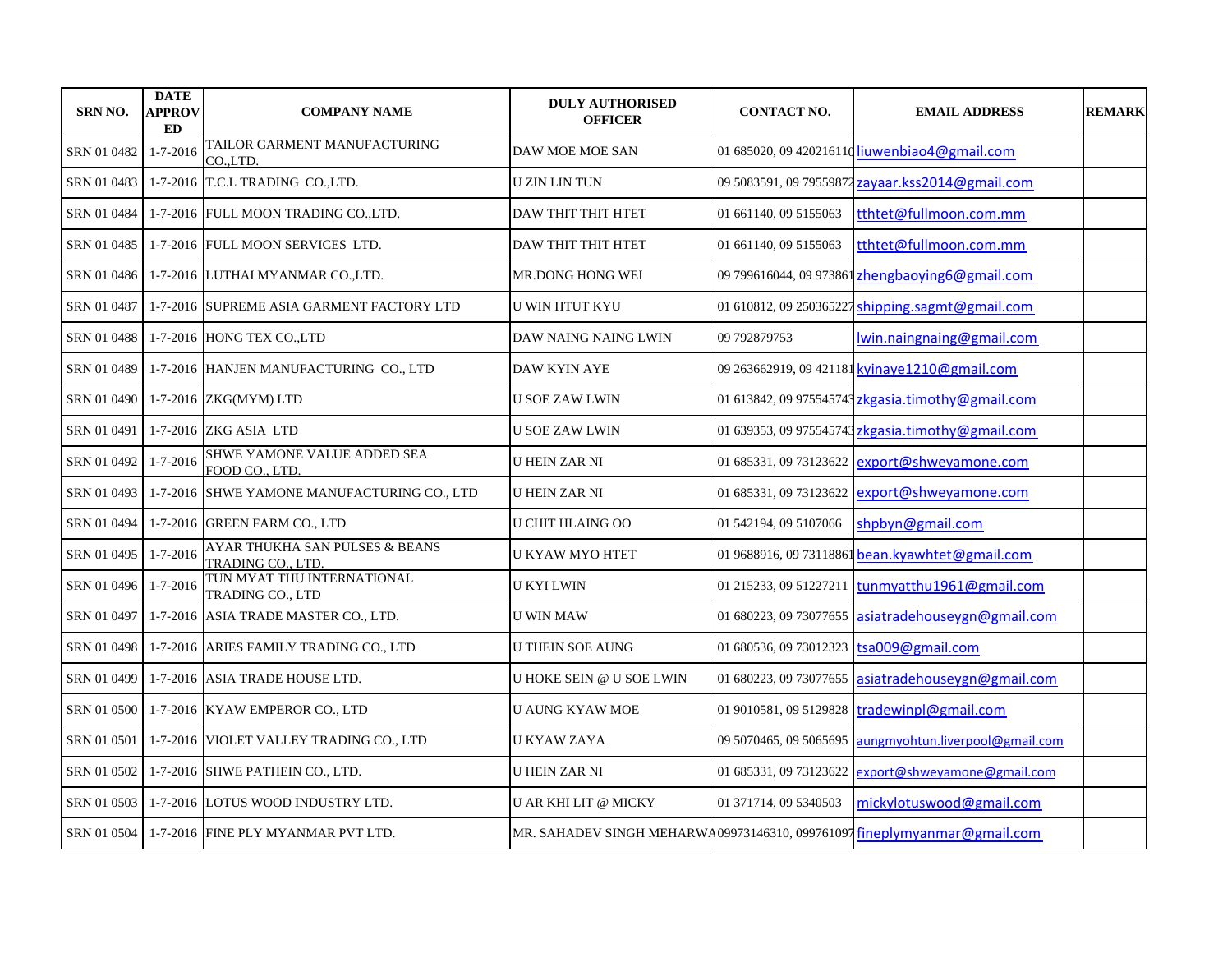| <b>SRN NO.</b> | <b>DATE</b><br><b>APPROV</b><br>ED | <b>COMPANY NAME</b>                                         | <b>DULY AUTHORISED</b><br><b>OFFICER</b>      | <b>CONTACT NO.</b>     | <b>EMAIL ADDRESS</b>                                  | <b>REMARK</b> |
|----------------|------------------------------------|-------------------------------------------------------------|-----------------------------------------------|------------------------|-------------------------------------------------------|---------------|
| SRN 01 0505    | $1 - 7 - 2016$                     | FISHERIES AND MARINES PRODUCTS<br>2000 LTD.                 | <b>UZAWLAY</b>                                | 01 299353, 01 299354   |                                                       |               |
|                |                                    | SRN 01 0506   1-7-2016 RUBY LION MANUFACTURING CO., LTD.    | MR. AUNG PYAYE PHONE                          |                        | 09 420075716, 094253031 aungpyaye.ply2@gmail.com      |               |
|                |                                    | SRN 01 0507 1-7-2016 KALYANA MATETA CO., LTD.               | DAW NI NI SHWE @<br><b>SUSHILA GOENKA</b>     | 01 253601, 01 381273   | bandoolacorp@gmail.com                                |               |
|                |                                    | SRN 01 0508   1-7-2016 WIN MARLAR AUNG TRADING CO., LTD.    | <b>U WIN KO</b>                               |                        | 09 5012927, 09 73099739 wmlayangon@gmail.com          |               |
| SRN 01 0509    |                                    | $1-7-2016$ KUEHNE + NAGEL LTD.                              | MR. AMOL SINGHAL                              |                        | 01 373916, 09 254488902 amol.singhal@kuehne-nagel.com |               |
|                |                                    | SRN 01 0510   1-7-2016   KYAE YAUNG ZIN TRADING CO., LTD.   | DAW KHIN NWE WIN                              | 09 5115695             | k.nwe13@gmail.com                                     |               |
| SRN 01 0511    | $1 - 7 - 2016$                     | ANAWA DEVI FISHING & GENERAL<br>TRADING CO.OP LTD.          | DAW KHAY MAR KHINE                            |                        | 01 544546,09 254000628 khaymarkhine@gmail.com         |               |
|                |                                    | SRN 01 0512 1-7-2016 WIN GLORY IN'L MANUFACTURING CO., LTD. | <b>U THAN NAING OO</b>                        |                        | 01 685107, 09 420037525 aathet 1984@gmail.com         |               |
|                |                                    | SRN 01 0513   1-7-2016  SU YU EI CO., LTD.                  | DAW NYUNT NYUNT HTAY                          |                        | 09 791430692, 09 431053 yuthandaraung@suyuei.com.mm   |               |
|                |                                    | SRN 01 0514 1-7-2016 HERI GARMENT CO., LTD.                 | DAW OHNMAR SHWE                               |                        | 09 5173171, 09 79577112 herijeon7@gmail.com           |               |
|                |                                    | SRN 01 0515   1-7-2016   SG CRABS WORLD LTD.                | <b>U MAUNG SITT @</b><br><b>U CHU WUN MIN</b> | 09 795889422           | export@crabsworld.com                                 |               |
|                |                                    | SRN 01 0516   1-7-2016   BRIGHT FOOD CO., LTD.              | <b>RANJIT GHOSH</b>                           |                        | 09 5505974, 0942500422 ardas@anrajfish.com            |               |
|                |                                    | SRN 01 0517 1-7-2016 GRAND EMPIRE CO., LTD                  | DAW WIN WIN MAR                               |                        | 01 201363, 09 425017255 cresdev97@gmail.com           |               |
|                |                                    | SRN 01 0518   1-7-2016   SHWE PHONE WIN CO., LTD.           | <b>U PHYO MIN PAING</b>                       |                        | 01 255871, 09250581441 ygn.universe@gmail.com         |               |
|                |                                    | SRN 01 0519   1-7-2016   ZAWGYI PREMIER CO., LTD.           | <b>U MYINT KYAW HTAY</b>                      | 01 530355,09 5191546   | hlahlakyi@zawgyipremier.com                           |               |
|                |                                    | SRN 01 0520   1-7-2016  GLOBAL WOODCRAFT INDUSTRIES LTD.    | <b>U THET TIN</b>                             | 01 503876, 095522066   | utt3579mm@gmail.com                                   |               |
| SRN 01 0521    | $1 - 7 - 2016$                     | FAST FORWARD SHIPPING & LOGISTICS<br>CO., LTD.              | DAW SWE SWE TIN                               | 01 519692, 095141096   | fastforward.ygn@gmail.com                             |               |
| SRN 01 0522    |                                    | 1-7-2016 ASIA ROSE MANUFACTURING CO., LTD                   | DAW KYIN HMWE                                 | 01 685321, 095150653   | asiarose.co.ltd2016@gmail.com                         |               |
|                |                                    | SRN 01 0523   1-7-2016 KO KO MYINT INTERNATIONAL CO., LTD.  | <b>DAW HNIN YEE</b>                           | 01 2305566, 0943096062 | officefamilys.group@gmail.com                         |               |
| SRN 01 0524    | $1 - 7 - 2016$                     | MYANMAR HAOYANG INTERNATIONAL<br><b>GARMENT CO., LTD</b>    | DAW LWIN LWIN MYINT                           |                        | 09 403706692,097965419 haoyanggarment1@gmail.com      |               |
|                |                                    | SRN 01 0525   1-7-2016   TRADE FRIENDS TRADING CO., LTD.    | DAW THIN THIN OO                              | 01 2300110,09 5115936  | tradefriendstrading2012@gmail.com                     |               |
| SRN 01 0526    | $1 - 7 - 2016$                     | MYANMAR UNIVIEW OPTICAL<br>INTERNATIONAL CO., LTD           | DAW MYA MYA MOE                               |                        | 01 685738, 09428218382 liuxinghong@mmunivew.com       |               |
|                |                                    | SRN 01 0527   1-7-2016   LICJIN INDUSTRY CO., LTD.          | DAW AYE AYE THIN                              |                        | 01 613538, 09797548949 jenny@shuntien.com.tw          |               |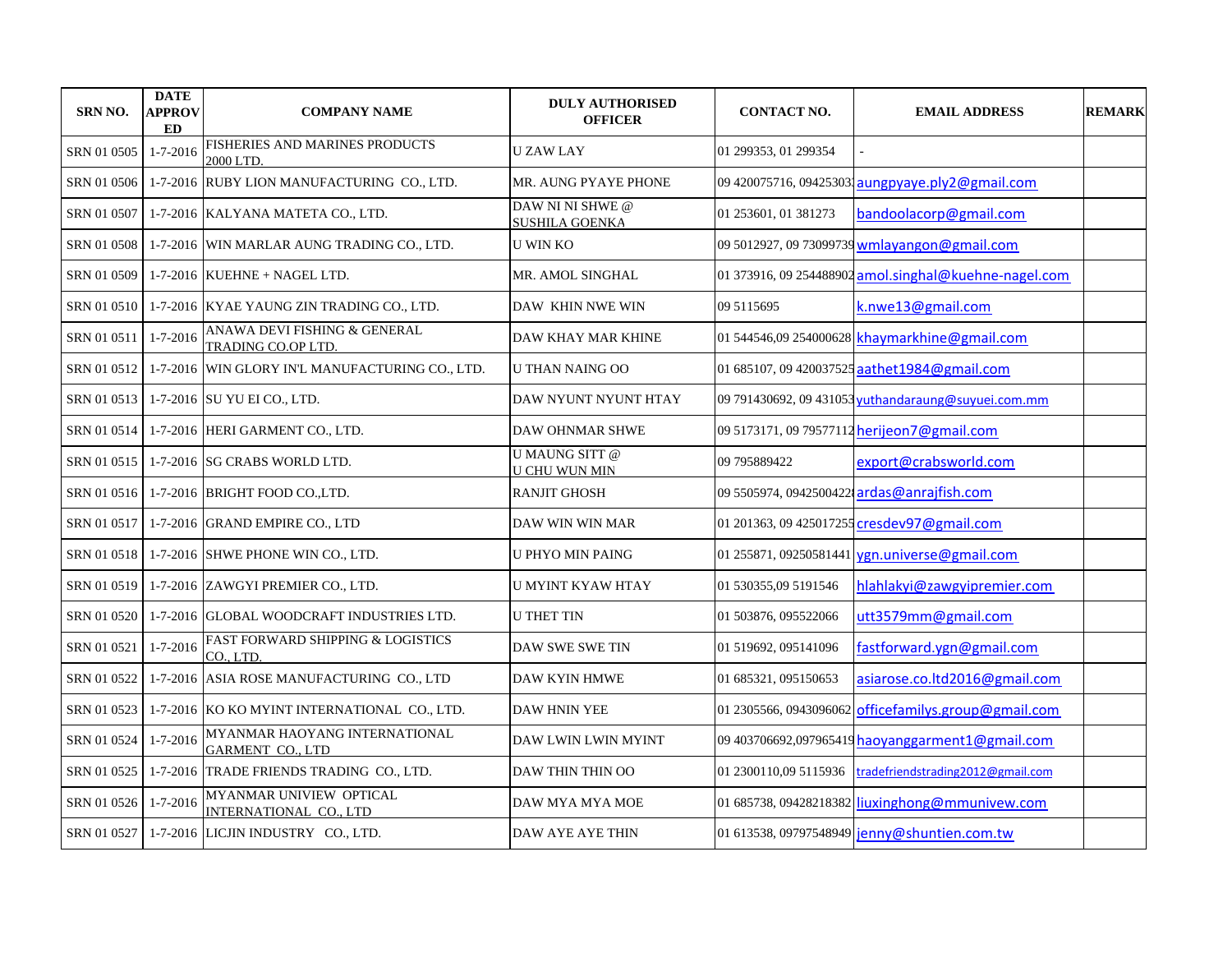| <b>SRN NO.</b> | <b>DATE</b><br><b>APPROV</b><br><b>ED</b> | <b>COMPANY NAME</b>                                            | <b>DULY AUTHORISED</b><br><b>OFFICER</b>                         | <b>CONTACT NO.</b>    | <b>EMAIL ADDRESS</b>                                  | <b>REMARK</b> |
|----------------|-------------------------------------------|----------------------------------------------------------------|------------------------------------------------------------------|-----------------------|-------------------------------------------------------|---------------|
| SRN 01 0528    |                                           | 1-7-2016 MYANMAR AUNG CO., LTD.                                | U KYAW WIN SEIN                                                  |                       | 09 5168350, 0973203831 wmonmonkyaw92@gmail.com        |               |
| SRN 01 0529    |                                           | 1-7-2016 GENERAL PHARMACEUTICAL &TRADING CO., LIU MYAT THU TUN |                                                                  | 01 514376, 095197021  | sales.gptrading@gmail.com                             |               |
| SRN 01 0530    |                                           | 1-7-2016 TIN WIN TUN PRODUCTION CO., LTD                       | <b>U TIN WIN</b>                                                 |                       | 01 227389, 09420319598 twtitcl@mptmail.net.mm         |               |
| SRN 01 0531    |                                           | 1-7-2016 SANMUGA INTERNATIONAL CO.,LTD                         | <b>U MYINT ZAW OO</b>                                            |                       | 01 293641, 09961192028 samugautm@gmail.com            |               |
| SRN 01 0532    |                                           | 1-7-2016 MASTER KEY INTERNATIONAL LTD.                         | <b>U KHIN MG LATT</b>                                            |                       |                                                       |               |
| SRN 01 0533    |                                           | 4-7-2016 OCTAGON INTERNATIONAL CO., LTD.                       | DAW THET THET MON                                                |                       | 01 227715, 09 977830113 octagon.procurement@gmail.com |               |
| SRN 01 0534    |                                           | 4-7-2016 SHWE PIYUNI CO.,LTD                                   | DAW ZIN MAR OO                                                   | 01 370854,0943051473  | shwepiyuni@gmail.com                                  |               |
| SRN 01 0535    |                                           | 4-7-2016 MARATHON MYANMAR CO., LTD                             | <b>U OKKAR PHYO</b>                                              | 01 683169             | shwepiyuni@gmail.com                                  |               |
| SRN 01 0536    |                                           | 4-7-2016 BLESS WORLD CO., LTD.                                 | DAW PHYU PHYU AUNG                                               | 01 397978             |                                                       |               |
| SRN 01 0537    |                                           | 4-7-2016 FAMILY SAI SAI CO.,LTD                                | <b>U SAI HTWE</b>                                                | 01 613625, 092005214  | familysaisai@gmail.com                                |               |
| SRN 01 0538    |                                           | 4-7-2016 YADANA WORLD MINING CO.,LTD                           | DAW CHO CHO TIN                                                  |                       | 09 5081602, 0942105962 chochotin2016@gmail.com        |               |
| SRN 01 0539    |                                           | 4-7-2016 CHEIN KAUNG MANUFACTURING CO.,LTD                     | DR.AYE AYE                                                       | 01 380845, 095009877  | aye126@gmail.com                                      |               |
| SRN 01 0540    |                                           | 4-7-2016 FTE CORPORATION (MYANMAR) CO.,LTD                     | DAW PA PA MOE                                                    |                       | 01 684557,09 799910059 shippingftemyanmar@gmail.com   |               |
| SRN 01 0541    |                                           | 4-7-2016 CONCORDE INDUSTRIES LIMITED                           | MR.SWAMINATHAN KASIRAMAN01 688880, 09 250187090 take@concorde.tw |                       |                                                       |               |
| SRN 01 0542    |                                           | 4-7-2016 MYANMAR 81 CO., LTD                                   | U AUNG MYO SAN                                                   |                       | 09 250507577, 09 730605 myomyo45@gmail.com            |               |
| SRN 01 0543    |                                           | 4-7-2016 MIN LATT CO., LTD                                     | DAW YIN YIN AUNG                                                 |                       | 09 250270447, 09 785133 minlattcompany@gmail.com      |               |
| SRN 01 0544    |                                           | 4-7-2016 PACIFIC NAVIGATION GROUP LTD                          | DAW MAY SU NWE WIN                                               |                       | 01 9010509, 09 5120526 png@minologistics.com          |               |
| SRN 01 0545    |                                           | 4-7-2016 GOOD BROTHERS MACHINERIES CO.,LTD                     | U HLA OO                                                         | 01 682147, 09 5017408 | uhoo.gbs.com.mm                                       |               |
| SRN 01 0546    |                                           | 4-7-2016   MASCOT CO., LTD                                     | DAW SAN SAN EI                                                   | 01 291678, 09 5133746 | mascot.rb.co@gmail.com                                |               |
| SRN 01 0547    |                                           | 4-7-2016 ECO MAX CO., LTD                                      | <b>U HLA MAUNG</b>                                               | 01 227715             | octagon.tradedepartment@gmail.com                     |               |
| SRN 01 0548    |                                           | 4-7-2016 NAWARAT INTERNATIONAL LTD                             | <b>DAW HNIN NWE AYE</b>                                          | 01 658106, 09 5110512 | docs.nawaratintl@gmail.com                            |               |
| SRN 01 0549    |                                           | 4-7-2016 SUCCESSFUL OCEAN LINK LOGISTICS CO., LTD              | <b>U AUNG ZAW MOE</b>                                            | 09 31285598           |                                                       |               |
|                |                                           | SRN 01 0550 4-7-2016 MGP TRADING CO., LTD.                     | U KHIN MG MYO                                                    |                       | 09 420013892, 09 250646 mppp.nolasco@gmail.com        |               |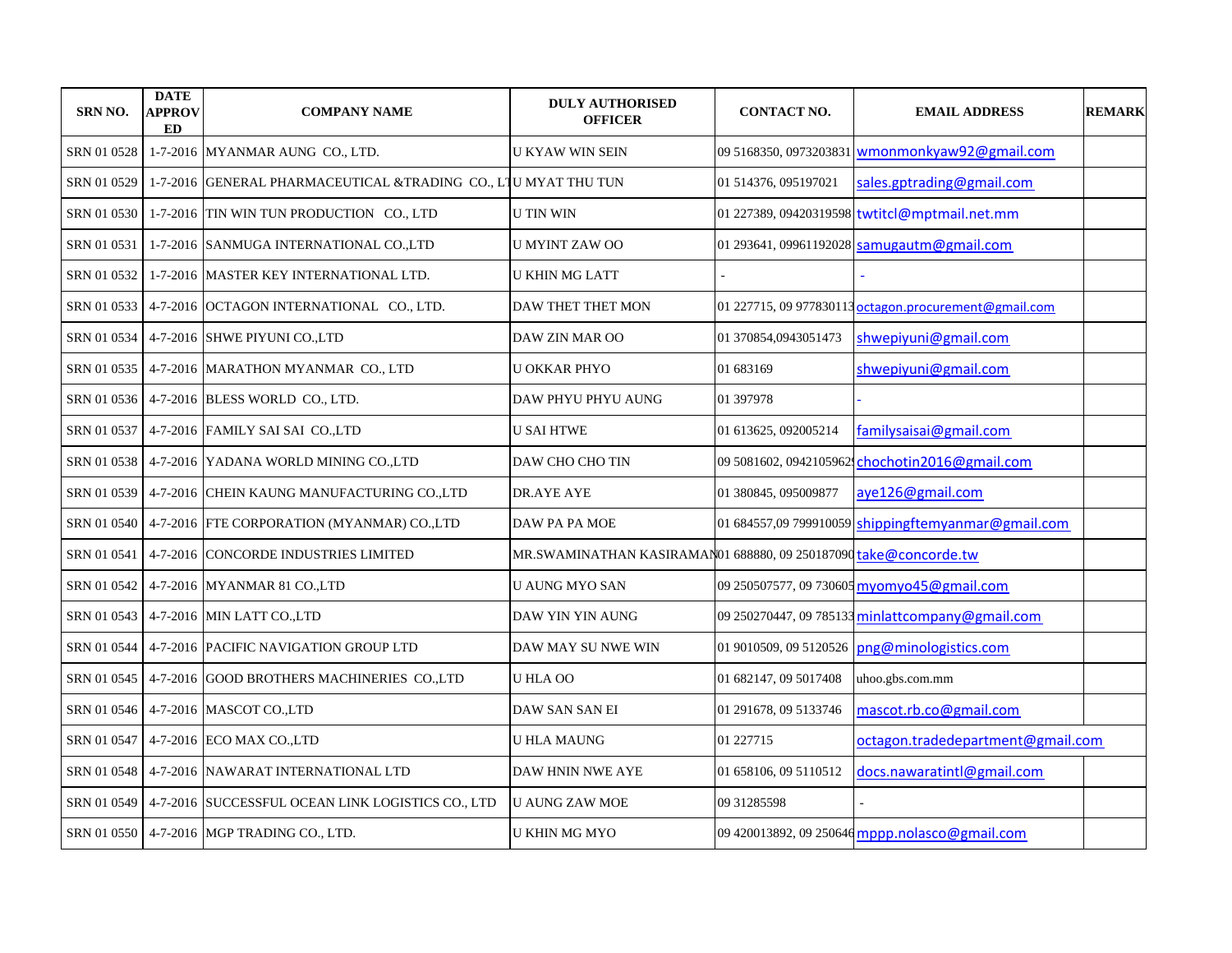| <b>SRN NO.</b>       | <b>DATE</b><br><b>APPROV</b><br>ED | <b>COMPANY NAME</b>                                                             | <b>DULY AUTHORISED</b><br><b>OFFICER</b> | <b>CONTACT NO.</b>     | <b>EMAIL ADDRESS</b>                               | <b>REMARK</b> |
|----------------------|------------------------------------|---------------------------------------------------------------------------------|------------------------------------------|------------------------|----------------------------------------------------|---------------|
|                      |                                    | SRN 01 0551 4-7-2016 YATI TUN CO., LTD.                                         | U HAN MYINT                              | 09 5090588             | hinnwaimaung77@gmail.com                           |               |
|                      |                                    | SRN 01 0552 4-7-2016 HTET AYE YAR CO., LTD.                                     | DAW SU MON AUNG                          | 09 5038288             | hinnwaimaung77@gmail.com                           |               |
|                      |                                    | SRN 01 0553 4-7-2016 EVER SHINE TRADING CO., LTD.                               | <b>U NOE NOE KO</b>                      |                        | 01 297243, 09 450192395 info@evershine-trading.com |               |
|                      |                                    | SRN 01 0554 4-7-2016 DESIGNTIME MYANMAR CO., LTD.                               | MR. WU JIAN QIANG                        | 01 639106              |                                                    |               |
|                      |                                    | SRN 01 0555 4-7-2016 ABLE GLAD MYANMAR CO., LTD.                                | DAW SHAUK LI                             |                        | 01 610820, 09250201123 gracewu-dg@ableglad.com     |               |
|                      |                                    | SRN 01 0556   4-7-2016   LION KING GROUP LTD.                                   | <b>U TIN MAUNG THAN</b>                  | 09 8564904             | lionking.tmt2013@gmail.com                         |               |
|                      |                                    | SRN 01 0557   4-7-2016   APS (MYANMAR) LTD.                                     | U HTUN MIN THU                           |                        | 01 557448, 09 250083843 htunminthu@apsmyanmar.com  |               |
|                      |                                    | SRN 01 0558 4-7-2016 SHWE WOOD INDUSTRIES CO., LTD                              | <b>DAW KHINE THU ZAR</b>                 | 01 592078, 09 73096910 | shwewood@lyemail.com                               |               |
|                      |                                    | SRN 01 0559   4-7-2016   FLIX INTERNATIONAL (YANGON) LTD.                       | <b>U THAN HTUT</b>                       | 01 224021, 09 5150653  | flix.ygn@gmail.com                                 |               |
|                      |                                    | SRN 01 0560   4-7-2016  HONDA (MYANMAR)INTERNATIONAL CO., LTD.  U NYI NYI KHINE |                                          | 02 31350, 095322566    | greatwall.myanmar@gmail.com                        |               |
| SRN 01 0561          |                                    | 4-7-2016 KA NET THIRI-KNTY CO.,LTD                                              | <b>U YE GHAUNG</b>                       | 09 5040869             |                                                    |               |
|                      |                                    | SRN 01 0562   4-7-2016   OLI -TEX MYANMAR LTD.                                  | <b>U THAN SOE</b>                        | 09 3133875             | yotam.shlomay@oli-tex.com                          |               |
|                      |                                    | SRN 01 0563   4-7-2016   PAL LINE (MYANMAR) CO., LTD.                           | U AUNG NAING OO                          | 01 254337, 095041924   | sales@palline.com.mm                               |               |
|                      |                                    | SRN 01 0564   4-7-2016 GOLDEN YELLOW TREE CO., LTD.                             | U AUNG NAING OO                          | 01 254337, 09 5041924  | goldentree.mm@gmail.com                            |               |
| SRN 01 0565 4-7-2016 |                                    | KYAW THEIN KHINE ELECTRICAL<br>ENGINEERING CO., LTD.                            | U KYAW THEIN KHINE                       |                        | 09 5053589, 09 42100967 kyawlin@ktkelectronic.com  |               |
|                      |                                    | SRN 01 0566 4-7-2016 ROYAL SWIFTLET CO., LTD.                                   | DAW AYE AYE THET                         | 01 592037, 09 73090981 | advance@myanamr.com                                |               |
|                      |                                    | SRN 01 0567 4-7-2016 MYANMAR MINDUN GARMENT MFG CO., LTD.                       | DAW KHIN SAW NGWE                        |                        | 01 9699824, 09 26099190 mindunygn@gmail.com        |               |
|                      |                                    | SRN 01 0568 4-7-2016 J BIZ LOGISTICS CO., LTD.                                  | U SAW JOSHUA THOUNG SHWE                 | 09 5022723             | jbizalogistics@gmail.com                           |               |
|                      |                                    | SRN 01 0569   4-7-2016   CUTE MYANMAR THILAWA CO., LTD                          | <b>U THANT ZIN WIN</b>                   | 09 263799739           | i-tachibana@cute-toy.co.jp                         |               |
|                      |                                    | SRN 01 0570   4-7-2016 SAN HTOO SAN EXPORT & IMPORT CO., LTD.                   | <b>UZAW WIN</b>                          | 01 202756, 09 5106168  | sanhtoosanmzo@gmail.com                            |               |
|                      |                                    | SRN 01 0571   4-7-2016   MYINT MYAT HEIN CO., LTD                               | <b>U SOE WIN</b>                         | 01 686051, 0942015130  | myintmyathein@gmail.com                            |               |
|                      |                                    | SRN 01 0572 4-7-2016 THAMADI FAMILY TRADING CO., LTD.                           | <b>U TIN HTAY</b>                        | 09 73042211            | thamadi123@gmail.com                               |               |
|                      |                                    | SRN 01 0573 4-7-2016 THEIKDI WIN TRADING CO., LTD.                              | U KYAW WIN AUNG                          | 01 525743, 09 5161810  | hamannaungthon@gmail.com                           |               |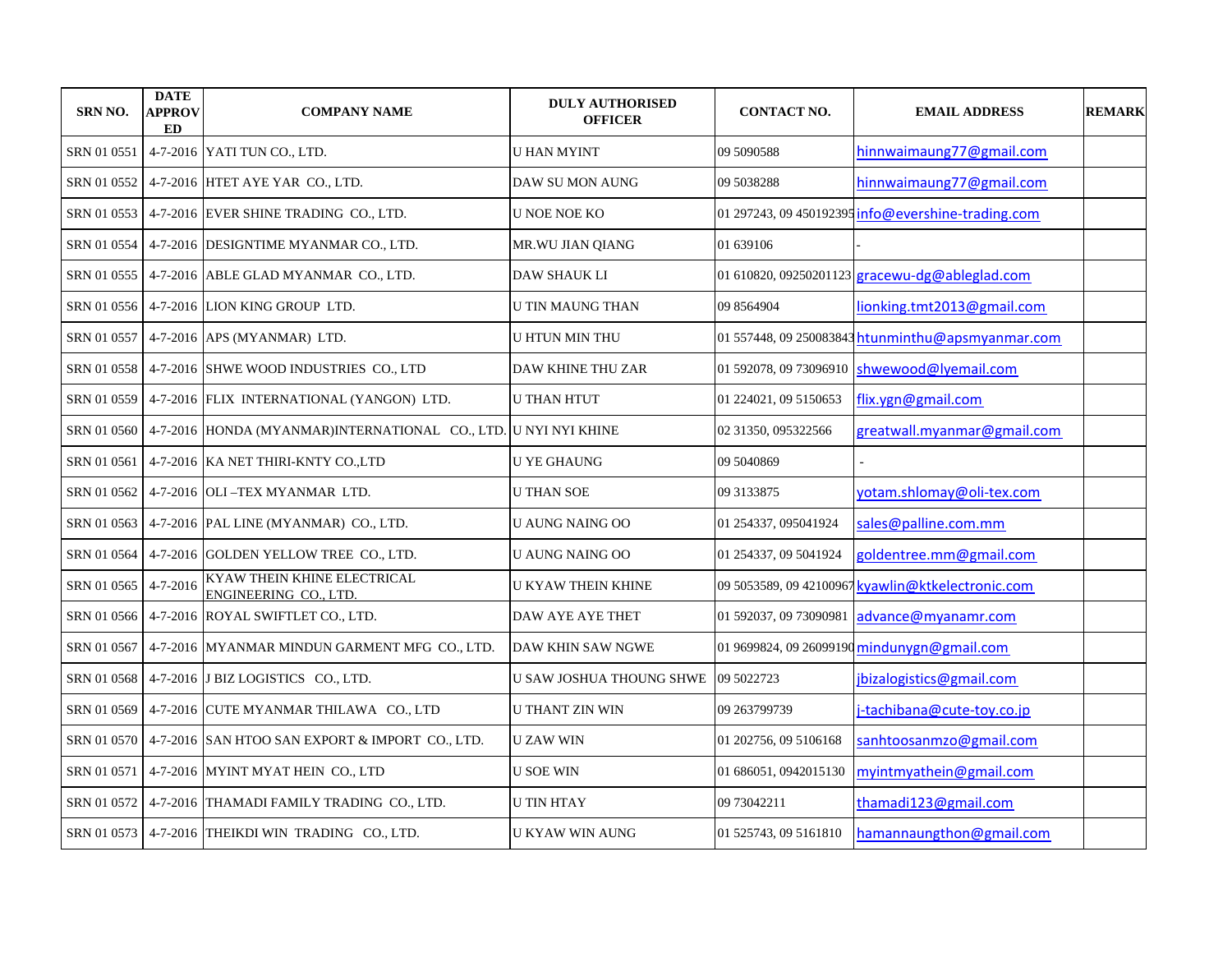| <b>SRN NO.</b> | <b>DATE</b><br>APPROV<br><b>ED</b> | <b>COMPANY NAME</b>                                                  | <b>DULY AUTHORISED</b><br><b>OFFICER</b> | <b>CONTACT NO.</b>      | <b>EMAIL ADDRESS</b>                                | <b>REMARK</b> |
|----------------|------------------------------------|----------------------------------------------------------------------|------------------------------------------|-------------------------|-----------------------------------------------------|---------------|
| SRN 01 0574    |                                    | 4-7-2016 PAING FAMILY INTERNATIONAL CO., LTD.                        | DAW KHIN MYAT SWE                        | 01 681446, 09 5189248   | pft@myanmar.com.mm                                  |               |
| SRN 01 0575    |                                    | 4-7-2016 UNITED K.M.K CO., LTD.                                      | U KHIN MAUNG KYAW                        | 01 294536, 09 254016501 | unitekmkseafood@gmail.com                           |               |
| SRN 01 0576    | $4 - 7 - 2016$                     | ASIA GOLDEN TREASURE SERVICES &<br>LOGISTICS CO., LTD.               | DAW KHIN ME ME ZAW                       | 09 43029237             | asiagoldentreasure2012@gmail.com                    |               |
| SRN 01 0577    |                                    | 4-7-2016 AUNG NAING THITSAR CO., LTD                                 | DAW KYAE HMONE MYINT                     | 01 2314159, 09 5045921  | antinttrade@gmail.com                               |               |
| SRN 01 0578    |                                    | 4-7-2016 STAR AGRO CO., LTD.                                         | <b>DAW PYONE</b>                         | 01 397979, 09 73162024  |                                                     |               |
| SRN 01 0579    |                                    | 4-7-2016 LIFE LOGISTICS CO., LTD                                     | DAW MAY MYO NYEIN                        | 01 9000697, 09 5197593  | lifelogistics2013@gmail.com                         |               |
| SRN 01 0580    |                                    | 4-7-2016 MYANMAR BEANS & TIMBER TRADING CO.,LTD DAW MOE THAW TAR LIN |                                          |                         | 09 259265064, 09 730798 skiplmyanmar@gmail.com      |               |
| SRN 01 0581    | $4 - 7 - 2016$                     | <b>GREEN LAND AGRICULTURE CO-OPERATIVE</b><br><b>SOCIETY LIMITED</b> | <b>U SOE YIN</b>                         | 01 531304, 09 5054135   | udmw.30@gmail.com                                   |               |
| SRN 01 0582    |                                    | 4-7-2016 DA HUA CO., LTD                                             | DAW KYAUNG HWE MI@<br>DAW MOE MOE        |                         | 09 258699988, 09 265785 104813899@QQ.com            |               |
| SRN 01 0583    |                                    | 4-7-2016 SHWE THA ZIN CO.,LTD                                        | <b>U WIN AUNG</b>                        | 01 223453, 09 5013380   | exportstz@gmail.com                                 |               |
| SRN 01 0584    |                                    | 4-7-2016 SEIN THAN AGRO INDUSTRY CO.LTD                              | <b>DAW THIDA OO</b>                      | 01 223453, 095018178    | exportstz@gmail.com                                 |               |
| SRN 01 0585    |                                    | 4-7-2016 HOME FLORAL DÉCOR INDUSTRIES CO.,LTD                        | <b>U AYE MIN</b>                         | 01 684216, 09 5016010   | hmfloral@gmail.com                                  |               |
| SRN 01 0586    |                                    | 4-7-2016 E-SOURCING LTD.                                             | U POE PEARL MAUNG                        | 09 5144115              | yiyicho@elanlogistics.com                           |               |
| SRN 01 0587    |                                    | 4-7-2016 ASTRO QUBE (MYANMAR) LTD.                                   | U POE PEARL MAUNG                        |                         | 09 5144115, 09 43040450 vivicho@elanlogistics.com   |               |
| SRN 01 0588    |                                    | 4-7-2016 ELAN LOGISTICS LIMITED                                      | DAW POE PEARL MAUNG                      | 01 377946, 09 5408606   | nunu@elanholdings.com                               |               |
| SRN 01 0589    |                                    | 4-7-2016 GLOBAL CONSOLIDATORS LTD.                                   | <b>U POE PEARL MAUNG</b>                 | 09 5080081              | doedoe@elanlogistics.com                            |               |
| SRN 01 0590    |                                    | 4-7-2016 TRANSPEED LOGISTICS (MYANMAR) LIMITED                       | <b>U POE PEARL MAUNG</b>                 | 01 3781651 09 5144115   | yiyi@transpeedmyr.com                               |               |
| SRN 01 0591    |                                    | 4-7-2016 SIN TOP (MYANMAR) LIMITED                                   | U POE PEARL MAUNG                        | 01 378165, 09 73167939  | mgmt.ygn@sintop.com.sg                              |               |
| SRN 01 0592    |                                    | 4-7-2016 SEA GREEN SEA FOOD TRADING CO. LTD                          | U KYAW TUN AUNG                          |                         | 01 241704, 09 254889188 tunbrothersglobal@gmail.com |               |
| SRN 01 0593    |                                    | 4-7-2016 GALLANT OCEAN TRADING CO. LTD                               | DAW WIN WIN KHINE                        | 01 686450, 09 73134691  | ttmfgg@gmail.com                                    |               |
| SRN 01 0594    |                                    | 4-7-2016 MOON FAMILY LTD.                                            | <b>U TIN SHWE &amp; KUPPUSAMY</b>        | 01 682683, 09 5010452   | moonfamily193@gmail.com                             |               |
| SRN 01 0595    |                                    | 4-7-2016 JIM BROTHER 'S YANGON CO. LTD                               | DAW SU MON HLAING                        |                         | 09 253596651, 09 420005 anysuu@china.jimbrother.com |               |
| SRN 01 0596    | $4 - 7 - 2016$                     | SHWE YI ZABE GARMENT MANUFACTURING<br>CO.LTD                         | DAW AYE AYE HAN                          | 01 618085, 09 5008066   | shweyizabe.mm@gmail.com                             |               |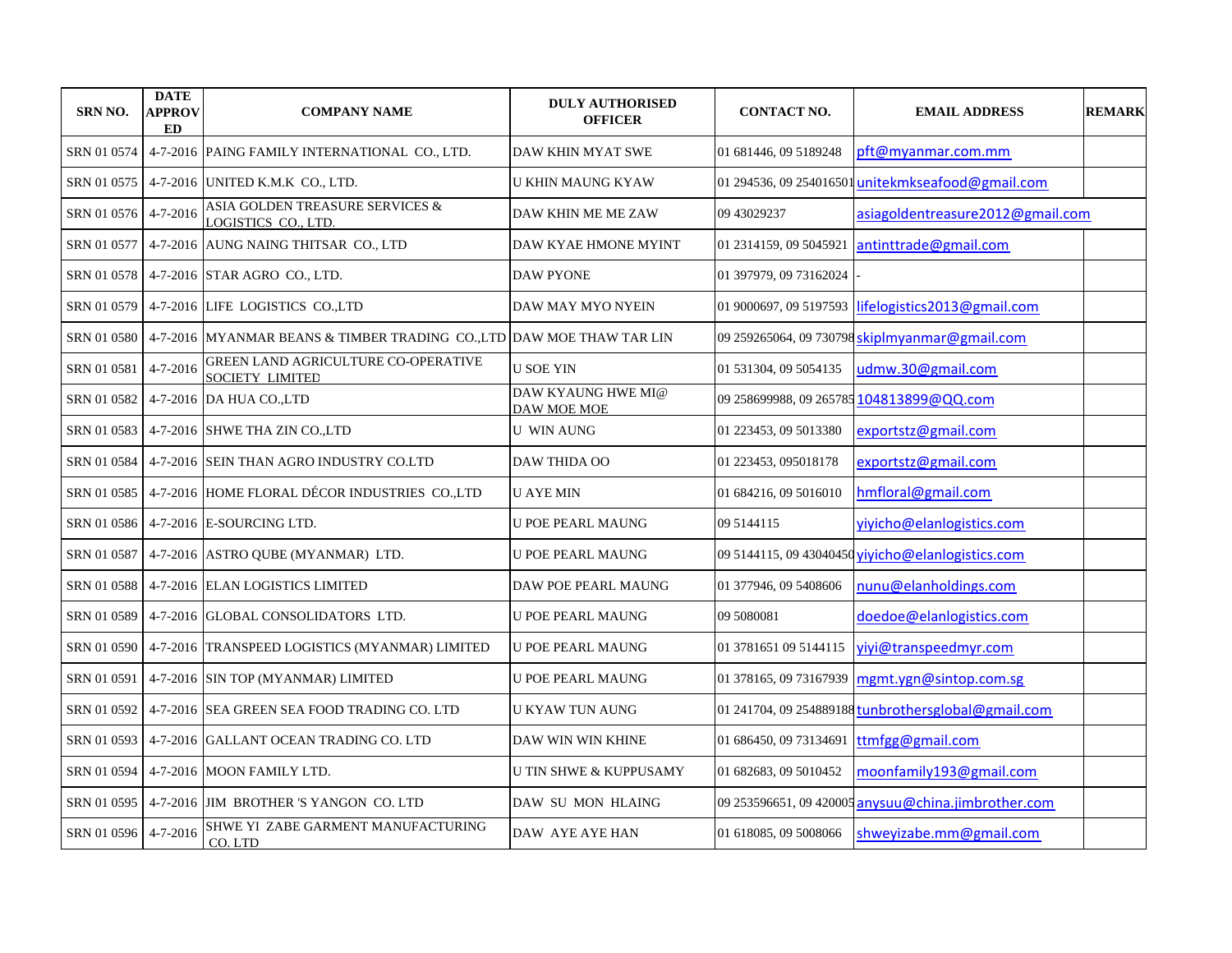| <b>SRN NO.</b> | <b>DATE</b><br><b>APPROV</b><br>ED | <b>COMPANY NAME</b>                                                             | <b>DULY AUTHORISED</b><br><b>OFFICER</b> | <b>CONTACT NO.</b>                         | <b>EMAIL ADDRESS</b>                                 | <b>REMARK</b> |
|----------------|------------------------------------|---------------------------------------------------------------------------------|------------------------------------------|--------------------------------------------|------------------------------------------------------|---------------|
| SRN 01 0597    | 4-7-2016                           | GREEN LAUREL PHARMACEUTICAL TRADING<br>CO.LTD                                   | <b>U TIN AUNG</b>                        | 01 251516, 09 5116336                      | mgoodwood@gmail.com                                  |               |
| SRN 01 0598    |                                    | 4-7-2016 FAYAZ TRADING CO. LTD                                                  | <b>U KHIN MAUNG KYI</b>                  |                                            | 01 383816, 09 250449700 shwemyanmar02@gmail.com      |               |
| SRN 01 0599    |                                    | 4-7-2016 KPH MANUFACTURING CO., LTD                                             | DAW YIN MOE AYE                          | 09 5193837                                 |                                                      |               |
| SRN 01 0600    |                                    | 4-7-2016 THARAPHU DÉCOR CO., LTD                                                | <b>U TUN SHEIN</b>                       | 01 8603288, 09 42006120 tps.rgn@gmail.com  |                                                      |               |
| SRN 01 0601    |                                    | 4-7-2016 BEAUTY WAVES CO., LTD                                                  | MR.HAN JOUNG HYUN                        | 01 613724, 09 5415473                      | syjhhan@gmail.com                                    |               |
| SRN 01 0602    |                                    | 4-7-2016 MYANMAR SPEEDMARK TRANSPORTATION LTDDAW PHOO YAMONE HLAING             |                                          | 01 225410, 09 77196406                     | yamonehlaing2014@gmail.com                           |               |
| SRN 01 0603    |                                    | 4-7-2016 TAI HONG GARMENT CO.,LTD                                               | MR. KONG XIZHONG                         | 09 255791250, 09 265872                    | taihongxiaohe@163.com                                |               |
| SRN 01 0604    |                                    | 4-7-2016 PRIME VENEERS CO. LTD                                                  | <b>U TUN TUN ZAW</b>                     | 01 378109, 09 5174726                      | prime.ygn2015@gmail.com                              |               |
|                |                                    | SRN 01 0605   4-7-2016  JINLI KNITTING & SPINNING CO. LTD                       | U MYO HTUT                               |                                            | 09 421049641, 09 263162 myohtut567@gmail.com         |               |
|                |                                    | SRN 01 0606 4-7-2016 PRO MYANMAR TRADING CO. LTD                                | <b>U SOE MIN HLAING</b>                  |                                            | 01 382534, 09 43139804 promyanmarltd@gmail.com       |               |
|                |                                    | SRN 01 0607 4-7-2016 HELIO INTERNATIONAL CO. LTD                                | DAW SU SU HLAING                         | 01 9010604, 09 73055969 ella@heliocorp.biz |                                                      |               |
|                |                                    | SRN 01 0608 4-7-2016 SMILE HAPPY CO. LTD                                        | <b>U AUNG KHINE HTWE</b>                 | 01 558671, 09 5030707                      | akhtwe@gmail.com                                     |               |
| SRN 01 0609    |                                    | 4-7-2016 PANKO MYANMAR CO. LTD                                                  | MR. HONG SANG PYO                        |                                            | 09 440074262, 09 254313 thidarswe.1987@gmail.com     |               |
|                |                                    | SRN 01 0610 4-7-2016 YAR MIN KYAW CO., LTD                                      | <b>U SHEKHAR CHAND</b>                   | 01 245965, 09 73015873                     | hunhaina@gmail.com                                   |               |
| SRN 01 0611    |                                    | 4-7-2016 BOB CO. LTD                                                            | DAW MYO MYO WIN                          | 01 377877, 09 5402057                      | minhtun7@gmail.com                                   |               |
|                |                                    | SRN 01 0612   4-7-2016   PYILONECHANTHA TRADING CO. LTD                         | DAW HTET HTET KHINE                      | 01 618163, 09 5147013                      | pyilonechantha@gmail.com                             |               |
|                |                                    | SRN 01 0613   4-7-2016   KOUWA MYANMAR CO. LTD                                  | MR.TEMMA TAKEUCHI                        |                                            | 09 253339892, 09 783523 myanmar@kouwa.asia           |               |
|                |                                    | SRN 01 0614   4-7-2016 GOLDEN MERMAID LOGISTICS CO. LTD                         | <b>U HTAY WIN</b>                        | 01 254099, 09 73072441                     | goldenmermaid2010@gmail.com                          |               |
|                |                                    | SRN 01 0615   4-7-2016 RADIUS MYANMAR SERVICES CO. LTD                          | DAW AYE AYE AUNG                         | 09 253000059                               | rms.radius@gmail.com                                 |               |
|                |                                    | SRN 01 0616 4-7-2016 J-LAND MYANMAR CO. LTD                                     | <b>U AYE CHAN AUNG</b>                   |                                            | 09 420226199, 09 967752 jlandmyanmar1@-landkorea.com |               |
|                |                                    | SRN 01 0617   4-7-2016   BAMAW VENEER & TIMBER PRODUCTS CO. LTD U KYAW TUN LATT |                                          | 09 73137337                                | nyolatt2007@gmail.com                                |               |
|                |                                    | SRN 01 0618 4-7-2016 BUSINESS PROMOTION INT'L TRADING CO. LTD                   | MR. DAWOOD                               | 01 202370, 0949267875                      | kyawmoe07@gmail.com                                  |               |
|                |                                    | SRN 01 0619 4-7-2016 NEW WAVE CO. LTD                                           | DAW MAY THWE AUNG                        |                                            | 01 578532, 09 423731815 newwavecompany.ltd@gmail.com |               |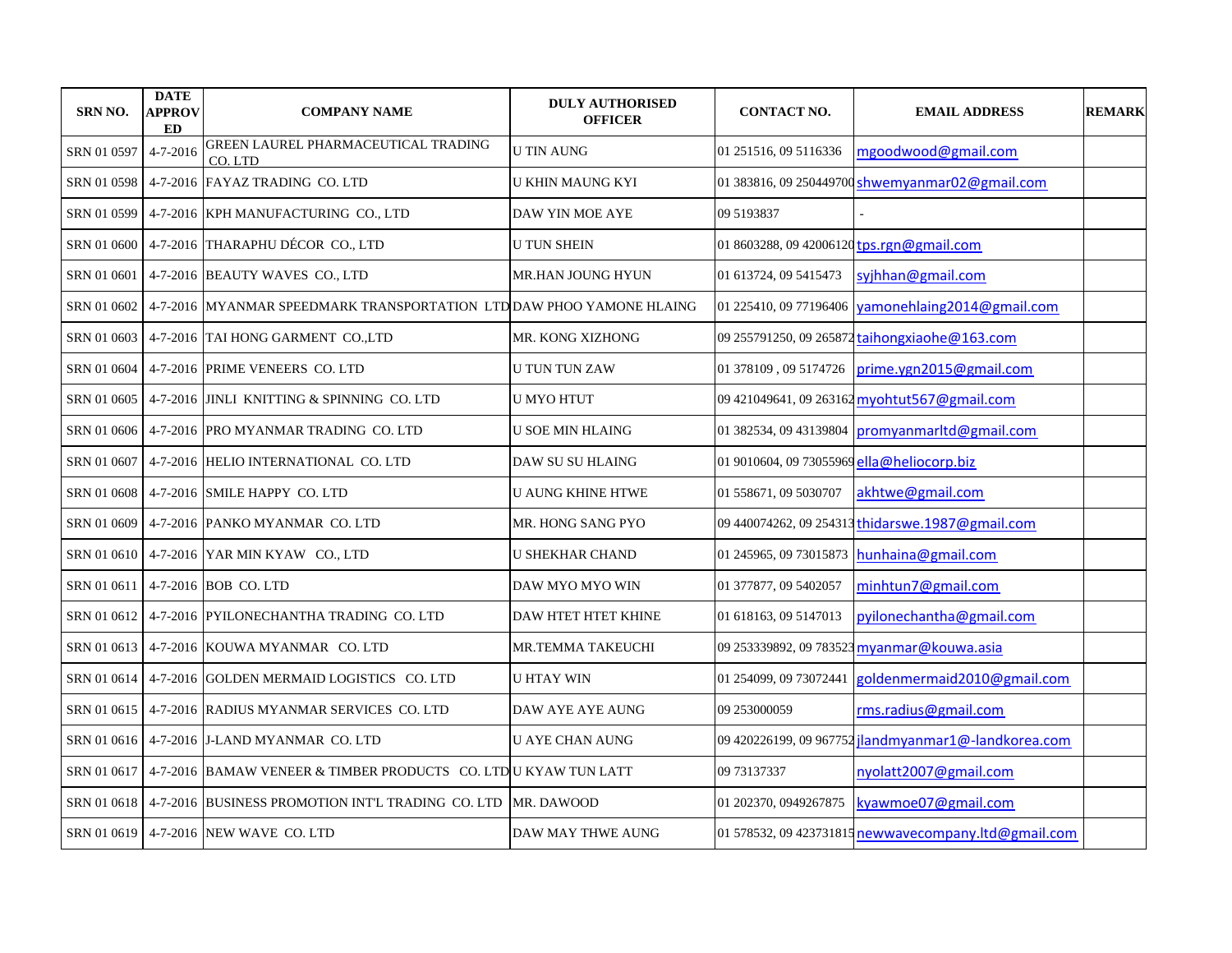| <b>SRN NO.</b> | <b>DATE</b><br><b>APPROV</b><br><b>ED</b> | <b>COMPANY NAME</b>                                   | <b>DULY AUTHORISED</b><br><b>OFFICER</b> | <b>CONTACT NO.</b>                         | <b>EMAIL ADDRESS</b>                               | <b>REMARK</b> |
|----------------|-------------------------------------------|-------------------------------------------------------|------------------------------------------|--------------------------------------------|----------------------------------------------------|---------------|
| SRN 01 0620    | 4-7-2016                                  | NEW WAVE WOOD BASED MANUFACTURING<br>CO.LTD           | DAW MAY THWE AUNG                        |                                            | 052 65071, 09 423731813 newwavewoodbased@gmail.com |               |
| SRN 01 0621    |                                           | 4-7-2016 YANGON TOUCHWOOD INTERNATIONAL CO. LTU ASLAM |                                          | 01 385723, 09 5505487                      |                                                    |               |
| SRN 01 0622    |                                           | 4-7-2016 WOOD LAND CO. LTD                            | <b>U KYAW SHWE</b>                       | 01 8550210, 09 5104358                     | woodlandygn@gmail.com                              |               |
| SRN 01 0623    |                                           | 4-7-2016 GOLDEN VENEER CO. LTD                        | DAW SABAI HLAING                         | 09 5134030                                 | gvc@gmail.com                                      |               |
| SRN 01 0624    |                                           | 4-7-2016 KHAING SU THU INDUSTRIAL CO. LTD             | <b>U THAN NAING</b>                      | 01 684576, 09 5130410                      | miemielwin.kst@gmail.com                           |               |
| SRN 01 0625    |                                           | 4-7-2016 INTERIDGE CO. LTD                            | <b>KIM SANG YOO</b>                      | 09 448004317                               | crystalglass@interidge.com                         |               |
| SRN 01 0626    |                                           | 4-7-2016 MYAT NOE THU CO. LTD                         | U KYAW SOE LWIN                          | 01 519297, 09 73225372                     | myatnoethuco@gmail.com                             |               |
| SRN 01 0627    |                                           | 4-7-2016 SHWE PALE THWE GENERAL TRADING CO. LTD       | <b>DAW KHIN MAY NWE</b>                  | 01 580664, 09 43094472                     | nwemaymay@gmail.com                                |               |
| SRN 01 0628    |                                           | 4-7-2016 LIN WIN CO. LTD                              | DAW KYAE MON LIN WIN                     | 01 228475, 09 73066878                     | linwin@linwinmyanmar.com                           |               |
| SRN 01 0629    |                                           | $4-7-2016$ YM $4$ TRADING CO. LTD                     | <b>U YAN NAING</b>                       |                                            |                                                    |               |
| SRN 01 0630    |                                           | 4-7-2016 HLAING MIN THEIN TRADING CO. LTD             | U SOE MOE AUNG                           | 09 73208033                                | kosoemoeaung1983@gmail.com                         |               |
| SRN 01 0631    |                                           | 4-7-2016 STARTEX MANUFACTURING CO. LTD                | DAW KHIN MAR KYI                         |                                            | 01 618166, 09 43169977 archingirl.2015@gmail.com   |               |
| SRN 01 0632    |                                           | 4-7-2016 GOLD AYAR BROTHER AND SISTERS CO. LTD        | DAW WIN WIN MAW                          | 01 371575, 09 450061066 flix.ygn@gmail.com |                                                    |               |
| SRN 01 0633    |                                           | 4-7-2016 EAST GROWTH GARMENT CO. LTD                  | <b>U LINN KHAING OO</b>                  | 09 450374802, 09 795625 linkodki@gmail.com |                                                    |               |
| SRN 01 0634    | $4 - 7 - 2016$                            | MYANMAR SOE SAN WIN MANUFACTURING<br>CO. LTD          | <b>U WIN HTET</b>                        |                                            | 01 613904, 09 450035995 taozack2@gmail.com         |               |
| SRN 01 0635    |                                           | 4-7-2016 SUNAN HUNG TAK APPAREL LTD.                  | <b>U SI THU</b>                          |                                            | 09 43121469, 09 4318529 shipping-ygn@sunan.net     |               |
| SRN 01 0636    |                                           | 4-7-2016 GOOD BROTHERS CO., LTD                       | U HLA OO                                 | 01 682147, 09 5017408                      | uhoo.gbs.com.mm                                    |               |
| SRN 01 0637    |                                           | 4-7-2016 HTOO THIT SAN CO.,LTD                        | DAW MAY MAY SAN                          |                                            | 09 41004119, 09 4985013 htoothitsan2016@gmail.com  |               |
| SRN 01 0638    |                                           | 4-7-2016 BANNER WOOD BASED INDUSTRY CO.,LTD           | <b>U THAUNG HTIKE MIN</b>                | 01 243130-5                                | info@nttmynamar.com                                |               |
| SRN 01 0639    |                                           | 4-7-2016 SWAN YA NANT CO.,LTD                         | U NAY MYO OO                             | 01 510160, 09 49231772                     | ohnmarkhingmba@gmail.com                           |               |
| SRN 01 0640    | $4 - 7 - 2016$                            | KAUNG YA NANT INTERNATIONAL TRADING<br>CO.,LTD        | U NAY MYO OO                             | 01 510160, 09 49321772                     | ohnmarkhingmba@gmail.com                           |               |
| SRN 01 0641    |                                           | 4-7-2016 ROYAL GREENSMART CO.,LTD                     | U NAY MYO OO                             | 01 510160, 09 49231772                     | royalgreensmart@gmail.com                          |               |
| SRN 01 0642    |                                           | 4-7-2016 TRIPLE CIRCLE INDUSTRY CO.,LTD               | DAW MYA MYA SHWE@<br>LIGAYAUNG           | 072 22110, 09 5015817                      | info.myanmartc@gmail.com                           |               |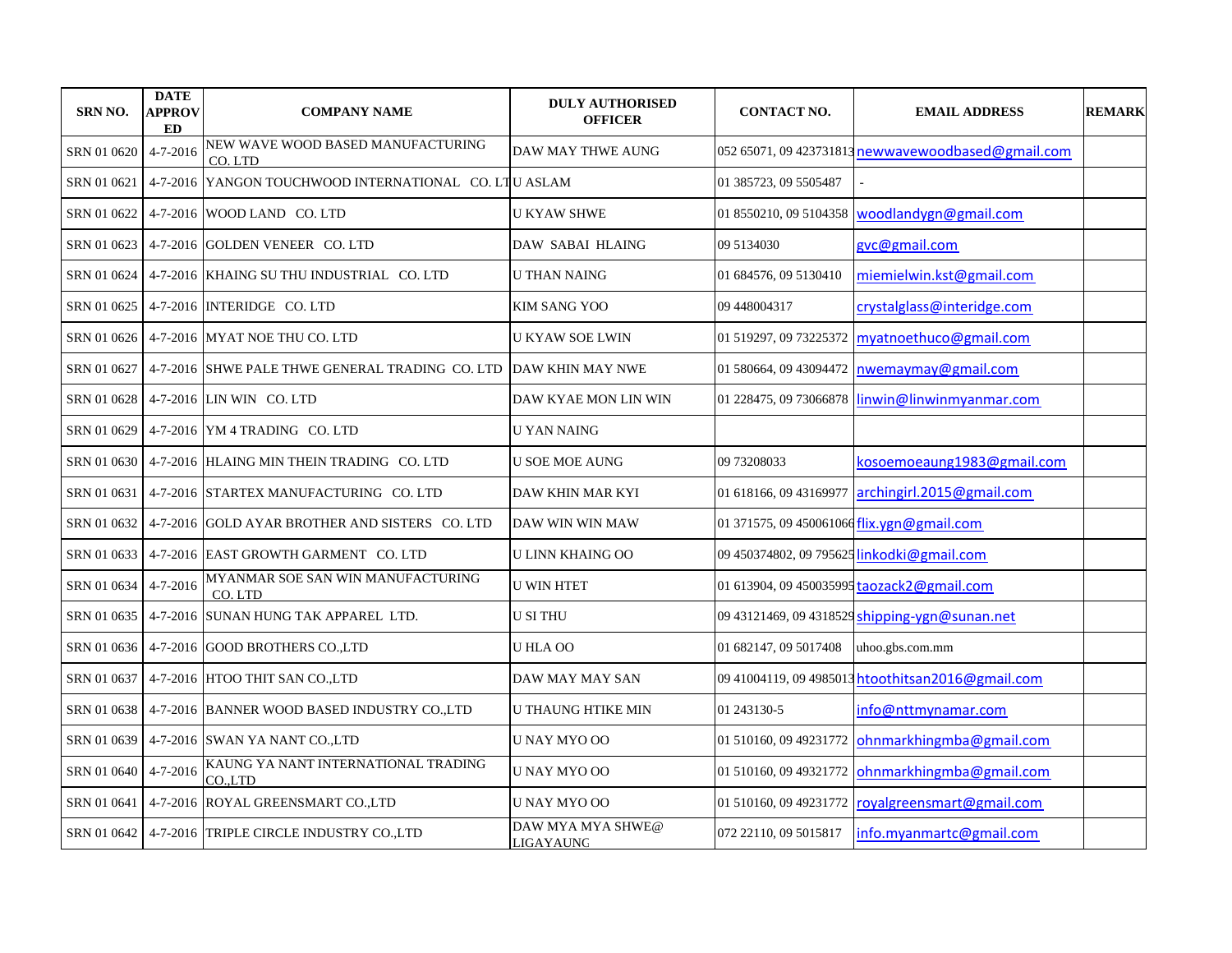| <b>SRN NO.</b> | <b>DATE</b><br><b>APPROV</b><br>ED | <b>COMPANY NAME</b>                                          | <b>DULY AUTHORISED</b><br><b>OFFICER</b> | <b>CONTACT NO.</b>                       | <b>EMAIL ADDRESS</b>                                 | <b>REMARK</b> |
|----------------|------------------------------------|--------------------------------------------------------------|------------------------------------------|------------------------------------------|------------------------------------------------------|---------------|
| SRN 01 0643    |                                    | 4-7-2016 THINN PYINT HMWE PHARMACY CO.,LTD                   | <b>U CHIT SWE</b>                        | 01 295922, 09 8513131                    | pps-chitswe@mptmail.net.mm                           |               |
| SRN 01 0644    |                                    | 4-7-2016 POLLEN PRINTING SUPPLIES CO., LTD                   | <b>U CHIT SWE</b>                        | 01 295922, 098513131                     | pps-chitswe@mptmail.net.mm                           |               |
| SRN 01 0645    |                                    | 4-7-2016 ROOTS MYANMAR CO.,LTD                               | U MYO NAING                              | 01 8551406, 09 5099256                   | theinthanaung555@gmail.com                           |               |
| SRN 01 0646    |                                    | 4-7-2016 MYANMAR MERCURY INT'L CO.,LTD                       | <b>UZAW MINTUN</b>                       | 09 420140663, 09 799499                  | zmt357@gmail.com                                     |               |
| SRN 01 0647    |                                    | 4-7-2016 ASIAN SPRINTER TRADING CO., LTD                     | <b>U ZAW MIN TUN</b>                     | 09 420140663, 09 799499                  | zmt357@gmail.com                                     |               |
| SRN 01 0648    |                                    | 4-7-2016 MYANMAR TRANSPEED CO., LTD                          | <b>U ZAW MIN TUN</b>                     | 09 420140663, 09 799499 zmt357@gmail.com |                                                      |               |
| SRN 01 0649    |                                    | 4-7-2016 SEAWAY LOGISTICS CO., LTD                           | <b>DAW HLA HLA YEE</b>                   |                                          | 09 5008736, 09 79949916 honeytha373@gmail.com        |               |
| SRN 01 0650    |                                    | 4-7-2016 FIVE OCEAN STAR CO., LTD                            | DAW KHINE KHINE HTWE                     | 01 250705, 09 51260003                   | chuchu7674@gmail.com                                 |               |
|                |                                    | SRN 01 0651   4-7-2016  PREMIER PLASTIC INDUSTRIES CO., LTD. | DAW AYE AYE THET                         | 01 592037, 09 73090981                   | advance@myanamr.com                                  |               |
|                |                                    | SRN 01 0652   4-7-2016  GLOWING & WIN INVESTMENT CO.,LTD     | <b>U KYAW KYAW TIN</b>                   | 01 639360, 09 5081107                    | kyawkyawtint675@gmail.com                            |               |
|                |                                    | SRN 01 0653   4-7-2016  THAN TWE MARINE PRODUCTS CO.,LTD     | <b>U AUNG MOE SWE</b>                    | 01 685144, 09 5003792                    | tmpmeister@gmail.com                                 |               |
| SRN 01 0654    |                                    | 4-7-2016 STAR TEAM MANUFACTURING CO.,LTD                     | DAW SANDAR HTAY                          | 01 682660, 09 73026717                   | sandarstarteam@gmail.com                             |               |
|                |                                    | SRN 01 0655   4-7-2016  SUN MOON STAR COMPANY LIMITED        | U HLA WIN                                | 01 246475, 09 73039988                   | supersunmoonstar@gmail.com                           |               |
| SRN 01 0656    |                                    | 4-7-2016 SHWE HINTHAR YEIK MON COMPANY LIMITED               | <b>U MIN HTET SOE</b>                    |                                          | 01 510227, 09 252442551 shwehintharyeikmon@gmail.com |               |
| SRN 01 0657    |                                    | 4-7-2016 FUTURE PLUS TRADING CO.,LTD                         | <b>U WIN HTIKE</b>                       |                                          | 01 530351, 09 737373449 futureplus2008@gmail.com     |               |
| SRN 01 0658    |                                    | 4-7-2016 NONGWOO SEED MYANMAR CO.LTD                         | DAW PHYU PHYU HTWE                       | 09 5403574                               | phyuphyuhtwe282@gmail.com                            |               |
| SRN 01 0659    |                                    | 4-7-2016 SHWE MANAW MYAY TRADING CO.,LTD                     | U YAZAR MYO                              | 01 680763, 09 70706688                   | yazar18474@gmail.com                                 |               |
| SRN 01 0660    |                                    | 4-7-2016 TRI- SEA COMPANY LIMITED                            | DAW AYE AYE MYINT                        | 01 223256, 09 5006852                    | trisea2000@gmail.com                                 |               |
| SRN 01 0661    |                                    | 4-7-2016 YA MIN THAW INTERNATIONAL LTD                       | <b>U AUNG MOE</b>                        | 01 225307, 09 5044566                    | yaminthaw.ymt@gmail.com                              |               |
| SRN 01 0662    |                                    | 4-7-2016 MYANMAR TECHNOLOGIES INDUSTRY CO.,LTD               | <b>U THEIN CHE</b>                       | 09 511 6727                              | info@mtitimberland.com                               |               |
|                |                                    | SRN 01 0663   4-7-2016 HAKERS ENTERPRISE (MYANMAR) CO.,LTD   | MR LIM SOON HIN                          | 01 254883, 09 5103782                    | miemieko13@gmail.com                                 |               |
| SRN 01 0664    | $4 - 7 - 2016$                     | MYANMAR MAY KAUNG WOOD BASED<br>INDUSTRY COLTD               | DAW SAN SAN AYE                          | 01 204108, 09 5168959                    | myanmarmaykaung@gmail.com                            |               |
|                |                                    | SRN 01 0665   4-7-2016   SHWE WAH MANDAING COMPANY LIMITED   | DAW NI NI KHAING                         | 01 681776, 09 73028899                   | myatsoeaung126@gmail.com                             |               |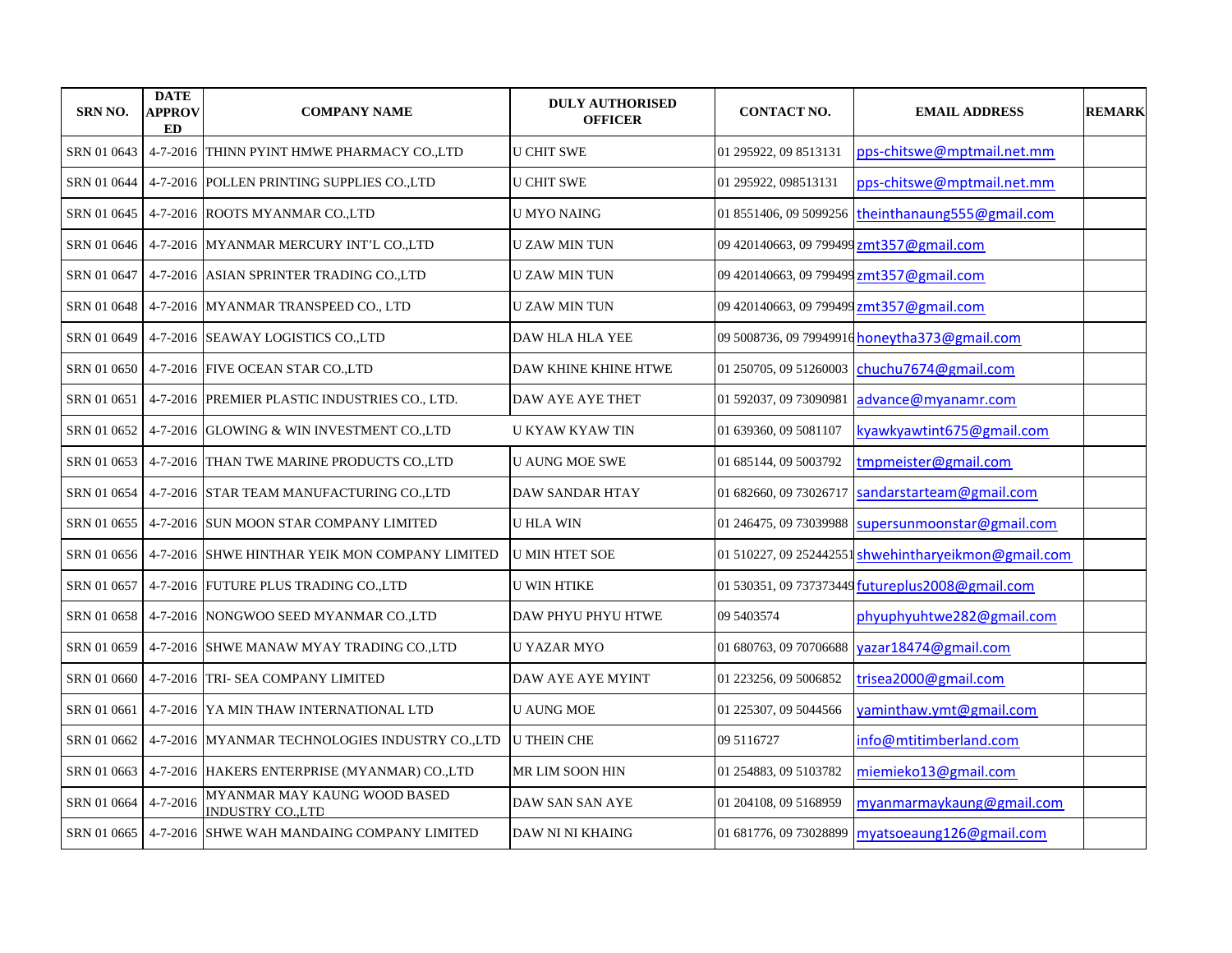| <b>SRN NO.</b> | <b>DATE</b><br><b>APPROV</b><br><b>ED</b> | <b>COMPANY NAME</b>                                                | <b>DULY AUTHORISED</b><br><b>OFFICER</b> | <b>CONTACT NO.</b>      | <b>EMAIL ADDRESS</b>                              | <b>REMARK</b> |
|----------------|-------------------------------------------|--------------------------------------------------------------------|------------------------------------------|-------------------------|---------------------------------------------------|---------------|
| SRN 01 0666    |                                           | 4-7-2016 UMH CO., LTD                                              | DAW MYAT SAN WYNN                        | 01 610830, 09 5020712   | starcrewygn@gmail.com                             |               |
| SRN 01 0667    |                                           | 4-7-2016 TRI DIAMOND TRADING CO.,LTD                               | DAW AYE AYE MYINT                        | 01 223256, 09 5006852   | tridiamondcoltd@gmail.com                         |               |
| SRN 01 0668    |                                           | 4-7-2016 MC COY TRADING CO.,LTD                                    | <b>U LIAN KHAN THAWNG</b>                | 09 796155508, 09 956672 | ÷,                                                |               |
| SRN 01 0669    | $4 - 7 - 2016$                            | UNITED AGRICULTURAL PRODUCTS PROCESSINGU HLA OO<br>& TRADING COLTD |                                          | 01 682147, 09 5017408   | uhoo.gbs.com.mm                                   |               |
| SRN 01 0670    |                                           | 4-7-2016 BEE LOGISTICS MYANMAR CO.,LTD                             | <b>U AYE KO KO</b>                       | 01 370398               | logistics.rgn@beelogistics.com                    |               |
| SRN 01 0671    |                                           | 4-7-2016 MASTER KEY INTERNATIONAL CO.,LTD                          | DAW MYAT SAN WYNN                        | 01 253879, 09 5167686   | masterkey118@gmail.com                            |               |
| SRN 01 0672    |                                           | 4-7-2016 SEAFIELD FOOD CO.,LTD                                     | DAW PHYU PHYU HTWE                       | 09 5403574              | phyuphyuhtwe282@gmail.com                         |               |
|                |                                           | SRN 01 0673 4-7-2016 HSU LETT TOE CO., LTD                         | <b>U THEIN ZAW</b>                       | 09 5109225              | kotheinzaw1973@gmail.com                          |               |
|                |                                           | SRN 01 0674 4-7-2016 SEAFIELD INDUSTRIES CO.,LTD                   | DAW PHYU PHYU HTWE                       | 09 5403574,             | phyuphyuhtwe282@gmail.com                         |               |
|                |                                           | SRN 01 0675   4-7-2016  CHARMING GARMENTS MFG.,CO.,LTD             | DAW NANG SAN SENG                        | 01 254883, 09 5103782   | miemieko13@gmail.com                              |               |
|                |                                           | SRN 01 0676   4-7-2016   FOREMOST MANUFACTURING CO.,LTD            | DAW NANG SAN SENG                        | 01 254883, 09 5103782   | miemieko13@gmail.com                              |               |
|                |                                           | SRN 01 0677 4-7-2016 WORLD FULL'S MFG., CO.,LTD                    | <b>U KYAW TUN TAN</b>                    |                         | 01 225495, 09 786812852 kktwfc@mptmail.net.mm     |               |
|                |                                           | SRN 01 0678 4-7-2016 BLESSING INTERTRADE CO.,LTD                   | <b>U SAN SHWE</b>                        | 01 374377, 09 5001122   | brilliant-fd@myanmar.com.mm                       |               |
| SRN 01 0679    |                                           | 4-7-2016 GREEN MAX COMPANY LIMITED                                 | DAW AYE THIDA SAN                        |                         | 01 685939, 09 251089948 ayethida406@gmail.com     |               |
| SRN 01 0680    |                                           | 4-7-2016 SUPER GOLDEN CRAB COMPANY LIMITED                         | DAW SAN SAN WIN                          |                         | 09 43024266, 09 7313469 supergoldencrab@gmail.com |               |
| SRN 01 0681    |                                           | 4-7-2016 HELIANTHUS TRADING COMPANY LIMITED                        | DAW SAN SAN WIN                          |                         | 09 43024266, 09 7313469 supergoldencrab@gmail.com |               |
| SRN 01 0682    |                                           | 4-7-2016 GENERAL ENTERPRISES GARMENT CO.,LTD                       | <b>DAW SHWE LAN</b>                      |                         | 01 2585218, 0925085502 cindywu@genprise.com       |               |
|                |                                           | SRN 01 0683 4-7-2016 GRAND ENTERPRISES GARMENT CO.,LTD             | <b>DAW SHWE LAN</b>                      |                         | 01 2585218, 09 25085502 cindywu@genprise.com      |               |
|                |                                           | SRN 01 0684   4-7-2016 CARE FREIGHT SERVICES LTD                   | DAW WAH WAH THAN                         |                         | 01 544340, 09 420071448 seaexp1@carefreight.com   |               |
| SRN 01 0685    | $4 - 7 - 2016$                            | MINHLA AGRICULTURAL PRODUCTS<br>TRADING SPECIAL RICE               | <b>U TIN AUNG LATT</b>                   | 01 683187, 09 5126309   | tinaunglatt@gmail.com                             |               |
| SRN 01 0686    |                                           | 4-7-2016 C.K FROZEN FISH & FOOD CO.,LTD                            | DAW KHIN THUZAR HTUN                     |                         | 01 684199,09 965412375 sinyangon@gmail.com        |               |
| SRN 01 0687    | $4 - 7 - 2016$                            | SUN PLEASURE INTERNATIONAL (MYANMAR)<br>CO.LTD                     | <b>U THIHA ZAW</b>                       |                         | 01 613568, 09 975597000 thihazaw@sunpleasure.com  |               |
|                |                                           | SRN 01 0688   4-7-2016 EMERALD CARGO SERVICE CO.,LTD               | <b>U WIN HTUT</b>                        |                         | 09 5071615, 09 42011244 kowinhtut984@gmail.com    |               |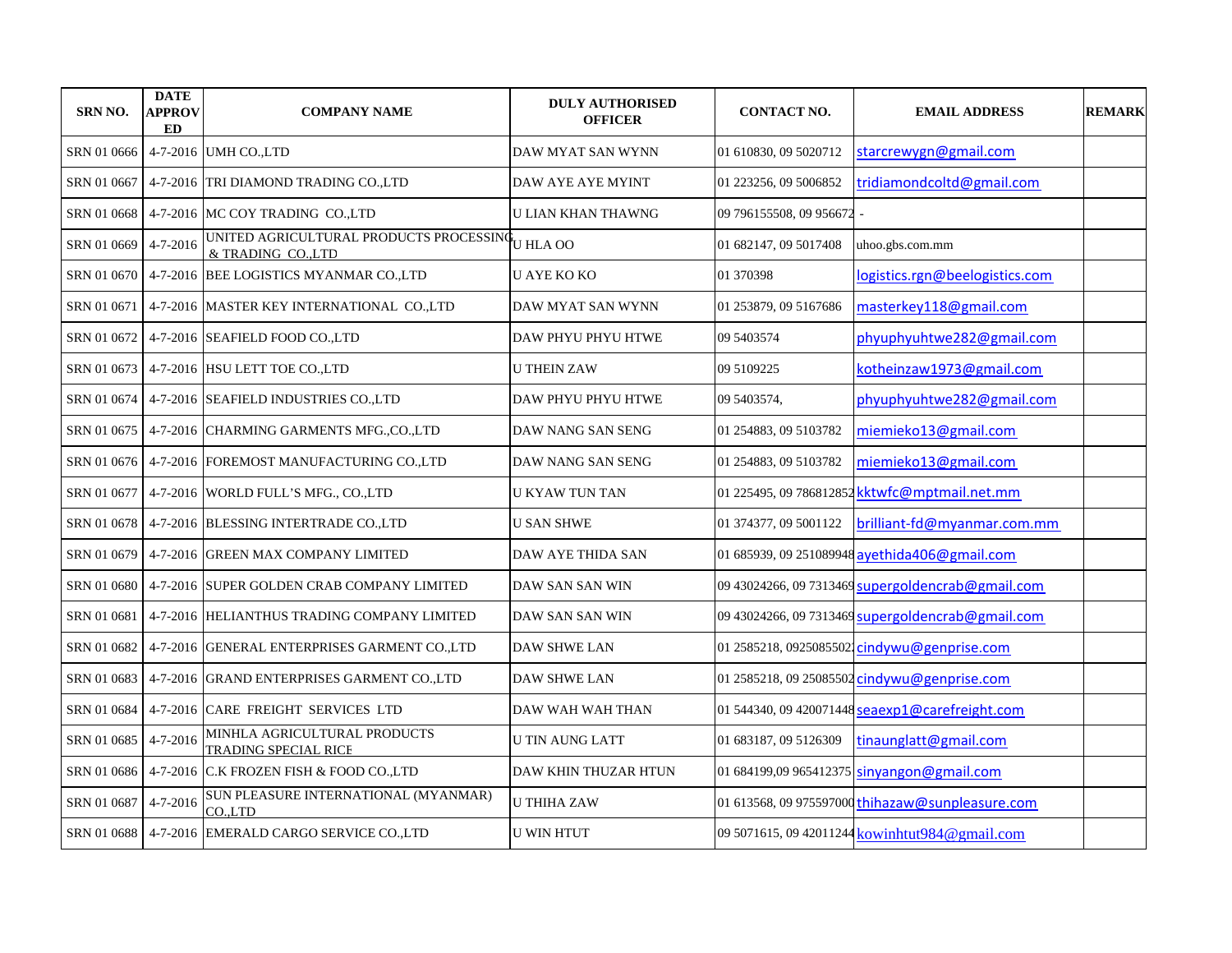| <b>SRN NO.</b> | <b>DATE</b><br>APPROV<br><b>ED</b> | <b>COMPANY NAME</b>                                             | <b>DULY AUTHORISED</b><br><b>OFFICER</b>     | <b>CONTACT NO.</b>                      | <b>EMAIL ADDRESS</b>                               | <b>REMARK</b> |
|----------------|------------------------------------|-----------------------------------------------------------------|----------------------------------------------|-----------------------------------------|----------------------------------------------------|---------------|
| SRN 01 0689    |                                    | 4-7-2016 MYANMAR SOLAMODA GARMENTS CO.,LTD                      | U KYAW MYO MIN                               | 09 31384724                             | minmahar81@gmail.com                               |               |
| SRN 01 0690    |                                    | 4-7-2016 PERFECT GAINS GARMENTS MANUFACTURING L U KYAW SEIN TUN |                                              | 09 448017662,09 264812.                 | shipping01.pgg@gmail.com                           |               |
| SRN 01 0691    |                                    | 4-7-2016 UNITED COURIER SERVICES CO.,LTD                        | U KYAW KYAW HTOO                             | 01 651006,09 5096598                    | kkhtoo@uclfreight.com.mm                           |               |
| SRN 01 0692    |                                    | 4-7-2016 WIN & WIN CO., LTD                                     | <b>U AUNG KYAW TUN</b>                       | 01 500894.09 997744495                  | ff3@myanmar.com.mm                                 |               |
| SRN 01 0693    |                                    | 4-7-2016 MYANMAR SAMGONG INDUSTRIAL CO., LTD                    | <b>DAW THEINGI</b>                           | 01 707762,09 796777194                  | linpapahlaing@gmail.com                            |               |
| SRN 01 0694    |                                    | 4-7-2016 NOVA LIFESTYLE HLODING COMPANY LIMITED                 | <b>U KYAW SOE WIN</b>                        | 09 250187090,09 968888 teak@concorde.tw |                                                    |               |
| SRN 01 0695    |                                    | 4-7-2016 AMARA CHERRY CO.,LTD                                   | U YE WIN HTUN                                | 09 5070411, 0979526619                  | uncle.hla@gmail.com                                |               |
| SRN 01 0696    |                                    | 4-7-2016 GREENPLY INDUSTRIES (MYANMAR) PVT LTD                  | MR. CHARANJIT SINGH                          | 09-5027127                              | zawalisha@gmail.com                                |               |
| SRN 01 0697    |                                    | 4-7-2016 SK WOOD INDUSTRIES LIMITED                             | MR.CHARANJIT SINGH                           | 09-5027127                              | zawalisha@gmail.com                                |               |
| SRN 01 0698    |                                    | 4-7-2016 TROPICAL WOODS CO.,LTD                                 | DAW ZAINAB BI BI @<br><b>DAW TIN TIN WIN</b> | 09-5027127                              | zawalisha@gmail.com                                |               |
| SRN 01 0699    |                                    | 4-7-2016 VENEER INTERNATIONAL MYANMAR CO.,LTD                   | <b>U MEHM ZAYAR AYE THAUNG</b>               | 09 791202570                            | mehmzat.sfw@gmail.com                              |               |
| SRN 01 0700    |                                    | 4-7-2016 NAN HTIKE THAZIN CO.,LTD                               | U KYAW MIN OO                                | 043-55365, 09 5073114                   | essence.coltd2008@gmail.com                        |               |
| SRN 01 0701    |                                    | 4-7-2016 SAN MAY TRADING CO.,LTD                                | DAW NAN THAN NAW                             | 01 210557, 09 5131452                   | smwoodmm@gmail.com                                 |               |
| SRN 01 0702    | $4 - 7 - 2016$                     | MYANMAR EXPRESS INT'L MOVING SERVICES<br>CO.,LTD                | <b>U HLA SHWE</b>                            | 01 299463, 09 5117872                   | meims.uhlashwe@gmail.com                           |               |
| SRN 01 0703    |                                    | 4-7-2016 DAVINCI GROUP CO.,LTD                                  | U MOE MYINT KYAW                             | 01 593345, 09 49271161                  | dvcmyanmar@gmail.com                               |               |
| SRN 01 0704    |                                    | 4-7-2016 MYANMAR MAKRO INDUSTRY CO.,LTD                         | <b>U MOE MYINT KYAW</b>                      | 01 593345, 09 49271161                  | myanmarmakro@gmail.com                             |               |
| SRN 01 0705    |                                    | 4-7-2016 NAN HAN CO., LTD                                       | DAW NANG MOON HON                            | 09 5012447                              | nanhan2014@gmail.com                               |               |
| SRN 01 0706    |                                    | 4-7-2016 SKY YOMA CO.,LTD                                       | <b>U MONIR AHMED</b>                         | 01 377138, 09 5009873                   | munir87.mm@gmail.com                               |               |
| SRN 01 0707    |                                    | 4-7-2016 RICH FARM CO.,LTD                                      | <b>U AYE HTUN</b>                            | 01 295647, 09 5129924                   | richfarmcoltd.09@gmail.com                         |               |
| SRN 01 0708    |                                    | 4-7-2016 SCK CO., LTD                                           | U WIN KO KO NAING                            |                                         | 01 222937, 09 791756016 moelwin7@yahoo.co.jp       |               |
| SRN 01 0709    |                                    | 4-7-2016   KARISMA APPAREL (M) CO.,LTD                          | <b>U SAW RICHARD SAN HTAY</b>                | 09 253243713                            | richard.@karisma-myanmar                           |               |
| SRN 01 0710    |                                    | 4-7-2016 ADIPATI AGRICULTURAL PRODUCE TRADING LTU THEIN TOE     |                                              |                                         | 09 9420062624, 09 86149 adipatilimited@gmail.com   |               |
| SRN 01 0711    |                                    | 4-7-2016 INTERTRANS SHIPPING MYANMAR CO., LTD.                  | DAW NANG WIN LEI LEI MYO                     |                                         | 01 9010834, 09 97256442 winleilei@intertransmm.com |               |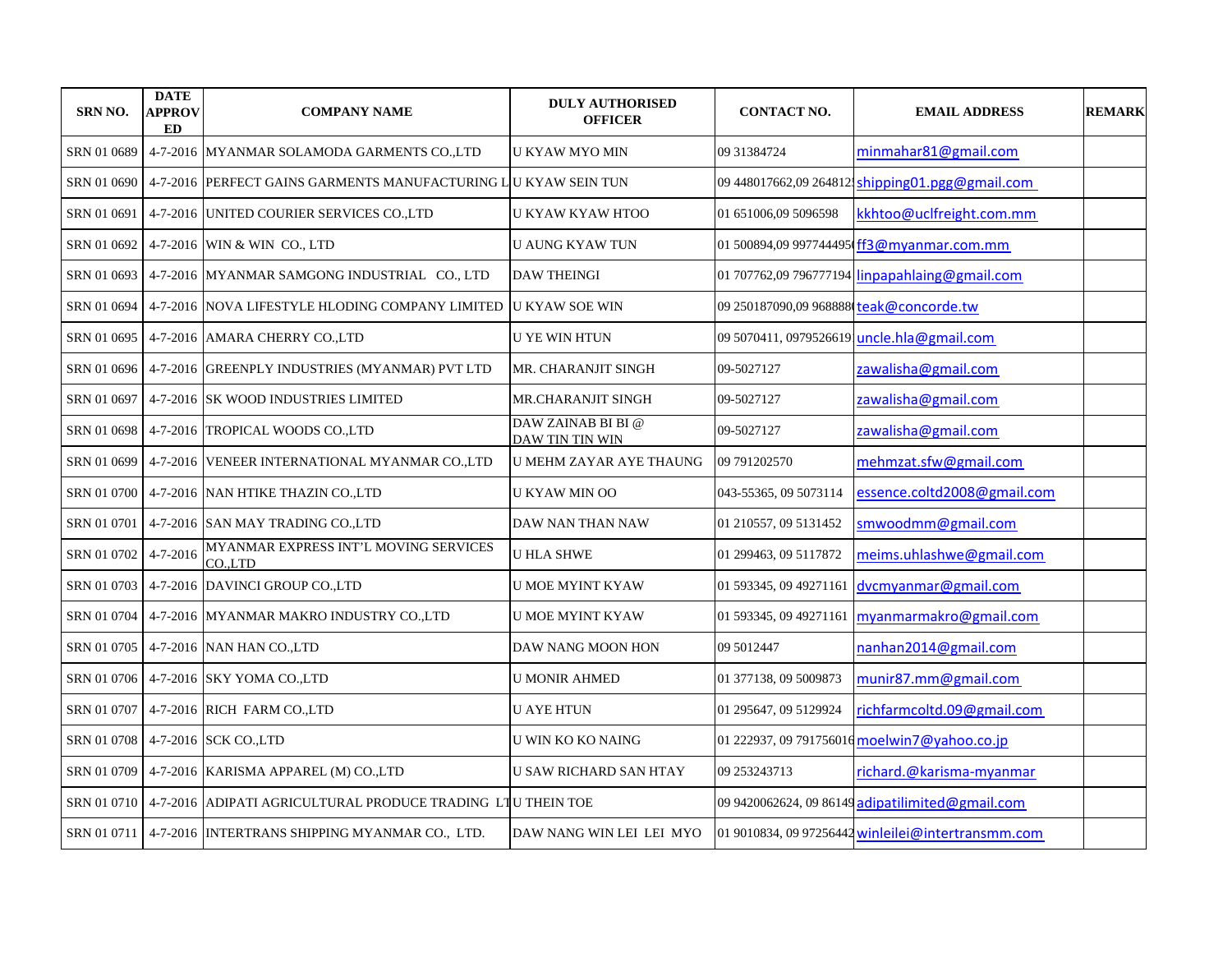| <b>SRN NO.</b> | <b>DATE</b><br>APPROV<br>ED | <b>COMPANY NAME</b>                                                                             | <b>DULY AUTHORISED</b><br><b>OFFICER</b> | <b>CONTACT NO.</b>                         | <b>EMAIL ADDRESS</b>                                  | <b>REMARK</b> |
|----------------|-----------------------------|-------------------------------------------------------------------------------------------------|------------------------------------------|--------------------------------------------|-------------------------------------------------------|---------------|
| SRN 01 0712    |                             | 4-7-2016 JEWEL PAK INTERNATIONAL (MYANMAR)CO., L1MR. HE MINZAN                                  |                                          |                                            | 01 513680, 09 403742412 jewelpak@netvigator.com       |               |
| SRN 01 0713    |                             | 4-7-2016 MYANMAR JAILE FASHION CO., LTD.                                                        | MR.YANG FAN                              |                                            | 09 254027969, 09 250321 fan.yang@klafashion.com       |               |
| SRN 01 0714    |                             | 4-7-2016 JJOC MYANMAR GARMENTS COMPANY LTD.                                                     | MR. ZHONG YOU OUAN                       | 09 250018573                               | jamesjsu@gmail.com                                    |               |
| SRN 01 0715    |                             | 4-7-2016 YI MEI FOOTWEAR PRODUCTS FACTORY CO., LTIMR.LIU ZEWEI                                  |                                          |                                            | 09 33476666, 09 4037424 liuzewei@bollyhk.com          |               |
|                |                             | SRN 01 0716 5-7-2016 KEYS SHINE CO., LTD.                                                       | MS. ZHANG FAN                            | 09 49 60 4323                              | op07.myanmar@bstlogistics.com,cn                      |               |
| SRN 01 0717    |                             | 5-7-2016 INTERNATIONAL BRILLIANT POWER COLTD                                                    | <b>U AUNG KHINE TUN</b>                  | 09 5118006                                 | arkanese.sharif@gmail.com                             |               |
| SRN 01 0718    |                             | 5-7-2016 DREAM SEED CO., LTD.                                                                   | DAW KHIN OO THA                          | 01 612739, 09 73165087                     | dreamseed.spt@gmail.com                               |               |
| SRN 01 0719    |                             | 5-7-2016 ADVANCE SEAFOOD INDUSTRIES CO., LTD.                                                   | <b>DAW AYE AYE THET</b>                  | 01 5902037, 09 5015969                     | advance@myanamr.com                                   |               |
| SRN 01 0720    |                             | 5-7-2016 AGX LOGISTICS (MYANMAR) CO., LTD.                                                      | DAW HNIN AYE CHIT                        |                                            | 01 376009, 09451389120 thandar@agxmyanmar.com         |               |
| SRN 01 0721    |                             | 5-7-2016 SRI TRANG AYEYAR RUBBER INDUSTRY CO., LTIU NYO WIN                                     |                                          |                                            | 01 256074, 09 420221308 zarni@sritranggroup.com       |               |
| SRN 01 0722    | $5 - 7 - 2016$              | MYANMAR ROUND THE WORLD LOGISTICS<br>CO., LTD.                                                  | <b>U TIN LATT</b>                        | 01 2302129, 09 26312665 juju.znh@gmail.com |                                                       |               |
| SRN 01 0723    |                             | 5-7-2016 MYANMAR GOLDEN PHOENIX INDUSTRIAL CO., DAW WAN LI YIN@ DAW HINN St01 547326, 01 547326 |                                          |                                            | goldenphoenix2000@gmail.com                           |               |
| SRN 01 0724    |                             | 5-7-2016 WATERFRONT TRADING CO., LTD.                                                           | U AUNG KYAW KHANT                        |                                            | 09 259922990, 09 430251 kenny@waterfronttraing.com    |               |
|                |                             | SRN 01 0725   5-7-2016   BEST HUBO CO., LTD.                                                    | MR.XU WEI LIANG                          |                                            | 09 777163194, 09 250741 lake.li@besthubo.com          |               |
|                |                             | SRN 01 0726   5-7-2016   MSL INDUSTRIES CO., LTD.                                               | U YAN NAING TUN                          | 09 250186385, 09 510098-                   |                                                       |               |
| SRN 01 0727    |                             | 5-7-2016 MYANMAR OCEAN STAR CO., LTD.                                                           | <b>U KYAW KYAW</b>                       | 01 552300, 09 5034539                      | kyawkyaw34539@gmail.com                               |               |
| SRN 01 0728    |                             | 5-7-2016 HEIN INVESTMENT LTD.                                                                   | DAW THE HTET AUNG                        |                                            | 01 502379, 09 250362853 ayethandar@heininvestment.com |               |
| SRN 01 0729    |                             | 5-7-2016 MAX WORLD INTERNATIONAL CO., LTD.                                                      | <b>U KYAW THEIN</b>                      | 01 545061, 09 5066713                      | maxworldintl@gmail.com                                |               |
|                |                             | SRN 01 0730   5-7-2016   T.V.L GLOBAL LOGISTICS (MYANMAR) CO., LTD                              | <b>U THAN HTUT</b>                       | 01 2301966, 09 5150653                     | info.tvlmyammar@gmail.com                             |               |
| SRN 01 0731    |                             | 5-7-2016 FIRST LIGHT CO., LTD.                                                                  | U KO KO LATT                             | 01 518826, 09 785008513 attkok@gmail.com   |                                                       |               |
|                |                             | SRN 01 0732 5-7-2016 L & K TRADING CO., LTD.                                                    | <b>U KYAW MYINT</b>                      | 01 430013, 09 5004384                      | maxlee@myanmarstargroup.com                           |               |
| SRN 01 0733    |                             | 5-7-2016 MYANMAR STAR POWER CO., LTD.                                                           | <b>U KYAW MYINT</b>                      | 01 565807, 095004384                       | maxlee@myanmarstargroup.com                           |               |
|                |                             | SRN 01 0734   5-7-2016   MYANMAR STAR UNIVERSE CO., LTD.                                        | <b>U KYAW MYINT</b>                      | 01 245172, 09 5163865                      |                                                       |               |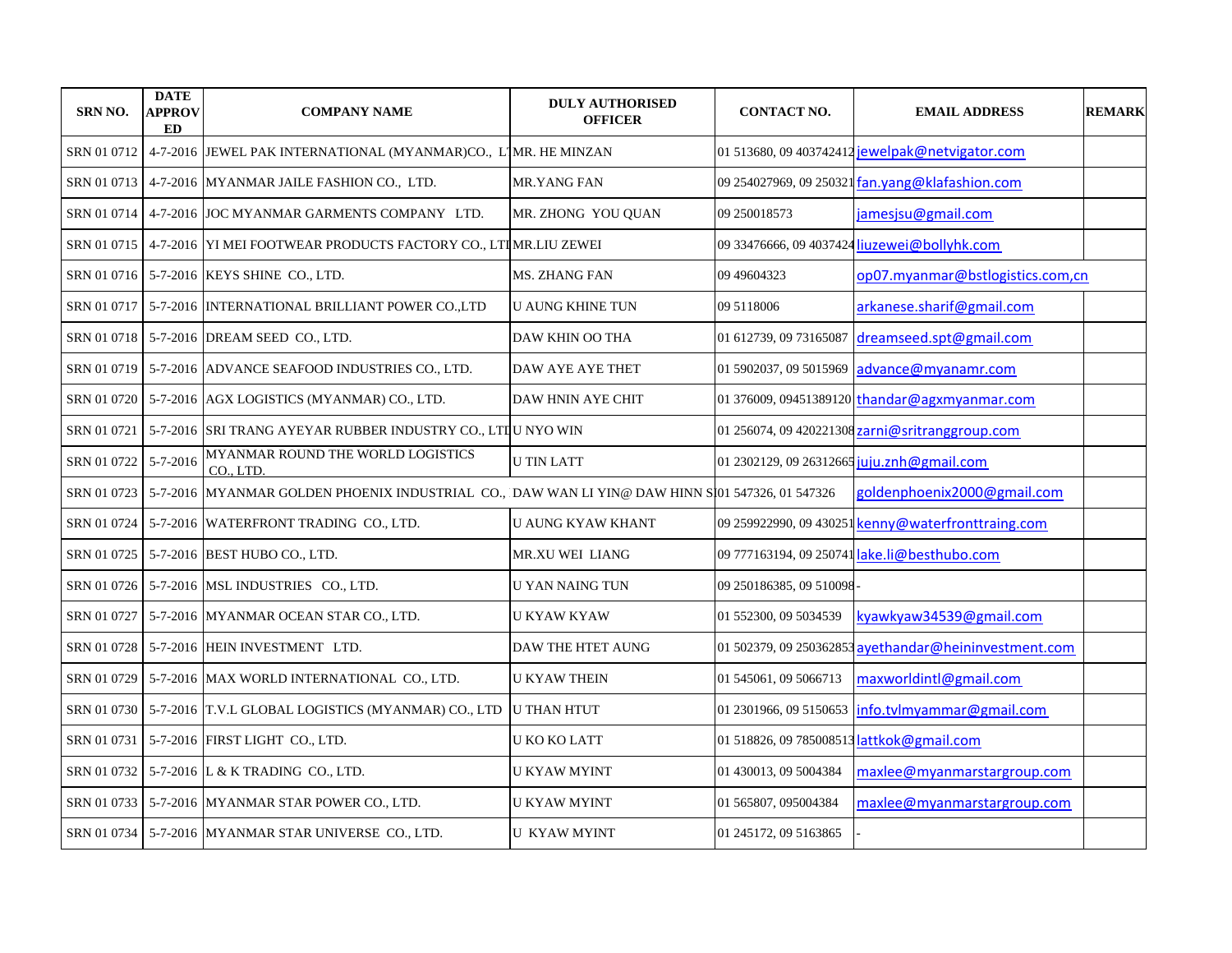| <b>SRN NO.</b> | <b>DATE</b><br><b>APPROV</b><br><b>ED</b> | <b>COMPANY NAME</b>                                                         | <b>DULY AUTHORISED</b><br><b>OFFICER</b> | <b>CONTACT NO.</b>      | <b>EMAIL ADDRESS</b>                                    | <b>REMARK</b> |
|----------------|-------------------------------------------|-----------------------------------------------------------------------------|------------------------------------------|-------------------------|---------------------------------------------------------|---------------|
| SRN 01 0735    |                                           | 5-7-2016 DIAMOND CROWN CO., LTD.                                            | U SOE MYA                                | 01 245172, 09 5163865   |                                                         |               |
|                |                                           | SRN 01 0736   5-7-2016 U NI & DAW PYHU FAMILY CO., LTD.                     | <b>U AUNG WIN</b>                        | 01 383723               | ghaniwin@myanmar.com.mm                                 |               |
| SRN 01 0737    |                                           | 5-7-2016 DAGON SEIK-KAN GARMENT INDUSTRY CO., LTIU MIN MIN SWE              |                                          | 01 592035, 09 5064480   | victoryang1022@gmail.com                                |               |
|                |                                           | SRN 01 0738 5-7-2016 ASIA WOOD CO., LTD.                                    | DAW THAN THAN MYINT                      | 01 685140, 09 73243839  | asiawood.ygn@gmail.com                                  |               |
| SRN 01 0739    |                                           | 5-7-2016 UNIVERSAL POWER TRADING CO., LTD.                                  | <b>U CHIT SOE</b>                        | 09 5082755              | universalpower2013@gmail.com                            |               |
| SRN 01 0740    |                                           | 5-7-2016 MYANMAR STAR TECH CO., LTD.                                        | <b>U OHN MYINT</b>                       | 01 572371, 09 5063656   | account.st@myanmarstargroup.com                         |               |
| SRN 01 0741    |                                           | 5-7-2016 WEI LI HLAINE GENERAL TRADING CO., LTD.                            | DAW MYA MYA SHWE @<br>LIGAYAUNG          | 02 34967, 09 5015817    | wlh.myanmar@gmail.com                                   |               |
| SRN 01 0742    |                                           | 5-7-2016 BCC BAN CHUAN (MYANMAR) TRADING CO., LTU ZAYAR OO                  |                                          |                         | 09 788466959, 09 963000 zayarkoko@gmail.com             |               |
| SRN 01 0743    |                                           | 5-7-2016 LUCKY THREE BROTHERS CO., LTD.                                     | <b>U RAJESH KUMAR</b>                    |                         | 09 5163377, 09 73023390 lucky3brothers@gmail.com        |               |
| SRN 01 0744    | $5 - 7 - 2016$                            | MYANMAR ASIA OPTICAL INTERNATIONAL<br>CO., LTD.                             | MR. YUZO ASANO                           | 01 639032, 09 5173541   | mao80@asiaoptical.com.mm                                |               |
| SRN 01 0745    |                                           | 5-7-2016 HARMONY MYANMAR CO., LTD.                                          | DAW CHO THET WAH                         |                         | 09 5019136, 09444047261harmonymyanmar@gmail.com         |               |
|                |                                           | SRN 01 0746 5-7-2016 MYAN KOR GLOBAL HOLDING TRADING CO., LTDAW KHIN SAN MU |                                          | 09 5501521              | khinsanmu21@gmail.com                                   |               |
|                |                                           | SRN 01 0747   5-7-2016  MUSE KOKAUNG CO., LTD.                              | U SOE TINT                               | 09 2300353, 08250331    | myintmyimtswe21@gmail.com                               |               |
|                |                                           | SRN 01 0748   5-7-2016   MYANMAR TIMBER ENTERPRISE                          | <b>U AYE THEIN</b>                       | 01 528798, 09 73025265  | kyawnaing.mte@gmail.com                                 |               |
|                |                                           | SRN 01 0749   5-7-2016  ALL BEST TRADING CO., LTD.                          | <b>U HTET AUNG</b>                       | 01 229451, 095129389    | kyiseinandbrothers@gmail.com                            |               |
| SRN 01 0750    | $5 - 7 - 2016$                            | SPRING MOON GARMENT MANUFACTURING<br>CO., LTD.                              | DAW MOE MOE SAN                          |                         | 01 685020, 09 420216110 liuwenbiao4@gmail.com           |               |
| SRN 01 0751    |                                           | 5-7-2016 WIN YFV MYANMAR LTD                                                | U MINN MINN ZAW                          | 01 254854, 09 5131698   | wtwintrade@gmail.com                                    |               |
| SRN 01 0752    |                                           | 5-7-2016 WIN UNIVERSE LTD.                                                  | U MINN MINN ZAW                          | 01 254854, 09 5131698   | wtwintrade@gmail.com                                    |               |
|                |                                           | SRN 01 0753   5-7-2016 UPP POWER (MYANMAR) LTD.                             | U KYAW SWAR AUNG                         |                         | 01 370848, 09799991486 kyawswaraung.uppom@upp-group.com |               |
| SRN 01 0754    |                                           | 5-7-2016 NATIONAL WOOD INDUSTRY LTD.                                        | U AUNG MYO HTUT                          |                         | 01 2585203, 0925050622 aungmyohtut 777@gmail.com        |               |
|                |                                           | SRN 01 0755 5-7-2016 SEINUS CLIQ FASHION CO., LTD.                          | <b>U TUN MIN</b>                         | 09 25014405, 0920063210 |                                                         |               |
|                |                                           | SRN 01 0756 5-7-2016 K M I CO., LTD.                                        | U YE HTET WIN                            | 09 785063500            | aungmyohtut777@gmail.com                                |               |
|                |                                           | SRN 01 0757 5-7-2016 TOE TAT DA NA CO., LTD.                                | DAW MYA MYA THAN                         | 01 580619, 09 5184600   | myamyathan@gmail.com                                    |               |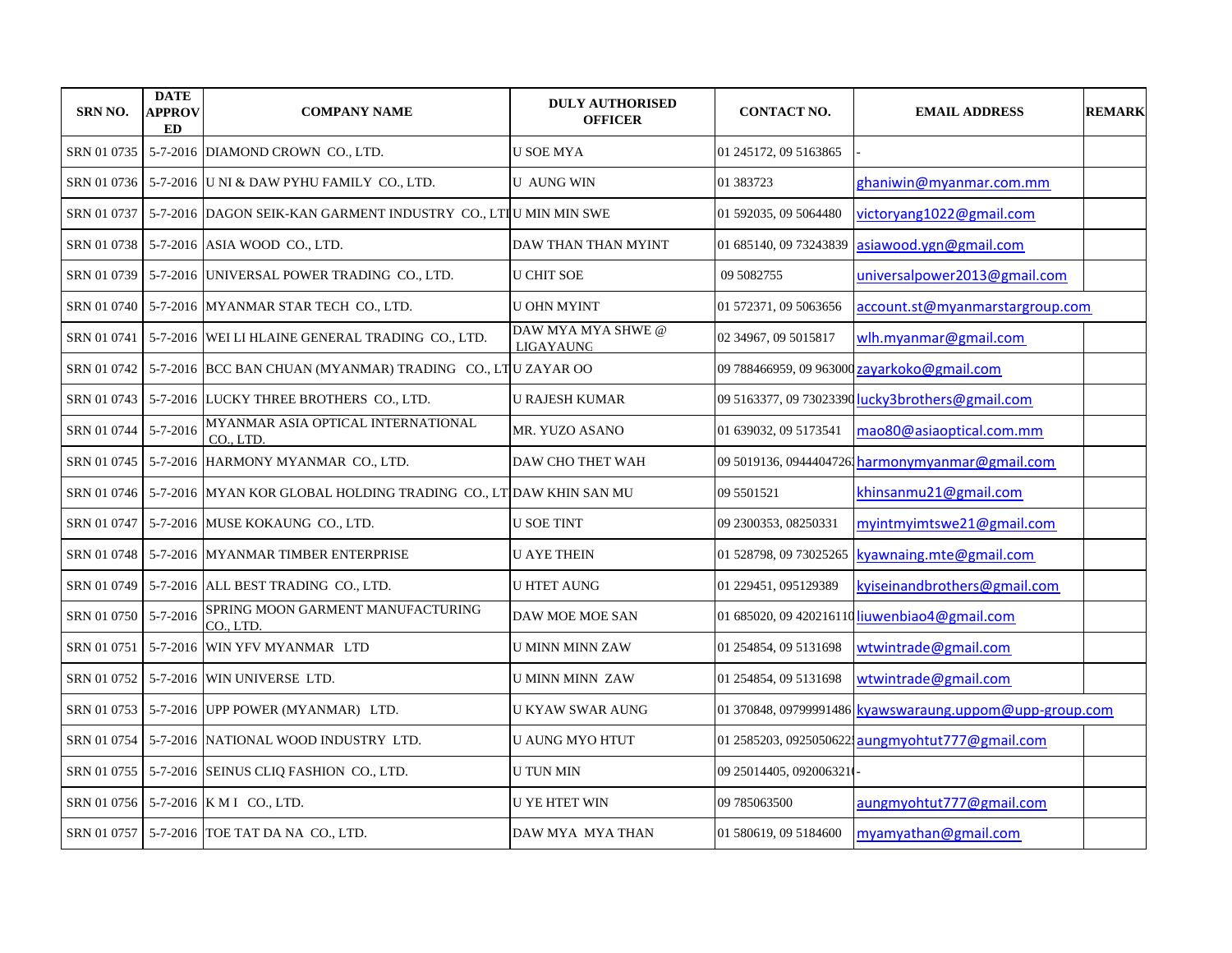| <b>SRN NO.</b> | <b>DATE</b><br><b>APPROV</b><br>ED | <b>COMPANY NAME</b>                                         | <b>DULY AUTHORISED</b><br><b>OFFICER</b> | <b>CONTACT NO.</b>     | <b>EMAIL ADDRESS</b>                                | <b>REMARK</b> |
|----------------|------------------------------------|-------------------------------------------------------------|------------------------------------------|------------------------|-----------------------------------------------------|---------------|
| SRN 01 0758    |                                    | 5-7-2016 WHITE OWL FASHION CO., LTD.                        | MR. MINORU NISHIMOTO                     | 01 618296, 095087156   | whiteowl.trade@gmail.com                            |               |
| SRN 01 0759    |                                    | 5-7-2016 SHYANG JHUO YUE CO., LTD.                          | DAW THEIN THEIN MAW                      |                        | 09 797460611, 09 786351 jen.ko@sjy.ssbshoes.com     |               |
| SRN 01 0760    |                                    | 5-7-2016 LOGITEM MYANMAR CO.,LTD                            | DAW HAY MAR MON                          | 09 250408926           | imcoffice@logitemmm.com                             |               |
| SRN 01 0761    |                                    | 5-7-2016 NIDH TRADING CO.,LTD                               | U WIN MIN OO                             |                        | 09 254053393, 09 254199 peaceashoka@gmail.com       |               |
| SRN 01 0762    |                                    | 5-7-2016 CHEIN KAUNG EXPRESS COMPANY LIMITED                | <b>DAW TIN TIN KHINE</b>                 |                        | 09 51380845, 0959500811tin.cke09@gmail.com          |               |
| SRN 01 0763    |                                    | 5-7-2016 BRITISH AMERICAN TOBACCO MYANMAR LTD.              | U WIN MYINT AUNG                         |                        | 01 648151, 09 401545754 win-myint-aung@bat.com      |               |
| SRN 01 0764    |                                    | 5-7-2016 GOLDEN APT CO.,LTD                                 | U TIN THAUNG                             | 09 5400750, 0973131882 |                                                     |               |
| SRN 01 0765    |                                    | 5-7-2016 SUN NADY COMPANY LIMITED                           | DAW NANG KHAM PHAUNG                     | 09 5016213             |                                                     |               |
| SRN 01 0766    |                                    | 5-7-2016 K CO., LTD                                         | <b>U KYAN KYU</b>                        | 09 45 61 635 65        | crocodilecookware@gmail.com                         |               |
| SRN 01 0767    |                                    | 5-7-2016 MYANMAR PYI THAR COMPANY LIMITED                   | U HAN MYO WIN                            |                        | 09 421061074, 01 642284 knfe@mptmail.net.mm         |               |
| SRN 01 0768    |                                    | 5-7-2016 MYANMAR YORK FASHION CO.,LTD                       | DAW SOE SOE LWIN                         | 01 685068, 095169263   | myyorkssn@yorkchina.com.cn                          |               |
|                |                                    | SRN 01 0769   5-7-2016   MYANMAR POU CHEN CO., LTD          | <b>MR.OU CHIN- NAN</b>                   | 09 51 61 12 13         | chinnan.ou@pouchen.com                              |               |
|                |                                    | SRN 01 0770   5-7-2016   EARTH INDUSTRIAL (MYANMAR) CO.,LTD | DAW TIN TIN AYE                          | 09 5419451, 01 590932  | rtsan92@gmail.com                                   |               |
| SRN 01 0771    | $5 - 7 - 2016$                     | EARTH TAMURA ELECTRONIC (MYANMAR)<br>CO.,LTD                | <b>UAUNG NAING WIN</b>                   |                        | 09 5011290, 09 2348217 etecadmmgr@gmail.com         |               |
|                |                                    | SRN 01 0772 5-7-2016 PYAE PYAE WA WA CO.,LTD                | DAW THAW THAW LINN                       |                        | 09 420014563, 09421145; pyaepyaewawacoltd@gmail.com |               |
|                |                                    | SRN 01 0773 5-7-2016 KAUNG HLYAN FAMILY CO., LTD            | <b>DAW HNIN CHWE</b>                     |                        | 01 8610270, 0973170537 kaunghlyan2012@gmail.com     |               |
| SRN 01 0774    |                                    | 7-7-2016 MYMONA TRADE (MMR) CO., LTD                        | DAW KHIN PHYU PHYU                       | 01 377924              |                                                     |               |
| SRN 01 0775    |                                    | 7-7-2016 A & Z INTERNATIONAL CO., LTD                       | DAW AYE AYE MYINT                        | 09 49331263            |                                                     |               |
| SRN 01 0776    |                                    | 7-7-2016 GREAT INTERNATIONAL CO., LTD                       | U MYINT KHINE                            | 01 202743, 01 296754   | gicmyanmar@myanmar.com.mm                           |               |
| SRN 01 0777    |                                    | 7-7-2016 JIA MEI GARMENT CO., LTD                           | DAW AYE THANDAR TUN                      | 01 610402              | thandartun685@gmail.com                             |               |
|                |                                    | SRN 01 0778   7-7-2016   NAGANI GROUP CO., LTD              | DAW YU YU                                |                        | 01 410190, 09 972966262 heyscarlet7@gmail.com       |               |
| SRN 01 0779    |                                    | 7-7-2016 TRIANGLE POWER TRADING CO., LTD                    | DAW KHIN MAR KYI                         | 01 256669              | trianglepower.mm@gmail.com                          |               |
|                |                                    | SRN 01 0780   7-7-2016 SAUNG HNIN CHERRY CO., LTD           | <b>DAW EI SHWE ZIN</b>                   | 01 687909              |                                                     |               |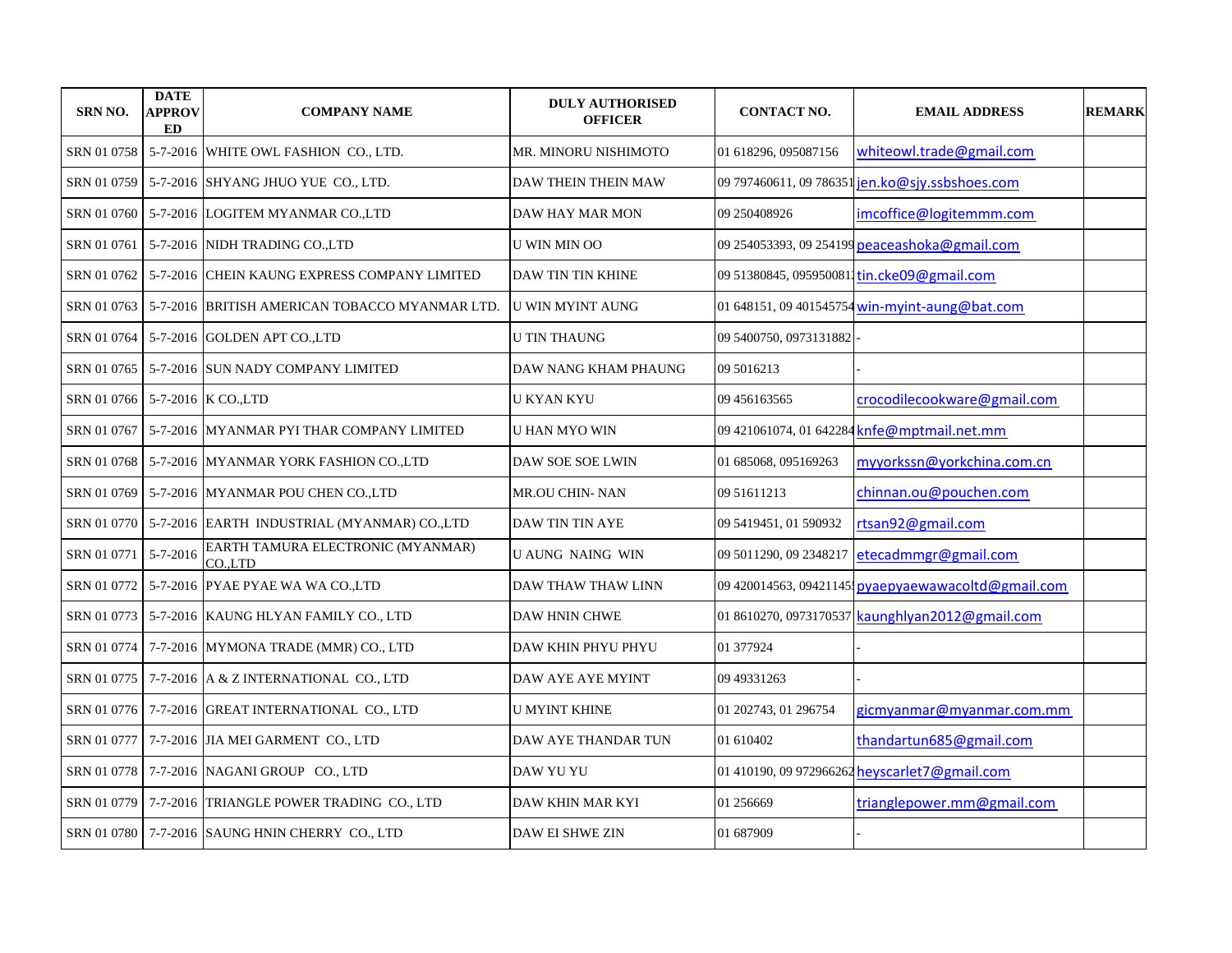| SRN NO.              | <b>DATE</b><br><b>APPROV</b><br>ED | <b>COMPANY NAME</b>                                                             | <b>DULY AUTHORISED</b><br><b>OFFICER</b> | <b>CONTACT NO.</b>     | <b>EMAIL ADDRESS</b>                                | <b>REMARK</b> |
|----------------------|------------------------------------|---------------------------------------------------------------------------------|------------------------------------------|------------------------|-----------------------------------------------------|---------------|
| SRN 01 0781          |                                    | 7-7-2016 IDEAL BUSINESS SUCCESS CO., LTD                                        | <b>U MYINT SOE</b>                       | 01 684513, 01 684683   | thanthanwsu@baganmail.net.mm                        |               |
|                      |                                    | SRN 01 0782   7-7-2016 GREEN VILLA CO., LTD                                     | <b>U KYAW SUN LIN</b>                    | 09 5017784, 098612542  | greenyillacoltd@gmail.com                           |               |
|                      |                                    | SRN 01 0783   7-7-2016 SHWE MINGALAR CO., LTD                                   | DAW YIN MOE AYE                          | 09 780282114           |                                                     |               |
|                      |                                    | SRN 01 0784 7-7-2016 ASIA GOLDEN SHRIMP LTD                                     | <b>U WIN AUNG</b>                        | 01 618070              | myanmarandaman@gmail.com                            |               |
|                      |                                    | SRN 01 0785 7-7-2016 MYANMAR KING FISH LTD.                                     | <b>U KYAW HTIN</b>                       | 01 618070              | myanmarandaman@gmail.com                            |               |
|                      |                                    | SRN 01 0786 7-7-2016 MEGA WIN CO., LTD                                          | <b>U AUNG KYAW WIN</b>                   |                        | 01 548297, 09 978442828 akw.peter@gmail.com         |               |
|                      |                                    | SRN 01 0787 7-7-2016 MYANMAR MSC CO., LTD                                       | <b>MR.SHIN OH RYONG</b>                  | 09 422195995           | goodlee0417@gmail.com                               |               |
|                      |                                    | SRN 01 0788   7-7-2016 MYANMAR BREWERY LTD                                      | DAW NAY NWE MRA                          |                        | 0973113413, 0943153413 naynwemra@mbl.com.mm         |               |
|                      |                                    | SRN 01 0789   7-7-2016  KAYSER MYANMAR MANUFACTURING CO., LTD DAW YEE YEE MYINT |                                          | 09 448002777           | ie@kaysermyanmar.com                                |               |
|                      |                                    | SRN 01 0790 7-7-2016 FAIR HEART CO., LTD                                        | <b>U AUNG SOE MOE</b>                    | 02 73594, 09402709004  | joselondonuk@gmail.com                              |               |
|                      |                                    | SRN 01 0791 7-7-2016 ALLIED VICTORY CO., LTD                                    | <b>U AUNG SOE MOE</b>                    | 09 402709004           | fh.greatbritain@gmail.com                           |               |
|                      |                                    | SRN 01 0792 7-7-2016 ZENITH BEST PRODUCTS CO., LTD                              | <b>U MOE ZAW WIN</b>                     |                        | 01 642990, 09 73144143 zenithbest.myanmar@gmail.com |               |
|                      |                                    | SRN 01 0793   7-7-2016  EUROPE & ASIA COMMERCIAL CO., LTD                       | <b>DAW SHWE HLA</b>                      |                        | 01 2305301, 09 5195013 thu.koaung@gmail.com         |               |
|                      |                                    | SRN 01 0794 7-7-2016 CORNERSTONE RESOURCES (MYANMAR) LTD                        | <b>U SWE</b>                             |                        | 01 2305301, 095195013  thu.koaung@gmail.com         |               |
|                      |                                    | SRN 01 0795   7-7-2016  MYANMAR POLYWORLD CO., LTD                              | U THAN HTAIK LWIN                        | 01 531030, 0973068949  | trade@toyobatterymyanmar.com                        |               |
|                      |                                    | SRN 01 0796   7-7-2016  PROVEN TECHNOLOGY INDUSTRY CO., LTD                     | <b>U OHN LWIN</b>                        | 01 531030, 09 73068949 | trade@toyobatterymyanmar.com                        |               |
|                      |                                    | SRN 01 0797 7-7-2016 M' YUE WING CHEONG MFG CO., LTD                            | <b>U MYINT THAN AUNG</b>                 |                        | 09 250111126, 09 250111 md. ywc@ywcmfg.com          |               |
|                      |                                    | SRN 01 0798 7-7-2016 FOSTER ELECTRIC (THILAWA) CO., LTD                         | DAW NANT MAR MAR SWE                     |                        | 01 2309038, 09 76080442 mmmm@foster.com.mm          |               |
|                      |                                    | SRN 01 0799   7-7-2016 YANGON METAL INDUSTRY CO., LTD                           | <b>U OHN LWIN</b>                        |                        | 01 531030, 09 73068949 trade@toyobatterymyanmar.com |               |
| SRN 01 0800 7-7-2016 |                                    | <b>GOLDEN MYANMAR FORWARDS FOREST</b><br>PRODUCTS CO., LTD                      | <b>U KYAW TUN LATT</b>                   | 09 73137337            | goldenmyanmarforwards@gmail.com                     |               |
|                      |                                    | SRN 01 0801 7-7-2016 WIN PLUS CO., LTD                                          | <b>U KYAW MYINT</b>                      | 09 5144828             | kyawmyint2357@gmail.com                             |               |
| SRN 01 0802          | 7-7-2016                           | FIDELITY GARMENT MANUFACTORY<br>INTERNATIONAL LTE                               | MR.KWOK HUA MOH PAUL                     |                        | 01 611463, 09976545044 paul@hkfidelity.com.hk       |               |
|                      |                                    | SRN 01 0803   7-7-2016   PYAE CHIT CHINN OO CO., LTD                            | <b>U YE WIN KYWE</b>                     | 09 25 214 57 23        |                                                     |               |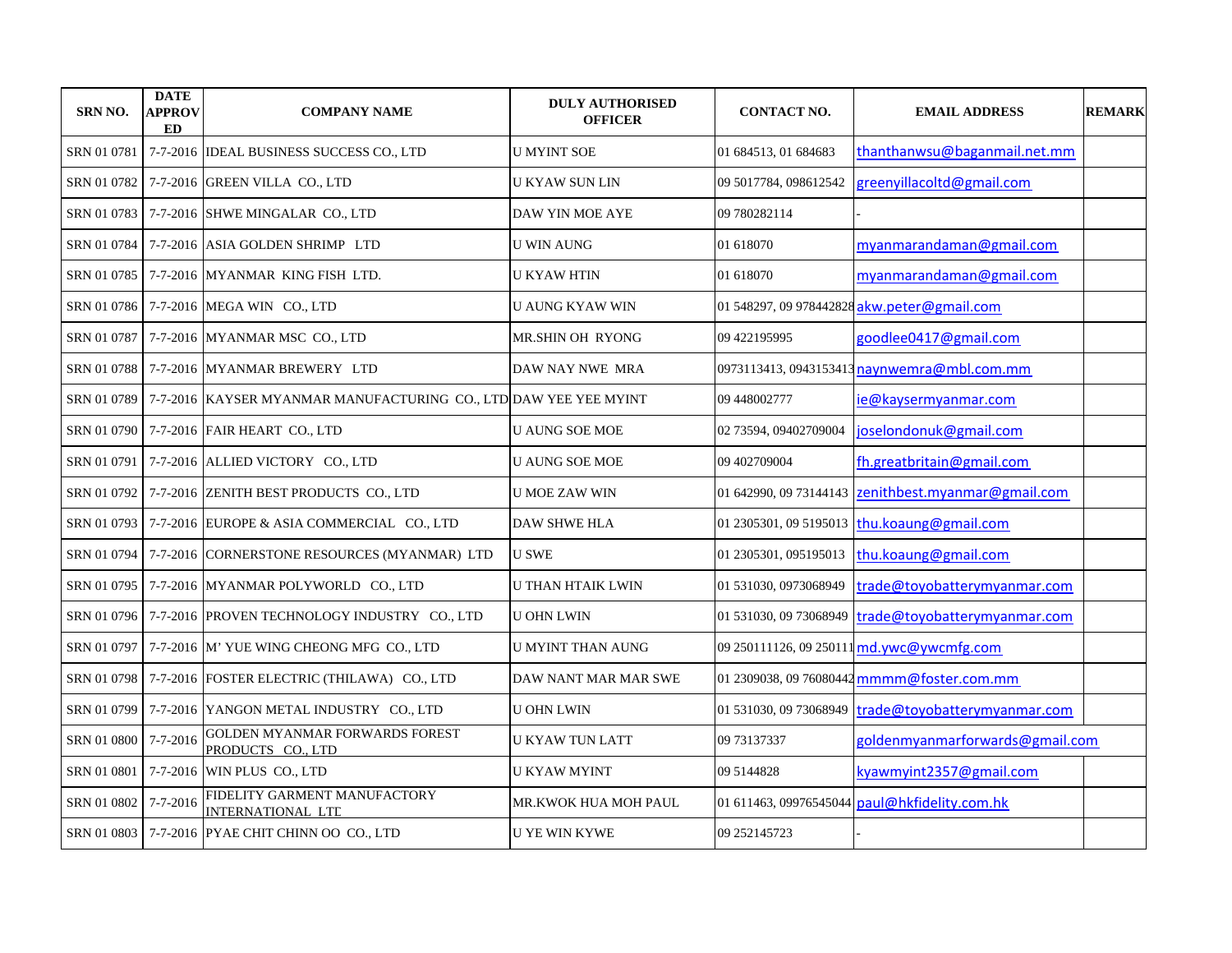| <b>SRN NO.</b> | <b>DATE</b><br><b>APPROV</b><br><b>ED</b> | <b>COMPANY NAME</b>                                                                  | <b>DULY AUTHORISED</b><br><b>OFFICER</b> | <b>CONTACT NO.</b>    | <b>EMAIL ADDRESS</b>                                           | <b>REMARK</b> |
|----------------|-------------------------------------------|--------------------------------------------------------------------------------------|------------------------------------------|-----------------------|----------------------------------------------------------------|---------------|
| SRN 01 0804    |                                           | 7-7-2016 BRIDGE TRADING CO., LTD                                                     | DAW KHIN MAR CHO                         | 01 384491, 09 5093697 | tinmaungwin.max@gmail.com                                      |               |
|                |                                           | SRN 01 0805   7-7-2016 MYANMAR SYNERGY GARMENT CO., LTD                              | <b>U THET OO</b>                         | 09 440 69 85730       | thetootas730@gmail.com                                         |               |
|                |                                           | SRN 01 0806   7-7-2016 LINDA FASHION (MYANMAR) CO., LTD                              | U KYAW ZAWL WAI                          |                       | 09 5028134, 0942006640 info@redlink.net.mm,hansoe.rl@gmail.com |               |
|                |                                           | SRN 01 0807 7-7-2016 PYILONECHANTHA TRADING CO., LTD                                 | <b>U KYAW LWIN</b>                       | 09 453344178          |                                                                | Cancelled     |
|                |                                           | SRN 01 0808 7-7-2016 LABH PHYO THIT CO., LTD                                         | <b>U PHYO MIN THAN</b>                   | 09 5150232, 095104907 | labhphyothit@gmail.com                                         |               |
|                |                                           | SRN 01 0809 7-7-2016 MYANMAR PARAMA THCHNOLOGIES CO., LTD                            | <b>U WAI PHYO</b>                        |                       | 09 51652241, 09 5160397 headoffice@chochoco.biz                |               |
|                |                                           | SRN 01 0810 7-7-2016 CHO CHO CO., LTD                                                | <b>U WAI PHYO</b>                        |                       | 09 51652241, 09 5160397 headoffice@chochoco.biz                |               |
| SRN 01 0811    |                                           | 7-7-2016 MYANMAR ZARLA DISTRIBUTION CO., LTD                                         | <b>U WAI PHYO</b>                        |                       | 09 51652241, 09 5160397 headoffice@chochoco.biz                |               |
|                |                                           | SRN 01 0812   7-7-2016   YATHAR CHO CO., LTD                                         | <b>U WAI PHYO</b>                        |                       | 09 51652241, 09 5161397 headoffice@chochoco.biz                |               |
|                |                                           | SRN 01 0813 7-7-2016 CHO CHO INDUSTRY LTD                                            | <b>U WAI PHYO</b>                        |                       | 09 51652241, 09 5160397 headoffice@chochoco.biz                |               |
|                |                                           | SRN 01 0814 7-7-2016 YATHAR CHO INDUSTRY LTD                                         | <b>U WAI PHYO</b>                        |                       | 09 51652241, 095160397 headoffice@chochoco.biz                 |               |
|                |                                           | SRN 01 0815   7-7-2016   WAI LIN INDUSTRIAL CO., LTD                                 | <b>U WAI PHYO</b>                        |                       | 09 51652241, 095160397 headoffice@chochoco.biz                 |               |
|                |                                           | SRN 01 0816 7-7-2016 COMPUTER TECHNICAL TEAM(TRADING) CO., L'IU TIN OO               |                                          |                       | 09 51294436, 097317529 cttcomputer@gmail.com                   |               |
|                |                                           | SRN 01 0817   7-7-2016 OCEAN HUB MYANMAR CO., LTD                                    | DAW ZAR ZAR MYINT MAUNG                  |                       | 09 794729660, 09 794729 ohm2272014@gmail.com                   |               |
|                |                                           | SRN 01 0818   7-7-2016  GOLDEN JASMINE INTIMATES MFG INT'L  CO., LT DAW THI THI KHIN |                                          | 09 50 579 84          | moemoe254@gmail.com                                            |               |
|                |                                           | SRN 01 0819   7-7-2016   KANBAWZA THITSA HLAING CO., LTD                             | <b>U SAI YEE AYE</b>                     | 09 51250566           | kbzth9@gmail.com                                               |               |
|                |                                           | SRN 01 0820   7-7-2016  MYAY LATT THAR GENERAL TRADING CO-OP  L'IU KAUNG KHANT ZIN   |                                          | 01 227757, 09 5148132 | ftopgroup@gmail.com                                            |               |
| SRN 01 0821    |                                           | 7-7-2016 PAHTAMA HTEIK TAN PRODUCTION CO-OP LTD. U NYAN WAI                          |                                          | 01 227757, 09 5012006 | ftopgroup@gmail.com                                            |               |
|                |                                           | SRN 01 0822   7-7-2016   FIRST TOP CO., LTD                                          | <b>U NYAN WAI</b>                        | 01 227757, 09 5012006 | ftopgroup@gmail.com                                            |               |
|                |                                           | SRN 01 0823 7-7-2016 KYUN SHWE WAR CO., LTD                                          | <b>U NYAN WAI</b>                        | 01 227757, 09 5012006 | ftopgroup@gmail.com                                            |               |
|                |                                           | SRN 01 0824   7-7-2016 DYNAMIC PROSPERITY PLASTIC CO., LTD                           | <b>U AUNG BHONE LWIN</b>                 | 01 227757, 09 506741  | ftopgroup@gmail.com                                            |               |
|                |                                           | SRN 01 0825   7-7-2016   AYE CHAN MYAY GENERAL TRADING CO-OP LTIU NYAN WAI           |                                          | 01 227757, 09 5012006 | ftopgroup@gmail.com                                            |               |
|                |                                           | SRN 01 0826   7-7-2016   YONG XIN CO., LTD                                           | <b>U AUNG MYO MYINT</b>                  | 09 5018458            |                                                                |               |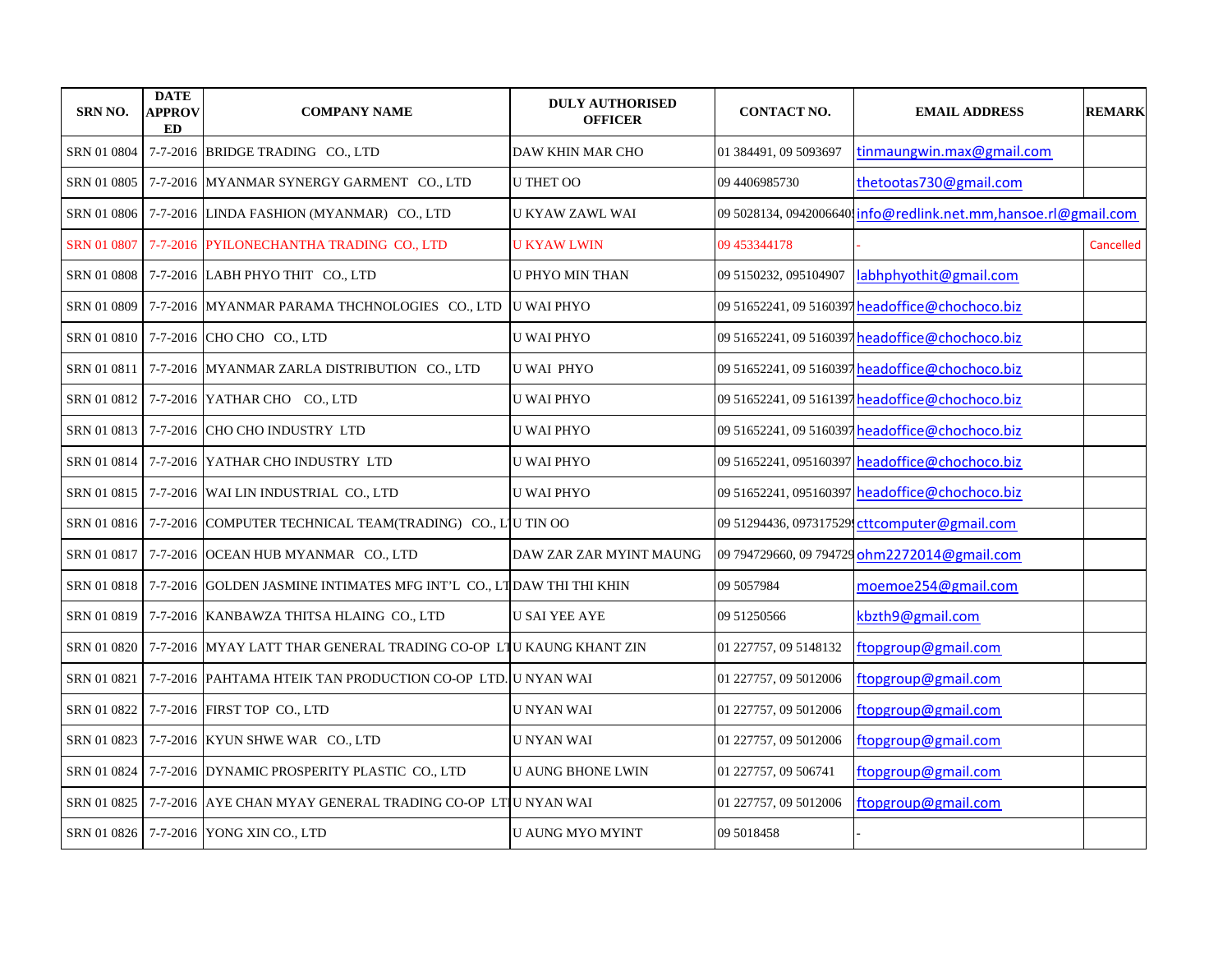| SRN NO.     | <b>DATE</b><br><b>APPROV</b><br>ED | <b>COMPANY NAME</b>                                                                    | <b>DULY AUTHORISED</b><br><b>OFFICER</b>         | <b>CONTACT NO.</b>      | <b>EMAIL ADDRESS</b>                                 | <b>REMARK</b> |
|-------------|------------------------------------|----------------------------------------------------------------------------------------|--------------------------------------------------|-------------------------|------------------------------------------------------|---------------|
| SRN 01 0827 |                                    | 7-7-2016 YONG XIN INDUSTRIES CO., LTD                                                  | <b>U AUNG MYO MYINT</b>                          | 09 5018458              |                                                      |               |
|             |                                    | SRN 01 0828 7-7-2016 WHITE CRANE TEXTILE CO., LTD                                      | U AUNG KYAW HTAY                                 |                         | 01 687943, 09 254377660 aungkyawhtay119@gmail.com    |               |
| SRN 01 0829 |                                    | 7-7-2016 AMBER STONE CO., LTD                                                          | <b>U THANT ZIN</b>                               |                         | 01 684690, 09 975298932 bines0142000@vahoo.com       |               |
| SRN 01 0830 | $7 - 7 - 2016$                     | BRAVO INTERNATIONAL MANUFACTURING<br>CO., LTD                                          | <b>U KYAW WIN TUN</b>                            |                         | 09 979307645, 09 254049 susu.bravo15@gmail.com       |               |
| SRN 01 0831 |                                    | 7-7-2016 AUSTINPLY MYANMAR PRIVATE LTD.                                                | MR. RAJESH GUPTA                                 | 09 73494273             | austiaplymyanmar@gmail.com                           |               |
|             |                                    | SRN 01 0832   7-7-2016 ROYAL WHITE ELEPHANT CO., LTD                                   | <b>DAW THIDA TIN HTWE</b>                        | 09 79 6612168           |                                                      |               |
|             |                                    | SRN 01 0833 7-7-2016 WIN WIN VERMICELLI INDUSTRY CO., LTD                              | <b>UTAN WAN PAIN @</b><br><b>MAUNG PHYU</b>      |                         | 09 425274618, 09515774 logistic@dagonwinwin.com.mm   |               |
|             |                                    | SRN 01 0834   7-7-2016  MAOU OAK SHAUNG INTERNATIONAL CO., LTD  DAW MAY PYAE SONE KYWE |                                                  | 01 245654, 09 5018131   | maouoakshaung@gmail.com                              |               |
|             |                                    | SRN 01 0835 7-7-2016 MYEIK PLYWOOD CO., LTD                                            | <b>U MAUNG MAUNG @</b><br><b>SUNIL KUMAR</b>     | 01 243171, 095001951    | sunikedia63@gmail.com                                |               |
|             |                                    | SRN 01 0836   7-7-2016   ALLIANCE ONE MYANMAR CO., LTD                                 | <b>U KYAW THET</b>                               | 09 784791554            | kthet@aointl.com                                     |               |
|             |                                    | SRN 01 0837   7-7-2016   WIN YANGON INDUSTRY CO., LTD                                  | <b>U KHIN MAUNG WIN @</b><br><b>NAWRU MUDDIN</b> |                         | 01 383816, 09 250449700 shwemyanmar02@gmail.com      |               |
|             |                                    | SRN 01 0838   7-7-2016 ETERNAL VICTORY GENERAL CO., LTD                                | U MYO THUYA AYE                                  | 09 51226744             | myothuya.aye@gmail.com                               |               |
|             |                                    | SRN 01 0839   7-7-2016   AYEYAR WUN CO., LTD                                           | U MYO THUYA AYE                                  | 09 51226744             | myothuya.aye@gmail.com                               |               |
|             |                                    | SRN 01 0840   7-7-2016 GOLDEN RICE CO., LTD                                            | U MYO THUYA AYE                                  | 09 51226744             | myothuya.aye@gmail.com                               |               |
| SRN 01 0841 |                                    | 7-7-2016 GOLDEN LAND EXPRESS LTD                                                       | DAW NWAY EI PHYU                                 |                         | 01 2306027, 09 25303630 nephyu@goldenlandexpress.com |               |
| SRN 01 0842 | 7-7-2016                           | MYANMAR AGRIBUSINESS PUBLIC<br>CORPORATION (MAPCO) LTD.                                | <b>U NAY MYO WIN</b>                             | 01 2301652, 09 5002019  | admin@marco.ygn.com                                  |               |
|             |                                    | SRN 01 0843   7-7-2016  PARAGON MYAY LATT THAR CO., LTD                                | U KAUNG KHANT ZIN                                | 01 227757, 09 5148132   | ftopgroup@gmail.com                                  |               |
|             |                                    | SRN 01 0844 7-7-2016 YOUNG TRADING CO., LTD                                            | DAW KYI KYI HTWE                                 | 09 51395236, 09 5004054 | sunfanny1688@gmail.com                               |               |
|             |                                    | SRN 01 0845   7-7-2016 PURI TIMBER CO., LTD                                            | DAW THAN THAN SOE                                | 09 5083329, 09 5083329  | msthan2soemyr@gmail.com                              |               |
|             |                                    | SRN 01 0846 7-7-2016 NEHA AND FAMILY CO., LTD                                          | <b>U SUNIL KUMAR</b>                             | 01 243171, 09 5001951   | sunikedia63@gmail.com                                |               |
|             |                                    | SRN 01 0847   7-7-2016 TUN TRADING CO., LTD                                            | U TUN KO KO                                      | 01 253442, 09 5195497   | tuntradingcompany@gmail.com                          |               |
|             |                                    | SRN 01 0848   7-7-2016   AUNG DANA CO., LTD                                            | <b>UBJKUMAR</b>                                  | 09 5504131, 09 73152253 | aungdanacoltd@gmail.com                              |               |
|             |                                    | SRN 01 0849 7-7-2016 KADAY MYAING CO., LTD                                             | U TUN TUN OO                                     |                         | 09 73162982, 09 5107805 kaungthapyay@gmail.com       |               |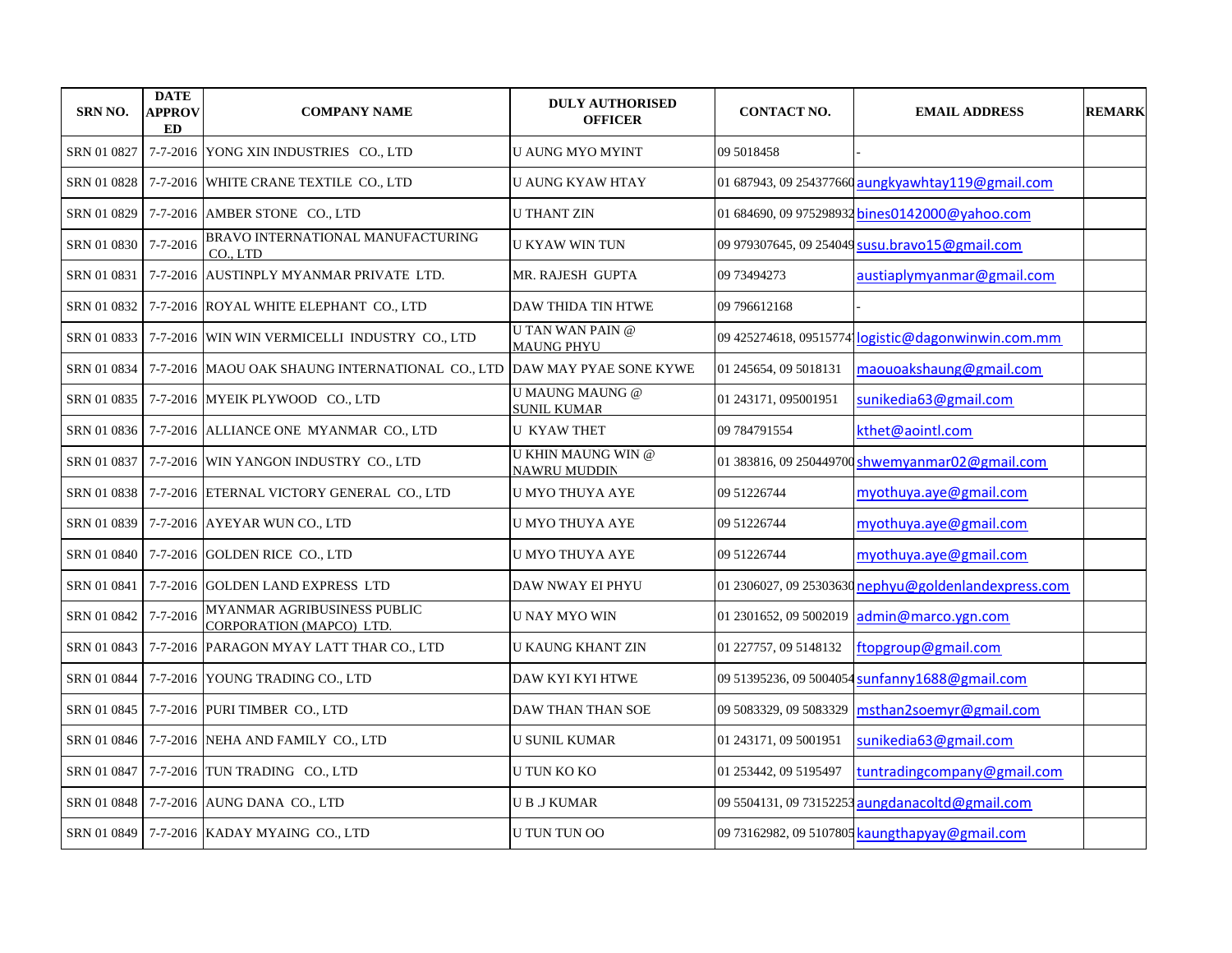| <b>SRN NO.</b> | <b>DATE</b><br><b>APPROV</b><br><b>ED</b> | <b>COMPANY NAME</b>                                      | <b>DULY AUTHORISED</b><br><b>OFFICER</b> | <b>CONTACT NO.</b>     | <b>EMAIL ADDRESS</b>                           | <b>REMARK</b> |
|----------------|-------------------------------------------|----------------------------------------------------------|------------------------------------------|------------------------|------------------------------------------------|---------------|
| SRN 01 0850    |                                           | 7-7-2016 CHEUNG HING MYANMAR LTD.                        | DAW HNIN THAE EAIN HMUE                  |                        | 01 526314, 09 254061943 vstexport123@gmail.com |               |
| SRN 01 0851    |                                           | 7-7-2016 THWIN INTERNATIONAL CO., LTD                    | DAW KHINE SOE OO                         | 01 240426, 09 43164854 | tic.operation2013@gmail.com                    |               |
| SRN 01 0852    |                                           | 7-7-2016 YADI SHINN THANT CO., LTD                       | DAW MU YAR AUNG                          | 01 381256              | stb@mptmail.net.com                            |               |
| SRN 01 0853    |                                           | 7-7-2016 BAGO STAR CO., LTD                              | DAW NU NU                                |                        | 09 5230029, 09 45004593 pegustar@gmail.com     |               |
| SRN 01 0854    |                                           | 8-7-2016 MIDLAND SHWE PYI TRADING CO., LTD               | <b>U SEIN WIN</b>                        | 01 682266              |                                                |               |
| SRN 01 0855    |                                           | 8-7-2016 DT INTERNATIONAL CO., LTD                       | DAW SAN SAN OO                           | 09 975913415           |                                                |               |
| SRN 01 0856    | $8 - 7 - 2016$                            | WINGS OF GOLDEN EAGLE FREIGHT<br>FORWARDING SERVICES LTD | U THAN WIN                               | 01 524052, 09 73242879 | document.woge@gmail.com                        |               |
| SRN 01 0857    |                                           | 8-7-2016 CUBIC STAR CO., LTD                             | <b>U TUN TINT KYWE</b>                   |                        | 09 260007771, 09260007 minoo4250@gmail.com     |               |
| SRN 01 0858    |                                           | 8-7-2016 FC STANDARD LOGISTICS CO., LTD                  | DAW EI EI LIN                            | 09 423741149           | fcsl.ygn@gmail.com                             |               |
| SRN 01 0859    |                                           | 8-7-2016 NGWE TAIK SOE CO., LTD                          | <b>U AYE TUN</b>                         | 01 378117, 09 5123991  | thandar.aca@gmail.com                          |               |
| SRN 01 0860    |                                           | 8-7-2016 NEW BLAZE CO., LTD                              | U AYE TUN                                | 01 378117, 09 5123991  | thandar.aca@gmail.com                          |               |
| SRN 01 0861    |                                           | 8-7-2016 MYANMARCGS CO., LTD                             | U AYE TUN                                | 01 378117, 09 5123991  | thardar.aca@gmail.com                          |               |
| SRN 01 0862    |                                           | 8-7-2016 KAN KAW THAR CO., LTD                           | U AYE TUN                                | 01 378117, 095123991   | thandar.aca@gmail.com                          |               |
| SRN 01 0863    |                                           | 8-7-2016 AUNG MYINT MARR CO., LTD                        | <b>U AYE TUN</b>                         | 01 378117, 095123991   | thandar.aca@gmail.com                          |               |
| SRN 01 0864    |                                           | 8-7-2016 THEIN THAN TRADING CO., LTD                     | <b>U AYE TUN</b>                         | 01 378117, 095123991   | thandar.aca@gmail.com                          |               |
| SRN 01 0865    |                                           | 8-7-2016 SMART EXPORT & IMPORT CO., LTD                  | <b>DAW THI THI SWE</b>                   | 01 561378, 09 5017832  | tintinsu2014@gmail.com                         |               |
| SRN 01 0866    |                                           | 8-7-2016 RED KIDNEY BEANS TRADING CO., LTD               | U RATAN KUMAR                            | 01 292478, 09 73130241 | 811a1babu@gmail.com                            |               |
| SRN 01 0867    |                                           | 8-7-2016 ASIA WIN MANUFACTURING CO., LTD                 | <b>U NYUNT WIN</b>                       | 01 256542, 09 43068650 | zenos.sg@gmail.com                             |               |
| SRN 01 0868    |                                           | 8-7-2016 BA OH FAMILY MANUFACTURING CO., LTD             | <b>U SI THU WIN</b>                      |                        | 09 5139478, 09 73150202 bof@yangon.net.mm      |               |
| SRN 01 0869    |                                           | 8-7-2016 KYI BROTHERS INTERNATIONAL CO., LTD             | <b>U AUNG MOE SWE</b>                    | 9421099865             | tmpmeister@gmail.com                           |               |
|                |                                           | SRN 01 0870   8-7-2016 CHEEN CHEEN CO., LTD              | <b>U HTAY WIN</b>                        | 01 228129, 09 5048488  | ingyinkhine@gmail.com                          |               |
| SRN 01 0871    |                                           | 8-7-2016 GANDAMAR NATHE CO., LTD                         | U WIN THEIN                              | 01 382884, 09 49263143 | kkshanmugham02@gmail.com                       |               |
|                |                                           | SRN 01 0872   8-7-2016 GOLDEN TRI STAR CO., LTD          | <b>U MYO NAUNG</b>                       | 01 227715              | octagon.procurement@gmail.com                  |               |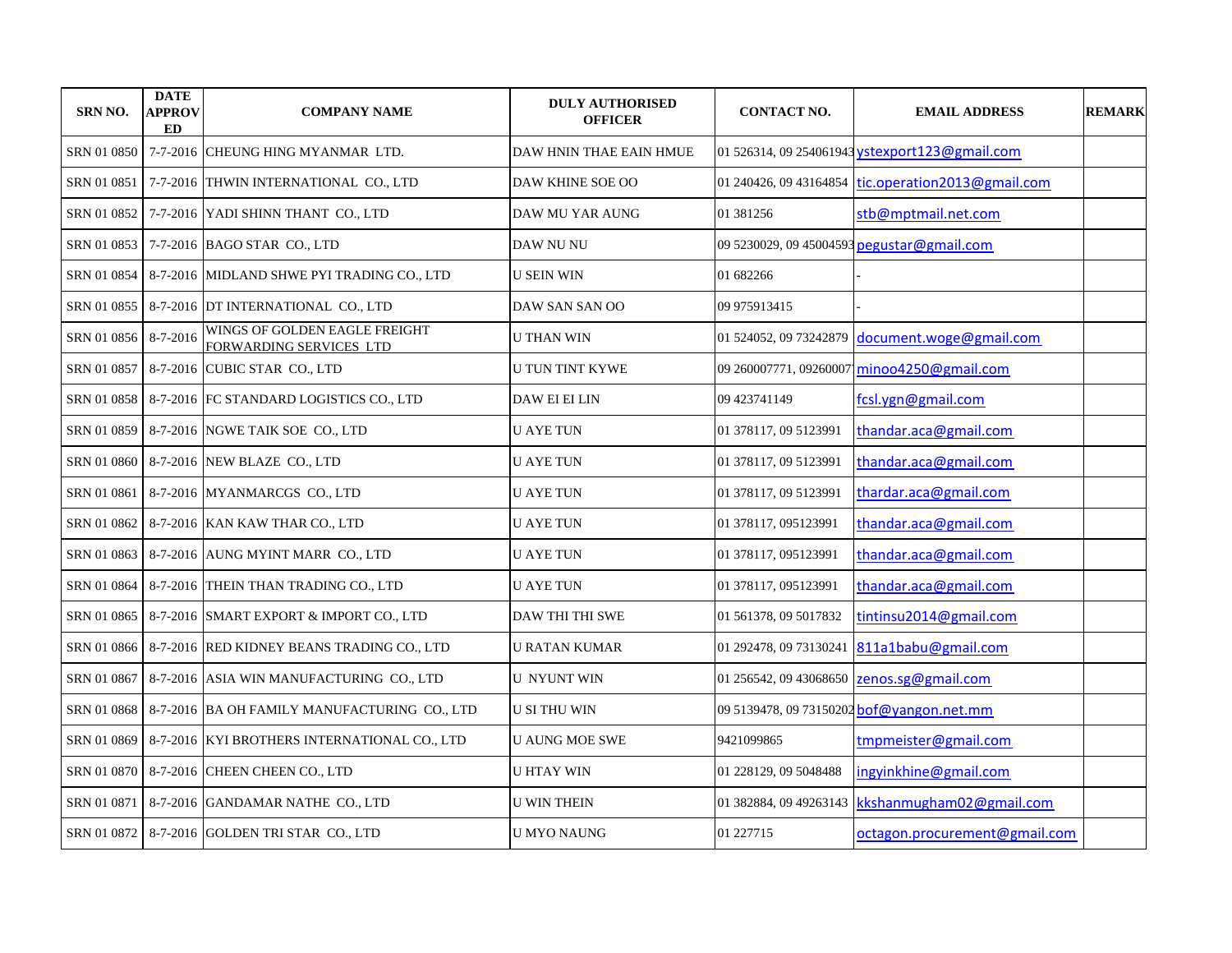| <b>SRN NO.</b> | <b>DATE</b><br><b>APPROV</b><br>ED | <b>COMPANY NAME</b>                                             | <b>DULY AUTHORISED</b><br><b>OFFICER</b>           | <b>CONTACT NO.</b>      | <b>EMAIL ADDRESS</b>                                | <b>REMARK</b> |
|----------------|------------------------------------|-----------------------------------------------------------------|----------------------------------------------------|-------------------------|-----------------------------------------------------|---------------|
| SRN 01 0873    |                                    | 8-7-2016 MYO ZIN ZAR INTERNATIONAL CO., LTD                     | U THAN NAING @ ABDUL BASIT 01 541270, 09 393337393 |                         |                                                     |               |
| SRN 01 0874    |                                    | 8-7-2016 SENIOR GROUP LTD                                       | <b>U MYO THAN</b>                                  | 09 5159907              | sglygndoc@gmail.com                                 |               |
| SRN 01 0875    |                                    | 8-7-2016 DANA CHO TRADING CO., LTD                              | U MYO MIN ZAW                                      | 01 554140, 0973152596   | fuxingie@gmail.com                                  |               |
| SRN 01 0876    |                                    | 8-7-2016 FU XING BROTHERS CO., LTD                              | <b>U MYO MIN ZAW</b>                               | 01 554140, 09 73152596  | fuxingie@gmail.com                                  |               |
| SRN 01 0877    | 8-7-2016                           | NGWE PIN LAE LIVESTOCK BREEDING &<br>FISHERSCO., LTD            | <b>U WIN HTAY</b>                                  | 01 397480               | npl@nptmail.net.mm                                  |               |
| SRN 01 0878    |                                    | 8-7-2016 STAR MARINE PRODUCTS CO., LTD                          | DAW TIN TIN HLA                                    | 01 682050               | tintinhla.smp@gmail.com                             |               |
| SRN 01 0879    |                                    | 8-7-2016 SHWE MANN CO., LTD                                     | DAW TIN TIN KHINE                                  |                         | 09 5126988, 09 59500812 tin.cke09@gmail.com         |               |
| SRN 01 0880    |                                    | 8-7-2016 GREEN LOGISTICS CO., LTD                               | DAW TIN TIN KHINE                                  | 09 51296995             | tin.glc14@gmail.com                                 |               |
| SRN 01 0881    |                                    | 8-7-2016 OUR BLESSING CO., LTD                                  | <b>DAW PAWT KYIN</b>                               |                         | 09 5148245, 09 78514824 aiyee.ourblessing@gmail.com |               |
| SRN 01 0882    |                                    | 8-7-2016 FUTURE FREIGHT LOGISTICS CO., LTD                      | <b>DAW THIRI ZAW</b>                               | 09 518610667-668        | thiri@futureconsol.com                              |               |
| SRN 01 0883    |                                    | 8-7-2016 MIZZIMA MOE CO., LTD                                   | U NAY WIN SEIN                                     | 01 225962, 095020572    | nwsyyh.win@gmail.com                                |               |
| SRN 01 0884    |                                    | 8-7-2016 R.K BROTHERS LTD                                       | U BIDYA BHOO SANG                                  | 01 243359, 09 5130669   | rkbrothers@gmail.com                                |               |
| SRN 01 0885    |                                    | 8-7-2016 TRANSWORLD GLS(S) PTE LTD.                             | DAW KHIN MOH MOH HTUN                              | 01 378061 09 5010923    | miemie@tglsmm.com                                   |               |
|                |                                    | SRN 01 0886   8-7-2016   THE UNIQUE GOLDEN COUNTRY CO., LTD     | <b>U AUNG ZAW LWIN</b>                             | 01 507189, 09 73067343  | tugc1974@gmail.com                                  |               |
| SRN 01 0887    |                                    | 8-7-2016 AYEYAR PHOENIX TRADING CO., LTD                        | <b>U MUKESH KUMAR</b>                              | 01 385396, 095554447    | ayeyarpoenixmyanmar@gmail.com                       |               |
| SRN 01 0888    |                                    | 8-7-2016 SHWE LATHA CO., LTD                                    | <b>U AYE KO</b>                                    | 01 229509, 09 261477484 | goldenshinemoon@gmail.com                           |               |
| SRN 01 0889    |                                    | 8-7-2016 MYAT ZIN & FRIENDS MACHINERY CO., LTD                  | <b>U NOE NOE</b>                                   | 01 502624, 01 525441    | logistics@kglfamily.com                             |               |
| SRN 01 0890    |                                    | 8-7-2016 ROBUST FRIENDLY MARKET CO.,LTD                         | U THU TA SWE                                       | 098592021, 09 8591786   | k.nwel3@gmail.com                                   |               |
| SRN 01 0891    |                                    | 8-7-2016 TIAN YU INTERNATIONAL CO., LTD                         | <b>MS.NI HUIQIN</b>                                | 973179371               | peterwen@tianyuyg.com                               |               |
| SRN 01 0892    |                                    | 8-7-2016 MYANMAR JAPAN TOBACCO CO., LTD                         | MR. ONG LAI SOON                                   | 09 51 63 64 67          | laisoon.ong@jti.com                                 |               |
| SRN 01 0893    |                                    | 8-7-2016 MYANMAR YANGON RICHANG APPAREL CO., LTIDAW ZAR NI AUNG |                                                    |                         | 01 613552, 09 264938757 zarniaung 2710@gmail.com    |               |
| SRN 01 0894    |                                    | 8-7-2016 BEAUTIFUL WOOD INDUSTRY CO., LTD                       | <b>U NYO LAY</b>                                   |                         | 01 298771, 09 252630356 bwiburma@gmail.com          |               |
|                |                                    | SRN 01 0895   8-7-2016   NEW BROTHERS LTD.                      | <b>U THEIN AUNG</b>                                |                         | 01 612569, 09 252601767 mmzawoo@gmail.com           |               |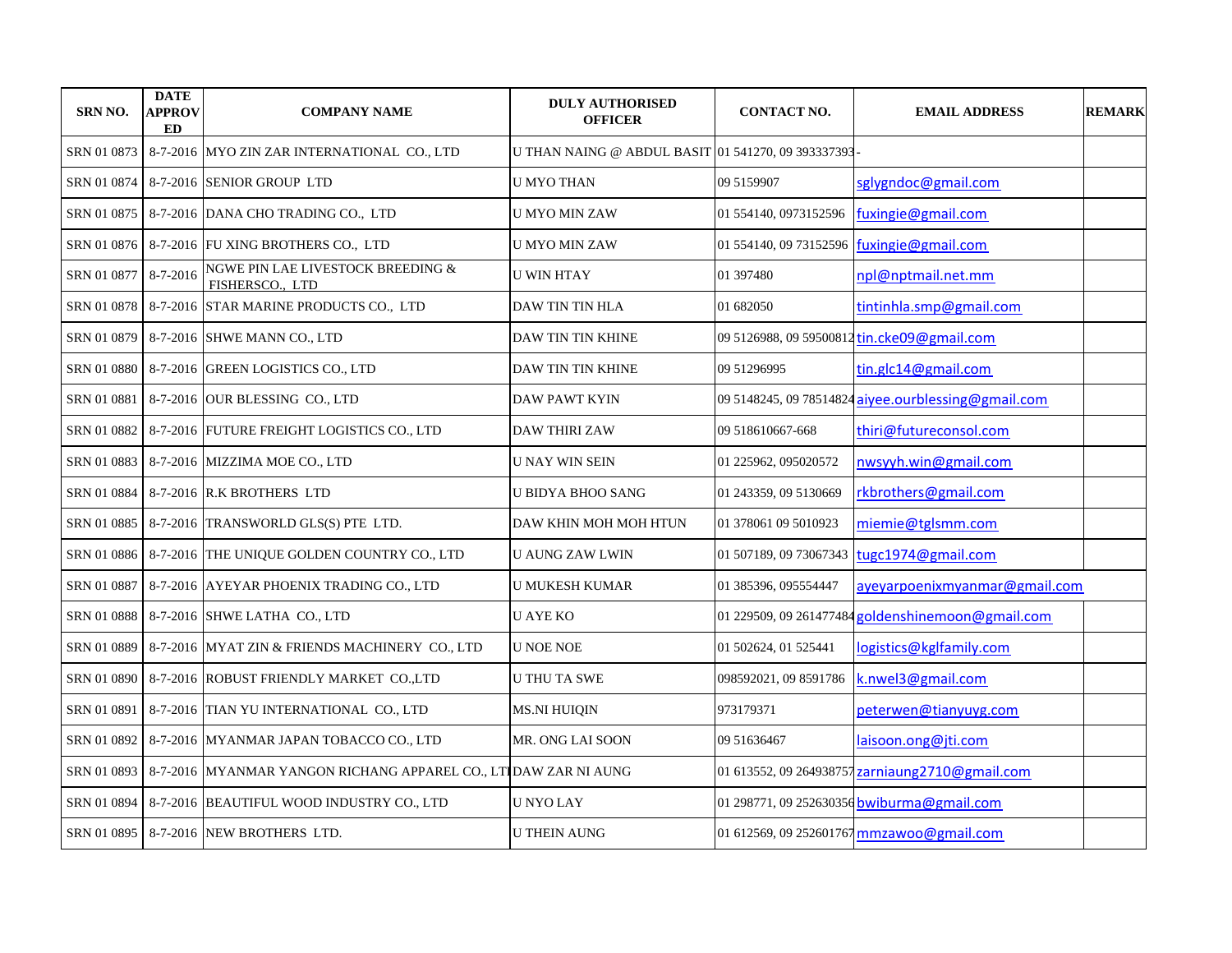| <b>SRN NO.</b> | <b>DATE</b><br><b>APPROV</b><br>ED | <b>COMPANY NAME</b>                                                              | <b>DULY AUTHORISED</b><br><b>OFFICER</b> | <b>CONTACT NO.</b>      | <b>EMAIL ADDRESS</b>                               | <b>REMARK</b> |
|----------------|------------------------------------|----------------------------------------------------------------------------------|------------------------------------------|-------------------------|----------------------------------------------------|---------------|
| SRN 01 0896    |                                    | 8-7-2016 NTC CO., LTD                                                            | <b>U THEIN AUNG</b>                      |                         | 01 612569, 09 252601767 mmzawoo@gmail.com          |               |
| SRN 01 0897    |                                    | 8-7-2016 THAN LWIN UNITY CO., LTD                                                | <b>U AUNG KHING TUN</b>                  | 09 2054398              | jasonyygn@gmail.com                                |               |
| SRN 01 0898    |                                    | 8-7-2016 YOUNG GENERATION TRADING CO., LTD                                       | DAW THU ZAR NWE                          | 01 392682, 01 398351    | tun19567@gmail.com                                 |               |
| SRN 01 0899    |                                    | 8-7-2016 HYACINTH LTD.                                                           | DAW THU ZAR NWE                          | 01 392682               | tun19567@gmail.com                                 |               |
| SRN 01 0900    |                                    | 8-7-2016 STANDARD INTERNATIONAL MFG CO., LTD                                     | <b>U TUN NAING</b>                       | 01 398351, 09 5011445   | tun19567@gmail.com                                 |               |
| SRN 01 0901    |                                    | 8-7-2016 STANDARD INTERNATIONAL TRADING CO., LTD U TUN NAING                     |                                          | 01 398351, 09 5011445   | tun19567@gmail.com                                 |               |
| SRN 01 0902    |                                    | 8-7-2016 DANATHEINGI INTERNATIONAL CO., LTD                                      | <b>U WAI KHIN</b>                        | 01 379610, 09 5114646   | tun19567@gmail.com                                 |               |
| SRN 01 0903    |                                    | 8-7-2016 TIGER INTERNATIONAL TRADING CO., LTD                                    | DAW KHIN MAR CHO                         | 01 375886, 09 5178479   | kyawwin@tiger-mmtrading.com                        |               |
|                |                                    | SRN 01 0904 8-7-2016 MYINT MARR TAGUN TRADING M.M.T.T CO., LTD DAW KHIN MYAT THU |                                          | 02 72339, 09 256166946  | kumar.mmtt@gmail.com                               |               |
| SRN 01 0905    |                                    | 8-7-2016 WIN & WIN PRODUCTION CO., LTD                                           | <b>U WIN SWE</b>                         | 01 500894               | ff3@myanmar.com.mm                                 |               |
| SRN 01 0906    |                                    | 8-7-2016 ZABU HLWAN CO., LTD                                                     | <b>U WIN SWE</b>                         | 01 500894               | ff3@myanmar.com.mm                                 |               |
| SRN 01 0907    |                                    | 8-7-2016 NGWE KANTKAW INDUSTRY CO., LTD                                          | <b>U SOE WAI</b>                         | 01 688439, 09 43202531  |                                                    |               |
| SRN 01 0908    |                                    | 8-7-2016 PATAMYAR GONEYAY CO., LTD                                               | <b>UZAR NI AUNG</b>                      | 01 378728, 09 5112684   | soethein105@gmail.com                              |               |
| SRN 01 0909    |                                    | 8-7-2016 EUROPE & ASIA INTERNATIONAL CO., LTD                                    | <b>U SOE WIN</b>                         |                         | 01 2305301, 09 5195013 thu.koaung@gmail.com        |               |
|                |                                    | SRN 01 0910   8-7-2016   MYANMAR SUNBELL CO., LTD                                | U LIN YAR ZAR                            | 01 31946731, 09 5067544 |                                                    |               |
| SRN 01 0911    |                                    | 8-7-2016 HIGH WIN INTERNATIONAL CO., LTD                                         | U WIN MYINT                              | 09 73093622             | highwin.international@gmail.com                    |               |
|                |                                    | SRN 01 0912   8-7-2016   ASMO MYANMAR CO., LTD                                   | MR. HIROTSUGU KANO                       |                         | 01 613925, 09 401621903 hirotsugu-kano@asmo-mm.com |               |
|                |                                    | SRN 01 0913   8-7-2016 CLASSIC HOME CO., LTD                                     | U TUN TUN HTUT                           |                         | 01 397171, 09 450113399 hello@classichomecraft.com |               |
|                |                                    | SRN 01 0914 8-7-2016 SEA DRAGON TRADING CO., LTD                                 | <b>U SOE MYA</b>                         | 01 246796, 09 5163865   |                                                    |               |
|                |                                    | SRN 01 0915 8-7-2016 SUPER ZIN MINN MAUNG CO., LTD                               | DAW KHIN MAR CHO                         | 01 9010394, 09 5117860  | tpyhassan@gmail.com                                |               |
|                |                                    | SRN 01 0916   8-7-2016   VIA MYANMAR SUPPLY CO., LTD                             | <b>U SAW YE HTUT</b>                     |                         | 09 451110910, 09 456607 sawgyi2016@gmail.com       |               |
|                |                                    | SRN 01 0917 8-7-2016 GREAT VALUE CO., LTD                                        | <b>U AUNG PHYO</b>                       | 01 682246, 09 5009577   | brightlight.co.ltd@gmail.com                       |               |
|                |                                    | SRN 01 0918 11-7-2016 SHWE YI MOE HTET TRADING CO., LTD                          | U YU SON @ YAN AUNG                      |                         | 052 2201445, 09 4281421 khin.chawsu77@gmail.com    |               |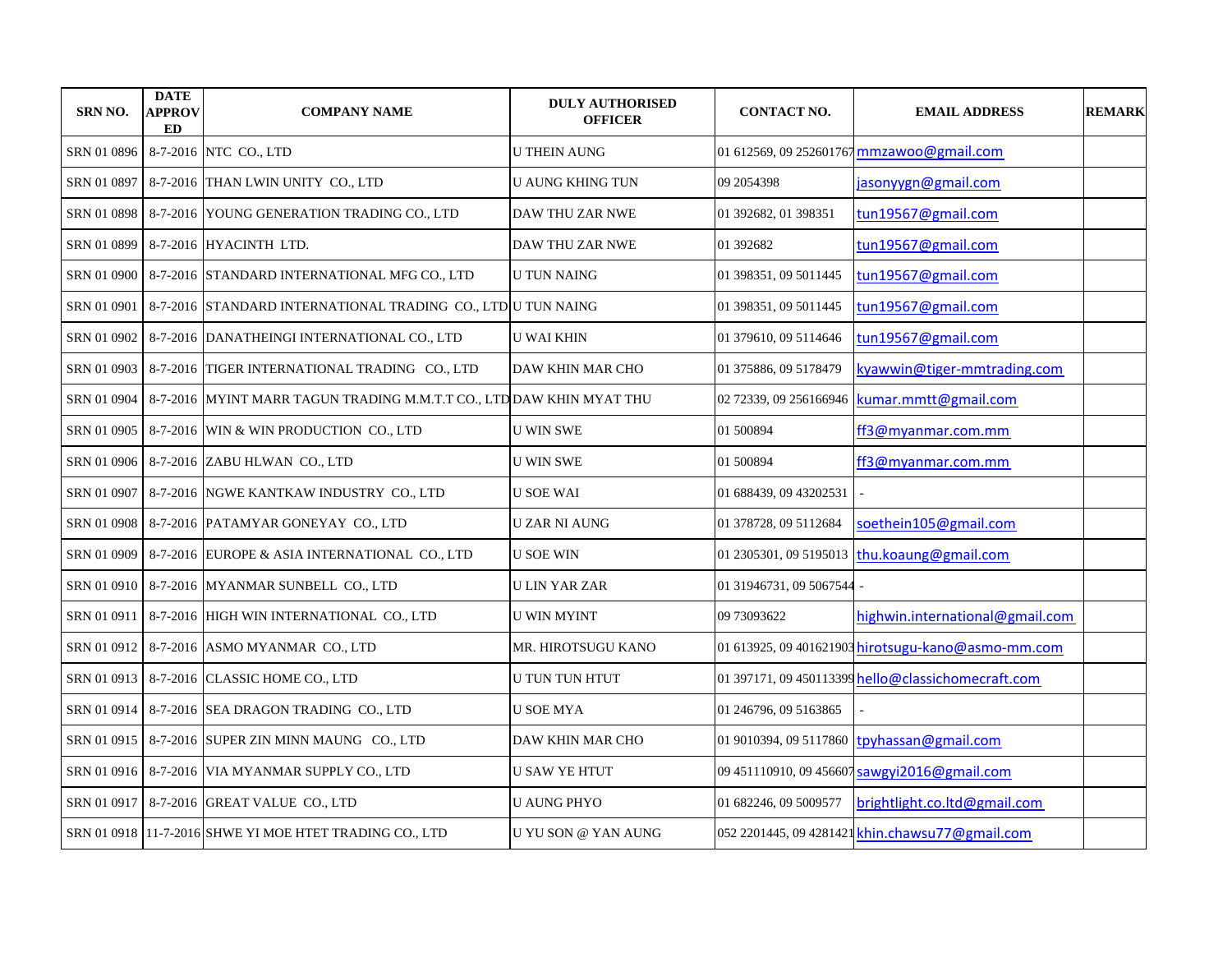| <b>SRN NO.</b> | <b>DATE</b><br><b>APPROV</b><br><b>ED</b> | <b>COMPANY NAME</b>                                           | <b>DULY AUTHORISED</b><br><b>OFFICER</b> | <b>CONTACT NO.</b>     | <b>EMAIL ADDRESS</b>                                  | <b>REMARK</b> |
|----------------|-------------------------------------------|---------------------------------------------------------------|------------------------------------------|------------------------|-------------------------------------------------------|---------------|
|                |                                           | SRN 01 0919 11-7-2016 UAT GROUP CONSTRUCTION CO., LTD         | DAW SU LATT HTUN                         | 01 398150, 01 398332   | atgroup.@gmail.com                                    |               |
|                |                                           | SRN 01 0920 11-7-2016 KYAW KYAW HTUN CO., LTD                 | DAW SU LATT HTUN                         | 01 398149, 01 398332   | atgroup.@gmail.com                                    |               |
| SRN 01 0921    |                                           | 11-7-2016 GREAT TIMBER WORLD CO., LTD                         | <b>U THU MAUNG</b>                       | 09 5143147             | gtwmyanmar@gmail.com                                  |               |
|                |                                           | SRN 01 0922 11-7-2016 HUMAN CAR TRADING CO., LTD              | <b>U KAUNG SET</b>                       |                        | 01 451383432, 09 254125 cryfreeman7@gmail.com         |               |
|                |                                           | SRN 01 0923 11-7-2016 INFRA TRADE CO., LTD                    | U KHIN MAUNG WIN                         | 09 5009573             |                                                       |               |
|                |                                           | SRN 01 0924 11-7-2016 ANGEL STAR CO., LTD                     | <b>DAW MOEH MOEH</b>                     | 01 383693              | shwelannthit2011@gmail.com                            |               |
|                |                                           | SRN 01 0925 11-7-2016 ASIA PIONEER CO., LTD                   | U SOE NAING                              | 09 5123320             | soenaing. apc12004@gmail.com                          |               |
|                |                                           | SRN 01 0926 11-7-2016 OAK THAR KYAW CO., LTD                  | U KYAW LWIN OO                           | 09 5037197             |                                                       |               |
|                |                                           | SRN 01 0927 11-7-2016 TAUNG PYAR DAN CO., LTD                 | <b>U MAUNG MAUNG OO</b>                  |                        | 01 2305888, 09420082211 import.export@sslcoltd.com    |               |
|                |                                           | SRN 01 0928 11-7-2016 TRIPLE FISH CO., LTD                    | DAW KHIN MOH MOH TIN                     | 01 577679, 09 5005944  |                                                       |               |
|                |                                           | SRN 01 0929 11-7-2016 MYANMAR TIMBER FIELD CO., LTD           | DAW KHIN MOH MOH TIN                     | 01 577679, 09 5005944  |                                                       |               |
|                |                                           | SRN 01 0930 11-7-2016 MMN SHIPPING & SERVICES CO., LTD        | DAW HNIN MAR LAR                         | 09 45013632,           | anita@mmnshipping.com                                 |               |
|                |                                           | SRN 01 0931 11-7-2016 KYWE WA CO., LTD                        | U SEIN HTAY                              |                        | 01 2300672, 09 26329617 goldenflower@wimaxmail.net.mm |               |
|                |                                           | SRN 01 0932 11-7-2016 PAING SOE CO., LTD                      | <b>U SEIN HTAY</b>                       |                        | 01 2300672, 09 26329617 goldenflower@wimaxmail.net.mm |               |
|                |                                           | SRN 01 0933   11-7-2016 YAY NAN PYAW CO., LTD                 | U SEIN HTAY                              |                        | 01 2300672, 0926329617; goldenflower@wimaxmail.net.mm |               |
|                |                                           | SRN 01 0934 11-7-2016 HTET CO., LTD                           | <b>U SEIN HTAY</b>                       |                        | 01 2300672, 0926329617 goldenflower@wimaxmail.net.mm  |               |
|                |                                           | SRN 01 0935  11-7-2016 SOUTH DAGON OIL MILLS TRADING CO., LTD | <b>U SEIN HTAY</b>                       |                        | 01 2300672, 09 26329617 goldenflower@wimaxmail.net.mm |               |
|                |                                           | SRN 01 0936 11-7-2016 GOLDEN POLLEN MFG CO., LTD              | <b>U SAW LWIN</b>                        |                        |                                                       |               |
|                |                                           | SRN 01 0937 11-7-2016 KBL FASHION LTD                         | MR.TSANG WING KWAN                       | 09 43056250            | ayema285@gmail.com                                    |               |
|                |                                           | SRN 01 0938 12-7-2016 CHIT PO CO., LTD                        | <b>U WIN ZAW</b>                         |                        | 09 8637074, 09 25263035 kbbhwsa@gmail.com             |               |
|                |                                           | SRN 01 0939 12-7-2016 DRAGON VIM CO., LTD                     | <b>U MYO WIN</b>                         | 01 9000052, 0943108864 | melite@myanmar.com.mm                                 |               |
|                |                                           | SRN 01 0940 12-7-2016 GREAT MYANMAR ISLANDS CO., LTD          | <b>U THAN SOE</b>                        | 01 591054, 09 5123712  | gmisland@mptmail.net.mm                               |               |
|                |                                           | SRN 01 0941   12-7-2016 EXCEL WOOD INTERNATIONAL CO., LTD     | <b>U TUN TUN OO</b>                      | 01 382073, 09 5044036  | mexelwood@gmail.com                                   |               |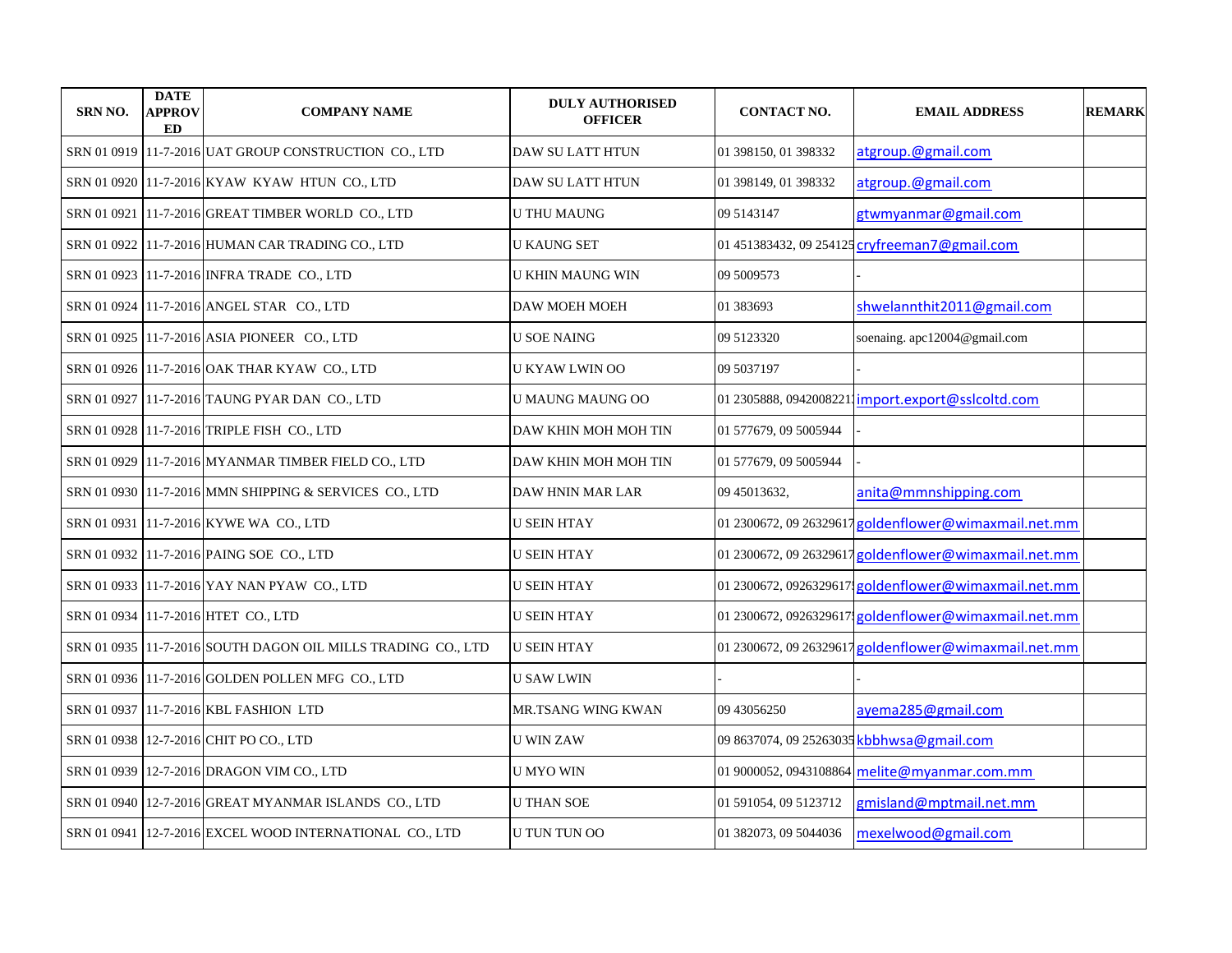| SRN NO.               | <b>DATE</b><br><b>APPROV</b><br><b>ED</b> | <b>COMPANY NAME</b>                                                           | <b>DULY AUTHORISED</b><br><b>OFFICER</b> | <b>CONTACT NO.</b>                             | <b>EMAIL ADDRESS</b>                                   | <b>REMARK</b> |
|-----------------------|-------------------------------------------|-------------------------------------------------------------------------------|------------------------------------------|------------------------------------------------|--------------------------------------------------------|---------------|
|                       |                                           | SRN 01 0942 12-7-2016 CHEIN KAUNG TRADING CO., LTD                            | DR.AYE AYE                               | 09 51380845, 09 5009877 ave 126@gmail.com      |                                                        |               |
| SRN 01 0943 12-7-2016 |                                           | EXCELLENCE MEDICARE & PHARMACEUTICAL<br>CO., LTD                              | DR.AYE AYE                               | 09 51380846, 09 5009877 aye126@gmail.com       |                                                        |               |
|                       |                                           | SRN 01 0944 12-7-2016 CLARIDON MYANMAR CO., LTD                               | DAW NANN CHAW SUU KYI                    | 09 421171406                                   | nann.kyi@claridon.com                                  |               |
|                       |                                           | SRN 01 0945 12-7-2016 PUMAS LOGISTICS CO., LTD                                | DAW HNIN YU MON                          |                                                | 01 245721, 09 254123578 hninn@pumaslogix.com           |               |
|                       |                                           | SRN 01 0946   12-7-2016   GOLDEN SPIRT TRADING CO., LTD                       | U MOSES @ MAUNG MAUNG LW109 73160728     |                                                |                                                        |               |
|                       |                                           | SRN 01 0947 12-7-2016 FULLWAY MYANMAR CLOTHING CO., LTD                       | <b>U YE LIN TUN</b>                      |                                                | 09 43185999, 09 2540715 thidar.mm@highwayclothing,com. |               |
|                       |                                           | SRN 01 0948 12-7-2016 ZHEJIAN TONGLI CLOTHING(MYANMAR) CO., LTU THANT ZIN OO  |                                          | 09 421017607                                   | syq2050@zrtex.com                                      |               |
|                       |                                           | SRN 01 0949 12-7-2016 ZHONGRUN (MYANMAR) GARMENT CO., LTD                     | DAW SU SU WIN                            | 01 685625, 09 975799865 syq2050@zrtex.com      |                                                        |               |
|                       |                                           | SRN 01 0950 12-7-2016 MYANMAR S.M.C GARMENT LTD                               | DAW NYO NYO SAN                          |                                                | 09 43089713, 09 7983959 smcgarment22@gmail.com         |               |
|                       |                                           | SRN 01 0951 12-7-2016 ROSE YADANA CO., LTD                                    | <b>U NAND KISHORE</b>                    | 01 373189, 095161912                           | roseyadana@gmail.com                                   |               |
|                       |                                           | SRN 01 0952 12-7-2016 SHWE KYOKE CO., LTD                                     | <b>U HLA WIN THEIN</b>                   |                                                | 09 49207943, 092500921 kothein75@gmail.com             |               |
|                       |                                           | SRN 01 0953 12-7-2016 AYE THITSAR INDUSTRIAL LTD                              | <b>U YE HTUT</b>                         | 09 8351460, 081 27376                          |                                                        |               |
|                       |                                           | SRN 01 0954   12-7-2016 GLOBAL ASIA CO., LTD                                  | U KYAW NAING TUN                         |                                                | 09 5044245, 09 51394563 asiagoldmyanmar@gmail.com      |               |
|                       |                                           | SRN 01 0955 13-7-2016 GREEN ART INTERNATIONAL TRADING CO., LTD DAW KAY OO HAN |                                          | 09 79585143                                    | koyoohan123@gmail.com                                  |               |
|                       |                                           | SRN 01 0956 13-7-2016 SHWE THIT OO CO., LTD                                   | <b>U AYE TUN</b>                         | 01 378117, 09 5123991                          | thandar.aca@gmail.com                                  |               |
|                       |                                           | SRN 01 0957   13-7-2016 LAND SEA AIR SERVICES CO., LTD                        | DAW AYE THANDAR WAI                      |                                                | 01 279344, 09 73082619 1sa.services.mm@gmail.com       |               |
|                       |                                           | SRN 01 0958   13-7-2016 MYANMAR COMMERCIAL EXPERTISE CO., LTD                 | <b>U AJNG CHEIN</b>                      | 01 401056, 09 51543832                         |                                                        |               |
|                       |                                           | SRN 01 0959 13-7-2016 ZENITON CO., LTD                                        | <b>U AUNG CHEIN</b>                      | 09 51401056, 09 5154383 zeniton, znt@gmail.com |                                                        |               |
|                       |                                           | SRN 01 0960 13-7-2016 AUNG MYAT PHYO INTERNATIONAL CO., LTD                   | <b>DR.AUNG LWIN</b>                      | 01 2300476, 09 5118782                         | manageppt@yangon.net.mm                                |               |
|                       |                                           | SRN 01 0961 13-7-2016 PYI PHYO TUN INTERNATIONAL CO., LTD                     | DR.AUNG LWIN                             | 01 2300476, 09 5118782                         | manageppt@yangon.net.mm                                |               |
|                       |                                           | SRN 01 0962 13-7-2016 K K MYANMAR CO., LTD                                    | U KO KO LATT                             | 01 256510, 09 8627747                          | kkmmbusinessgroup@gmail.com                            |               |
|                       |                                           | SRN 01 0963 13-7-2016 FOREVER WINNER LTD                                      | <b>U AUNG LWIN</b>                       | 01 244566, 09 5142482                          | foreverwinner@mptmail.net.mm                           |               |
|                       |                                           | SRN 01 0964 13-7-2016 SUCCESS CREATOR CO., LTD                                | DAW YIN YIN HTAY                         | 01 701339, 09 5159239                          | yinyinhtaych@gmail.com                                 |               |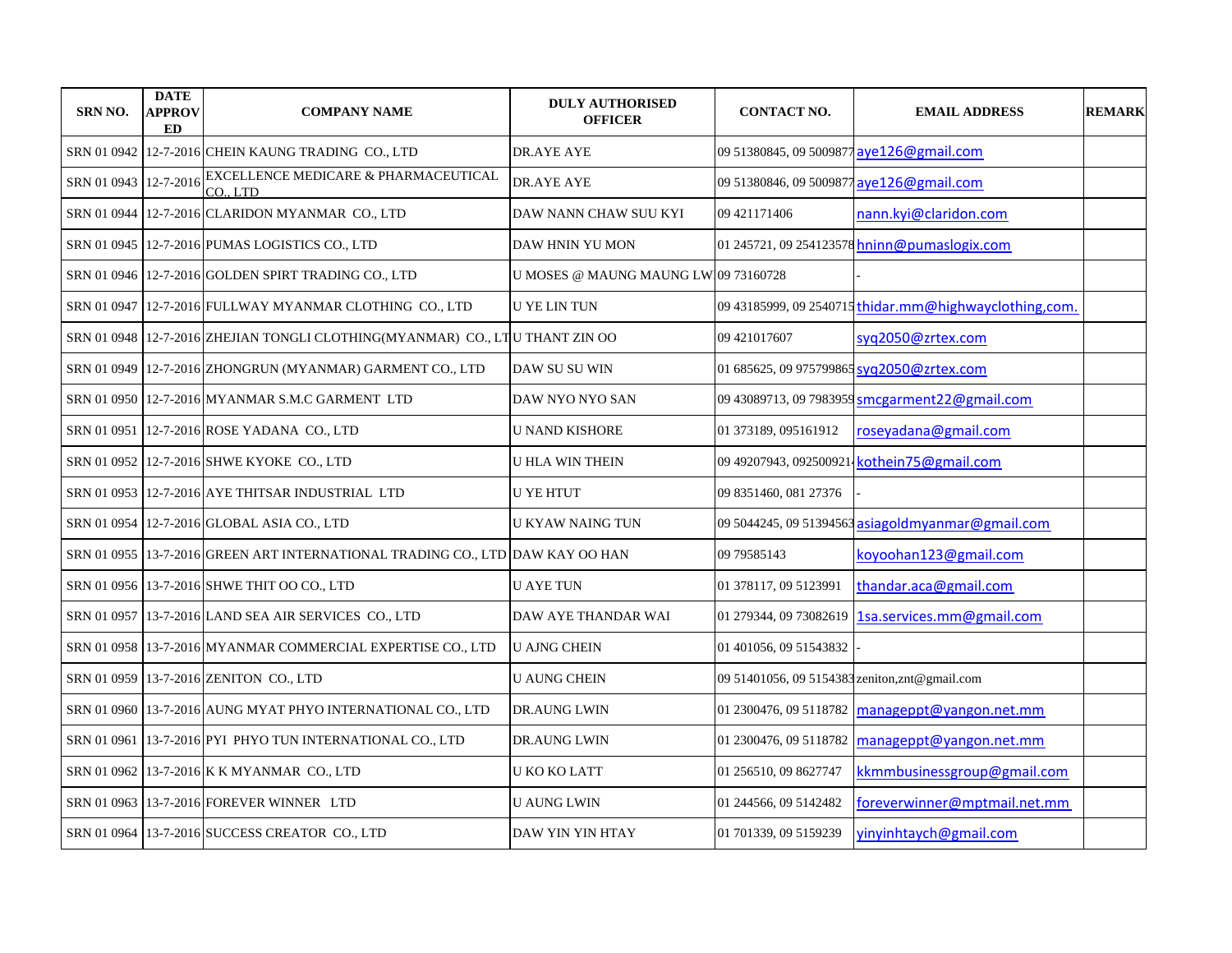| <b>SRN NO.</b>        | <b>DATE</b><br><b>APPROV</b><br>ED | <b>COMPANY NAME</b>                                           | <b>DULY AUTHORISED</b><br><b>OFFICER</b>        | <b>CONTACT NO.</b>     | <b>EMAIL ADDRESS</b>                                   | <b>REMARK</b> |
|-----------------------|------------------------------------|---------------------------------------------------------------|-------------------------------------------------|------------------------|--------------------------------------------------------|---------------|
|                       |                                    | SRN 01 0965 13-7-2016 COLOURFUL BROTHERS CO., LTD             | <b>U TUN LINN AUNG</b>                          | 09 5501221             | colourfulbrothers@gmail.com                            |               |
|                       |                                    | SRN 01 0966 14-7-2016 SANDHI BROTHERS TRADING CO., LTD        | <b>U TIN MAUNG</b>                              |                        | 01 380404, 09 420037652 tmsandhi@gmail.com             |               |
| SRN 01 0967           |                                    | 14-7-2016 AUNG NAY LIN CO., LTD                               | IU NAN G ZAN NOAN KYIO                          | 09 51500669            | umvotavzar005@gmail.com                                |               |
|                       |                                    | SRN 01 0968 14-7-2016 DIAMOND MERCURY WOOD PRODUCTS LTD       | DAW WINT WINT HTUN                              |                        | 01 656305, 09 420114244 damcowoodproducts@gmail.com    |               |
| SRN 01 0969           |                                    | 14-7-2016 GLORIOUS FAMILY CO., LTD                            | DAW AYE NANTHAR                                 |                        | 09 43182929, 09 4016045 phonekyaw.kkh.aung@gmail.com   |               |
|                       |                                    | SRN 01 0970 14-7-2016 YASMIN ENTERPRISE CO., LTD              | <b>U MAUNG MAUNG TIN</b>                        | 095002948, 01 385070   | asiagoldmyanmar@gmail.com                              |               |
| SRN 01 0971           |                                    | 14-7-2016 PT 2006 INTERNATIONAL CO., LTD                      | <b>DAW THIRI THIKE SAN</b>                      | 01 8610265, 09 5159737 | thiri@pt2006.com                                       |               |
|                       |                                    | SRN 01 0972 14-7-2016 YELIAN TRADING EXPORT & IMPORT CO., LTD | <b>DAW KHIN THAN AYE</b>                        | 01 577197, 09 5011190  | yelong@mptmail.net.mm                                  |               |
|                       |                                    | SRN 01 0973 14-7-2016 YELONG TRADING EXPORT & IMPORT CO., LTD | DAW KHIN THAN AYE                               | 01 577197, 09 5011190  | yeelong2011@gmail.com                                  |               |
|                       |                                    | SRN 01 0974 14-7-2016 KOYORAD MYANAMR CORPORATION CO., LTD    | MR SONY NELSON BADIMAN<br>PURBA                 | 01 2309010             | sony@koyorad.com.mm                                    |               |
|                       |                                    | SRN 01 0975 14-7-2016 JUNE PHARMACEUTICAL LTD.                | DAW NU NU WIN                                   |                        | 01 202743, 09 972952722 sweswejune@gmail.com.mm        |               |
|                       |                                    | SRN 01 0976 14-7-2016 KAUNG KO GROUP CO., LTD.                | MOE MOE MYAT KO                                 |                        | 09 3158393, 09 32244515 moemoe@kaungkogroupmyanmar.com |               |
|                       |                                    | SRN 01 0977 14-7-2016 HTUN LINN KYAW CO., LTD.                | <b>U DEEPAR KUMAR</b> @<br><b>U TUN AUNG</b>    | 01 386388, 09 5050400  | rdkedia123@gmail.com                                   |               |
|                       |                                    | SRN 01 0978 14-7-2016 CITY MATE GENERAL TRADING CO., LTD.     | <b>U DEEPAR KUMAR @ U TUN</b><br><b>AUNG</b>    | 01 386388, 09 5050400  | rdkedia123@gmail.com                                   |               |
|                       |                                    | SRN 01 0979 14-7-2016 HEIN YE SOE INDUSTRY CO., LTD.          | <b>U SOE AUNG LWIN</b>                          | 01 384710, 095300521   | heinyesoe09@gmail.com                                  |               |
|                       |                                    | SRN 01 0980   15-7-2016 ROYAL TEXTILE INTERNATIONAL CO., LTD. | <b>U IMRAN @ MAUNG AYE</b>                      |                        | 01 8619432, 01 8619440   imranchhel@gmail.com          |               |
| SRN 01 0981           |                                    | 15-7-2016 GOOD FORTUNE GARMENT CO., LTD.                      | <b>U SONY</b>                                   | 01 296339, 09 5005403  |                                                        |               |
|                       |                                    | SRN 01 0982   15-7-2016 MYANMAR SHWELINBAN RECYCLE GLASS      | DAW WIN CHEIN                                   | 01 376503, 09 5501809  | konayoo08@gmail.com                                    |               |
|                       |                                    | SRN 01 0983   15-7-2016 MYINT MO MYINT TRADING CO., LTD.      | <b>DAW HLA HLA WIN</b>                          | 09 5007801             |                                                        |               |
| SRN 01 0984 15-7-2016 |                                    | MAHA SHWE MYINT MO INTERNATIONAL<br>TRADING CO., LTD.         | DAW HLA HLA WIN                                 | 01 383743              |                                                        |               |
|                       |                                    | SRN 01 0985 15-7-2016 MYAT KYAW KYAW CO., LTD.                | U KYAW THAN                                     | 09 797913869           |                                                        |               |
| SRN 01 0986           |                                    | 18-7-2016 MAHABIR KRISHNA AGRO PRIVATE LTD.                   | U DEEPAR KUMAR @ U TUN AUN01 386388, 09 5050400 |                        | rdkedia123@gmail.com                                   |               |
|                       |                                    | SRN 01 0987 18-7-2016 SAMBO TIMBER & ARTS CO., LTD.           | DAW OHN OHN YEE                                 | 09 420236333           |                                                        |               |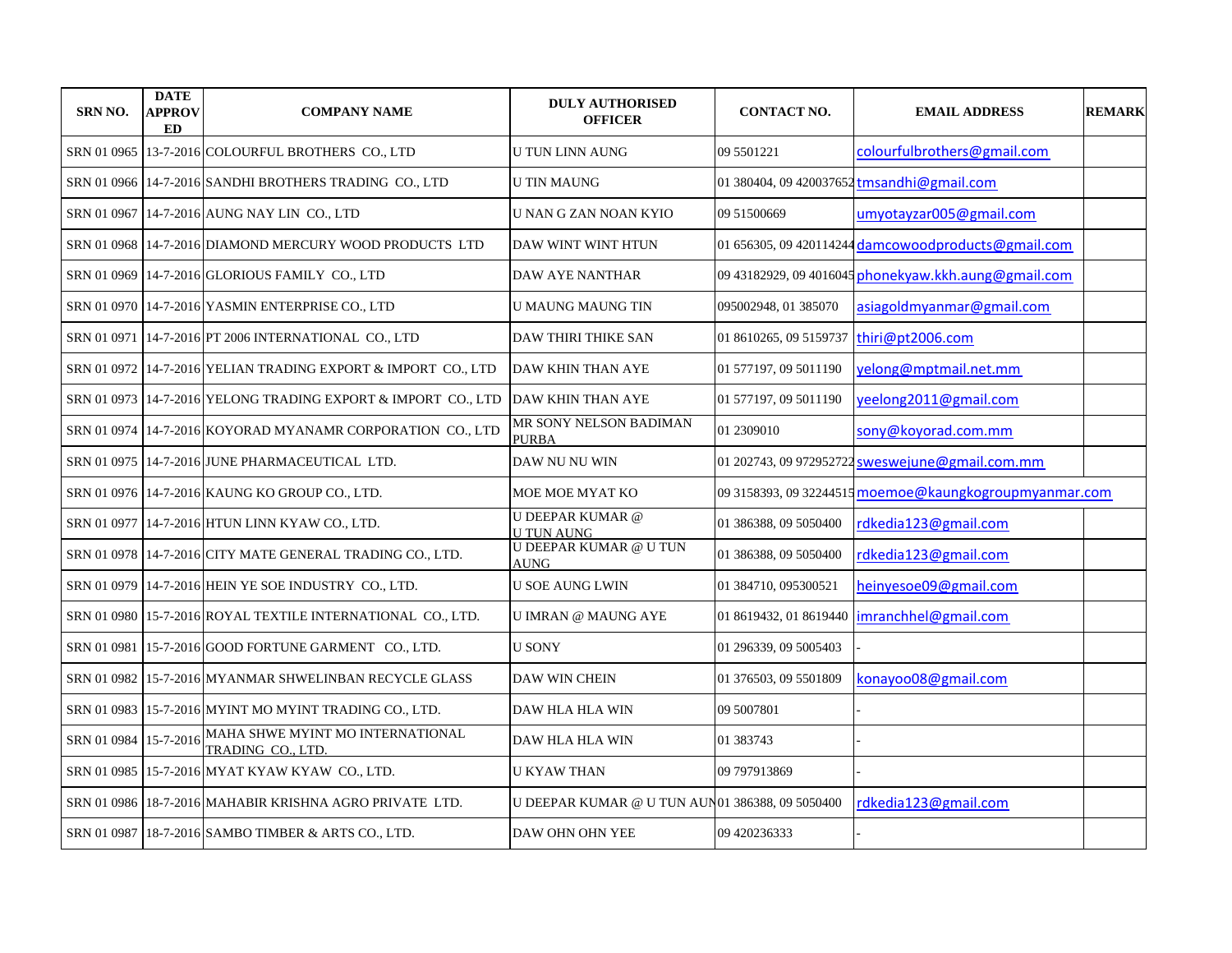| <b>SRN NO.</b>        | <b>DATE</b><br><b>APPROV</b><br>ED | <b>COMPANY NAME</b>                                       | <b>DULY AUTHORISED</b><br><b>OFFICER</b> | <b>CONTACT NO.</b>      | <b>EMAIL ADDRESS</b>                              | <b>REMARK</b> |
|-----------------------|------------------------------------|-----------------------------------------------------------|------------------------------------------|-------------------------|---------------------------------------------------|---------------|
| SRN 01 0988           |                                    | 18-7-2016 HTOO MYAT CHAN TAHR CO., LTD.                   | <b>U SAN OO</b>                          | 09 797942770            |                                                   |               |
|                       |                                    | SRN 01 0989 18-7-2016 GRAND CENTRAL CO., LTD.             | U SAN HTUN AUNG                          | 09 43191184, 09 7979427 |                                                   |               |
| SRN 01 0990           |                                    | 18-7-2016 REGIS INTERNATIONAL CO., LTD.                   | <b>DAW APRIL MEGHA</b>                   |                         | 01 251509, 09 252402904 moore.win@gmail.com       |               |
| SRN 01 0991           |                                    | 18-7-2016 HTL LOGISTICS (MYANMAR) PRIVATE LTD.            | <b>U DAL BAHADUR</b>                     |                         | 01 401296, 09 420059613 kumar@htllogistics.com    |               |
| SRN 01 0992           | 18-7-2016                          | ROYAL EVEREST CONSTRUCTION AND<br>EXPORT-IMPORT CO., LTD. | <b>U SAN THEIN</b>                       | 01 378136, 09 5072487   | sakthiaung@me.com                                 |               |
| SRN 01 0993           | 20-7-2016                          | KOL GLOBAL CO.                                            | <b>U TIN MAUNG NAING</b>                 |                         | 01 514865, 09 973281187 kolmyanmar@mptmail.com    |               |
| SRN 01 0994           | 20-7-2016                          | KOHINOOR INTERNATIONAL TRADING  CO.,LTD   MYINT           | <b>U MHRMOOD KHAN @ U SOE</b>            | 09 5501634              | www.noorflourmail.com                             |               |
| SRN 01 0995           | 20-7-2016                          | KO MAUNG MAUNG & BROTHERS LEATHER<br>PRODUCTION CO.,LTD   | U KYAW MIN OO                            | 01 512585, 09 5066951   | kmmbip@gmail.com                                  |               |
| SRN 01 0996 20-7-2016 |                                    | SEIN FAMILY EXPORT & IMPORT CO., LTD                      | <b>U KYAW MIN OO</b>                     | 01 512585, 09 5066951   | kmmbip@gmail.com                                  |               |
| SRN 01 0997           | 20-7-2016                          | KYAW INGYIN SAN TRADING CO.,LTD                           | <b>U HAN TUN</b>                         | 95000863                |                                                   |               |
| SRN 01 0998 20-7-2016 |                                    | AUNG MAW AUNG CO.,LTD                                     | DAW WIN WIN MAW                          |                         | 09 5164354, 09 5086990 shaytpyaye081@gmail.com    |               |
| SRN 01 0999           | 20-7-2016                          | SPIROLITE (MYANMAR) CO.,LTD                               | <b>U MOE THET MIN</b>                    |                         | 9 26444253, 03 22019433 moe.thetmin@spirolite.my. |               |
| SRN 01 1000 14-7-2016 |                                    | MYANMA OIL AND GAS ENTERPRISE CO., LTD                    | <b>DAW THIDA MYINT</b>                   |                         |                                                   |               |
| SRN 01 1001 20-7-2016 |                                    | DIRECTORATE OF PROCUREMENT.                               | <b>U KYI MOE</b>                         |                         |                                                   |               |
| SRN 01 1002 19-8-2016 |                                    | PANALPINA MYANMAR CO.,LTD                                 | <b>MR.MATTHEW MAHONEY</b>                | 066 23486005            | matthew.mahoney@panalpina                         |               |
| SRN 01 1003 19-8-2016 |                                    | CHAMZON APPAREL MANUFACTURING CO., LTD  DAW AYE MYA THU   |                                          |                         | 01 684190, 09 253514633 ayemyathu3030@gmail.com   |               |
| SRN 01 1004 19-8-2016 |                                    | SEIN ENTERPRISES(EXPORT & IMPORT) CO., LTD DAW SANDAR AYE |                                          | 01 700444, 09 5015294   | taiyi-ygn@myanmar.com.mm                          |               |
| SRN 01 1005 22-8-2016 |                                    | WINTRADE CO.,LTD                                          | U MINN MINN ZAW                          |                         |                                                   |               |
| SRN 01 1006 22-8-2016 |                                    | NEW GOLDEN YANGON LTD                                     | U PYAE PHYO MAUNG                        |                         |                                                   |               |
| SRN 01 1007           | 22-8-2016                          | MYA ENTERPRISE CO., LTD                                   | DAW THA ZIN AUNG                         |                         |                                                   |               |
| SRN 01 1008 23-8-2016 |                                    | SHWE SANDAR TRADING CO., LTD                              | <b>DAW THET SANDAR</b>                   |                         |                                                   |               |
| SRN 01 1009 23-8-2016 |                                    | NAN HTEIK KHAUNG CO., LTD                                 | U YE LINN AUNG                           |                         |                                                   |               |
| SRN 01 1010 23-8-2016 |                                    | BAMAR COMMODITY TRADING CO., LTD                          | U NAY HTUT WIN                           |                         |                                                   |               |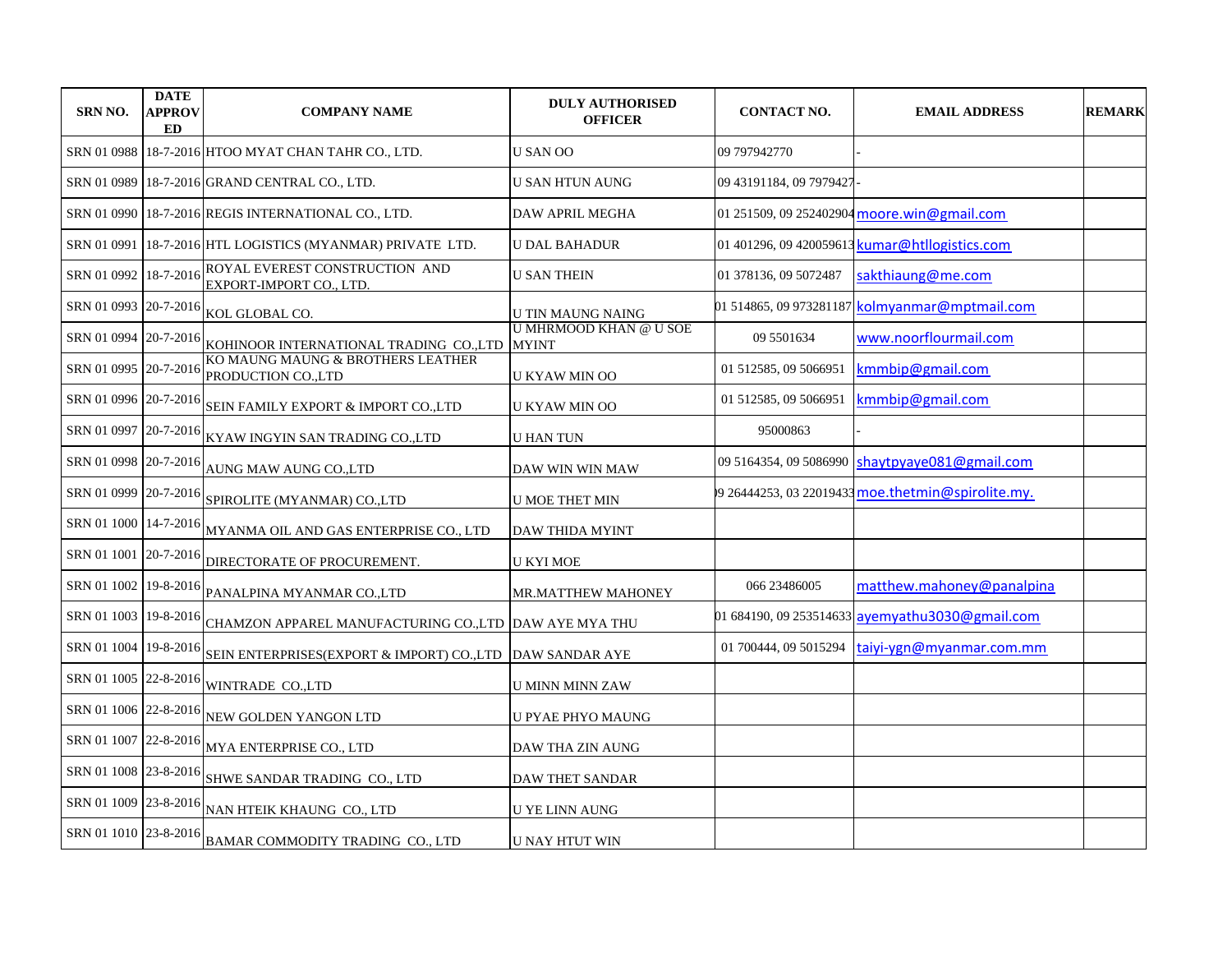| <b>SRN NO.</b>        | <b>DATE</b><br>APPROV<br><b>ED</b> | <b>COMPANY NAME</b>                                                              | <b>DULY AUTHORISED</b><br><b>OFFICER</b>  | <b>CONTACT NO.</b>                       | <b>EMAIL ADDRESS</b>                                     | <b>REMARK</b> |
|-----------------------|------------------------------------|----------------------------------------------------------------------------------|-------------------------------------------|------------------------------------------|----------------------------------------------------------|---------------|
| SRN 01 1011           | 20-7-2016                          | MYANMAR DISTILLERY CO.,LTD                                                       | <b>U AUNG MOE KYAW</b>                    |                                          | 01 654938, 09 254020532 thinnthantthantthu@ibtcgroup.com |               |
|                       |                                    | SRN 01 1012 20-7-2016 DIAMOND MULTIMODAL EXPRESS CO.,LTD                         | <b>U SITHU HTIKE</b>                      |                                          | 09 43054980, 01 8604598 sithu@diamond-multimodal.com     |               |
| SRN 01 1013 20-7-2016 |                                    | TOYO THAI POWER MYANMAR CO.,LTD                                                  | DAW NI NI SAN                             | 9 51371962, 09 254311051 nini.s@ttcl.com |                                                          |               |
| SRN 01 1014 21-7-2016 |                                    | GALAXY-7 TRADING CO.,LTD                                                         | <b>U PRAMOND KUMAR</b>                    | 95067516                                 | galaxy7trading@gmail.com                                 |               |
| SRN 01 1015 21-7-2016 |                                    | HANUMAN INTERNATIONAL TRADING<br>MYANMAR CO.,LTD                                 | <b>MR.SHAHID</b>                          | 09 428123214                             | shahid 5315@gmail.com                                    |               |
| SRN 01 1016 21-7-2016 |                                    | LAY AND NYI TRADING CO.,LTD                                                      | DAW WIN WIN AYE TIN                       | 01 534686, 09 73491158                   | laynyi.co.ltd@gmail.com                                  |               |
| SRN 01 1017 21-7-2016 |                                    | MARLARMYAING CO.,LTD                                                             | U HTAY HLAING                             |                                          | 9 5016661, 09 799996797 marlarmyaing@gmail.com           |               |
| SRN 01 1018 21-7-2016 |                                    | UNITED PRECISE CO.,LTD                                                           | DAW MAY LIN PAING                         | 09 773443861                             | maylinpaing99@gmail.com                                  |               |
| SRN 01 1019 21-7-2016 |                                    | MYANMAR HELPER CO.,LTD                                                           | U ZAW ZAW LWIN                            | 09 5148262                               | tnasat@gmail.com                                         |               |
| SRN 01 1020 22-7-2016 |                                    | GREAT QUALITY INDUSTRIAL CO.,LTD                                                 | U MOHAMED MOOSA @<br><b>U NAY WIN LAY</b> | 01 373748, 09 5022256                    | greatquality@yangon.net.mm                               |               |
| SRN 01 1021 22-7-2016 |                                    | OCEAN LINK LOGISTICS CO., LTD                                                    | DAW NYO MAR LWIN @ RASULB                 | 01 291378, 09 5505581                    | info.oceanlinklogistics@gmail.com                        |               |
| SRN 01 1022 25-7-2016 |                                    | MYANMAR CARLSBERG CO.,LTD                                                        | MR.LEONG WAI KHEN                         |                                          | 2304466, 09 450444881 eaint.y.zaw@carlsberg.asia         |               |
| SRN 01 1023 25-7-2016 |                                    | MORE THETA CO.,LTD                                                               | <b>U HLA MIN HTOON</b>                    |                                          | 01 652124, 09 425330749 antthu16@gmail.com               |               |
|                       |                                    | SRN 01 1024 26-8-2016 PYAE THIRI INTERNATIONAL CO., LTD                          | <b>U THEIN SOE</b>                        | 01 665651, 09 5016540                    | pyaethiri.intl@gmail.com                                 |               |
|                       |                                    | SRN 01 1025 26-8-2016 FUTURE LIGHT EXPRESS CO.,LTD                               | <b>U THEIN SOE</b>                        | 01 665651, 09 5016540                    | futurelightygn@gmail.com                                 |               |
|                       |                                    | SRN 01 1026 26-8-2016 FUTURE LIGHT ENTERPRISE CO., LTD                           | <b>U THEIN SOE</b>                        | 01 665651, 09 5016540                    | futurelightygn@gmail.com                                 |               |
|                       |                                    | SRN 01 1027 26-8-2016 SANTA FE MOBILITY SERVICES (MYANMAR) LTD DAW WINT YEE PHYO |                                           | 09 9254209461                            | quentin.vanmeerbeeck@santaferelo.com                     |               |
| SRN 01 1028 26-8-2016 |                                    | MYIN ZA YI CO.,LTD                                                               | U THIHA ZAW                               |                                          | 01 695143, 09 975597000 futureparadise777@gmail.com      |               |
| SRN 01 1029 27-7-2016 |                                    | NEBULA TRADING CO.,LTD                                                           | <b>U WIN KYAW</b>                         |                                          | 1 2316400, 09 450015222 haymannaungthon@gmail.com        |               |
| SRN 01 1030 27-7-2016 |                                    | MYITMAKHA INTERNATIONAL TRADING CO., LTDDAW MYINT MYINT THAN                     |                                           |                                          | 01 9688883, 09 43202196 myitmakhaoffice@gmail.com        |               |
| SRN 01 1031 27-7-2016 |                                    | SHWE KYE CO.,LTD                                                                 | <b>U HTIN KYAW</b>                        | 09 51222969, 01 223589                   |                                                          |               |
| SRN 01 1032 27-7-2016 |                                    | YEE SHIN INTERNATIONAL WOOD INDUSTRY LTIU HTIN KYAW                              |                                           | 01 223589, 09 51222969                   |                                                          |               |
|                       |                                    | SRN 01 1033 27-7-2016 FIVE OCEANS CO., LTD                                       | <b>U HTIN KYAW</b>                        | 01 223589, 09 51222969                   |                                                          |               |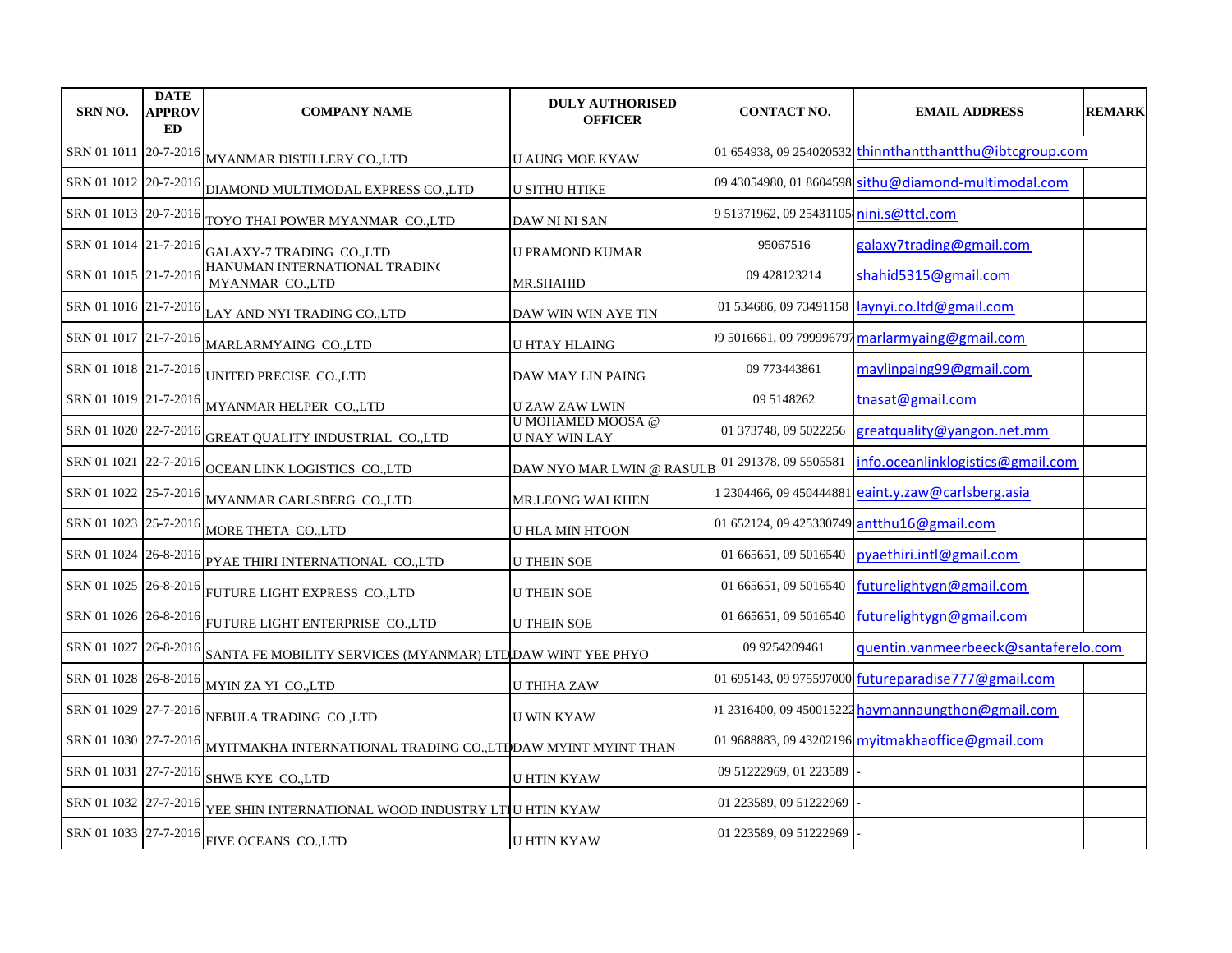| <b>SRN NO.</b>       | <b>DATE</b><br><b>APPROV</b><br><b>ED</b> | <b>COMPANY NAME</b>                                      | <b>DULY AUTHORISED</b><br><b>OFFICER</b> | <b>CONTACT NO.</b>                         | <b>EMAIL ADDRESS</b>                                | <b>REMARK</b> |
|----------------------|-------------------------------------------|----------------------------------------------------------|------------------------------------------|--------------------------------------------|-----------------------------------------------------|---------------|
|                      |                                           | SRN 01 1034 27-7-2016 YEE SHIN CO.,LTD                   | <b>U HTIN KYAW</b>                       | 01 223589, 09 51222969                     |                                                     |               |
|                      |                                           | SRN 01 1035 27-7-2016 VIRGINIA TOBACCO CO.,LTD           | <b>U THEIN AUNG</b>                      |                                            | 01 638142, 09 448010546 leileinaing441@gmail.com    |               |
|                      |                                           | SRN 01 1036 27-7-2016 INFO 9 CO., LTD                    | <b>U TIN AUNG</b>                        | 951398081                                  | info9dvd@gmail.com                                  |               |
|                      |                                           | SRN 01 1037 27-7-2016 SHENG XING DA CO.,LTD              | <b>DAW KYAWE CHIN</b>                    | 09 975204498                               |                                                     |               |
|                      |                                           | SRN 01 1038 28-7-2016 INZALI THIDAR CO.,LTD              | <b>U WIN THU</b>                         | 09 5511875                                 | winthu@cj.net                                       |               |
|                      |                                           | SRN 01 1039 28-7-2016 THUTTI AUNG CO.,LTD                | <b>U PHO NGWE</b>                        | 01 504813, 09 5128970                      | invoker.spal99@gmail.com                            |               |
|                      |                                           | SRN 01 1040 28-7-2016 EAINDRA NETWORK CO.,LTD            | <b>U TIN HAN</b>                         | 01 29 8271                                 | eaindranetwork@mptmail.net.com                      |               |
|                      |                                           | SRN 01 1041 29-7-2016 GREEN TECH INDUSTRIES LTD          | <b>DAW THUZAR</b>                        |                                            | 428027094, 09 97008698 tz.thuzarminnthwin@gmail.com |               |
|                      |                                           | SRN 01 1042 29-7-2016 MIN KHANT CO., LTD                 | <b>U MIN THANT</b>                       | 01 681832, 09 5002936                      |                                                     |               |
|                      |                                           | SRN 01 1043 29-7-2016 LUCKY MOE OO CO., LTD              | U TIN HTUT OO                            | 01 382626, 095180345                       | tinhtut714@gmail.com                                |               |
|                      |                                           | SRN 01 1044 29-7-2016 ALLOY TRADING CO., LTD             | <b>UZAW MIN OO</b>                       |                                            | 09 73055400, 0979533233 alloy2099@gmail.com         |               |
|                      |                                           | SRN 01 1045   1-8-2016   HARVEY HANDBAGS CO., LTD        | <b>SA DIAMOND</b>                        | 09 976908388                               | jeff-lam@harveyhandbags.com                         |               |
|                      |                                           | SRN 01 1046 1-8-2016 PHO LA MIN TRADING CO., LTD         | <b>U SOE MOE NAING</b>                   | 01 2315858,09 5063388                      | log.pholamincoltd@gmail.com                         |               |
| SRN 01 1047          | $1 - 8 - 2016$                            | NGWE WATHON CO., LTD                                     | DAW CHO MAR MIN                          | 01 562128, 09 5152976                      | cmarmin@gmail.com                                   |               |
|                      |                                           | SRN 01 1048 1-8-2016 TUN DANA CO., LTD                   | <b>U MYA THWIN</b>                       | 09 73016661                                |                                                     |               |
|                      |                                           | SRN 01 1049 2-8-2016 SWP MYANMAR CO., LTD                | <b>U SEIN LINN</b>                       |                                            | 01 512169, 09 250023809 miemieygn2012@gmail.com     |               |
|                      |                                           | SRN 01 1050 $2-8-2016$ PAW LWIN GENERAL CO., LTD         | <b>U CHAN NYEIN AUNG</b>                 | 02 23048, 09 2020302                       |                                                     |               |
| SRN 01 1051          |                                           | $2-8-2016$ GREAT TREE CO., LTD                           | <b>U ZAW LINN HTET</b>                   | 09 97 18 12 73 1                           | greattree.biz@gmail.com                             |               |
|                      |                                           | SRN 01 1052 $2-8-2016$ SOE SAN FAMILY INTERNATIONAL LTD. | <b>U MYINT SOE LWIN</b>                  | 09 5016358                                 | tun19567@gmail.com                                  |               |
| SRN 01 1053 2-8-2016 |                                           | AWS (MYANMAR) CO., LTD                                   | DAW PHYU PHYU MAUNG                      | 19010849, 09 262966337                     | alice.awsygn@gmail.com                              |               |
| SRN 01 1054 2-8-2016 |                                           | ASIA GOLD INDUSTRIAL CO., LTD                            | <b>U ZAW MIN TUN</b>                     | 01 385070, 09 5088122                      | astagoldmyanmar@gmail.com                           |               |
|                      |                                           | SRN 01 1055 3-8-2016 RUBY OCEAN CO., LTD                 | <b>SU SI LAR</b>                         | 01 8551027, 09 5180055                     | shreeramruby@gmail.com                              |               |
|                      |                                           | SRN 01 1056 3-8-2016 JAN PWINT NANDA CO., LTD            | DAW LIU KYIN KYAY                        | 01 513993, 09 73156058   kyinliu@gmail.com |                                                     |               |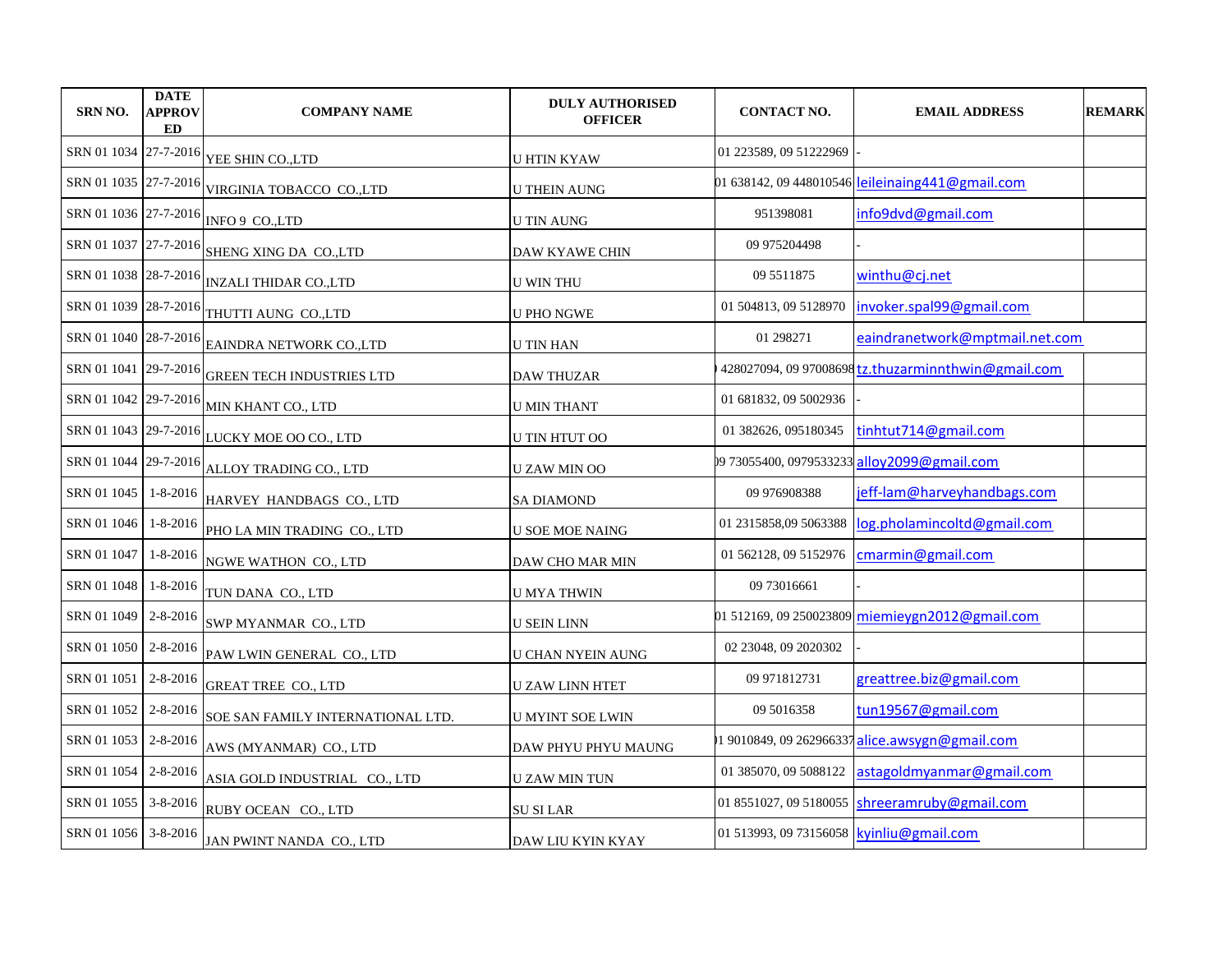| <b>SRN NO.</b>        | <b>DATE</b><br><b>APPROV</b><br>ED | <b>COMPANY NAME</b>                                                                  | <b>DULY AUTHORISED</b><br><b>OFFICER</b> | <b>CONTACT NO.</b>      | <b>EMAIL ADDRESS</b>                              | <b>REMARK</b> |
|-----------------------|------------------------------------|--------------------------------------------------------------------------------------|------------------------------------------|-------------------------|---------------------------------------------------|---------------|
| SRN 01 1057           | $3 - 8 - 2016$                     | MYANMA PIVOT CONSTRUCTION CO., LTD                                                   | <b>U HLA MYINT</b>                       |                         | 9 5016608, 09 421163940 myanmapivot2010@gmail.com |               |
| SRN 01 1058           | $3 - 8 - 2016$                     | MYANMAR G R CO., LTD                                                                 | DAW KAY THI SWE                          | 09 789313155            | moecherry@myanmargr.com                           |               |
| SRN 01 1059           | 4-8-2016                           | <b>GOLDEN TRIDENT CO., LTD</b>                                                       | <b>U MOTIL LAL</b>                       | 09 5015541              | goldentrident082@gmail.com                        |               |
| SRN 01 1060           | 4-8-2016                           | UNITED OCEAN CROSS CO., LTD                                                          | U TIN MAUNG HLA                          | 09 5066959, 09 73098485 | uocharoon@gmail.com                               |               |
| SRN 01 1061           | 5-8-2016                           | MARU(MYANMAR) CO., LTD                                                               | DAW SOE SOE THWIN                        |                         | 01 579375, 09 43112132 soe2thwin@gmail.com        |               |
| SRN 01 1062           | $5 - 8 - 2016$                     | KAMIGUMI - EFR LOGISTICS(MYANMAR) CO., LTDU KYAW KYAW THEIN                          |                                          | 9421019799              |                                                   |               |
| SRN 01 1063           | 5-8-2016                           | ASIA MODERN CRAFTS CO., LTD                                                          | <b>U YE LIN WAI</b>                      | 09 250079490            | yelinwai01@gmail.com                              |               |
| SRN 01 1064           | 5-8-2016                           | PHYU MYANMAR CO., LTD                                                                | DAW PHYU PHYU KHAINE                     | 09 453667373            | myintzuzu.mdy@gmail.com                           |               |
| SRN 01 1065           | 8-8-2016                           | DOOR ASIA CARGO SERVICES CO., LTD                                                    | DAW AYE AYE THAN                         | 01 9699460, 09 5418798  | doorargn1@gmail.com                               |               |
| SRN 01 1066           | 9-8-2016                           | MYANMAR K BLOCK CO., LTD                                                             | <b>U YE LIN TUN</b>                      | 09 47138453             |                                                   |               |
| SRN 01 1067           | 9-8-2016                           | NATURE FARM CO., LTD                                                                 | DAW ZIN KHINE MYINT                      | 09 450062339            | zinkhinemyint@gmail.com                           |               |
| SRN 01 1068           | 9-8-2016                           | SNOW EVEREST CO., LTD                                                                | <b>DAW THANDAR</b>                       | 09 73155517             | mya.sabai@gmail.com                               |               |
|                       |                                    | ${\footnotesize \texttt{SRN} }$ 01 1069 10-8-2016 GOLDEN STAR LIGHT TRADING CO., LTD | U KO KO LAY                              | 09 2541 26275           | ashraf.barma@gmail.com                            |               |
| SRN 01 1070 10-8-2016 |                                    | APB ALLIANCE BREWERY CO., LTD                                                        | <b>U AUNG MOE KYAW</b>                   | 09 51 66 0325           |                                                   |               |
|                       |                                    | SRN 01 1071 11-8-2016 SHAN MAW MYAE MANUFACTURING CO., LTD                           | DAW YIN YIN THAN                         | 01 370969, 09 5501363   | nl@shanmawmyae.com                                |               |
| SRN 01 1072 11-8-2016 |                                    | MAHA ALIN E & C CO., LTD                                                             | U KYAW WIN                               | 09 250071315            | hinn@worldbl.co.kr                                |               |
|                       |                                    | SRN 01 1073 11-8-2016 EZCON (MYANMAR) CO., LTD                                       | DAW HNINN THET KYAW                      | 09 786290899            | hinn@worldbl.co.kr                                |               |
|                       |                                    | SRN 01 1074 12-8-2016 THAI LINK CO., LTD                                             | <b>U THAUNG HTIKE</b>                    | 09 5122620              | thaungtlc@gmail.com                               |               |
|                       |                                    | SRN 01 1075 12-8-2016 UNIVERSAL TRADE NET CO., LTD                                   | U MIN NYO LIN                            | 01 255871, 09 250581441 | ygn.universe@gmail.com                            |               |
|                       |                                    | SRN 01 1076 15-8-2016 LUCKY WIN CO., LTD                                             | DAW KHIN MOE WIN                         | 09 798496973            | info@winnergloballogistics.com                    |               |
|                       |                                    | SRN 01 1077 15-8-2016 NGW <u>E NAN EAIN TRADING CO., LTD</u>                         | DAW KAY THWE HAN                         | 052 22509, 09 5301411   | kaythwe09@gmail.com                               |               |
|                       |                                    | SRN 01 1078 16-8-2016 BO BO SAN CO., LTD                                             | <b>U AUNG KYAW NYUNT</b>                 | 01 394280, 095148200    |                                                   |               |
|                       |                                    | SRN 01 1079 16-8-2016 YADANAR THEINGI INDUSTRIAL CO., LTD                            | <b>U AIK YEE</b>                         | 01 25 25 18             |                                                   |               |